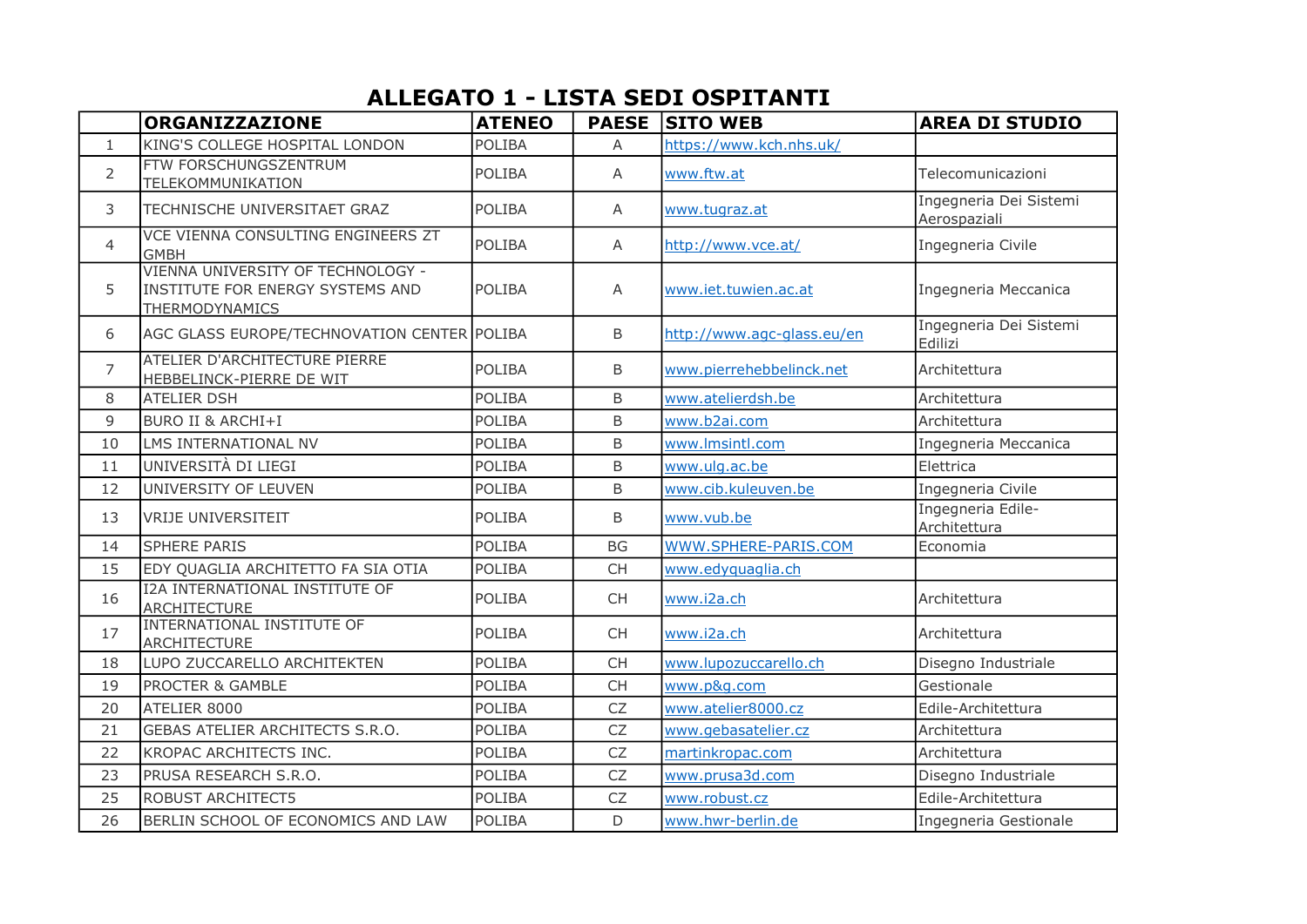| 27 | <b>BUNDESAMT FUR BAUWESEN UND</b><br>RAUMORDNUNG                               | <b>POLIBA</b> | D           |                                      | Ingegneria Edile-<br>Architettura  |
|----|--------------------------------------------------------------------------------|---------------|-------------|--------------------------------------|------------------------------------|
| 28 | CADENCE DESIGN SYSTEMS GMBH                                                    | POLIBA        | D           |                                      |                                    |
| 29 | CHRISTIAN ALBRECHTS UNIVERSITAT ZU<br>KIEL                                     | POLIBA        | D           | www.unikiel.de                       | Meccanica                          |
| 31 | DIPL.ING.MANFRED RAUS<br><b>ARCHITEKTURBURO</b>                                | POLIBA        | D           | http://www.m-<br>raus.de/kontakt.htm | Architettettura                    |
| 32 | FRAUNHOFER INSTITUT - FABRIKBETRIEB<br>UND AUTOMATISIERUNG                     | POLIBA        | D           | www.iff.fraunhofer.de                | Elettrica, Elettronica             |
| 33 | FRAUNHOFER INSTITUT FUR WERKSTOFF<br>UND STRAHLTECHNIK                         | <b>POLIBA</b> | D           | www.iws.fraunhofer.de                | Ingegneria Meccanica               |
| 34 | FRAUNHOFER INSTITUTE FOR FACTORY<br>OPERATION AND AUTOMATION IFF               | <b>POLIBA</b> | D           | https://www.iff.fraunhofer.de        | Elettrica                          |
| 35 | <b>HANSEN ARCHITEKTEN</b>                                                      | POLIBA        | D           | www.hansenarchitekten.de             | Dicatech                           |
| 36 | HOCHSCHULE BONN-RHEIN-SIEG                                                     | POLIBA        | D           | www.fh-bonn-rhein-sieg.de            | Ingegneria Elettronica             |
| 37 | KNORR-BREMSE SFN GMBH                                                          | <b>POLIBA</b> | D           | www.knorrbremse.com                  | Gestionale                         |
| 38 | MARANZANO PHOTO STUDIO                                                         | POLIBA        | $\mathsf D$ |                                      | Inggegneria Edile-<br>Architettura |
| 39 | MICHAEL GAENSSLER ARCHITEKT                                                    | POLIBA        | D           | www.architekt-gaenssler.de           | Architettura                       |
| 40 | ML COMPONENTS GMBH                                                             | <b>POLIBA</b> | D           | www.mlcomponents.com                 | Elettronica                        |
| 41 | MULLER-BBM                                                                     | POLIBA        | D           | www.muellerbbm.com                   | Edile-Architettura                 |
| 42 | ROBERT BOSCH ELEKTRONIK GMBH                                                   | POLIBA        | $\mathsf D$ | www.bosch.de                         | Ingegneria Gestionale              |
| 43 | RWTH - AACHEN UNIVERSITY                                                       | <b>POLIBA</b> | D           | www.ika.rwth-aachen.de               | Meccanica                          |
| 44 | TECHNISCHE HOCHSCHULE MITTELHESSEN                                             | POLIBA        | D           | www.thm.de                           | Edile-Architettura                 |
| 45 | TECHNISCHE UNIVERSITAT DORTMUND                                                | <b>POLIBA</b> | D           | www.aps.mb.tu-dortmund.de            | Meccanica                          |
| 46 | TECHNISCHE UNIVERSITAT HAMBURG                                                 | POLIBA        | D           | www.tuhh.de                          |                                    |
| 47 | TECHNISCHE UNIVERSITÄT MÜNCHEN                                                 | POLIBA        | D           | www.tum.de                           | Architettura                       |
| 48 | UNIVERSITÀ DI BREMA                                                            | <b>POLIBA</b> | D           | www.uni-bremen.de                    | Sistemi Edilizi                    |
| 49 | UNIVERSITAET ZU KIEL CHRISTIAN-<br><b>ALBRECHTS</b>                            | POLIBA        | D           | http://www.uni-kiel.de               | Ingegneria Elettrica               |
| 50 | UNIVERSITAT DES SAARLANDES                                                     | <b>POLIBA</b> | D           | www.uni-saarland.de                  | Ingegneria<br>Dell'Automazione     |
| 51 | UNIVERSITAT STUTTGART - INSTITUT FUR<br>LEICHTBAU ENTWERFEN UND KONSTRUIEREN   | POLIBA        | D           | www.uni-stuttgart.de                 | Ingegneria Civile                  |
| 52 | ZEMA - ZENTRUM FUR MECHATRONIK UND<br>AUTOMATISIERUNGSTECHNIK<br>GEMEINNUTZIGE | <b>POLIBA</b> | D           | www.mmsl.uni-saarland.de             | Automazione                        |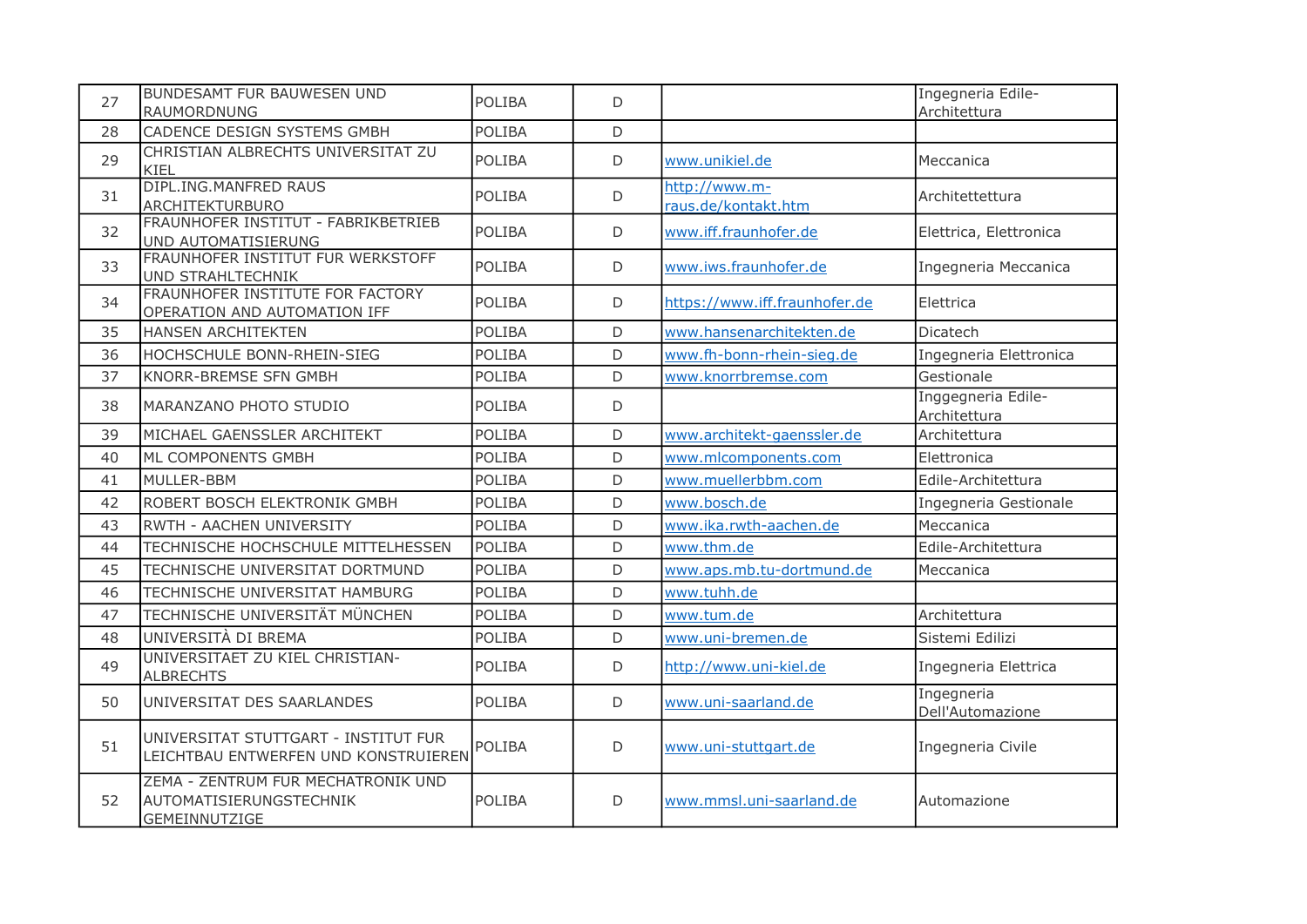| 53 | AALBORG UNIVERSITY                                                                    | <b>POLIBA</b> | <b>DK</b>   | www.studyquide.aau.dk                       | Ingegneria Informatica E<br>Telecomunicazioni |
|----|---------------------------------------------------------------------------------------|---------------|-------------|---------------------------------------------|-----------------------------------------------|
| 54 | DTU - TECHNICAL UNIVERSITY OF DENMARK                                                 | <b>POLIBA</b> | DK          | www.byg.dtu.dk                              | Civile                                        |
| 55 | KEYSIGHT TECHNOLOGIES                                                                 | <b>POLIBA</b> | DK          | www.keysight.com                            | Elettronica                                   |
| 56 | PHOAM STUDIO APS                                                                      | <b>POLIBA</b> | DK          | http://phoam.dk                             | Edile-Architettura                            |
| 57 | VIA UNIVERSITY COLLEGE HORSENS                                                        | <b>POLIBA</b> | DK          | www.viauc.com                               | Ingegneria Civile                             |
| 58 | 24 STUDIO MADRID                                                                      | <b>POLIBA</b> | E.          | www.24studio.es                             | Architettura                                  |
| 59 | <b>ADAM BRESNICK ARCHITECTS</b>                                                       | <b>POLIBA</b> | E           | www.adambresnick.com                        | Architettura                                  |
| 60 | ALONSO BALAGUER Y ARQUITECTOS<br><b>ASOCIADOS</b>                                     | <b>POLIBA</b> | E           | www.alonsobalaguer.com                      | Edile-Architettura                            |
| 61 | ANDRES PEREA ORTEGA                                                                   | POLIBA        | $\mathsf E$ | www.andrespereaarquitecto.com               | Architettura                                  |
| 62 | <b>AULETS ARCHITECTURE</b>                                                            | <b>POLIBA</b> | E.          | www.aulets.net                              | Architettura                                  |
| 63 | AV62 ARQUITECTOS                                                                      | <b>POLIBA</b> | E           | http://www.av62arquitectos.com/<br>en/news/ | Ingegneria Edile-<br>Architettura             |
| 64 | BIP ASESORIA TECNOLOGICA S.L.                                                         | POLIBA        | E           | www.bipasesores.com                         | Ingegneria                                    |
| 65 | CENTRO DE INVESTIGACIONES<br>ENERGÉTICAS, MEDIOAMBIENTALES Y<br>TECNOLÓGICAS (CIEMAT) | POLIBA        | E           | www.psa.es                                  | Solar                                         |
| 66 | CTTC - CENTRE TECNOLOGIC DE<br>TELECOMUNICACIONS DE CATALUNYA                         | <b>POLIBA</b> | E           | www.cttc.es                                 | Ingegneria Informatica E<br>Telecomunicazioni |
| 67 | ENERES TECNOLOGIC A S.L.                                                              | <b>POLIBA</b> | E           | http://www.eneres.es                        |                                               |
| 68 | <b>ENSAMBLE STUDIO</b>                                                                | POLIBA        | E           | www.ensamble.info                           | Architettura                                  |
| 69 | ESTUDIO GRAVALOS DI MONTE                                                             | POLIBA        | E           | www.gravalosdimonte.com                     | Architettura                                  |
| 70 | ESTUDIOS Y CALCULOS PI GROUP SL                                                       | POLIBA        | E           | www.pigroup.es                              | Ingegneria Civile                             |
| 71 | EXTERNAL REFERENCE ARCHITECTS                                                         | <b>POLIBA</b> | E           |                                             | Disegno Industriale                           |
| 72 | EXTERNAL REFERENCE ARCHITECTS                                                         | <b>POLIBA</b> | E           |                                             | Disegno Industriale                           |
| 73 | FYLA LASER SL                                                                         | POLIBA        | $\mathsf E$ | http://www.fyla.com/                        |                                               |
| 74 | GARCES DE SETA BONET ARQUITECTOS SLP                                                  | POLIBA        | E           | www.garces-deseta-bonet.com                 | Architettura                                  |
| 75 | <b>GARCIA-DURAN ECHEVERRIA SCP</b>                                                    | <b>POLIBA</b> | E.          | www.gdebarcelona.com                        | Architettura                                  |
| 76 | GRAS, GUILLERMO REYES ARCHITECTUR E<br><b>STUDIO</b>                                  | POLIBA        | E           | http://gras-arquitectos.com                 |                                               |
| 77 | GUILLERMO VAZQUEZ CONSUEGRA<br><b>ARQUITECTO</b>                                      | POLIBA        | E           | www.vazquezconsuegra.com                    | Architettura                                  |
| 78 | IAT - INSTITUTO ANDALUZ DE TECNOLOGIA                                                 | <b>POLIBA</b> | E.          | www.iat.es                                  | Ing. Gestionale                               |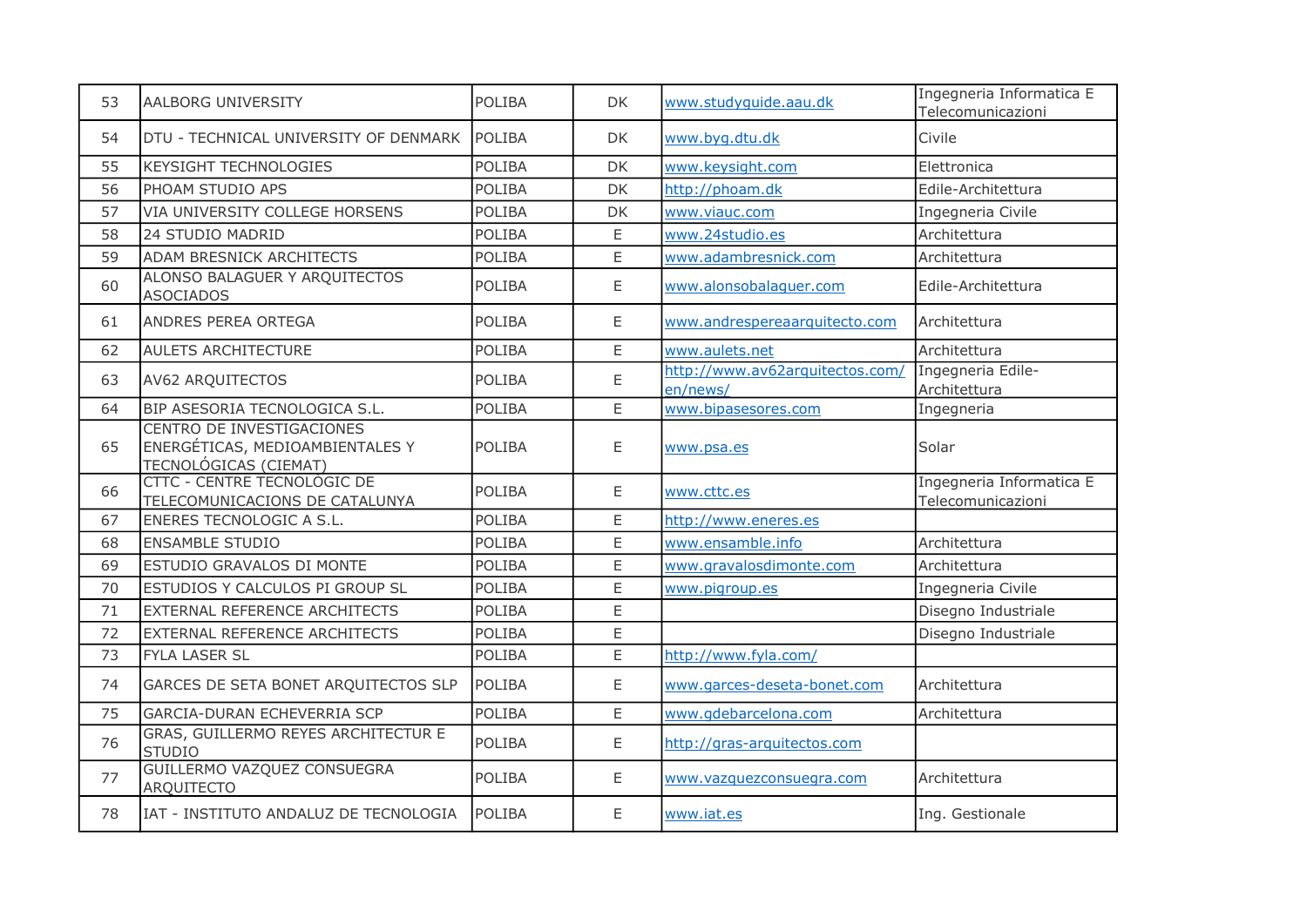| 79  | INHA - INSTITUTO DE IDRODINAMICA<br>APLICADA                                                        | POLIBA        | E            | www.inha.es                                          | Ingegneria Civile                          |
|-----|-----------------------------------------------------------------------------------------------------|---------------|--------------|------------------------------------------------------|--------------------------------------------|
| 80  | JANSANA, DE LA VILLA, DE PAAUW<br><b>ARQUITECTS</b>                                                 | <b>POLIBA</b> | E            | www.jdvdp.com                                        | Architettura                               |
| 81  | <b>KWI-MAD ARCHITECTURE</b>                                                                         | <b>POLIBA</b> | E            |                                                      | Architetura                                |
| 82  | MANGADO Y ASOCIADOS SL                                                                              | <b>POLIBA</b> | E            | www.fmangado.com                                     | Architettura                               |
| 83  | MSTUDIO ARQUITECTOS                                                                                 | POLIBA        | E            | www.mmmstudio.net                                    | Architettura                               |
| 84  | MUKA ARQUITECTURA SLP                                                                               | POLIBA        | E            |                                                      | Architettura                               |
| 85  | MV-BIM                                                                                              | POLIBA        | E            | http://mv-bim.com/equipo/                            | Dicatech                                   |
| 86  | N_FOQUE ARQUITECTOS                                                                                 | <b>POLIBA</b> | E            | http://n-foque.com/                                  | Architettura                               |
| 87  | OAB - OFFICE OF ARCHITECTURE IN<br><b>BARCELONA</b>                                                 | <b>POLIBA</b> | E            | www.ferrater.com                                     | Architettura                               |
| 88  | PINEARQ S L                                                                                         | <b>POLIBA</b> | E            | www.pinearg.com                                      | Architecture                               |
| 89  | PINEARQ S.L.P.                                                                                      | <b>POLIBA</b> | E            | www.pinearq.es                                       | Architettura                               |
| 90  | SONRÍA CLÍNICA DENTAL                                                                               | <b>POLIBA</b> | E            | sonriaclinicadental.com                              |                                            |
| 91  | SOUTH STUDIO                                                                                        | <b>POLIBA</b> | E            | http://south-studio.com                              | Ingegneria Dei Sistemi<br>Edilizi          |
| 92  | UNIVERSIDAD DE ALICANTE                                                                             | <b>POLIBA</b> | $\mathsf E$  | www.ua.es                                            | Ingegneria Civile                          |
| 93  | UNIVERSIDAD DE CANTABRIA                                                                            | <b>POLIBA</b> | E            | web.unican.es                                        | Ing. Civile                                |
| 94  | UNIVERSIDAD DE SEVILLA                                                                              | <b>POLIBA</b> | E            | www.us.es/                                           | Ingegneria Dei Sistemi<br>Edilizi          |
| 95  | UNIVERSIDAD POLITECNICA DE MADRID -<br><b>ETSII</b>                                                 | <b>POLIBA</b> | E            | www.etsii.upm.es                                     |                                            |
| 96  | UNIVERSIDAD POLITECNICA DE VALENCIA -<br>DEP. DE INGENIERIA E INFRAESTRUCTURA<br>DE LOS TRANSPORTES | <b>POLIBA</b> | E            |                                                      | Ingegneria Civile/Tutela<br>Del Territorio |
| 97  | UNIVERSITAT POLITECNICA DE CATALUNYA                                                                | POLIBA        | E            | www.upc.edu                                          | Ingegneria Civile                          |
| 98  | UNIVERSITAT POLITÈCNICA DE VALÈNCIA                                                                 | POLIBA        | E            | https://www.upv.es/                                  | Meccanica                                  |
| 99  | YAHOO! RESEARCH                                                                                     | <b>POLIBA</b> | E            |                                                      | Ingegneria Informatica                     |
| 100 | YOLANDA HEMANDEZ                                                                                    | <b>POLIBA</b> | E            | http://composarg.blogs.upv.es/                       |                                            |
| 101 | <b>ARCHITECTURE STUDIO</b>                                                                          | POLIBA        | F            | www.architecture-studio.fr                           | Architettura                               |
| 102 | CRAN - UNIVERSITY OF LORRAINE                                                                       | POLIBA        | $\mathsf{F}$ | www.cran.uhp-nancy.fr                                | Ing. Gestionale                            |
| 103 | DOMINIQUE PERRAULT ARCHITECTURE                                                                     | <b>POLIBA</b> | F            | http://www.perraultarchitecture.co<br>m/en/homepage/ | Architettura                               |
| 104 | <b>ENSAM</b>                                                                                        | <b>POLIBA</b> | F            | www.ensam.eu                                         | Meccanica                                  |
| 105 | <b>ESPCI</b>                                                                                        | <b>POLIBA</b> | F            | https://www.espci.fr                                 | Meccanica                                  |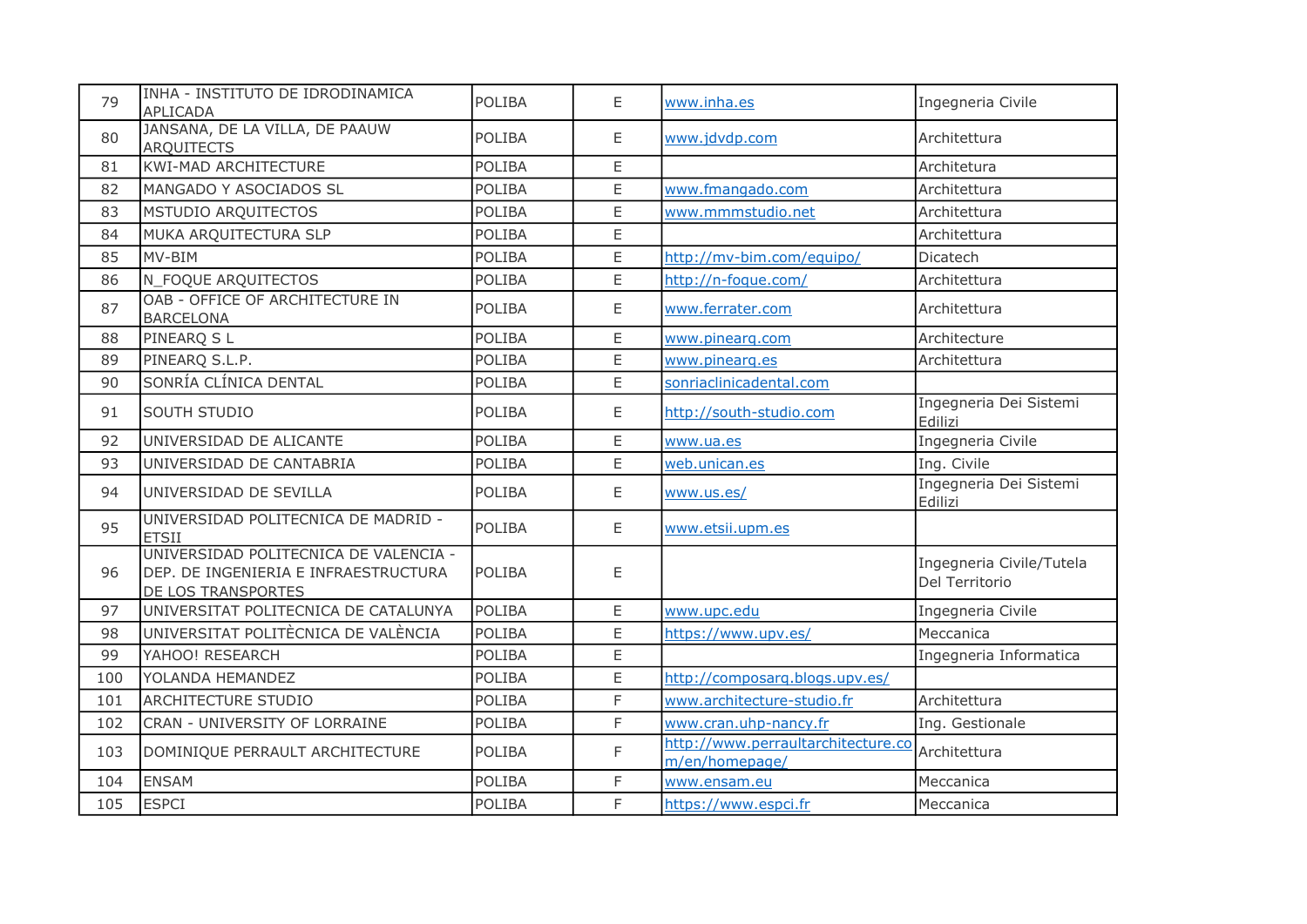| 106 | INRIA - INSTITUTE NATIONAL DE RECHERCHE<br>EN INFORMATIQUE ET AUTOMATIQUE | POLIBA        | F            | www.sop.inria.fr                                    | Ingegneria Delle<br>Telecomunicazioni        |
|-----|---------------------------------------------------------------------------|---------------|--------------|-----------------------------------------------------|----------------------------------------------|
| 107 | <b>JESUS TORRES GARCIA ARCHITECTS</b>                                     | <b>POLIBA</b> | F            | www.jesustorres.net                                 | Edile-Architettura                           |
| 108 | LABORATOIRE DES ÉCOULEMENTS<br>GÉOPHYSIQUES ET INDUSTRIELS (LEGI)         | <b>POLIBA</b> | F            |                                                     | Ingegneria Per L'Ambiente<br>E Il Territorio |
| 109 | LAPS ARCHITECTURE 41                                                      | <b>POLIBA</b> | F            | www.laps-a.com                                      | Architettura                                 |
| 110 | <b>SCP D'ARCHITECTURE TARBOURIECH &amp;</b><br>ROBERT-COLS                | <b>POLIBA</b> | F            |                                                     | Architettura                                 |
| 111 | <b>SKP ARCHITECTURE SARL</b>                                              | <b>POLIBA</b> | F            | www.skp-architecture.com                            | Edile-Architettura                           |
| 112 | SUPMÉCA - INSTITUT SUPÉRIEUR DE<br>MÉCANIQUE DE PARIS                     | POLIBA        | F            |                                                     | Civile Ambientale                            |
| 113 | UNIVERSITE DE LA ROCHELLE                                                 | <b>POLIBA</b> | F            | www.univ-lr.fr                                      | Ingegneria Dei Sistemi<br>Edilizi            |
| 114 | UNIVERSITE PARIS I PANTHEON-SORBONNE                                      | <b>POLIBA</b> | F            | http://www.univ-paris1.fr                           | Architettura                                 |
| 115 | UNIVERSITY OF LORRAINE                                                    | <b>POLIBA</b> | F            | http://www.cran.univ-lorraine.fr                    |                                              |
| 116 | NATIONAL TECHNICAL UNIVERSITY OF<br><b>ATHENS - NTUA</b>                  | <b>POLIBA</b> | G            | www.ntua.gr                                         | Ingegneria Elettrica                         |
| 117 | TECHNICAL UNIVERSITY OF CRETE                                             | <b>POLIBA</b> | G            | www.tuc.gr                                          | Ingegneria Dei Sistemi<br>Edilizi            |
| 118 | CORK INSTITUTE OF TECNOLOGY                                               | <b>POLIBA</b> | IRL          | www.cit.ie                                          | Telecomunicazioni                            |
| 119 | <b>DERMOT BRABAZON</b>                                                    | <b>POLIBA</b> | <b>IRL</b>   |                                                     | Meccanica                                    |
| 120 | DUBLIN CITY UNIVERSITY - SCHOOL OF<br>MECHANICAL & MANUFACTURING ENG.     | POLIBA        | <b>IRL</b>   |                                                     | Ingegneria<br>Meccanica/Gestionale           |
| 121 | <b>UCD</b>                                                                | <b>POLIBA</b> | IRL          | http://www.ucd.ie                                   | Automazione                                  |
| 122 | UNIVERSITY CITY DUBLIN                                                    | <b>POLIBA</b> | <b>IRL</b>   | https://www.dcu.ie/                                 | Ingegneria Dell'<br>Automazione (Lm)         |
| 123 | UNIVERSITY COLLEGE DUBLIN                                                 | <b>POLIBA</b> | IRL          | www.ucd.ie                                          |                                              |
| 124 | UNIVERSITY OF LUXEMBOURG                                                  | <b>POLIBA</b> | <b>LUX</b>   | www.unilu.lu                                        | Ambientale                                   |
| 125 | <b>ENERGY AND WATER AGENCY</b>                                            | <b>POLIBA</b> | <b>MT</b>    |                                                     |                                              |
| 126 | NORWEGIAN UNIVERSITY OF SCIENCE AND<br><b>TECHNOLOGY</b>                  | <b>POLIBA</b> | N            | www.ntnu.no                                         | Ingegneria Civile                            |
| 127 | <b>SINTEF</b>                                                             | POLIBA        | $\mathsf{N}$ | www.sintef.no                                       | Civile                                       |
| 128 | <b>BARCODE ARCHITECTS</b>                                                 | <b>POLIBA</b> | <b>NL</b>    | http://www.barcodearchitects.com Edile-Architettura |                                              |
| 129 | <b>BENTHEM CROUWEL ARCHITECTS</b>                                         | POLIBA        | <b>NL</b>    | www.benthemcrouwel.nl                               | Architettura                                 |
| 130 | DELFT UNIVERSITY OF TECHNOLOGY                                            | POLIBA        | <b>NL</b>    | www.radar.ewi.tudelft.nl                            | Telecomunicazioni                            |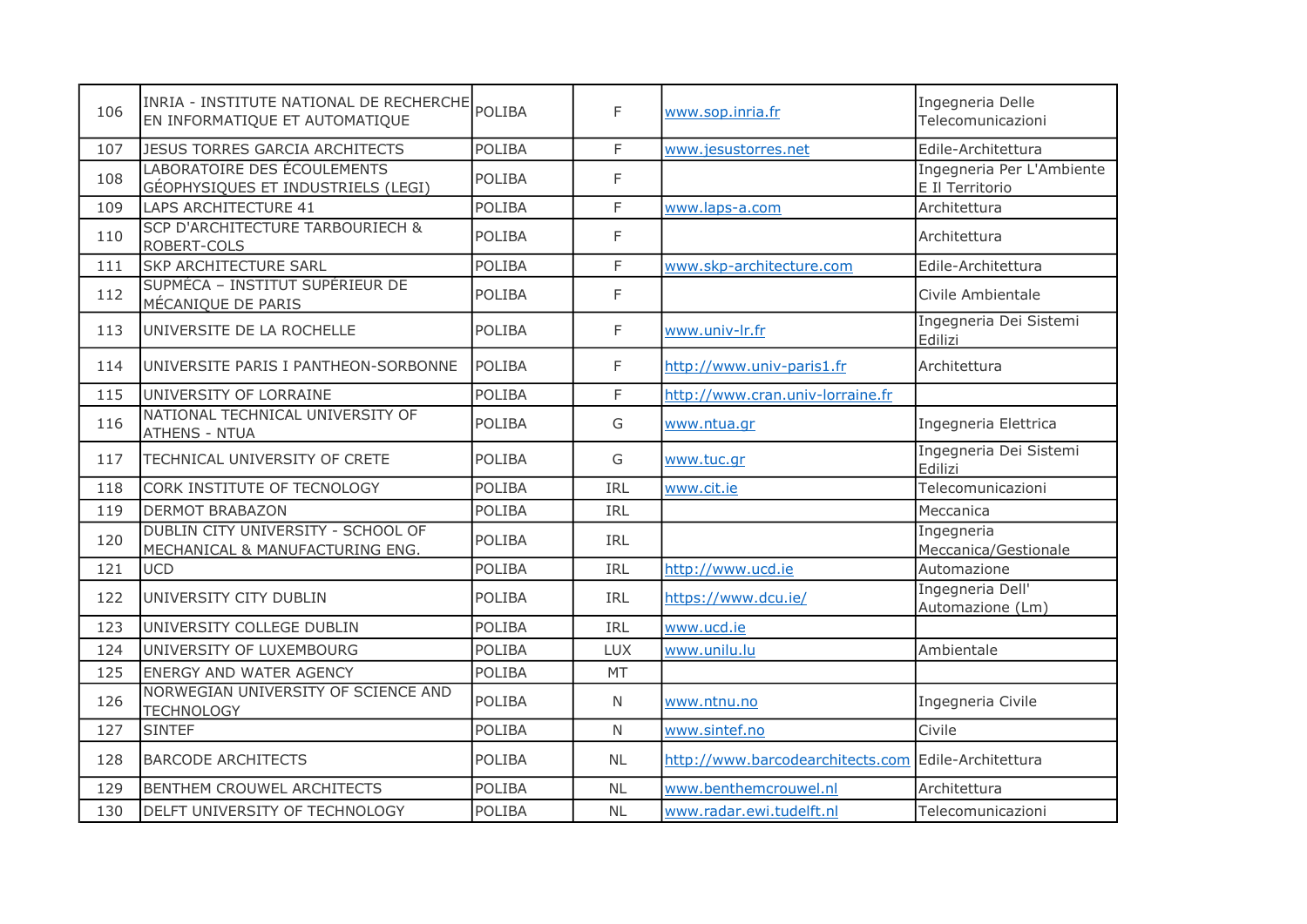| 131 | <b>DELTARES</b>                                         | <b>POLIBA</b> | <b>NL</b> | www.deltares.nl                 | Civile                                |
|-----|---------------------------------------------------------|---------------|-----------|---------------------------------|---------------------------------------|
| 132 | <b>GREENFLUX</b>                                        | <b>POLIBA</b> | <b>NL</b> | https://www.greenflux.nl/       | Ingegneria Elettrica                  |
| 133 | NAUTA ARCHITECTURE & RESEARCH                           | POLIBA        | <b>NL</b> | www.nauta17.com                 | Architettura                          |
| 134 | OKRA LANDSCHAPSARCHITECTEN BV                           | <b>POLIBA</b> | <b>NL</b> | http://www.okra.nl/en/          | Architettura                          |
| 135 | PHILIPS HR PLAZA                                        | <b>POLIBA</b> | <b>NL</b> |                                 | Ingegneria<br>Telecomunicazioni       |
| 136 | <b>PLAXIS BV</b>                                        | <b>POLIBA</b> | <b>NL</b> | www.plaxis.nl                   | Civile                                |
| 137 | SPUTNIK ARCHITECTS                                      | POLIBA        | <b>NL</b> | http://www.studiosputnik.nl/    | Architettura                          |
| 138 | STUDIO DRIFT                                            | POLIBA        | <b>NL</b> | www.studiodrift.com             | Design                                |
| 139 | TECNICHAL UNIVERSITY OF EINDHOVEN                       | POLIBA        | <b>NL</b> | https://www.tue.nl              | Elettronica                           |
| 140 | <b>TU DELFT</b>                                         | <b>POLIBA</b> | <b>NL</b> | https://www.tudelft.nl          | Informatica                           |
| 141 | UNIVERSITEIT TWENTE                                     | <b>POLIBA</b> | <b>NL</b> | www.utwente.nl                  | Telecomunicazioni                     |
| 142 | UNIVERSITY PF TECHNOLOGY EINDHOVEN                      | <b>POLIBA</b> | <b>NL</b> | www.tue.nl                      | Gestionale                            |
| 143 | ZWARTS & JANSMA ARCHITECTEN                             | <b>POLIBA</b> | <b>NL</b> | www.zja.nl                      | Architettura                          |
| 144 | <b>BARATA ARQUITECTOS</b>                               | <b>POLIBA</b> | P         |                                 | Architettura                          |
| 145 | DNSJ.ARQ                                                | <b>POLIBA</b> | P         | https://www.dnsjarg.com         | Architettura                          |
| 146 | JOÃO MENDES RIBEIRO ARQUITECTO LDA                      | POLIBA        | P         | www.joaomendesribeiro.com       | Architettura                          |
| 147 | POLYTECHNIC INSTITUTE OF BRAGANCA                       | <b>POLIBA</b> | P         | www.ipb.pt                      | Civile                                |
| 148 | RESSANO GARCIA ARQUITECTOS                              | <b>POLIBA</b> | P         | www.ressanogarcia.com           | Architettura E Disegno<br>Industriale |
| 149 | UNIVERSIDADE DO MINHO                                   | <b>POLIBA</b> | P         | www.isise.net                   | Edile-Architettura                    |
| 150 | UNIVERSIDADE DO PORTO                                   | <b>POLIBA</b> | P         | https://sigarra.up.pt           |                                       |
| 151 | ADVANCEDIT KRZYSZTOF KOTWICKI                           | POLIBA        | PL        | www.advancedit.com.pl           | Ingegneria Informatica                |
| 152 | ATELIER STARZAK STREBICKI-PRACOWIA<br>ARCHITEKTURY S.C. | <b>POLIBA</b> | PL        | http://www.starzakstrebicki.eu/ | Edile- Architettura                   |
| 153 | EKKOM SP. Z O.O                                         | <b>POLIBA</b> | PL        | www.ek-kpm.pl                   | Civile                                |
| 154 | <b>KAMJZ</b>                                            | <b>POLIBA</b> | PL        | http://kamjz.com/               | Architettura                          |
| 155 | POLISH ACADEMY OF SCIENCES                              | <b>POLIBA</b> | PL        | www.iqf.edu.pl                  | Civile                                |
| 156 | <b>GEOECOMAR</b>                                        | POLIBA        | <b>RO</b> | www.geoecomar.ro                | Civile                                |
| 157 | GHEORGHE ASACHI TECHNICAL UNIVERSITY<br>OF IA?I         | POLIBA        | <b>RO</b> | www.tuiasi.ro/en                | Ambiente E Territorio                 |
| 158 | PROFESSIONAL CONSULTING ENGINEERS<br><b>SRL</b>         | POLIBA        | <b>RO</b> | www.pceconsult.ro               |                                       |
| 159 | ROMANIAN NAVAL AUTHORITY                                | <b>POLIBA</b> | <b>RO</b> | www.rna.ro                      | Civile / Ambientale                   |
| 160 | <b>BSK ARKITEKTER</b>                                   | <b>POLIBA</b> | S         | wwww.bsk.se                     | Architettura                          |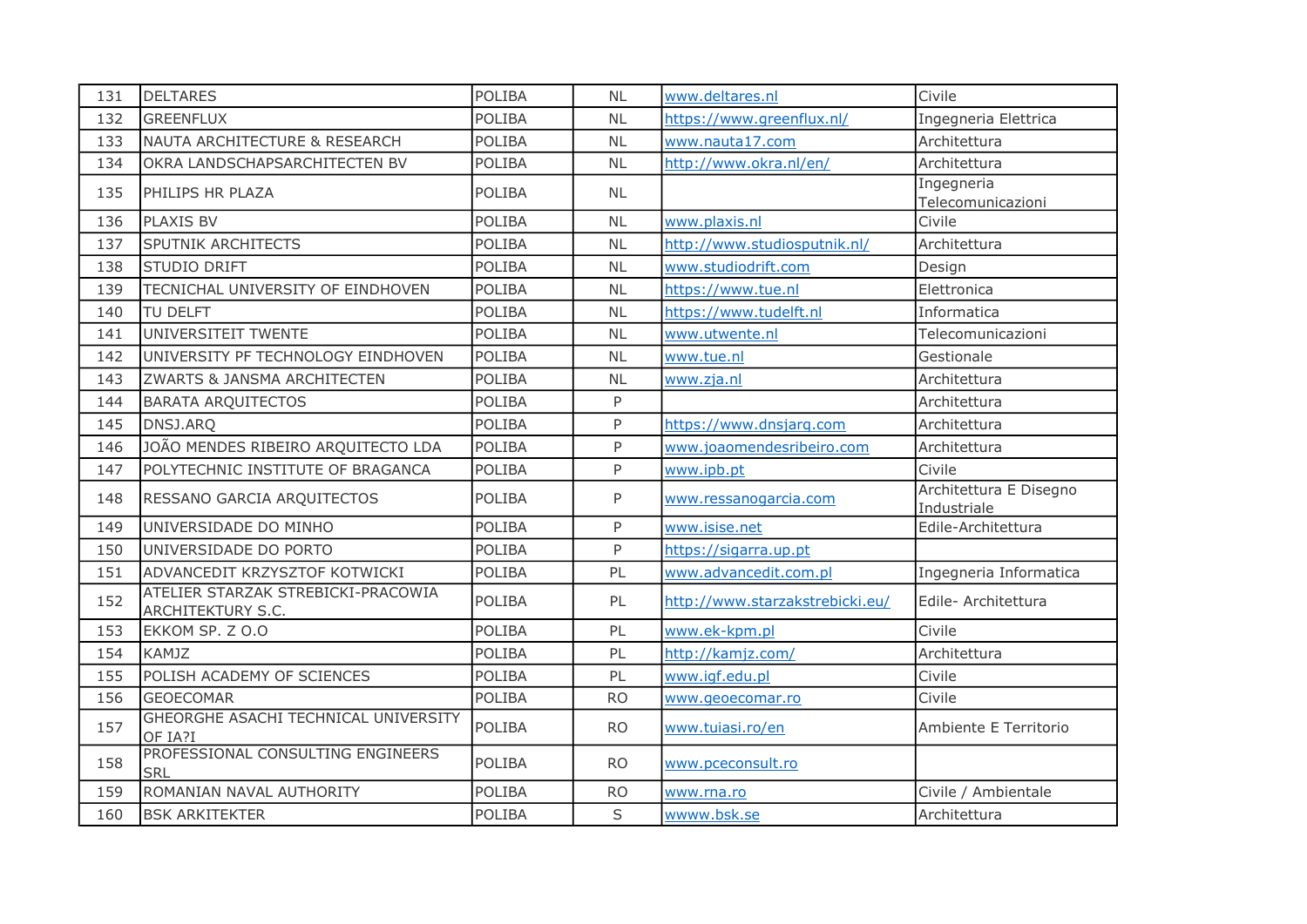| 161 | CHALMERS UNIVERSITY OF TECHNOLOGY                      | <b>POLIBA</b> | S         | www.chalmers.se                              | Informatica                |
|-----|--------------------------------------------------------|---------------|-----------|----------------------------------------------|----------------------------|
| 162 | DARTEQ EF                                              | POLIBA        | S         | www.darteg.eu                                | Edile-Architettura         |
| 163 | JOHAN CELSING ARITEKTKONTOR                            | POLIBA        | S         | www.celsing.se                               | Architettura               |
| 164 | <b>KARLSTADT UNIVERSITY</b>                            | POLIBA        | S         | www.kau.se                                   | Telecomunicazioni          |
| 165 | LINKÖPING UNIVERSITY                                   | POLIBA        | S         | https://liu.se                               | Gestionale                 |
| 166 | LINKOPINGS UNIVERSITET                                 | POLIBA        | S         | www.liu.se                                   | Dmmm                       |
| 167 | LUND UNIVERSITY                                        | POLIBA        | S         | http://www.lunduniversity.lu.se/             | Ing. Ambiente E Territorio |
| 168 | <b>TIRÈNS AB</b>                                       | POLIBA        | S         | http://www.tyrens.se                         | Edile                      |
| 169 | VTT TECHNICAL RESEARCH CENTRE OF<br><b>FINLAND LTD</b> | POLIBA        | <b>SF</b> | www.vtt.fi                                   | Gestionale                 |
| 170 | <b>ABED ALASWAD</b>                                    | POLIBA        | <b>UK</b> |                                              | Ingegneria Meccanica       |
| 171 | ALESSANDRO CLIMA STUDIO                                | POLIBA        | <b>UK</b> | www.alessandroclima.com                      | Disegno Industriale        |
| 172 | <b>ANDREW WALLACE ARCHITECTS LIMITED</b>               | <b>POLIBA</b> | UK        | http://www.andrewwallacearchitec<br>ts.co.uk | Ing. Edile-Architettura    |
| 173 | AR DESIGN STUDIO                                       | <b>POLIBA</b> | UK        | www.ardesignstudio.co.uk                     | Architettura               |
| 174 | <b>ARUP</b>                                            | POLIBA        | UK        | www.arup.com                                 | Elettrica                  |
| 175 | <b>BUTTRESS ARCHITECTS</b>                             | <b>POLIBA</b> | UK        | www.buttress.net                             | Architettura               |
| 176 | <b>BUTTRESS ARCHITECTS</b>                             | POLIBA        | UK        | www.buttress.net                             | Architettura               |
| 177 | <b>CARDIFF UNIVERSITY</b>                              | <b>POLIBA</b> | UK        | https://www.cardiff.ac.uk/                   |                            |
| 178 | DRAWING AND PLANNING                                   | POLIBA        | UK        | www.drawingandplanning.com                   | Edile/Architettura         |
| 179 | <b>EDF ENERGY</b>                                      | POLIBA        | UK        | www.edfenergy.com                            |                            |
| 180 | EDINBURGH NAPIER UNIVERSITY                            | POLIBA        | UK        | www.napier.ac.uk                             | Civile                     |
| 181 | FUSION COMMERCIAL ASSOCIATES LIMITED                   | <b>POLIBA</b> | UK.       | www.fusion-commercial.co.uk                  | Edile                      |
| 182 | GEOTECHNICAL CONSULTING GROUP LTD.                     | <b>POLIBA</b> | UK        | www.gcg.co.uk                                | Geologia                   |
| 183 | <b>HAWORTH TOMPKINS LTD</b>                            | POLIBA        | UK        | www.haworthtompkins.com                      | Architettura               |
| 184 | IMPERIAL COLLEGE LONDON                                | POLIBA        | UK        | www.imperial.ac.uk                           | Gestionale                 |
| 185 | KMI - THE OPEN UNIVERITY                               | POLIBA        | UK        | www.kmi.open.ac.uk                           | Ingegneria Informatica     |
| 186 | LANCASTER UNIVERSITY                                   | POLIBA        | UK        | www.lancaster.ac.uk                          | Gestionale                 |
| 187 | <b>LIMITSTATE LTD</b>                                  | POLIBA        | <b>UK</b> | www.limitstate.com                           | Ingegneria Civile          |
| 188 | MAERSK LINE UK LIMITED                                 | <b>POLIBA</b> | <b>UK</b> | www.maerskline.com                           | Gestionale                 |
| 189 | <b>MAGMA TECH</b>                                      | POLIBA        | UK        | www.magmatech.uk                             | Civile                     |
| 190 | NEWCASTLE UNIVERSITY                                   | POLIBA        | UK        | www.ncl.ac.uk                                | Edile-Architettura         |
| 191 | <b>REED WATTS LTD</b>                                  | <b>POLIBA</b> | UK        | www.reedwatts.com                            | Architettura               |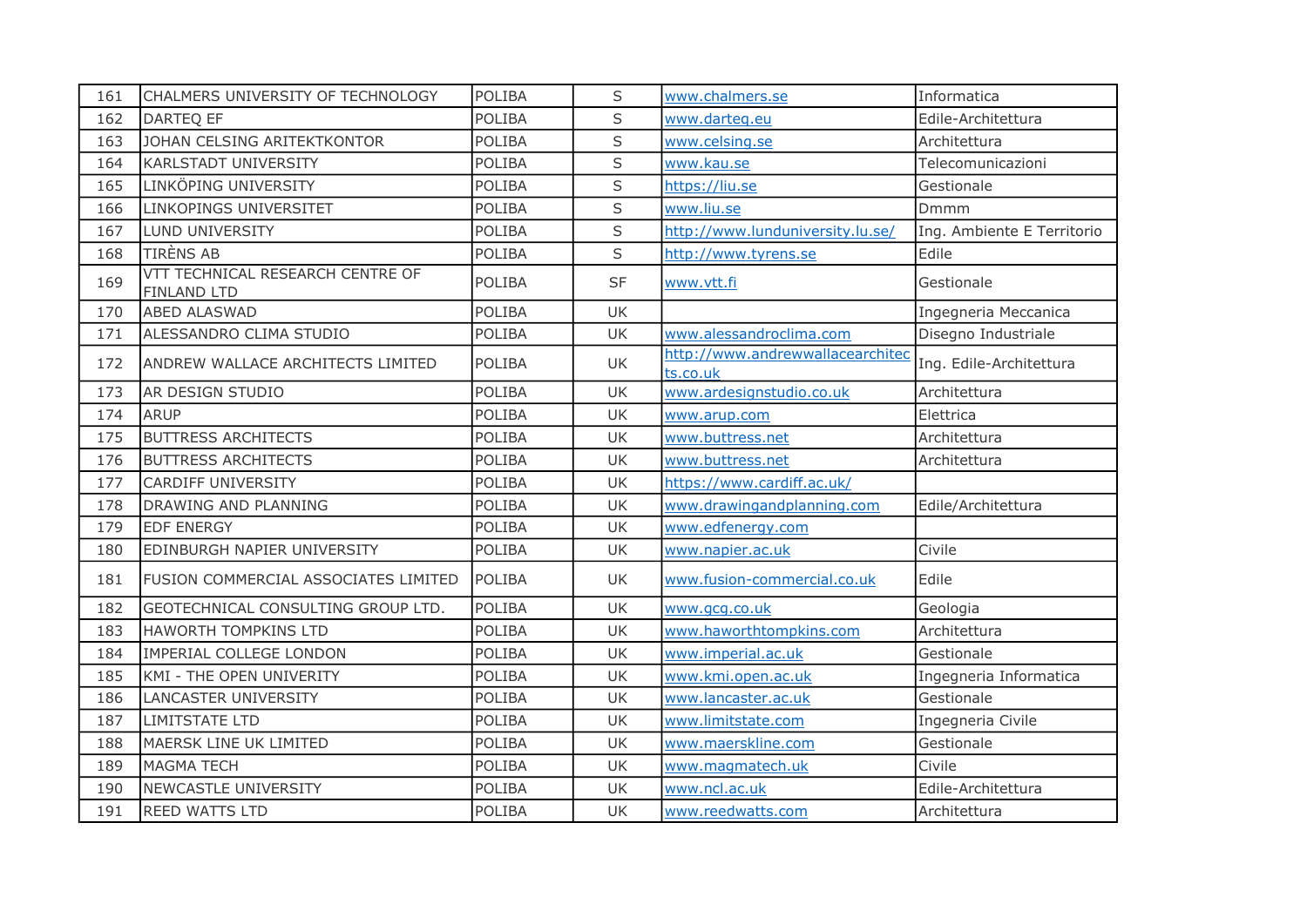| 192 | UNIVERSITY COLLEGE LONDON                                                                     | POLIBA        | <b>UK</b> | www.ucl.ac.uk                                | Ambientale/Civile   |
|-----|-----------------------------------------------------------------------------------------------|---------------|-----------|----------------------------------------------|---------------------|
| 193 | UNIVERSITY OF CRANFIELD                                                                       | <b>POLIBA</b> | <b>UK</b> | www.cranfield.ac.uk                          | Ingegneria Civile   |
| 194 | UNIVERSITY OF EDINBURGH                                                                       | POLIBA        | <b>UK</b> | www.inf.ed.ac.uk                             | Informatica         |
| 195 | UNIVERSITY OF LONDON, BIRBECK COLLEGE                                                         | <b>POLIBA</b> | <b>UK</b> | www.bbk.ac.uk                                | Informatica         |
| 196 | UNIVERSITY OF NEWCASTLE                                                                       | <b>POLIBA</b> | <b>UK</b> | www.newcastle.ac.uk                          |                     |
| 197 | UNIVERSITY OF NOTTINGHAM                                                                      | POLIBA        | <b>UK</b> | www.nottingham.ac.uk                         | Edile/Architettura  |
| 198 | UNIVERSITY OF SAINT ANDREWS                                                                   | <b>POLIBA</b> | <b>UK</b> |                                              | Elettronica         |
| 199 | UNIVERSITY OF STRATHCLYDE                                                                     | <b>POLIBA</b> | UK        | www.strath.ac.uk                             | Civile - Ambientale |
| 200 | UNIVERSITY OF SURREY                                                                          | <b>POLIBA</b> | <b>UK</b> | www.surrey.ac.uk                             | Meccanica           |
| 201 | UNIVERSITY OF THE WEST SCOTLAND                                                               | <b>POLIBA</b> | <b>UK</b> | www.uws.ac.uk                                | Meccanica           |
| 202 | VIRTUAL ENGINEERING CENTRE                                                                    | <b>POLIBA</b> | <b>UK</b> | www.virtualengineeringcentre.com Informatica |                     |
| 203 | <b>BLOOM CONSULTING</b>                                                                       | TUTTI         | A         |                                              |                     |
| 204 | CEMM - ÖSTERREICHISCHE AKADEMIE DER<br><b>WISSENSCHAFTEN</b>                                  | <b>TUTTI</b>  | A         |                                              |                     |
| 205 | HIGH Q LASER                                                                                  | TUTTI         | Α         |                                              |                     |
| 206 | SIEMENS WIND POWER A/S                                                                        | TUTTI         | A         |                                              |                     |
| 207 | SOZIALMEDIZINISCHES ZENTRUM<br>BAUMGARTNER HÖHE OTTO-WAGNER-SPITAL TUTTI<br>UND PFLEGEZENTRUM |               | Α         | http://www.wienkav.at/kav/ows/               |                     |
| 208 | UNIVERSITÄT GRAZ                                                                              | TUTTI         | A         |                                              |                     |
| 209 | UNIVERSITÄTSKLINIKUM ST. PÖLTEN                                                               | <b>TUTTI</b>  | A         | http://www.stpoelten.lknoe.at/               |                     |
| 210 | ADAGIO BRUXELLES- CENTRE MONNAIE                                                              | <b>TUTTI</b>  | B         |                                              | Lingue              |
| 211 | CHERCHI & PARTNERS (EUROPEAN LAW<br>FORUM)                                                    | <b>TUTTI</b>  | B         | www.cherchilaw.eu                            | Law                 |
| 212 | CONSIGLIO NAZIONALE FORENSE -<br>RAPPRESENTANZA DI BRUXELLES                                  | <b>TUTTI</b>  | B         | http://www.consiglionazionalefore<br>nse.it  |                     |
| 213 | EU MATRIX - RB & PARTNERS<br><b>EUROREPORTER</b>                                              | <b>TUTTI</b>  | B         |                                              |                     |
| 214 | <b>EUKNOW SPRL</b>                                                                            | <b>TUTTI</b>  | B         |                                              |                     |
| 215 | <b>INSTITUT D'ÉTUDES EUROPÉENNES -</b><br>UNIVERSITÉ LIBRE DE BRUXELLES                       | <b>TUTTI</b>  | B         | www.iee-ulb.eu                               |                     |
| 216 | KATHOLIEKE UNIVERSITEIT LEUVEN-<br>INTERDEPARTEMENTAAL STAMCELINSTITUUT                       | <b>TUTTI</b>  | B         | www.kuleuven.be/scil                         | Biotecnologie       |
| 217 | KU LEUVEN                                                                                     | TUTTI         | B         | http://www.kuleuven.be/kuleuven/             |                     |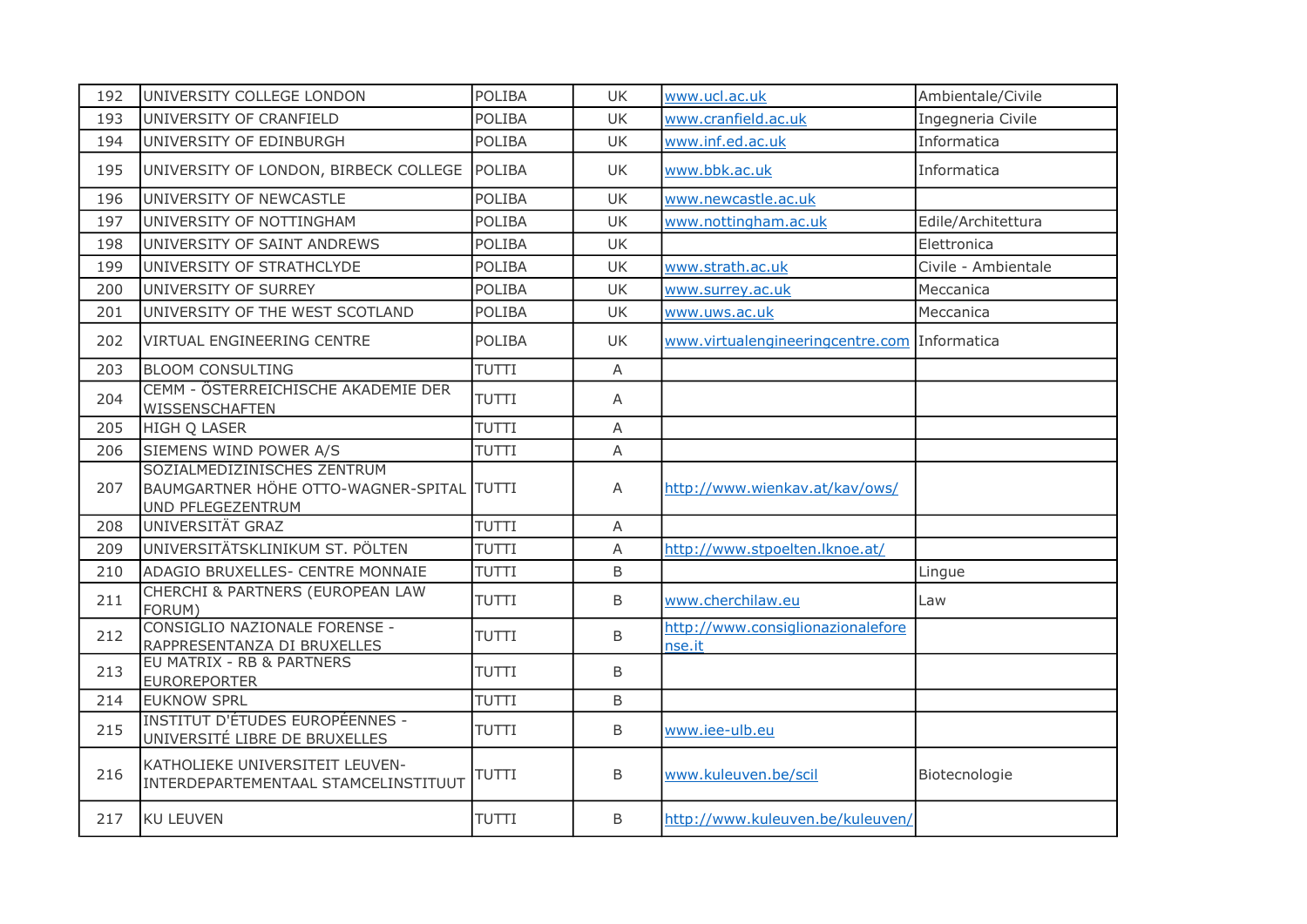| 218 | KU LEUVEN UNIVERSITY - TRANSLATIONAL<br>CARDIOMYOLOGY                                                                        | <b>TUTTI</b> | B         |                                                        |                                                    |
|-----|------------------------------------------------------------------------------------------------------------------------------|--------------|-----------|--------------------------------------------------------|----------------------------------------------------|
| 219 | LUDWIG VON MISES INSTITUTE EUROPE                                                                                            | <b>TUTTI</b> | B         |                                                        |                                                    |
| 220 | NH GRAND PLACE ARENBERG                                                                                                      | <b>TUTTI</b> | B         |                                                        |                                                    |
| 221 | REGIONE CAMPANIA - UFFICIO<br>COMUNITARIO REGIONALE - BELGIO                                                                 | <b>TUTTI</b> | B         |                                                        |                                                    |
| 222 | UNIVERSITE LIBRE DE BRUXELLES- INSTITUT<br><b>D'ETUDES EUROPEENNES</b>                                                       | <b>TUTTI</b> | B         | www.ulb.ec.be/iee                                      | Scienze Politiche                                  |
| 223 | UNIVERSITEIT GENT - DEPARTMENT OF<br><b>INFORMATION TECHNOLOGY</b>                                                           | <b>TUTTI</b> | B         |                                                        |                                                    |
| 224 | <b>VITO</b>                                                                                                                  | <b>TUTTI</b> | B         | www.vito.be                                            |                                                    |
| 225 | INTERNATIONAL INITIATIVES FOR<br>COOPERATION                                                                                 | <b>TUTTI</b> | BG        | http://www.iic-<br>bq.org/?page=home                   | Scienze Politiche (S. Afro-<br>Asiatici)           |
| 226 | ABB CORPORATE RESEARCH - ZUERICH                                                                                             | <b>TUTTI</b> | <b>CH</b> |                                                        |                                                    |
| 227 | ABB CORPORATE RESEARCH CENTER                                                                                                | <b>TUTTI</b> | <b>CH</b> |                                                        |                                                    |
| 228 | ABB SWITZERLAND LTD. CORPORATE<br><b>RESEARCH</b>                                                                            | <b>TUTTI</b> | <b>CH</b> |                                                        |                                                    |
| 229 | ÉCOLE POLYTECHNIQUE FÉDÉRALE DE<br>LAUSANNE                                                                                  | <b>TUTTI</b> | <b>CH</b> |                                                        |                                                    |
| 230 | UNCTAD - UNITED NATIONS CONFERENCE ON<br>TRADE AND DEVELOPMENT - DIVISION ON<br>INVESTMENT AND ENTERPRISE                    | <b>TUTTI</b> | <b>CH</b> |                                                        |                                                    |
| 231 | UNESCO INTERNATIONAL BUREAU OF<br><b>EDUCATION - GENEVA</b>                                                                  | <b>TUTTI</b> | <b>CH</b> |                                                        |                                                    |
| 232 | UNITED NATIONS ECONOMIC COMMISSION<br>FOR EUROPE (UNECE)                                                                     | <b>TUTTI</b> | <b>CH</b> | http://www.unece.org/                                  | Economia, Politica E<br>Istituzioni Internazionali |
| 233 | UNIVERSITY OF ZURICH - CENTRE FOR<br>FORENSIC HAIRANALYTICS, DEPARTMENT OF<br>FORENSIC PHARMACOLOGY AND<br><b>TOXICOLOGY</b> | <b>TUTTI</b> | <b>CH</b> |                                                        |                                                    |
| 234 | <b>CYPRUS UNIVERSITY TECHNOLOGY</b>                                                                                          | <b>TUTTI</b> | <b>CY</b> |                                                        |                                                    |
| 235 | FORS - CZECH FORUM FOR DEVELOPMENT CO-<br><b>OPERATION</b>                                                                   | <b>TUTTI</b> | CZ        | http://www.fors.cz/en/news                             | Economia, Scienze Politiche                        |
| 236 | NATIONAL MUSEUM PRAGUE                                                                                                       | <b>TUTTI</b> | CZ        |                                                        |                                                    |
| 237 | PBA INTERNATIONAL PRAGUE                                                                                                     | <b>TUTTI</b> | CZ        | http://www.peterbrett.com/locatio<br>ns/international/ | Ingegneria Civile                                  |
| 238 | TEAM TRACKERS S.R.O.                                                                                                         | <b>TUTTI</b> | <b>CZ</b> | www.team-trackers.com                                  | Economia                                           |
| 239 | <b>ART AQUA</b>                                                                                                              | <b>TUTTI</b> | D         |                                                        |                                                    |
| 240 | BOSCH ENERGY AND BUILDING SOLUTIONS<br><b>GMBH</b>                                                                           | TUTTI        | D         |                                                        |                                                    |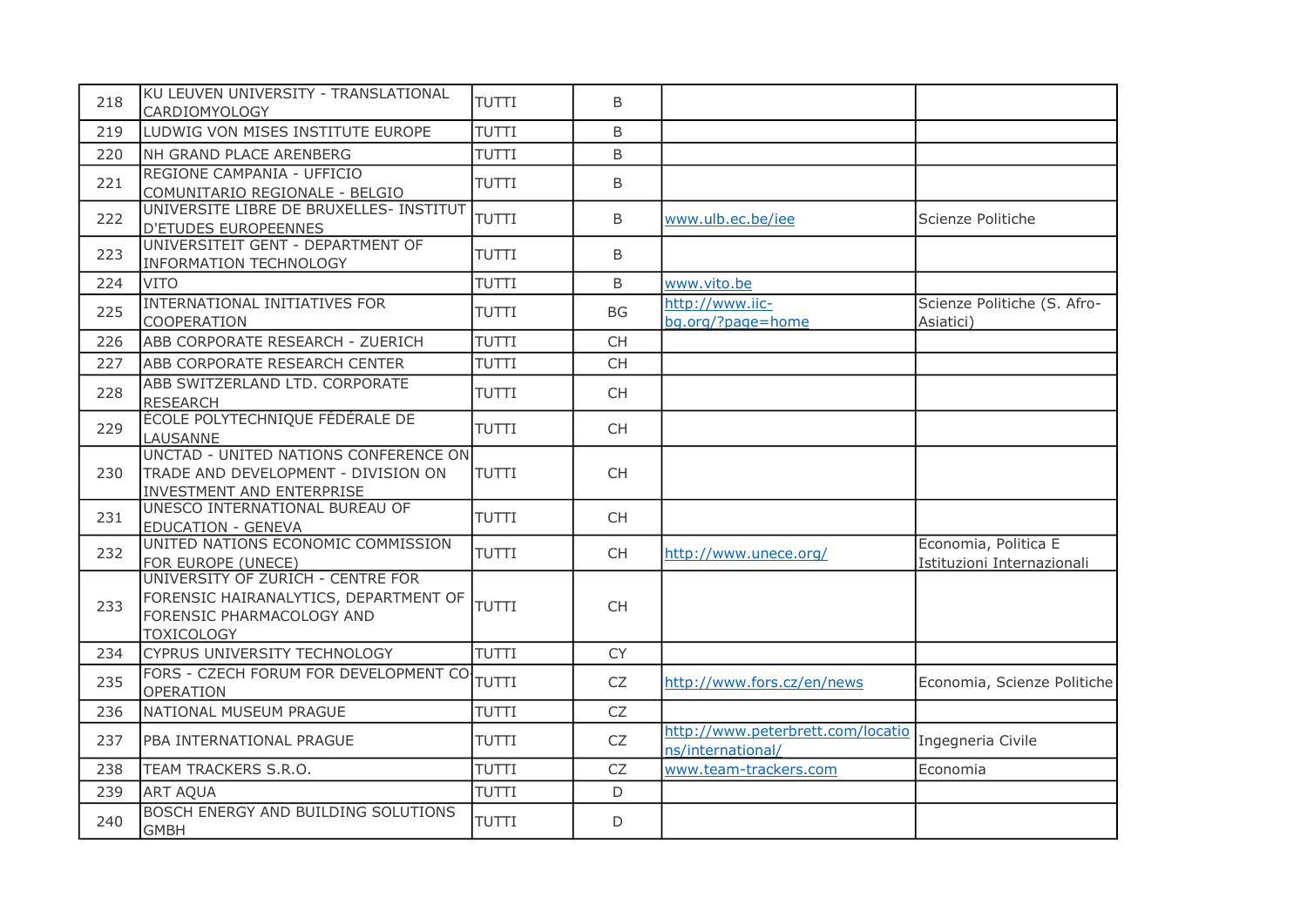| 241 | BREIMANN & CIE GMBH & CO                                                                     | TUTTI        | D           | http://www.breimann-bruun.de/                         | Studio Di Architettura |
|-----|----------------------------------------------------------------------------------------------|--------------|-------------|-------------------------------------------------------|------------------------|
| 242 | CHRISTIAN-ALBRECHTS-UNIVERSITY OF KIEL TUTTI                                                 |              | D           |                                                       |                        |
| 243 | DEUTSCHE VERMOGENSBERATUNG                                                                   | <b>TUTTI</b> | D           |                                                       | Economia               |
| 244 | DNV-GL                                                                                       | <b>TUTTI</b> | D           | https://www.dnvgl.de/                                 | Ingegneria Navale      |
| 245 | <b>EMRICH CONSULTING</b>                                                                     | TUTTI        | D           | www.emrich-consulting.de                              | Economia               |
| 246 | ERNST KLETT SPRACHEN GMBH - VERLAG<br>ERWACHSENEN- BILDUNG, REDAKTION<br><b>ITALIENISH</b>   | <b>TUTTI</b> | D           |                                                       | Lingue                 |
| 247 | EUROPEAN SPACE AGENCY                                                                        | TUTTI        | D           |                                                       |                        |
| 248 | FRIEDRICH-ALEXANDER-UNIVERSITAET<br>ERLANGEN-NUERNBERG                                       | <b>TUTTI</b> | D           |                                                       |                        |
| 249 | <b>GERMAN INSTITUTE OF HUMAN NUTRITION</b>                                                   | TUTTI        | D           |                                                       |                        |
| 250 | HALS-NASEN-OHRENKLINIK MEDIZINISCHE<br>HOCHSCHULE HANNOVER                                   | <b>TUTTI</b> | D           | http://www.mh-<br>hannover.de/index.php               | Medicina               |
| 251 | HANSEN ARCHITEKTEN                                                                           | <b>TUTTI</b> | D           |                                                       |                        |
| 252 | HELMHOLTZ-ZENTRUM FÜR<br>UMWELTFORSCHUNG UFZ                                                 | <b>TUTTI</b> | D           |                                                       |                        |
| 253 | HOCHSCHULE REGENSBURG - UNIVERSITY<br>OF APPLIED SCIENCES, FACULTY OF<br><b>ARCHITECTURE</b> | TUTTI        | D           |                                                       |                        |
| 254 | HUMBOLDT UNIVERSITAET BERLIN                                                                 | TUTTI        | D           | https://www.psychologie.hu-<br>berlin.de/de           |                        |
| 255 | I. MEDIZINISCHE KLINIK UND POLIKLINIK<br>JOHANNES GUTENBERG UNIVERSITAT                      | TUTTI        | D           | http://www.unimedizin-mainz.de/1<br>med/startseite/st | Medicina               |
| 256 | INSTITUT FUR SORABISTIK, UNIVERSITY OF<br>LEIPZIG                                            | <b>TUTTI</b> | D           |                                                       | Studi Umanistici       |
| 257 | INSTITUTE FOR CULTURAL DIPLOMACY,<br>BERLIN (D)                                              | TUTTI        | D           |                                                       |                        |
| 258 | <b>INTERCITYHOTEL DRESDEN</b>                                                                | <b>TUTTI</b> | $\mathsf D$ |                                                       |                        |
| 259 | <b>ITAL UIL BERLINO</b>                                                                      | TUTTI        | D           | http://www.italuil.it                                 |                        |
| 260 | ITALIENISCHE HANDELSKAMMER MUENCHEN-<br><b>STUTTGART</b>                                     | <b>TUTTI</b> | $\mathsf D$ |                                                       |                        |
| 261 | KLINIK UND POLIKLINIK FÜR<br>KINDERCHIRURGIE                                                 | <b>TUTTI</b> | D           |                                                       |                        |
| 262 | LAND HOTEL BIERHAUSLE                                                                        | <b>TUTTI</b> | D           | www.bierhaeusle-feldberg.de                           | Economia, Turismo      |
| 263 | LAWYER OLIVIA BELLOTTI                                                                       | <b>TUTTI</b> | D           |                                                       |                        |
| 264 | <b>LENZE GMBH</b>                                                                            | TUTTI        | D           |                                                       |                        |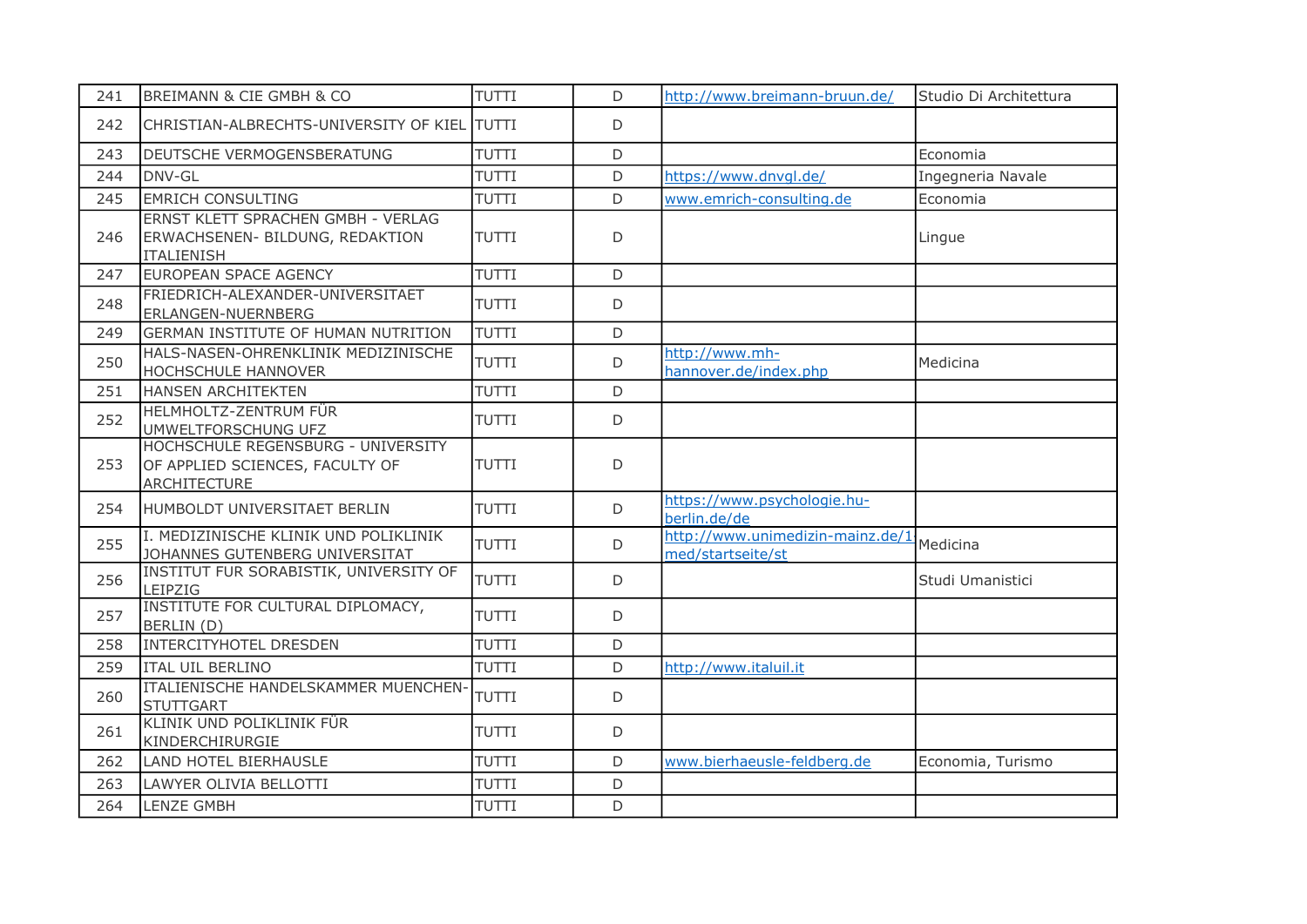| 265 | LUDWIG-MAXIMILIANS UNIVERSITY MUNICH,<br>INSTITUTE FOR CLINICAL NEUROSCIENCES | <b>TUTTI</b> | D            | http://www.mcn.lmu.de/index.php<br>?option=com content     | Ingegneria Biomedica                                        |
|-----|-------------------------------------------------------------------------------|--------------|--------------|------------------------------------------------------------|-------------------------------------------------------------|
| 266 | MAX BORN INSTITUTE - BERLIN                                                   | <b>TUTTI</b> | D            |                                                            |                                                             |
| 267 | MAX-PLANCK-GESELLSCHAFT                                                       | TUTTI        | D            |                                                            |                                                             |
| 268 | <b>NAL VON MINDEN GMBH</b>                                                    | <b>TUTTI</b> | $\mathsf{D}$ | http://www.nal-<br>vonminden.com/it/chi-siamo/nal-<br>von- | Banche E Finanza Aziendale                                  |
| 269 | PHILIPPS-UNIVERSITY MARBURG                                                   | <b>TUTTI</b> | D            | http://www.uni-<br>marburg.de/fb16?language sync=          | Farmacia                                                    |
| 270 | IPM2AM- EVENT & MARKETING KG                                                  | <b>TUTTI</b> | D            | www.pm2am.de                                               | Lingue Straniere/ Turismo<br>Per Tour<br>Operator/Marketing |
| 271 | RECHTSANWÄLTE FÜßER & KOLLEGEN                                                | <b>TUTTI</b> | D            | http://www.fuesser.de/                                     | Giurisprudenza                                              |
| 272 | ROBERT BOSCH GMBH                                                             | <b>TUTTI</b> | D            | www.bosch.com                                              |                                                             |
| 273 | SOCIETÀ DANTE ALIGHIERI - COMITATO DI<br><b>BERLINO</b>                       | <b>TUTTI</b> | D            | https://danteberlin.com/                                   |                                                             |
| 274 | TECHNISCHE UNIVERSITAET BRAUNSCHWEIG TUTTI                                    |              | D            |                                                            |                                                             |
| 275 | TECHNISCHE UNIVERSITAET DARMSTADT -<br>DEPARTMENT OF BIOLOGY                  | <b>TUTTI</b> | D            |                                                            |                                                             |
| 276 | TECHNISCHE UNIVERSITÄT DARMSTADT                                              | <b>TUTTI</b> | D            |                                                            |                                                             |
| 277 | TECHNISCHE UNIVERSITÄT MÜNCHEN                                                | TUTTI        | D            | www.tum.de                                                 |                                                             |
| 278 | <b>UKE</b>                                                                    | <b>TUTTI</b> | D            | www.uke.de                                                 | Oculistica                                                  |
| 279 | UNIVERSITAET TUEBINGEN                                                        | <b>TUTTI</b> | D            | www.medizin.uni-tuebingen.de                               |                                                             |
| 280 | UNIVERSITÄT MÜNSTER                                                           | <b>TUTTI</b> | D            |                                                            |                                                             |
| 281 | UNIVERSITÄT ZU KÖLN                                                           | <b>TUTTI</b> | D            | http://ifa.phil-fak.uni-<br>koeln.de/12167.html            |                                                             |
| 282 | UNIVERSITÄTSKLINIKUM MÜNSTER                                                  | TUTTI        | $\mathsf D$  | http://klinikum.uni-muenster.de/                           |                                                             |
| 283 | UNIVERSITÄTSKLINIKUM WÜRZBURG                                                 | <b>TUTTI</b> | D            |                                                            |                                                             |
| 284 | UNIVERSITATSMEDIZIN BERLIN CHARITE<br>CAMPUS BENJAMIN FRANKLIN                | <b>TUTTI</b> | D            | http://www.charite.de/en/charite/l<br>ocations/campus      | Medicina                                                    |
| 285 | UNIVERSITY HOSPITAL OF ERLANGEN,<br>DEPARTMENT OF RADIATION ONCOLOGY          | <b>TUTTI</b> | D            | http://www.uni-erlangen.org/                               | Medicina E Farmacia                                         |
| 286 | UNIVERSITY OF STUTTGART: INSTITUTE OF<br>SYSTEMS THEORY AND AUTOMATIC CONTROL | TUTTI        | D            |                                                            |                                                             |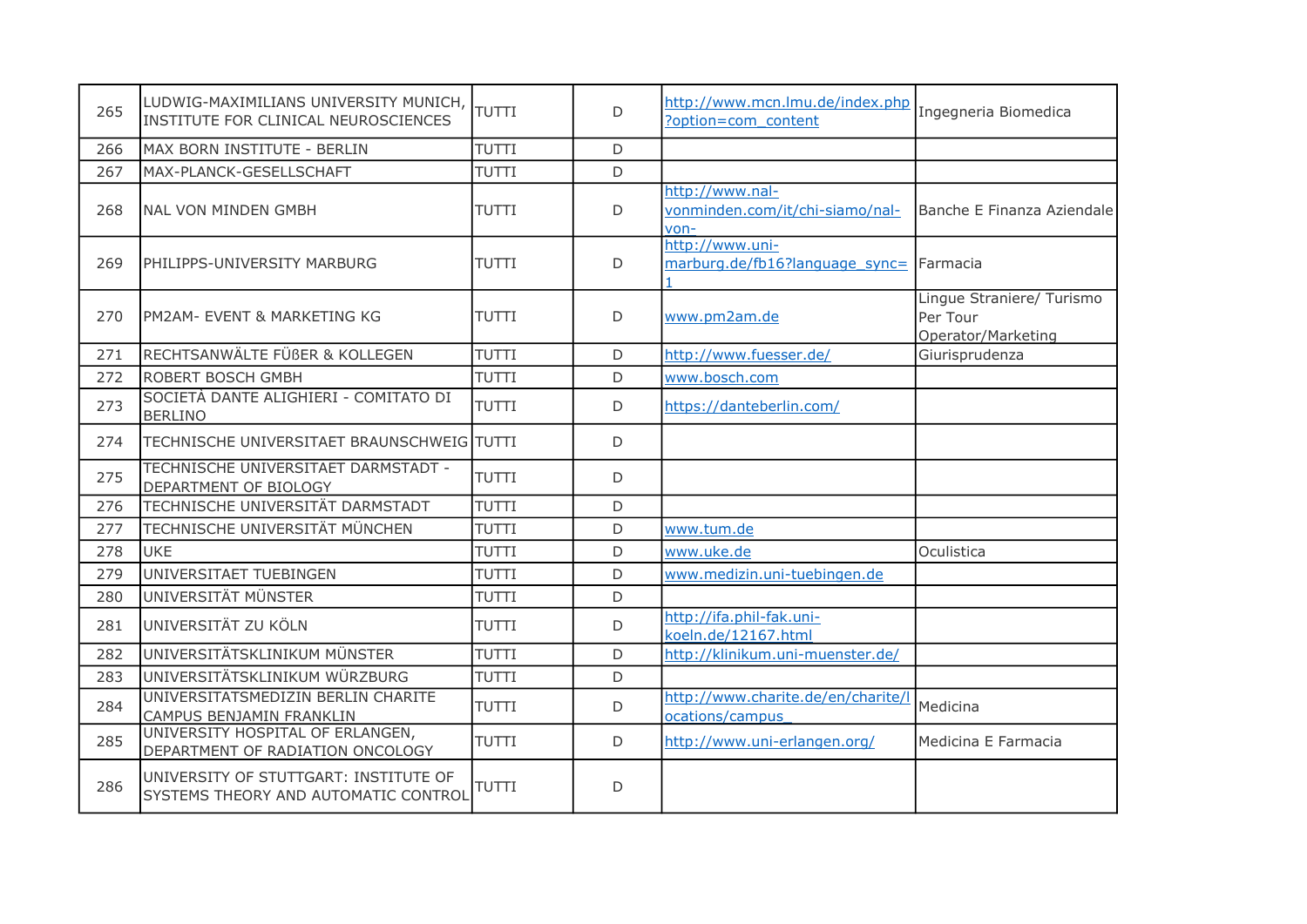| 287 | W&K ELEKTROTECHNIK GMBH - DERMBACH                                                                    | <b>TUTTI</b> | D   |                                                    |                           |
|-----|-------------------------------------------------------------------------------------------------------|--------------|-----|----------------------------------------------------|---------------------------|
| 288 | WESTFÄLISCHE WILHELMS-UNIVERSITÄT<br>MÜNSTER (D)                                                      | <b>TUTTI</b> | D   |                                                    |                           |
| 289 | WESTFÄLISCHE WILHELMS-UNIVERSITÄT<br>MÜNSTER (D)                                                      | <b>TUTTI</b> | D   |                                                    |                           |
| 290 | WESTFÄLISCHE WILHELMS-UNIVERSITÄT<br>MÜNSTER (D)                                                      | <b>TUTTI</b> | D   |                                                    |                           |
| 291 | <b>WORDCRAFT</b>                                                                                      | <b>TUTTI</b> | D   | http://wordcraft.international                     |                           |
| 292 | AALBORG UNIVERSITY, DEP. OF HEALTH<br>SCIENCE AND TECHNOLOGY                                          | <b>TUTTI</b> | DK. | http://www.en.aau.dk/                              | Ingegneria Biomedica      |
| 293 | AARHUS UNIVERSITY- DEPARTMENT OF<br><b>CULTURE AND SOCIETY</b>                                        | <b>TUTTI</b> | DK  | www.cas.au.dk                                      | Lettere                   |
| 294 | TECHNICAL UNIVERSITY OF DENMARK,<br>DEPARTMENT OF CHEMICAL AND<br><b>BIOCHEMICAL ENGINEERING</b>      | <b>TUTTI</b> | DK  |                                                    |                           |
| 295 | UNIVERSITY OF AALBORG - CENTRE FOR<br><b>CULTURAL PSYCHOLOGY</b>                                      | <b>TUTTI</b> | DK  | http://www.ccp.aau.dk/                             |                           |
| 296 | UNIVERSITY OF SOUTHERN DENMARK -<br><b>ODENSE</b>                                                     | <b>TUTTI</b> | DK  |                                                    |                           |
| 297 | INSTITUTO DE CIENCIA Y TECNOLOGÍA DE<br>ALIMENTOS Y NUTRICIÓN (ICTAN)                                 | <b>TUTTI</b> | Ε   | http://www.ictan.csic.es/                          |                           |
| 298 | <b>1 GLOBAL TRANSLATORS</b>                                                                           | <b>TUTTI</b> | E   |                                                    |                           |
| 299 | ANASTORE BIO SL.                                                                                      | <b>TUTTI</b> | E   |                                                    |                           |
| 300 | ANDRÉS PEREA ORTEGA S.L                                                                               | <b>TUTTI</b> | E   | http://andrespereaarquitecto.com/ Ingegneria Edile |                           |
| 301 | APARTIME S.L.                                                                                         | <b>TUTTI</b> | E   | www.apartime.com                                   | <b>Internet Marketing</b> |
| 302 | ASOCIACIÓN POR TI MUJER                                                                               | <b>TUTTI</b> | E.  |                                                    |                           |
| 303 | ASOCIACION PRO DERECHOS HUMANOS DE<br><b>ANDALUCIA</b>                                                | <b>TUTTI</b> | E   | www.apdha.org                                      |                           |
| 304 | BADALONA SERVEIS ASSISTENCIALS SA                                                                     | <b>TUTTI</b> | E   | www.bsa.cat                                        |                           |
| 305 | <b>BERLINGUA IDIOMAS</b>                                                                              | <b>TUTTI</b> | E   | academicaberlingua.com                             |                           |
| 306 | CAMERA DI COMMERCIO E INDUSTRIA<br>ITALIANA PER LA SPAGNA- DELEGACION<br>PARA ANDALUCIA Y EXTREMADURA | <b>TUTTI</b> | E   | http://www.italcamara-es.com/                      | Economia                  |
| 307 | CENTRE DE MEDICINA REGENERATIVA DE<br><b>BARCELONA</b>                                                | <b>TUTTI</b> | E   | http://www.cmrbarcelona.org/                       | Medicina                  |
| 308 | CENTRE DE REGULACIÒ GENOMICA                                                                          | <b>TUTTI</b> | E   |                                                    | Farmacia                  |
| 309 | CENTRO ANDALUZ DE BIOLOGIA DEL<br><b>DESARROLLO</b>                                                   | <b>TUTTI</b> | E   |                                                    |                           |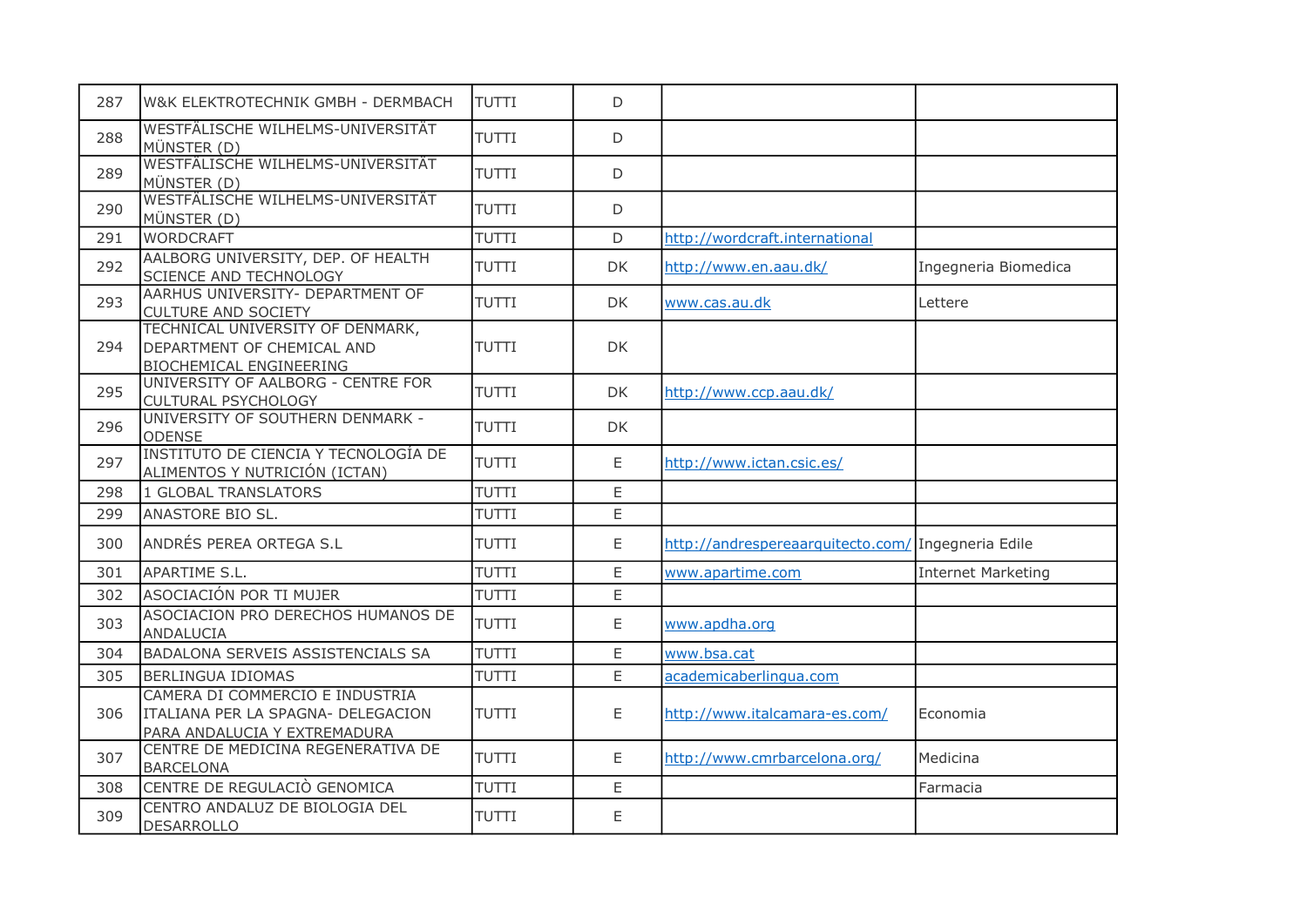| 310 | CENTRO DE INVESTIGACIÓN EN ENERGÍA<br>SOLAR CIESOL                                    | <b>TUTTI</b> | E           | http://www.ciesol.es                                   |                                                    |
|-----|---------------------------------------------------------------------------------------|--------------|-------------|--------------------------------------------------------|----------------------------------------------------|
| 311 | <b>CIEMEN</b>                                                                         | <b>TUTTI</b> | E           | http://www.ciemen.org/                                 | Economia, Politica E<br>Istituzioni Internazionali |
| 312 | COOKIDO STUDIOS - ERASMUSU.COM                                                        | <b>TUTTI</b> | E           |                                                        |                                                    |
| 313 | <b>CUATRO PUERTOS ABOGADOS</b>                                                        | TUTTI        | E           |                                                        | Giurisprudenza                                     |
| 314 | DIFUSIÓN S.L.                                                                         | <b>TUTTI</b> | E           | www.difusion.com                                       |                                                    |
| 315 | DNA BARCELONA PARTNERS ARCHITECTS                                                     | <b>TUTTI</b> | E           |                                                        |                                                    |
| 316 | DR MANUEL OJEDA CASARES                                                               | <b>TUTTI</b> | E           |                                                        | Farmacia                                           |
| 317 | <b>EMIGRADOS SIN FRONTERAS</b>                                                        | <b>TUTTI</b> | $\mathsf E$ | http://emigradossinfronteras.org                       |                                                    |
| 318 | <b>EQUS ARQUITECTOS</b>                                                               | <b>TUTTI</b> | E           | www.equsarquitectos.com                                | Studio Di Architettura                             |
| 319 | ESIC BUSINESS AND MARKETING SCHOOL                                                    | TUTTI        | E           | http://www.esic.edu/home/                              |                                                    |
| 320 | ESTUDIOS Y CALCULOS PI GROUP LS -<br><b>BARCELONA</b>                                 | <b>TUTTI</b> | E           |                                                        |                                                    |
| 321 | <b>EXPO CORUNA</b>                                                                    | TUTTI        | E           | http://www.expocoruna.com/                             |                                                    |
| 322 | FHECOR INGENIEROS CONSULTORES                                                         | TUTTI        | $\mathsf E$ | http://www.fhecor.es/                                  |                                                    |
| 323 | <b>FOODTECH</b>                                                                       | <b>TUTTI</b> | E           | citfoodtech.it                                         |                                                    |
| 324 | <b>FRANCISCO MANGADO</b>                                                              | <b>TUTTI</b> | E           | http://www.fmangado.es/                                | Architettura                                       |
| 325 | GRANDA&ASOCIADOS - ABOGADOS<br><b>PENALISTAS</b>                                      | <b>TUTTI</b> | E           |                                                        |                                                    |
| 326 | HOSPITAL CLINIC I PROVINCIAL DE<br><b>BARCELONA</b>                                   | <b>TUTTI</b> | E           |                                                        |                                                    |
| 327 | HOSPITAL CLINICO UNIVERSITARIO DE<br>VALENCIA - MEDICAL ONCOLOGY<br><b>DEPARTMENT</b> | <b>TUTTI</b> | E           |                                                        |                                                    |
| 328 | HOSPITAL CLINICO UNIVERSITARIO SAN<br><b>CARLOS</b>                                   | <b>TUTTI</b> | E           | http://www.madrid.org/cs/Satellit<br>e?language=es&pag | Medicina&Chirurgia                                 |
| 329 | HOSPITAL UNIVERSITARIO LA PAZ                                                         | <b>TUTTI</b> | E           | http://www.madrid.org/cs/Satellit<br>e?pagename=Hospit |                                                    |
| 330 | IMQ IBERIA                                                                            | <b>TUTTI</b> | $\mathsf E$ | imqiberica.com                                         |                                                    |
| 331 | <b>INCREUP S.C.</b>                                                                   | <b>TUTTI</b> | E           |                                                        |                                                    |
| 332 | <b>INSTITUT BARCELONA D'ESTUDIS</b><br>INTERNACIONALS                                 | <b>TUTTI</b> | E           |                                                        |                                                    |
| 333 | INSTITUTE OF FOOD SCIENCE, TECHNOLOGY<br>AND NUTRITION                                | <b>TUTTI</b> | $\mathsf E$ |                                                        |                                                    |
| 334 | INSTITUTE OF PARASITOLOGY AND<br><b>BIOMEDICINE</b>                                   | <b>TUTTI</b> | E           |                                                        |                                                    |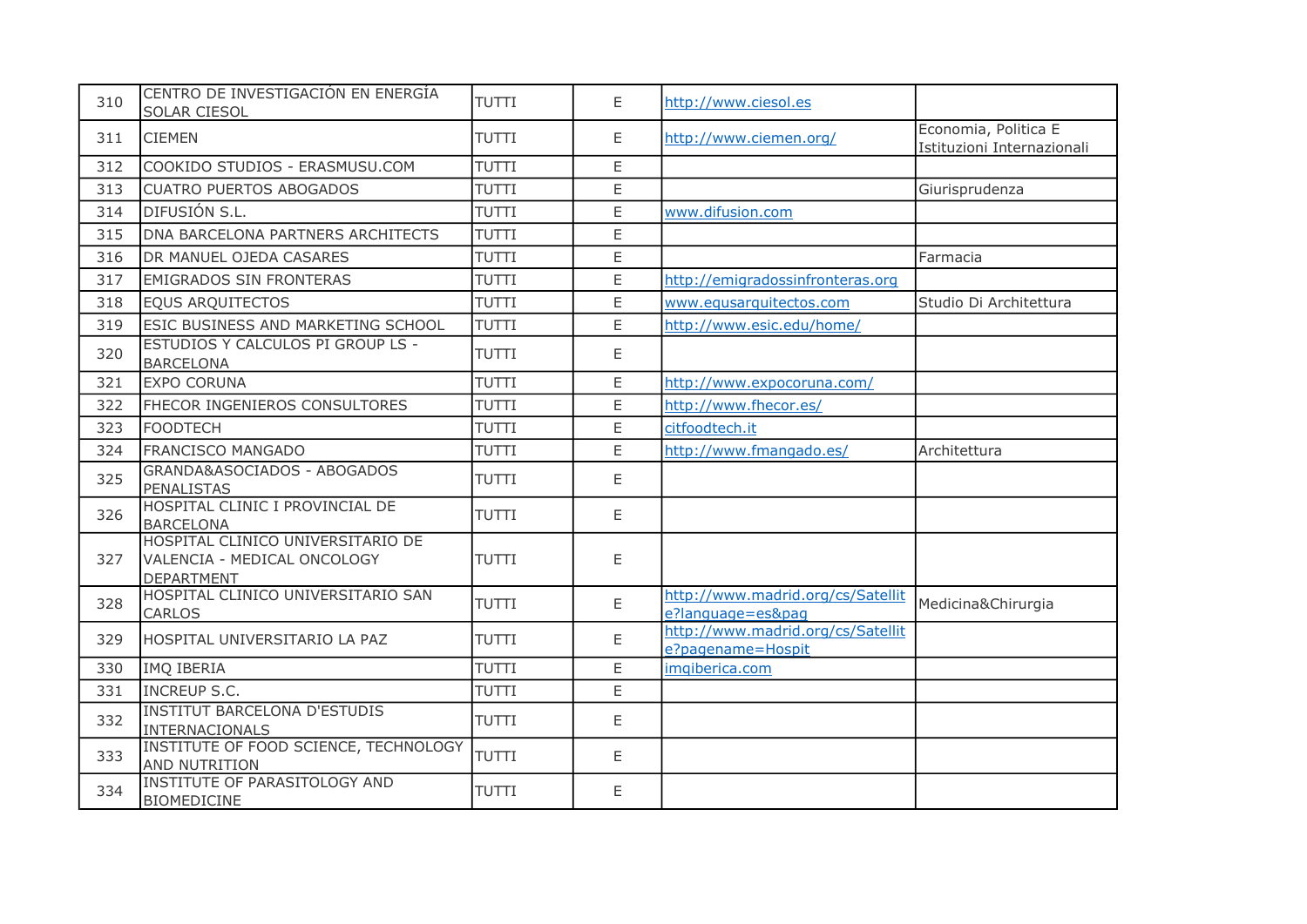| 335 | <b>INSTITUTO DE RECURSOS NATURALES Y</b><br>AGROBIOLOGÍA DE SEVILLA - CSIC   | <b>TUTTI</b> | E           | www.irnas.csic.es               |                                    |
|-----|------------------------------------------------------------------------------|--------------|-------------|---------------------------------|------------------------------------|
| 336 | ISTITUTO ITALIANO DI CULTURA DI<br><b>BARCELLONA</b>                         | <b>TUTTI</b> | E           |                                 |                                    |
| 337 | LAAC LABORATORY OF ARCHEOLOGY AND<br>ARCHITECTURE OF THE CITY                | <b>TUTTI</b> | E           |                                 |                                    |
| 338 | LABORATORIOS NOVADER SL                                                      | <b>TUTTI</b> | E           |                                 |                                    |
| 339 | LAIBERIA 9 S.L.                                                              | <b>TUTTI</b> | E           |                                 |                                    |
| 340 | MBM ARQUITECTES SLP                                                          | <b>TUTTI</b> | E           |                                 | Ingegneria Edile E<br>Architettura |
| 341 | MONTERO ARAMBURU ABOGADOS                                                    | <b>TUTTI</b> | E           |                                 |                                    |
| 342 | <b>PARK HOTEL</b>                                                            | <b>TUTTI</b> | E           | www.hotelesholidaypark.com      | Turismo                            |
| 343 | PINEARQ S.L                                                                  | <b>TUTTI</b> | E           | http://www.pinearg.com/         | Architettura                       |
| 344 | <b>PORTAVENTURA</b>                                                          | TUTTI        | E           | www.portAventura.com            |                                    |
| 345 | <b>SERHS TOURISM</b>                                                         | <b>TUTTI</b> | E           | www.sehrstourism.com            |                                    |
| 346 | <b>TECHEDGE (MADRID)</b>                                                     | <b>TUTTI</b> | E           |                                 |                                    |
| 347 | THE HUB - MADRID                                                             | <b>TUTTI</b> | $\mathsf E$ |                                 |                                    |
| 348 | UNIVERSIDAD DE CORDOBA                                                       | <b>TUTTI</b> | E           | http://www.uco.es/derechoyccee/ | Diritto                            |
| 349 | UNIVERSIDAD DE GRANADA                                                       | <b>TUTTI</b> | E           |                                 | Medicina                           |
| 350 | UNIVERSIDAD DE GRANADA/ DEPATAMENTO<br>DE FARMACIA Y TECNOLOGIA FARMACÉUTICA | TUTTI        | E           | http://www.ugr.es/~tecfarma/    | Farmacia                           |
| 351 | UNIVERSIDAD DE LA CORUNA                                                     | TUTTI        | E           | international.udc.es            | Relazioni Internazionali           |
| 352 | UNIVERSIDAD DE LA LAGUNA                                                     | <b>TUTTI</b> | E           | www.ull.es                      | Farmacia                           |
| 353 | UNIVERSIDAD POLITECNICA DE MADRID                                            | TUTTI        | E           |                                 |                                    |
| 354 | UNIVERSITAT DE BARCELONA                                                     | <b>TUTTI</b> | $\mathsf E$ |                                 |                                    |
| 355 | UNIVERSITAT DE GIRONA - ESCOLA<br>POLITÈCNICA SUPERIOR                       | <b>TUTTI</b> | E           |                                 |                                    |
| 356 | UNIVERSITAT DE VALENCIA                                                      | TUTTI        | $\mathsf E$ | www.uv.es                       |                                    |
| 357 | UNIVERSITAT DE VALENCIA - DEPARTMENT<br>DE FILOLOGIA CATALANA                | <b>TUTTI</b> | E           | www.uv.es                       |                                    |
| 358 | UNIVERSITAT POLITECNICA DE CATALUNYA                                         | TUTTI        | $\mathsf E$ | http://www.upc.edu/             | Ingegneria Edile                   |
| 359 | UNIVERSITY CEU SAN PABLO                                                     | TUTTI        | E           | www.ceu.es                      |                                    |
| 360 | UNIVERSITY OF BARCELONA - FACULTY OF<br><b>PHARMACY</b>                      | <b>TUTTI</b> | E           |                                 |                                    |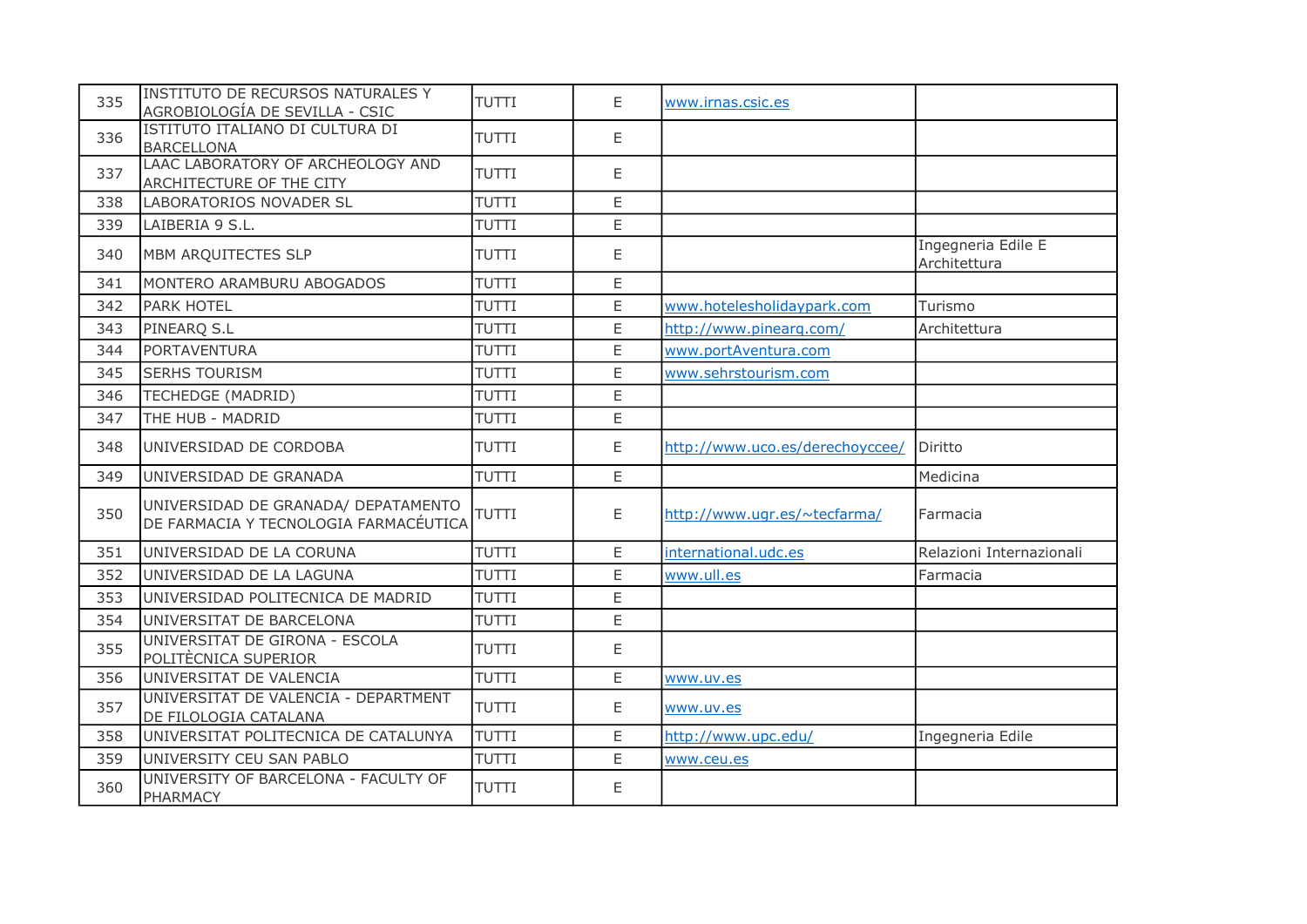| 361 | UNIVERSITY OF BARCELONA, FACULTY OF<br>ECONOMICS AND BUSINESS,<br>INTERNATIONAL RELATIONS OFFICE      | <b>TUTTI</b> | E            |                                            | Economia                                            |
|-----|-------------------------------------------------------------------------------------------------------|--------------|--------------|--------------------------------------------|-----------------------------------------------------|
| 362 | <b>VAXDYN</b>                                                                                         | <b>TUTTI</b> | $\mathsf E$  | http://vaxdyn.com/                         | <b>Biotechnology Company</b>                        |
| 363 | <b>TALLINN UNIVERSITY</b>                                                                             | <b>TUTTI</b> | EE           |                                            |                                                     |
| 364 | AIX-MARSEILLE UNIVERSITÉ, CNRS                                                                        | <b>TUTTI</b> | F            |                                            |                                                     |
| 365 | ASSOCIATION FOUGERES, PAYS EN MARCHE                                                                  | <b>TUTTI</b> | F            | http://www.pays-fougeres.org/              | Scienze Politiche                                   |
| 366 | CEA-LETI, DÉPARTEMENT OPTIQUE ET<br>PHOTONIQUE SERVICE DES COMPOSANTS<br>PHOTONIQUES - GRENOBLE CEDEX | <b>TUTTI</b> | F            | http://www-leti.cea.fr/                    |                                                     |
| 367 | CENTRE D'ANALYSE DES RHETORIQUES<br>RELIGIEUSES DE L'ANTIQUITE (CARRA) -<br>UNIVERSITÀ DI STRASBURGO  | <b>TUTTI</b> | F            | unistra.fr/index.php?id=19373              | Filologia Classica                                  |
| 368 | CHAMBRE DE COMMERCE ITALIENNE                                                                         | <b>TUTTI</b> | F            |                                            |                                                     |
| 369 | <b>CLUSES MUNICIPALITY</b>                                                                            | <b>TUTTI</b> | F            | www.cluses.fr                              | Economia, Finanza Ed<br>Integrazione Internazionale |
| 370 | ÉCOLE SUPÉRIEURE DE PHYSIQUE ET DE<br>CHIMIE INDUSTRIELLES DE LA VILLE DE<br><b>PARIS</b>             | <b>TUTTI</b> | F            | www.espci.fr                               |                                                     |
| 371 | <b>EMBASSY OF MAURITIUS</b>                                                                           | <b>TUTTI</b> | F            |                                            | Languages                                           |
| 372 | EMBASSY OF THE HASHEMITE KINGDOM OF<br><b>JORDAN</b>                                                  | <b>TUTTI</b> | F            |                                            |                                                     |
| 373 | GIPSA-LAB, CNRS-INRIA, NECS TEAM - ST<br><b>MARTIN D'HÈRES</b>                                        | TUTTI        | F            |                                            |                                                     |
| 374 | HÔPITAL MARIE LANNELONGUE                                                                             | <b>TUTTI</b> | F            | http://www.hopitalmarielannelong<br>ue.fr/ |                                                     |
| 375 | HOPITAL PITIE SALPETRIÈRE                                                                             | TUTTI        | F            | http://www.aphp.fr/                        | Medicina                                            |
| 376 | HOPITAUX UNIVERSITAIRES DE<br>STRASBOURG- NOUVEL HOPITAL CILVIL                                       | TUTTI        | F            | www.chru-strasbourg.fr                     | Medicina                                            |
| 377 | IEF, UNIVERSITÉ PARIS SUD, PARIS (F)                                                                  | <b>TUTTI</b> | F            |                                            |                                                     |
| 378 | <b>IETR UMR CNRS</b>                                                                                  | <b>TUTTI</b> | F            |                                            |                                                     |
| 379 | <b>INTERNATIONAL INSTITUTE FOR</b><br>EDUCATIONAL PLANNING (IIEP-UNESCO)                              | <b>TUTTI</b> | F            | http://www.iiep.unesco.org                 | Economia, Politica E<br>Istituzioni                 |
| 380 | JEAN-CLAUDE BENSA&ASSOCIES -<br>ASSOCIATION INTER-BARREAUX D'AVOCATS                                  | <b>TUTTI</b> | F            |                                            |                                                     |
| 381 | LABORATOIRE DE MATHEMATIQUE ET<br>APPLICATIONS                                                        | <b>TUTTI</b> | $\mathsf{F}$ |                                            |                                                     |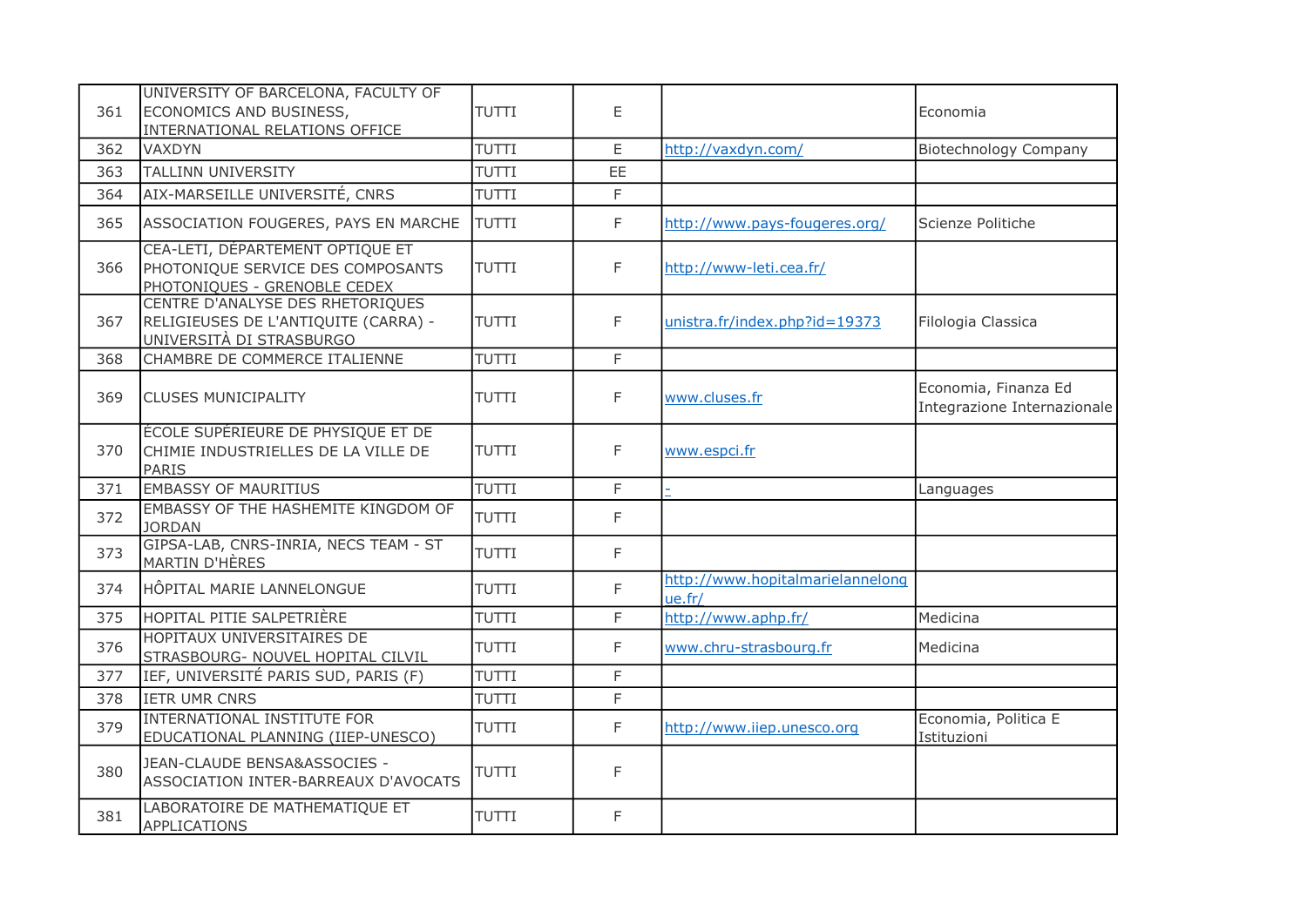| 382 | LABORATOIRE KCI MEDICAL                                                                              | <b>TUTTI</b> | F           | www.kci-medical.com                                   | Economia                                         |
|-----|------------------------------------------------------------------------------------------------------|--------------|-------------|-------------------------------------------------------|--------------------------------------------------|
| 383 | MAISON DES ADOLESCENTS - GROUPE<br>HOSPITALIER COCHIN SAINT VINCENT DE<br>PAUL                       | <b>TUTTI</b> | F           | http://www.mda.aphp.fr/                               | Medicina&Chirurgia                               |
| 384 | NOUVEAUX ESPACES LATINO-AMERICAINS                                                                   | <b>TUTTI</b> | F           |                                                       |                                                  |
| 385 | <b>SARL BLANC MARINE</b>                                                                             | <b>TUTTI</b> | F           | www.blancmarine.com                                   | Economia                                         |
| 386 | SAS SEB - SELONGEY CEDEX                                                                             | TUTTI        | $\mathsf F$ |                                                       |                                                  |
| 387 | THE BORDEAUX SEGALEN UNIVERSITY                                                                      | <b>TUTTI</b> | F           | http://www.univ-<br>bordeauxsegalen.fr/fr/index.html  | Medicina                                         |
| 388 | UNIVERSITA' DI MONTPELLIER                                                                           | <b>TUTTI</b> | F           | http://www.univ-montp3.fr/                            | Ecm, Teorie Filosofiche,<br>Lettere Moderne      |
| 389 | UNIVERSITÉ DE MONPELLIER 3 - RIRRA21                                                                 | <b>TUTTI</b> | F           | http://rirra21.upv.univ-<br>montp3.fr/page-d-exemple/ | Letteratura, Estetica,<br>Media, Storia, Archivi |
| 390 | UNIVERSITE DE NANTES                                                                                 | <b>TUTTI</b> | F           | http://www.univ-nantes.fr/                            | Scienze Politiche                                |
| 391 | UNIVERSITÉ DE TOULOUSE - INRA GREMAQ                                                                 | TUTTI        | F           |                                                       |                                                  |
| 392 | UNIVERSITE PARIS DESCARTES                                                                           | <b>TUTTI</b> | F           | http://www.univ-paris5.fr/                            | Farmacia                                         |
| 393 | UNIVERSITÉ PARIS SUD - INSTITUT<br>D'ELECTRONIQUE FONDOMENTALE                                       | <b>TUTTI</b> | F           |                                                       |                                                  |
| 394 | UNIVERSITE PIERRE ET MARIE CURIE<br>LABORATOIRE D'INFORMATIQUE DE PARIS 6                            | <b>TUTTI</b> | F           |                                                       | Bioingegneria E<br>Bioinformatica                |
| 395 | UNIVERSITE PIERRE ET MARIE CURIE<br>LABORATOIRE D'INFORMATIQUE DE PARIS 6                            | TUTTI        | F           | http://www.lip6.fr/                                   | Bioingegneria E<br>Bioinformatica                |
| 396 | <b>VEOLIA EAU</b>                                                                                    | <b>TUTTI</b> | F           | http://www.veoliaeau.com/                             | Ingegneria Ambientale                            |
| 397 | ALBATROS S.A.                                                                                        | <b>TUTTI</b> | G           |                                                       |                                                  |
| 398 | <b>ANTIGONE - INFORMATION AND</b><br>DOCUMENTATION CENTRE RACISM,<br>ECOLOGY, PEACE AND NON VIOLENCE | <b>TUTTI</b> | G           | http://www.antigone.gr/en/default<br>.php             | Scienze Sociali                                  |
| 399 | FARMAKEIO MARIA GEORG. VOUGIOUKA-<br>MAKROPOULOU                                                     | <b>TUTTI</b> | G           |                                                       | Farmacia                                         |
| 400 | <b>AD FUTURUS</b>                                                                                    | <b>TUTTI</b> | <b>HU</b>   |                                                       |                                                  |
| 401 | <b>BUDAPEST UNIVERSITY OF TECHNOLOGY</b><br>AND ECONOMICS                                            | <b>TUTTI</b> | HU          | http://english.www.bme.hu/                            | Ingegneria Elettrica                             |
| 402 | INSTITUTE FOR CULTURAL RELATIONS<br><b>POLICY</b>                                                    | TUTTI        | <b>HU</b>   |                                                       |                                                  |
| 403 | AFRO IN DIASPORA CENTRE                                                                              | <b>TUTTI</b> | IRL         |                                                       |                                                  |
| 404 | ALCATEL-LUCENT BELL LABS IRELAND                                                                     | <b>TUTTI</b> | IRL         |                                                       |                                                  |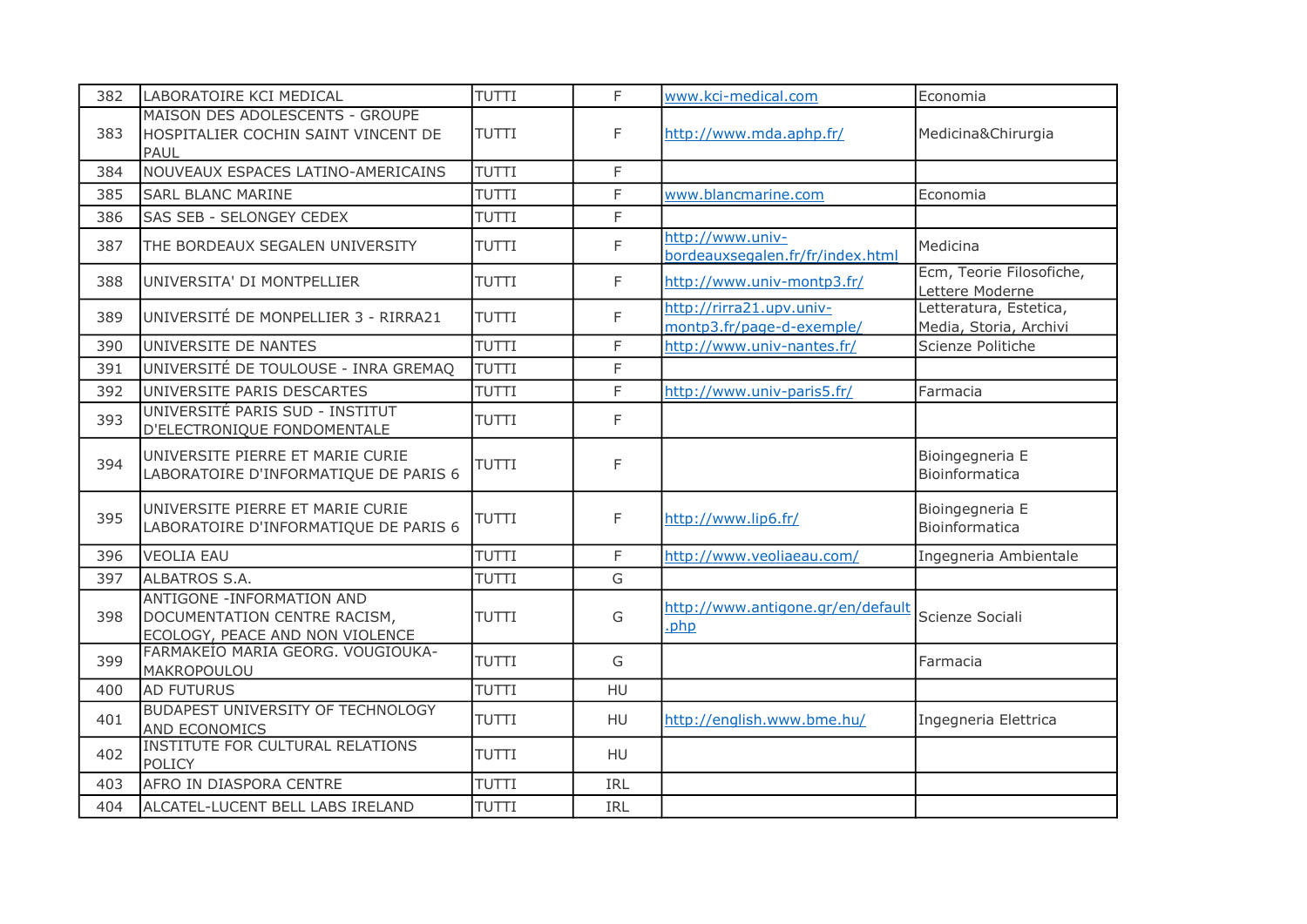| 405 | CONNECTOR DIGITAL MARKETING                                    | <b>TUTTI</b> | <b>IRL</b> |                                               |                                                                                          |
|-----|----------------------------------------------------------------|--------------|------------|-----------------------------------------------|------------------------------------------------------------------------------------------|
| 406 | <b>GROSSO MALDONADO SOLICITORS</b>                             | <b>TUTTI</b> | <b>IRL</b> |                                               |                                                                                          |
| 407 | IRISH NATIONWIDE BUILDING SOCIETY                              | <b>TUTTI</b> | <b>IRL</b> | www.inbs.ie                                   | Economia<br>(Finanza/Bancario)                                                           |
| 408 | <b>MODERN POLYGLOTS</b>                                        | <b>TUTTI</b> | IRL        | www.modernpolyglots.ie                        | <b>Translation And</b><br>Interpreting                                                   |
| 409 | <b>NUI GALWAY</b>                                              | <b>TUTTI</b> | <b>IRL</b> |                                               |                                                                                          |
| 410 | <b>OCEAN FITNESS</b>                                           | <b>TUTTI</b> | <b>IRL</b> | http://www.oceanfitness.ie/                   | Medicina E<br>Chirurgia/Ingegneria -<br>Scienze Motorie Preventive<br><b>Ed Adattate</b> |
| 411 | OZANAM HOUSE RESOURCE CENTRE -<br><b>DUBLIN</b>                | <b>TUTTI</b> | IRL        |                                               |                                                                                          |
| 412 | UNIVERSITY COLLEGE OF DUBLIN                                   | TUTTI        | IRL        | www.ucd.ie                                    | Relazioni Internazionali                                                                 |
| 413 | UNIVERSITY HOSPITAL LIMERICK                                   | TUTTI        | IRL        | www.ul.ie                                     | Medicina                                                                                 |
| 414 | UNIVERSITY LATE NIGHT PHARMACY                                 | TUTTI        | IRL        | http://www.eirpharm.com/                      | Farmacia                                                                                 |
| 415 | <b>ARCHITECTURE PROJECT LTD</b>                                | <b>TUTTI</b> | <b>MT</b>  |                                               |                                                                                          |
| 416 | <b>BIRGU LOCAL COUNCIL</b>                                     | <b>TUTTI</b> | <b>MT</b>  | www.birgu.gov.mt                              |                                                                                          |
| 417 | <b>BLOOM RESEARCH LTD MALTA</b>                                | <b>TUTTI</b> | <b>MT</b>  | bloomresearch.com                             | Consulenze E Ricerche Di<br>Mercato                                                      |
| 418 | CEFAI & ASSOCIATES ADVOCATES & TAX<br><b>CONSULTANTS</b>       | <b>TUTTI</b> | <b>MT</b>  | http://www.cefaiadvocates.com/                | Giurisprudenza                                                                           |
| 419 | NATIONAL LIBRARY OF MALTA                                      | TUTTI        | <b>MT</b>  |                                               |                                                                                          |
| 420 | PFK MALTA                                                      | TUTTI        | <b>MT</b>  |                                               |                                                                                          |
| 421 | <b>SANS FRONTIERS EUROPE</b>                                   | <b>TUTTI</b> | <b>MT</b>  | http://www.sansfrontierseurope.co<br>m        |                                                                                          |
| 422 | UNIVERSITY OF MALTA                                            | <b>TUTTI</b> | MT         |                                               | Biblioteca                                                                               |
| 423 | <b>SOERLANDET SYKEHUS ARENDAL</b>                              | <b>TUTTI</b> | N          |                                               |                                                                                          |
| 424 | UNIVERSITY OF BERGEN                                           | <b>TUTTI</b> | N          |                                               |                                                                                          |
| 425 | UNIVERSITY OF BERGEN                                           | <b>TUTTI</b> | N          |                                               |                                                                                          |
| 426 | ACADEMIC MEDICAL CENTER - DEPARTMENT<br>OF MEDICAL INFORMATICS | TUTTI        | NL         |                                               |                                                                                          |
| 427 | ACADEMIC MEDICAL CENTER, UNIVERSITY OF<br>AMSTERDAM            | <b>TUTTI</b> | <b>NL</b>  | http://www.amc.nl/?pid=2581                   | Ingegneria Biomedica                                                                     |
| 428 | CHILD AND YOUTH FINANCE INTERNATIONAL                          | <b>TUTTI</b> | <b>NL</b>  | http://www.childfinanceinternation<br>al.org/ |                                                                                          |
| 429 | COI ACLI UTRECHT RADIOPIZZA ONLINE                             | TUTTI        | <b>NL</b>  |                                               |                                                                                          |
| 430 | CONNECT INTERNATIONAL                                          | <b>TUTTI</b> | <b>NL</b>  |                                               |                                                                                          |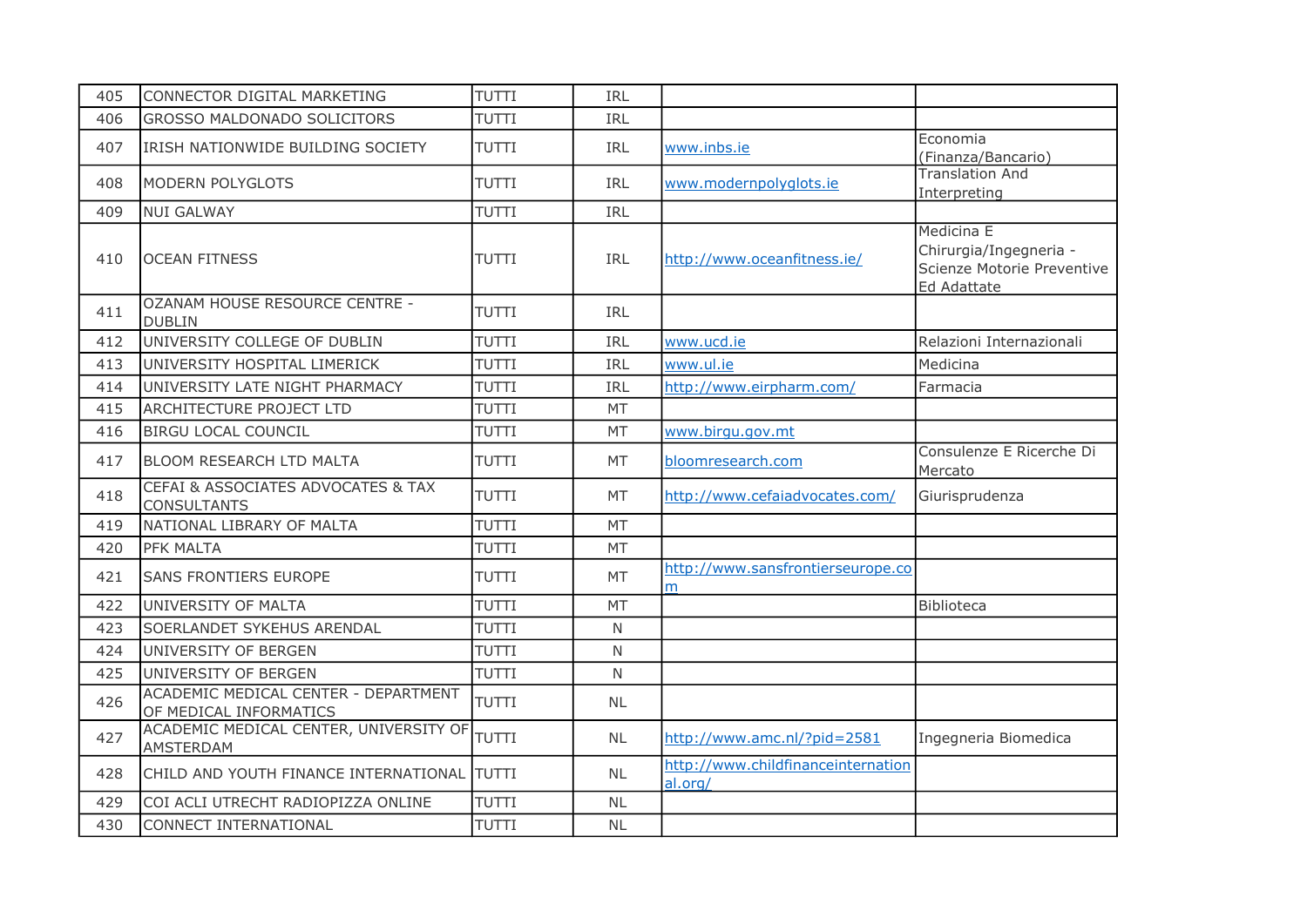| 431 | <b>COOPERATIEVE KMG</b>                                                 | TUTTI        | <b>NL</b> |                                              |                                                    |
|-----|-------------------------------------------------------------------------|--------------|-----------|----------------------------------------------|----------------------------------------------------|
| 432 | <b>ECOFYS</b>                                                           | <b>TUTTI</b> | <b>NL</b> |                                              | Ingegneria                                         |
| 433 | <b>EQUENS SE</b>                                                        | <b>TUTTI</b> | <b>NL</b> |                                              |                                                    |
| 434 | HAGUE CONFERENCE ON PRIVATE<br>INTERNATIONAL LAW                        | <b>TUTTI</b> | <b>NL</b> | www.hcch.net                                 | Diritto                                            |
| 435 | <b>ICE</b>                                                              | <b>TUTTI</b> | NL        | http://www.ice.gov.it/                       | Economia                                           |
| 436 | INTERNATIONAL INSTITUTE OF SOCIAL<br><b>HISTORY</b>                     | <b>TUTTI</b> | <b>NL</b> | http://www.iisg.nl                           | Economia, Pilitica E<br>Istituzioni Internazionali |
| 437 | LEIDEN UNIVERSITY MEDICAL CENTER                                        | <b>TUTTI</b> | <b>NL</b> |                                              |                                                    |
| 438 | MAASTRICHT UNIVERSITY - MAASTRICHT<br>CENTRE FOR TAXATION (MCT          | <b>TUTTI</b> | <b>NL</b> |                                              | Giurisprudenza                                     |
| 439 | SPANDA FOUNDATION                                                       | TUTTI        | <b>NL</b> | http://www.spanda.org/                       | Scienze Politiche                                  |
| 440 | <b>SPANDA FOUNDATION</b>                                                | <b>TUTTI</b> | <b>NL</b> |                                              |                                                    |
| 441 | TECHNISCHE UNIVERSITEIT EINDHOVEN                                       | <b>TUTTI</b> | <b>NL</b> |                                              |                                                    |
| 442 | TILBURG UNIVERSITY SCHOOL OF SOCIAL<br>AND BEHAVIOURAL SCIENCES         | <b>TUTTI</b> | <b>NL</b> |                                              |                                                    |
| 443 | UNIVERSITY OF AMSTERDAM - INSTITUTE<br>FOR MIGRATION AND ETHNIC STUDIES | <b>TUTTI</b> | <b>NL</b> |                                              |                                                    |
| 444 | <b>VIOLET HAMDEN</b>                                                    | <b>TUTTI</b> | <b>NL</b> | www.violethamden.com                         |                                                    |
| 445 | <b>VU MEDISCH CENTRUM</b>                                               | <b>TUTTI</b> | <b>NL</b> |                                              |                                                    |
| 446 | ARQUITECTO FRANCISCO BARATA                                             | <b>TUTTI</b> | P         |                                              | Ingegneria - Architettura                          |
| 447 | CAMARA MUNICIPAL DE LISBOA                                              | TUTTI        | P         |                                              |                                                    |
| 448 | CENTRE FOR ECONOMICS AND FINANCE AT<br>THE UNIVERSITY OF PORTO          | <b>TUTTI</b> | P         | http://sigarra.up.pt/up/web page.<br>inicial | Economia                                           |
| 449 | FAUST - LÍNGUA E CULTURA                                                | <b>TUTTI</b> | P         | http://www.faust.pt/                         |                                                    |
| 450 | GUSTAVO GUIMARÃES ARQUITECTURA &<br><b>URBANISMO</b>                    | <b>TUTTI</b> | P         | www.qustavoquimaraes.org                     | Studio Di Architettura                             |
| 451 | <b>INGENIARIUS</b>                                                      | TUTTI        | P         | http://ingeniarius.pt/                       |                                                    |
| 452 | INTELI - INTELIGENCIA EM INOVACAO                                       | TUTTI        | P         | http://www.inteli.pt/cms/view/id/1           | Economia                                           |
| 453 | PEDRO MOSCA & PEDRO GONÇALVES,<br><b>ARQUITECTOS</b>                    | <b>TUTTI</b> | P         | http://pmpg.pt/index.html                    |                                                    |
| 454 | PEDRO MOSCA & PEDRO GONÇALVES,<br><b>ARQUITECTOS</b>                    | TUTTI        | P         | http://pmpg.pt/index.html                    |                                                    |
| 455 | UNIVERSIDADE DE COIMBRA                                                 | TUTTI        | P         | www.uc.pt                                    |                                                    |
| 456 | UNIVERSIDADE DO PORTO - DEPARTMENT OF<br><b>CIVIL ENGINEERING</b>       | TUTTI        | P         | https://sigarra.up.pt/feup                   |                                                    |
| 457 | UNIVERSIDADE DO PORTO - IPATIMUP                                        | <b>TUTTI</b> | P         |                                              |                                                    |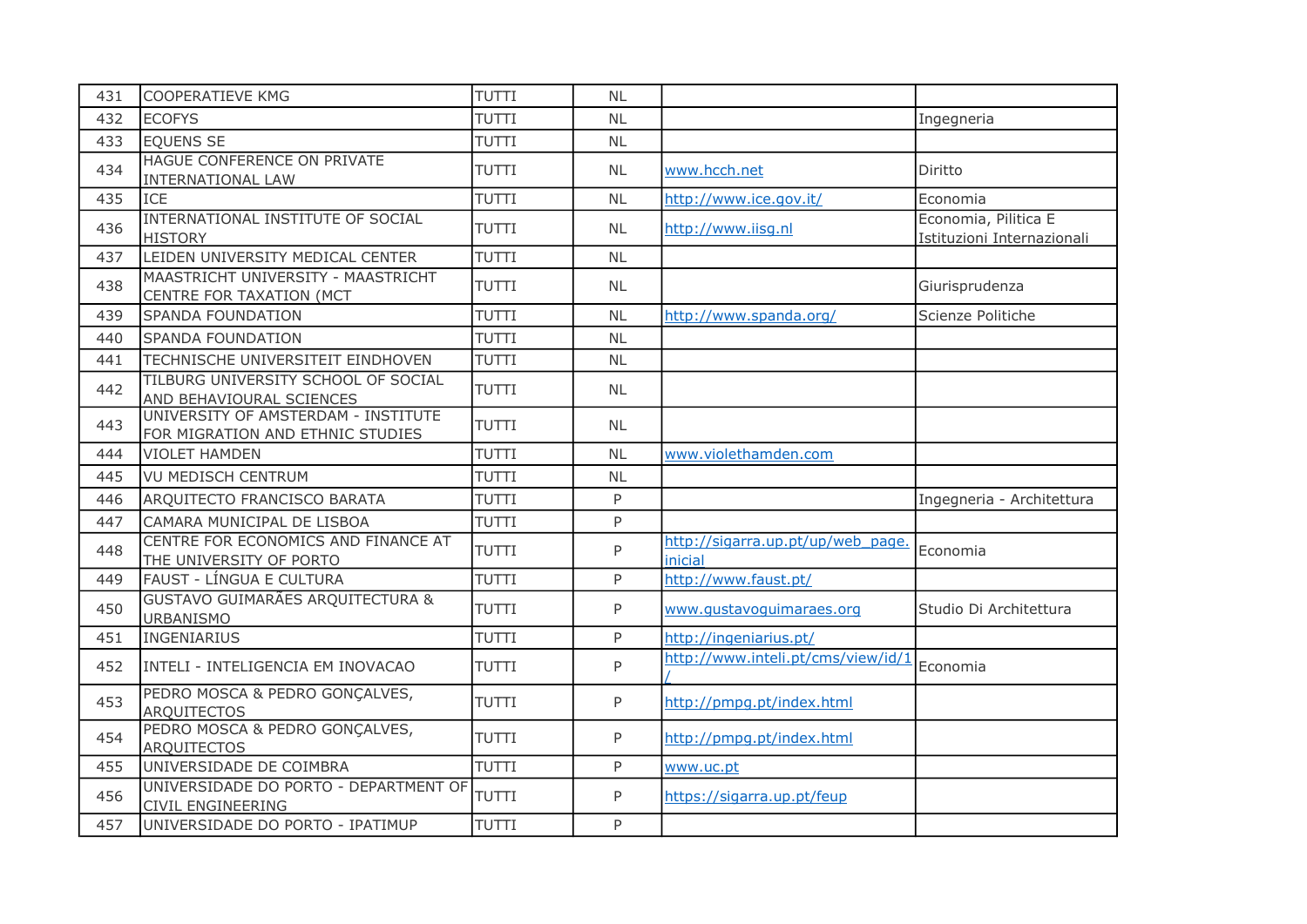| 458 | UNIVERSITY OF COIMBRA - FACULTY OF<br>PSYCHOLOGY AND EDUCATION SCIENCES | <b>TUTTI</b> | P         |                                                                             |                                                |
|-----|-------------------------------------------------------------------------|--------------|-----------|-----------------------------------------------------------------------------|------------------------------------------------|
| 459 | UNIVERSITY OF LISBOA - FACULDADE DE<br><b>FARMNACIA</b>                 | TUTTI        | P         | www.ff.ui.pt                                                                |                                                |
| 460 | UNIVERSITY OF PORTO - CETAPS                                            | <b>TUTTI</b> | P         |                                                                             |                                                |
| 461 | ATTORNEY KRASIMIR KARKOSZKA LAW<br>OFFICE                               | <b>TUTTI</b> | PL        | http://www.karkoszka.eu/law-<br>office.html                                 | Diritto                                        |
| 462 | CRACOW UNIVERSITY OF ECONOMICS                                          | <b>TUTTI</b> | PL        | http://uek.krakow.pl/pl/wspolprac<br>a/wspolpraca-mied                      | <b>International Business And</b><br>Economics |
| 463 | INSTITUTE OF PLANT GENETICS                                             | TUTTI        | PL        |                                                                             |                                                |
| 464 | KANCELARIA ADWOKACKA EWA I<br>WLODZIMIERZ TRUDNOWSCY                    | <b>TUTTI</b> | PL        | http://trudnowska-ewa-<br>wlodzimierz-kancelaria.znany                      | Giurisprudenza                                 |
| 465 | KANCELARIA PRAWNA                                                       | <b>TUTTI</b> | PL        |                                                                             |                                                |
| 466 | <b>ORZECH LUX</b>                                                       | <b>TUTTI</b> | PL        |                                                                             |                                                |
| 467 | DARE - DEVELOPMENT ADVICE & RESOURCES TUTTI                             |              | RO.       | http://dare.com.ro/                                                         | Risorse Umane                                  |
| 468 | ISTITUTO ITALIANO DI CULTURA DI<br><b>BUCAREST</b>                      | <b>TUTTI</b> | <b>RO</b> |                                                                             |                                                |
| 469 | ABELARDO GONZALEZ ARKITEKT BYRA                                         | <b>TUTTI</b> | S         |                                                                             |                                                |
| 470 | ABELARDO GONZALEZ ARKITEKTBYRA AB                                       | <b>TUTTI</b> | S         |                                                                             |                                                |
| 471 | <b>KAROLINSKA INSTITUTET</b>                                            | <b>TUTTI</b> | S         | http://ki.se/                                                               | Medicina E Chirurgia                           |
| 472 | AALTO UNIVERSITY, SCHOOL OF SCIENCE<br>AND TECHNOLOGY                   | <b>TUTTI</b> | <b>SF</b> | http://www.tkk.fi/en/                                                       | Ingegneria Elettronica                         |
| 473 | FCG PLANCENTER LTD                                                      | <b>TUTTI</b> | <b>SF</b> | www.fca.fi                                                                  | Economia                                       |
| 474 | FOLKHAELSAN RESEARCH CENTER<br><b>BIOMEDICUM HELSINKI</b>               | <b>TUTTI</b> | <b>SF</b> | http://www.biomedicum.com/inde<br>$x.php?page=249⟨=$                        | Medicina                                       |
| 475 | NOVIA UNIVERSITY OF APPLIED SCIENCES                                    | <b>TUTTI</b> | <b>SF</b> | http://www.novia.fi/about-<br>novia/contact-informatio                      |                                                |
| 476 | UNIVERSITY OF HELSINKI                                                  | <b>TUTTI</b> | <b>SF</b> | www.helsinki.fi/en                                                          |                                                |
| 477 | UNIVERSITY OF LJUBLJANA, FACULTY OF<br>COMPUTER AND INFORMATION SCIENCE | <b>TUTTI</b> | <b>SI</b> | http://www.fri.uni-lj.si/en/                                                | Ingegneria Biomedica                           |
| 478 | ZKOTZ D.O.O. (OWNER OF EQUA BRAND)                                      | <b>TUTTI</b> | <b>SI</b> |                                                                             |                                                |
| 479 | EPICOR SOFTWARE SLOVAKIA                                                | <b>TUTTI</b> | <b>SK</b> | www.epicor.com                                                              | Economia                                       |
| 480 | PONTIS FOUNDATION                                                       | <b>TUTTI</b> | <b>SK</b> |                                                                             |                                                |
| 481 | <b>BURSART TRAINING AND YOUTH</b><br><b>ASSOCIATION - BURSA</b>         | <b>TUTTI</b> | <b>TR</b> |                                                                             |                                                |
| 482 | EGECHELAB GIDA VE ENDUSTRIYEL ANALIZ<br>LABORATUARI A.S.                | <b>TUTTI</b> | <b>TR</b> | http://www.labbul.com/profile.asp International Business And<br>$x$ ?id=138 | Economics                                      |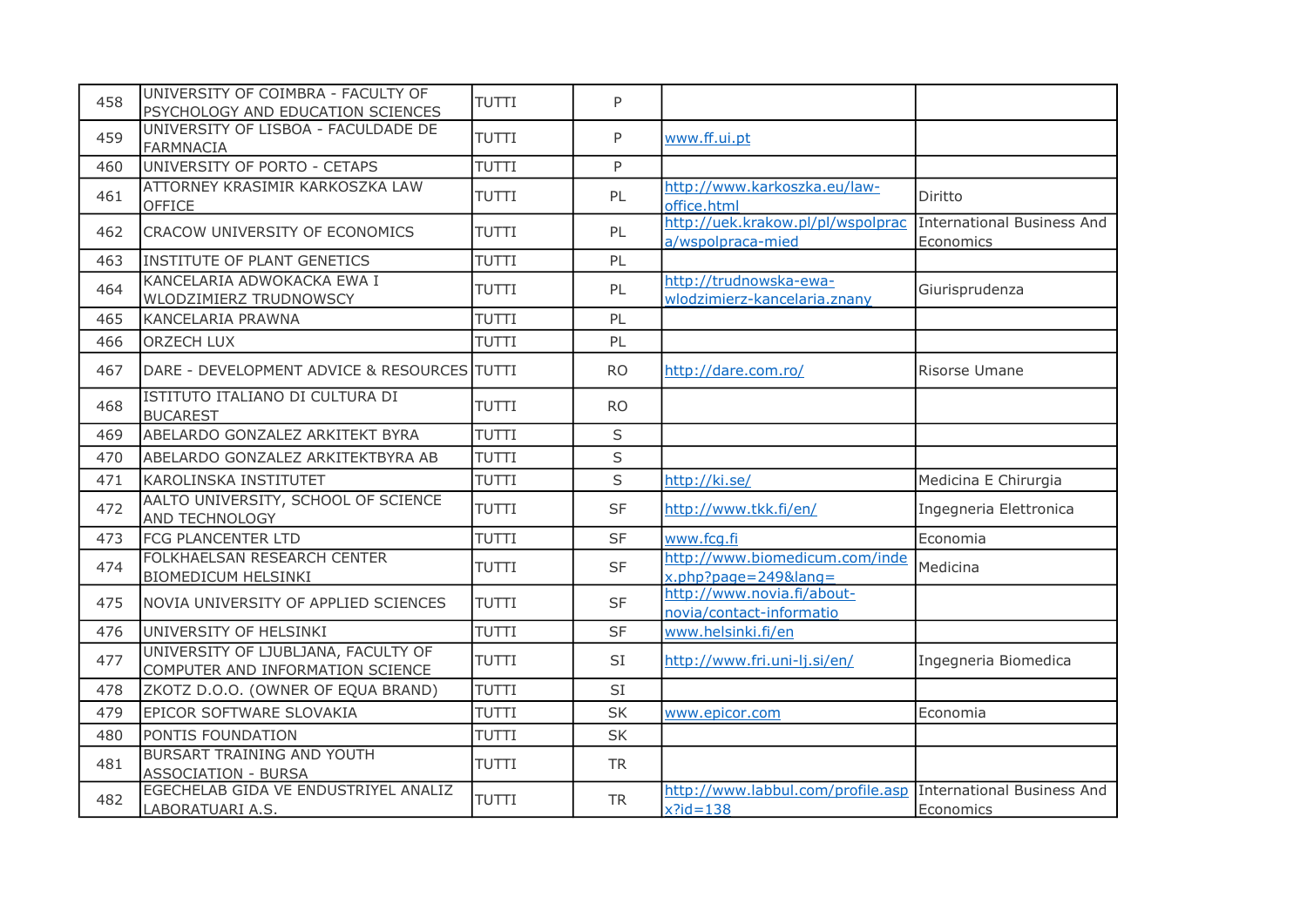| 483 | ELA LOJISTIK VE DIS TIC. LTD. STI.                                                                              | TUTTI        | <b>TR</b> | http://elalogistics.com/                  | Scienze Politiche                               |
|-----|-----------------------------------------------------------------------------------------------------------------|--------------|-----------|-------------------------------------------|-------------------------------------------------|
| 484 | KONRAD ADENAUER FOUNDATION (TURKEY<br>OFFICE)                                                                   | <b>TUTTI</b> | <b>TR</b> |                                           |                                                 |
| 485 | OZEL ITALYAN LISESI EDUCATION                                                                                   | TUTTI        | <b>TR</b> |                                           |                                                 |
| 486 | UNICEF                                                                                                          | <b>TUTTI</b> | <b>TR</b> | http://www.unicef.org/                    | Studi Afro-Asiatici                             |
| 487 | TARGET DISCOVERY INSTITUTE -<br>UNIVERSITY OF OXFORD                                                            | <b>TUTTI</b> | UK.       | http://www.tdi.ox.ac.uk/home              |                                                 |
| 488 | <b>AHEAD</b>                                                                                                    | <b>TUTTI</b> | <b>UK</b> |                                           |                                                 |
| 489 | <b>ARUP</b>                                                                                                     | <b>TUTTI</b> | <b>UK</b> | www.arup.com                              | Ingegneria Civile                               |
| 490 | ASTON UNIVERSITY INSTITUTE OF LIFE AND<br><b>HEALTH SCIENCES</b>                                                | TUTTI        | UK.       |                                           |                                                 |
| 491 | AVV LAURA E PROTTI, LEP LAW                                                                                     | TUTTI        | <b>UK</b> | www.leplaw.co.uk                          |                                                 |
| 492 | <b>BANCA IMI</b>                                                                                                | TUTTI        | <b>UK</b> | http://www.bancaimi.com/bancai<br>mi.html | Economia                                        |
| 493 | <b>BRIGHTON LANGUAGE COLLEGE</b>                                                                                | <b>TUTTI</b> | <b>UK</b> | www.brrightonlc.co.uk                     | Lingue                                          |
| 494 | <b>BRITISH INTERNATIONAL SCHOOL</b>                                                                             | <b>TUTTI</b> | <b>UK</b> | http://www.thebis.net/                    | Tourism                                         |
| 495 | <b>BRITISH LIBRARY</b>                                                                                          | <b>TUTTI</b> | <b>UK</b> | www.bl.uk                                 |                                                 |
| 496 | <b>BRUNEL UNIVERSITY</b>                                                                                        | TUTTI        | <b>UK</b> |                                           |                                                 |
| 497 | BRUNEL UNIVERSITY LONDON - DEPARTMENT<br>OF MECHANICAL, AEROSPACE AND CIVIL<br>ENGINEERING                      | <b>TUTTI</b> | UK        | http://www.brunel.ac.uk/                  | Ingegneria Aerospaziale,<br>Meccanica           |
| 498 | <b>BULLBEARINGS</b>                                                                                             | TUTTI        | UK        | http://www.bullbearings.co.uk/            | Economia                                        |
| 499 | CARDIFF SCHOOL OF PHARMACY AND<br>PHARMACEUTICAL SCIENCES                                                       | <b>TUTTI</b> | UK.       | www.cardiff.ac.uk                         | Pharmacy                                        |
| 500 | CENTRAL MANCHESTER UNIVERSITY<br>HOSPITAL NHS FOUNDATION TRUST                                                  | <b>TUTTI</b> | UK        | http://www.cmft.nhs.uk/                   | Medicina E Chirurgia                            |
| 501 | CENTRE FOR IMMUNOLOGY AND INFECTIOUS<br>DISEASES, BLIZARD INSTITUTE, BARTS AND<br>THE LONDON SCHOOL OF MEDICINE | TUTTI        | <b>UK</b> |                                           |                                                 |
| 502 | CENTRE MEDICO-PSYCHOLOGIQUE FRACOISE<br>MINKOWSKA                                                               | <b>TUTTI</b> | UK.       | www.minkowska.com                         | Psicologia                                      |
| 503 | CITY UNIVERSITY LONDON                                                                                          | TUTTI        | UK        | http://www.city.ac.uk/                    | Ingegneria Biomedica                            |
| 504 | CITY UNIVERSITY LONDON- DEPARTMENT OF<br>ELECTRICAL AND ELECTRONIC ENGINEERING                                  | <b>TUTTI</b> | UK        | www.city.ac.uk                            | <b>Electrical And Electronic</b><br>Engineering |
| 505 | COLLEGE OF ENGINEERING, MATHEMATICS<br>AND PHYSICAL SCIENCES, UNIVERSITY OF<br><b>EXETER</b>                    | <b>TUTTI</b> | UK        |                                           |                                                 |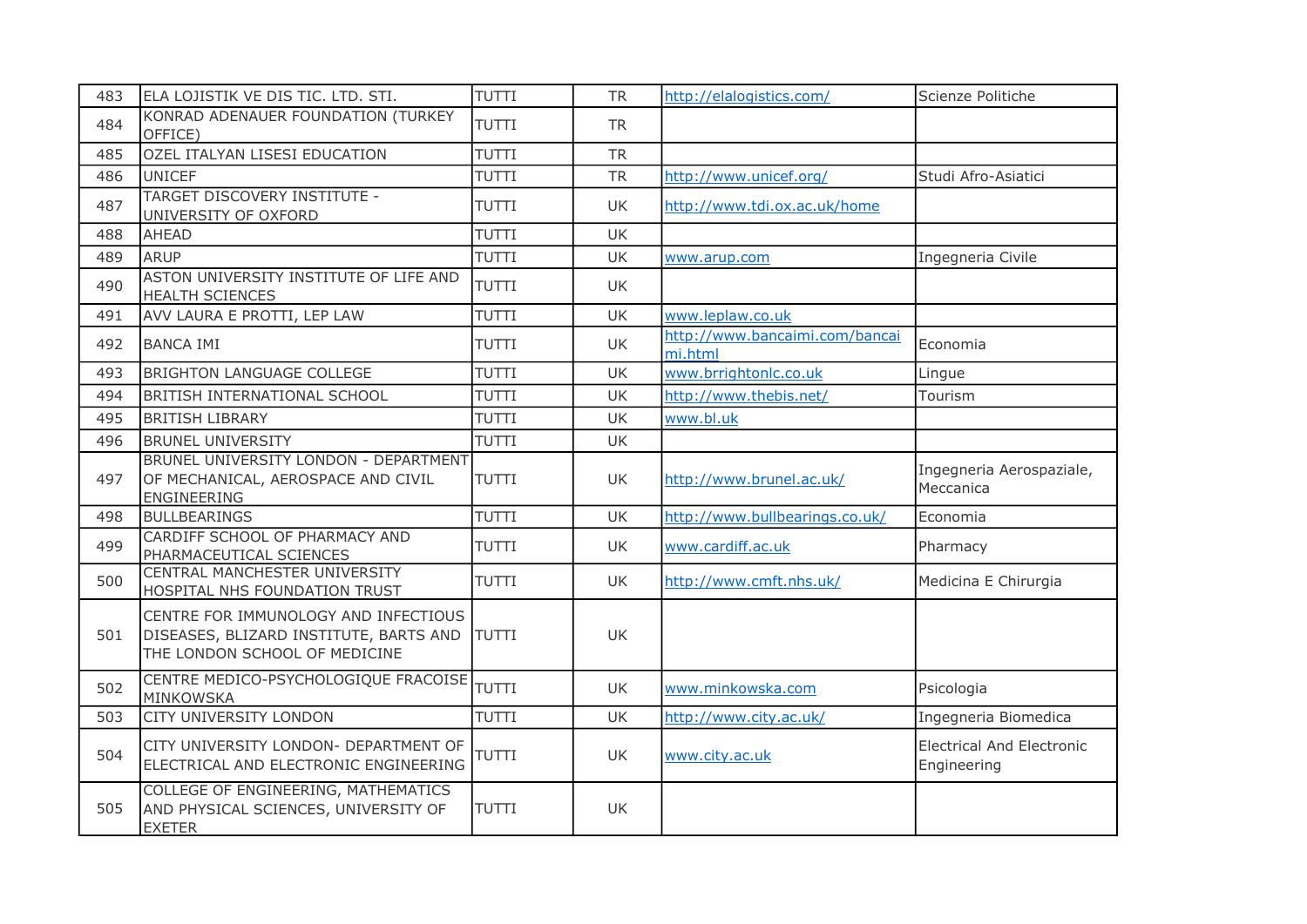| 506 | D.D. PROJECT                                                                                               | <b>TUTTI</b> | <b>UK</b> | http://ddprojects.com                          | Economia E Gestione Delle<br>Imprese |
|-----|------------------------------------------------------------------------------------------------------------|--------------|-----------|------------------------------------------------|--------------------------------------|
| 507 | <b>DEVERON PROJECTS</b>                                                                                    | TUTTI        | UK        |                                                |                                      |
| 508 | EURO-MERNET                                                                                                | TUTTI        | <b>UK</b> |                                                |                                      |
| 509 | <b>FRONTIER</b>                                                                                            | <b>TUTTI</b> | UK        | http://www.frontier.ac.uk/                     |                                      |
| 510 | <b>GASDYNAMICS LTD</b>                                                                                     | <b>TUTTI</b> | UK        | www.gasdynamics.co.uk                          | Ingegneria Elettrica                 |
| 511 | <b>GLAXO SMITH KLINE RESEARCH &amp;</b><br><b>DEVELOPMENT LTD</b>                                          | <b>TUTTI</b> | UK.       | http://www.gsk.com/                            | Bioingegneria E<br>Bioinformatica    |
| 512 | <b>GLOBAL VOICES</b>                                                                                       | <b>TUTTI</b> | UK        |                                                | Economia                             |
| 513 | <b>GLOBAL VOICES</b>                                                                                       | <b>TUTTI</b> | UK        | www.globalvoices.co.uk                         |                                      |
| 514 | <b>GOLDEN MOMENTS</b>                                                                                      | <b>TUTTI</b> | <b>UK</b> |                                                |                                      |
| 515 | <b>IDOM MEREBROOK CONSULTING</b>                                                                           | <b>TUTTI</b> | UK        |                                                |                                      |
| 516 | IGS ALTERNATIVE INVESTEMENT SOLUTIONS<br>LLP                                                               | <b>TUTTI</b> | UK        | http://www.igsgroup.co.uk/                     | Amministrazione E Finanza            |
| 517 | IMAGECAT LTD.                                                                                              | TUTTI        | UK        |                                                |                                      |
| 518 | IMAGECAT, LTD,                                                                                             | TUTTI        | <b>UK</b> | www.imagecatinc.com                            | Ingegneria Elettronica               |
| 519 | IMPERIAL COLLEGE OF SCIENCE<br>TECHNOLOGY AND MEDICINE ANAESTHET<br>PAIN MEDICINE & INTENSIVE CARE SECTION | <b>TUTTI</b> | UK.       |                                                | Medicina                             |
| 520 | INSTITUTE OF CHILD HEALTH - UNIVERSITY<br><b>COLLEGE LONDON</b>                                            | <b>TUTTI</b> | UK        |                                                |                                      |
| 521 | INSTITUTE OF PSYCHISATRY, DEPARTMENT<br>OF PSYCHOSIS STUDIES, KING'S COLLEGE<br>OF LONDON                  | <b>TUTTI</b> | UK.       |                                                |                                      |
| 522 | INTELLIGENT POSITIONING                                                                                    | <b>TUTTI</b> | UK        | www.intelligentpositioning.com                 | Marketing                            |
| 523 | <b>ITALIAN HONORARY CONSULATE IN</b><br><b>LIVERPOOL</b>                                                   | <b>TUTTI</b> | UK        |                                                |                                      |
| 524 | ITALOMAGAZINE EUROPEO                                                                                      | <b>TUTTI</b> | UK        | www.italoeuropeo.com                           | Giornalismo                          |
| 525 | JAS FORWARDING LIMITED                                                                                     | TUTTI        | UK        | http://www.jas.com                             | Economia                             |
| 526 | KING'S COLLEGE HOSPITAL                                                                                    | <b>TUTTI</b> | UK        | https://www.kch.nhs.uk/                        |                                      |
| 527 | KING'S COLLEGE - NIG GROUP                                                                                 | <b>TUTTI</b> | UK        | http://nig-politis.com                         |                                      |
| 528 | KING'S COLLEGE LONDON - GUY'S&ST<br>THOMAS' HOSPITALS                                                      | <b>TUTTI</b> | UK        |                                                |                                      |
| 529 | KING'S COLLEGE OF LONDON - THE DICKSON<br>POON SCHOOL OF LAW                                               | <b>TUTTI</b> | UK        | http://www.kcl.ac.uk/law/index.as<br><b>DX</b> |                                      |
| 530 | LEEDS INSTITUTE OF RHEUMATIC AND<br>MUSCULOSKELETAL MEDICINE                                               | <b>TUTTI</b> | UK        |                                                |                                      |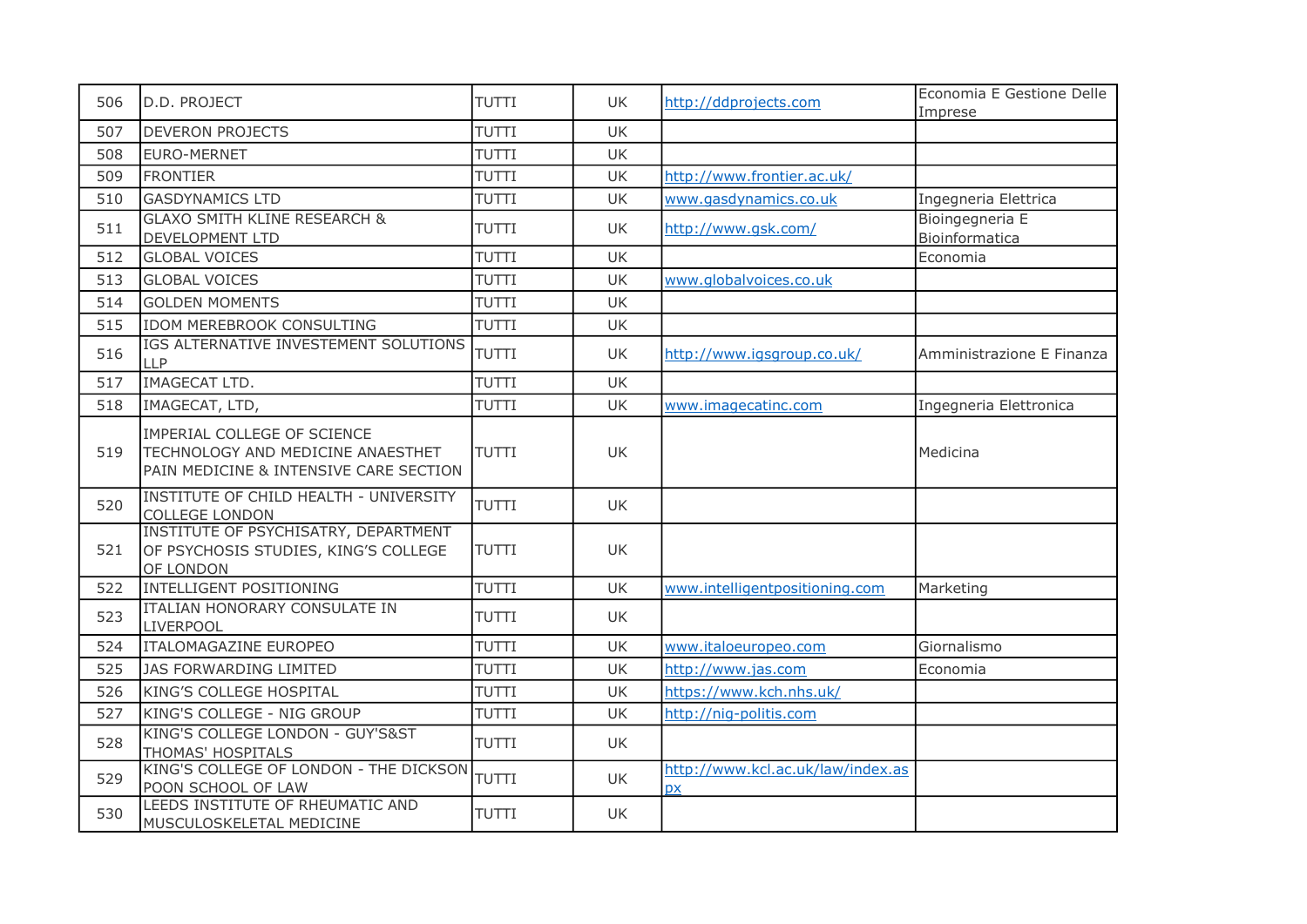| 531 | LONDON ATELIER LTD                                         | TUTTI        | UK        |                                                 |                                                                                                        |
|-----|------------------------------------------------------------|--------------|-----------|-------------------------------------------------|--------------------------------------------------------------------------------------------------------|
| 532 | MEDIA PLANNING GROUP/MEDIA CONTACTS                        | <b>TUTTI</b> | UK        | http://www.mpg-uk.com                           | Economia                                                                                               |
| 533 | MICCONE LTD                                                | TUTTI        | UK        |                                                 |                                                                                                        |
| 534 | MM BARCODING LTD                                           | <b>TUTTI</b> | UK        |                                                 |                                                                                                        |
| 535 | NOTTINGHAM TRENT UNIVERSITY                                | <b>TUTTI</b> | UK        | https://www.ntu.ac.uk/                          | Psicologia                                                                                             |
| 536 | OXFORD UNIVERSITY HOSPITAL                                 | TUTTI        | UK        |                                                 |                                                                                                        |
| 537 | PAPWORTH HOSPITAL - CAMBRIDGE                              | <b>TUTTI</b> | UK        |                                                 |                                                                                                        |
| 538 | PINI FRANCO LLP                                            | <b>TUTTI</b> | UK        | http://www.pinifranco.com/en/#                  | Studio Legale                                                                                          |
| 539 | PLACEMENTMAKER LIMITED                                     | <b>TUTTI</b> | <b>UK</b> |                                                 | <b>Business</b>                                                                                        |
| 540 | PLACEMENTMAKER LTD                                         | <b>TUTTI</b> | UK        | http://www.placementmaker.com/<br>index.html    | Ingegneria Informatica -<br>International Business And<br>Economics - Cim, Lingue E<br>Culture Moderne |
| 541 | QUEEN MARY UNIVERSITY OF LONDON                            | <b>TUTTI</b> | UK        |                                                 |                                                                                                        |
| 542 | RAPID IMPROVEMENT LTD.                                     | <b>TUTTI</b> | UK        |                                                 |                                                                                                        |
| 543 | REPROGENETICS UK INSTITUTE OF<br>REPRODUCTIVE SCIENCES     | <b>TUTTI</b> | UK.       | http://reprogenetics.com/                       |                                                                                                        |
| 544 | ROYAL MANCHESTER CHILDREN'S HOSPITAL                       | <b>TUTTI</b> | UK        |                                                 |                                                                                                        |
| 545 | SAHY INTERNATIONAL MANAGEMENT LTD                          | TUTTI        | <b>UK</b> |                                                 |                                                                                                        |
| 546 | <b>SAINT JAMES BACKPACKERS HOSTEL</b>                      | <b>TUTTI</b> | UK        | http://www.saint-james-<br>hostel.co.uk/        |                                                                                                        |
| 547 | SANGER INSTITUTE - WELLCOME GENOME<br><b>CAMPUS</b>        | <b>TUTTI</b> | <b>UK</b> |                                                 |                                                                                                        |
| 548 | SHEFFIELD HALLAM UNIVERSITY                                | <b>TUTTI</b> | UK        | www.shu.ac.uk/                                  | <b>Engineering And Maths</b>                                                                           |
| 549 | SOUTH ESSEX PARTNERSHIP UNIVERSITY<br>NHS FOUNDATION TRUST | <b>TUTTI</b> | UK        |                                                 |                                                                                                        |
| 550 | <b>ST MARK'S ACADEMIC INSTITUTE</b>                        | <b>TUTTI</b> | UK        | http://www.stmarksacademicinstit<br>ute.org.uk/ |                                                                                                        |
| 551 | STEADY COURSE LTD. (ENGLISH NATURALLY) TUTTI               |              | UK        |                                                 |                                                                                                        |
| 552 | STUDIO-SOLUTION.COM LTD                                    | <b>TUTTI</b> | UK        |                                                 | Economia                                                                                               |
| 553 | STUDIO-SOLUTION.COM LTD.                                   | TUTTI        | UK        |                                                 |                                                                                                        |
| 554 | THE BRITISH INTERNATIONAL SCHOOL                           | TUTTI        | UK        |                                                 |                                                                                                        |
| 555 | THE BRITISH INTERNATIONAL SCHOOL                           | TUTTI        | UK        |                                                 |                                                                                                        |
| 556 | THE ROYAL FREE HOSPITAL                                    | <b>TUTTI</b> | UK        |                                                 | Medicine                                                                                               |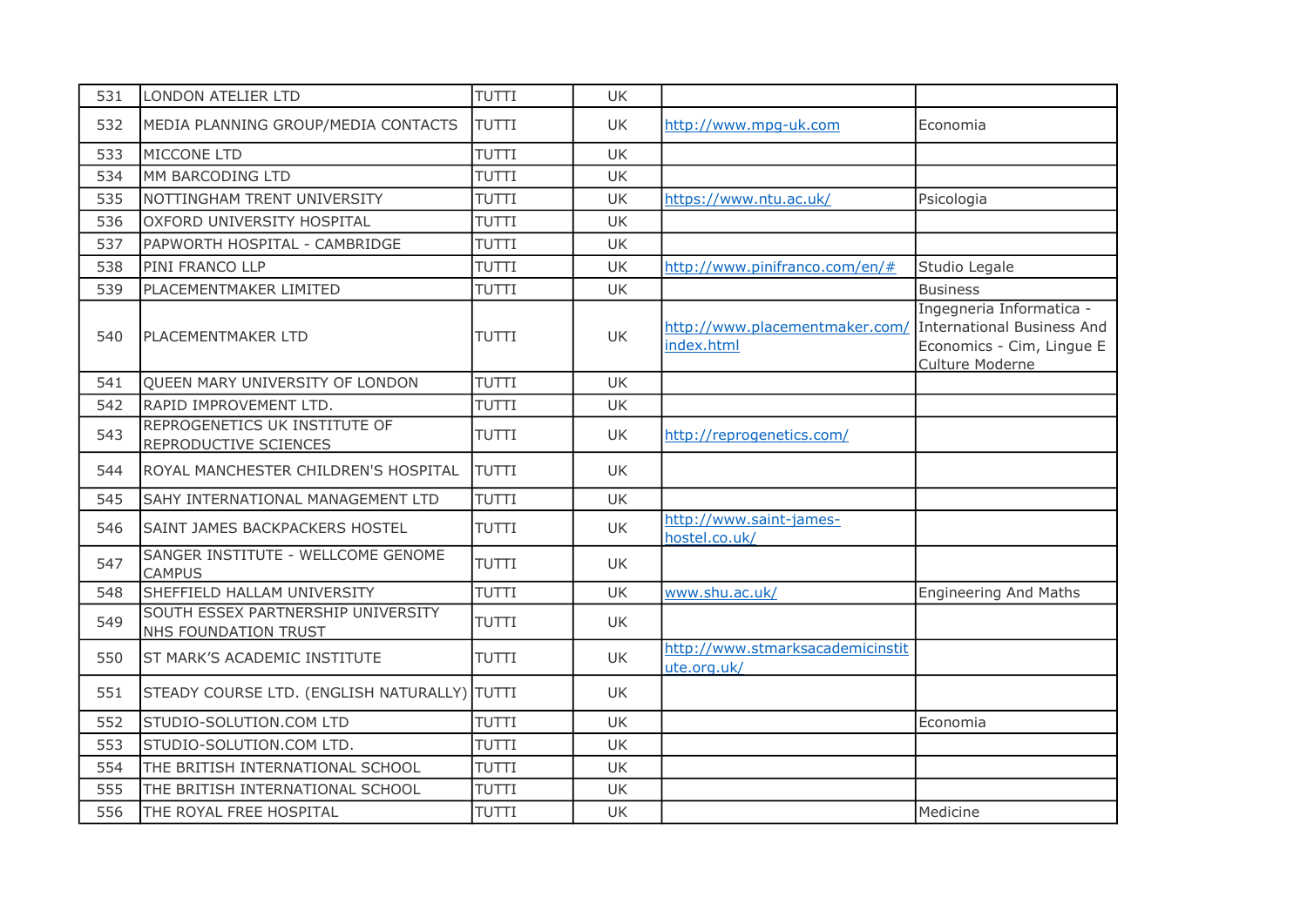| 557 | TRAINING VISION LTD                                                                                                                         | <b>TUTTI</b> | UK.       | http://www.trainingvision.co.uk/te Economia E Legislazione<br>mplate.jsp?pagin | D'Impresa              |
|-----|---------------------------------------------------------------------------------------------------------------------------------------------|--------------|-----------|--------------------------------------------------------------------------------|------------------------|
| 558 | TRAINING VISION LTD- VICTORY BUSINESS<br><b>CENTRE</b>                                                                                      | <b>TUTTI</b> | UK.       | www.trainingvision.uk                                                          | Translation            |
| 559 | UCL - INSTITUTE OF NEUROLOGY                                                                                                                | <b>TUTTI</b> | <b>UK</b> |                                                                                |                        |
| 560 | UCL-ILDH                                                                                                                                    | <b>TUTTI</b> | UK        |                                                                                |                        |
| 561 | UNDER THE DOORMAT                                                                                                                           | <b>TUTTI</b> | <b>UK</b> |                                                                                |                        |
| 562 | UNIVERSITY COLLEGE LONDON -MEDICAL<br><b>SCHOOL</b>                                                                                         | <b>TUTTI</b> | UK        |                                                                                | Farmacia               |
| 563 | UNIVERSITY COLLEGE LONDON MEDICAL<br>SCHOOL, CENTRE FOR AMYLOIDOSIS AND<br>ACUTE PHASE PROTEINS, DIVISION OF<br>MEDICINE, ROYAL FREE CAMPUS | <b>TUTTI</b> | UK.       |                                                                                |                        |
| 564 | UNIVERSITY OF ABERDEEN, SCHOOL OF<br><b>GEOSCIENCES</b>                                                                                     | <b>TUTTI</b> | UK.       | http://www.abdn.ac.uk/geoscience<br>s/                                         |                        |
| 565 | UNIVERSITY OF BATH - DEPARTMENT OF<br>PHARMACY AND PHARMACOLOGY                                                                             | <b>TUTTI</b> | UK.       | www.bath.ac.uk                                                                 |                        |
| 566 | UNIVERSITY OF BRIGHTON - SCHOOL OF<br>PHARMACY AND BIOMOLECULAR SCIENCE                                                                     | <b>TUTTI</b> | UK        |                                                                                |                        |
| 567 | UNIVERSITY OF BRISTOL                                                                                                                       | <b>TUTTI</b> | <b>UK</b> |                                                                                |                        |
| 568 | UNIVERSITY OF CARDIFF                                                                                                                       | <b>TUTTI</b> | UK        |                                                                                | Chemistry              |
| 569 | UNIVERSITY OF GLASGOW                                                                                                                       | <b>TUTTI</b> | UK        |                                                                                |                        |
| 570 | UNIVERSITY OF GLASGOW                                                                                                                       | <b>TUTTI</b> | UK        | www.glasgow.ac.uk                                                              |                        |
| 571 | UNIVERSITY OF GLASGOW - SCHOOL OF LAW TUTTI                                                                                                 |              | UK.       | www.glasgow.ac.uk                                                              |                        |
| 572 | UNIVERSITY OF GLASGOW, SCHOOL OF<br>ENGINEERING, SPEED LABORATORY                                                                           | TUTTI        | <b>UK</b> | http://www.gla.ac.uk/research/fea<br>tures/headline 18                         | Ingegneria Elettrica   |
| 573 | UNIVERSITY OF LEEDS                                                                                                                         | <b>TUTTI</b> | <b>UK</b> |                                                                                |                        |
| 574 | UNIVERSITY OF MANCHESTER - ROYAL<br>MANCHESTER CHILDREN'S HOSPITAL                                                                          | <b>TUTTI</b> | UK        |                                                                                |                        |
| 575 | UNIVERSITY OF OXFORD - BODLEIAN<br><b>LIBRARY</b>                                                                                           | <b>TUTTI</b> | UK.       | http://www.bodleian.ox.ac.uk/                                                  |                        |
| 576 | UNIVERSITY OF OXFORD - RADIATION<br>ONCOLOGY AND BIOLOGY                                                                                    | <b>TUTTI</b> | UK        | www.rob.ox.ac.uk                                                               |                        |
| 577 | UNIVERSITY OF SOUTH WALES                                                                                                                   | <b>TUTTI</b> | UK        |                                                                                |                        |
| 578 | UNIVERSITY OF SOUTHAMPTON -<br>OPTOELECRONICS RESEARCH CENTRE                                                                               | <b>TUTTI</b> | UK.       | http://www.orc.soton.ac.uk/                                                    | Ingegneria Elettronica |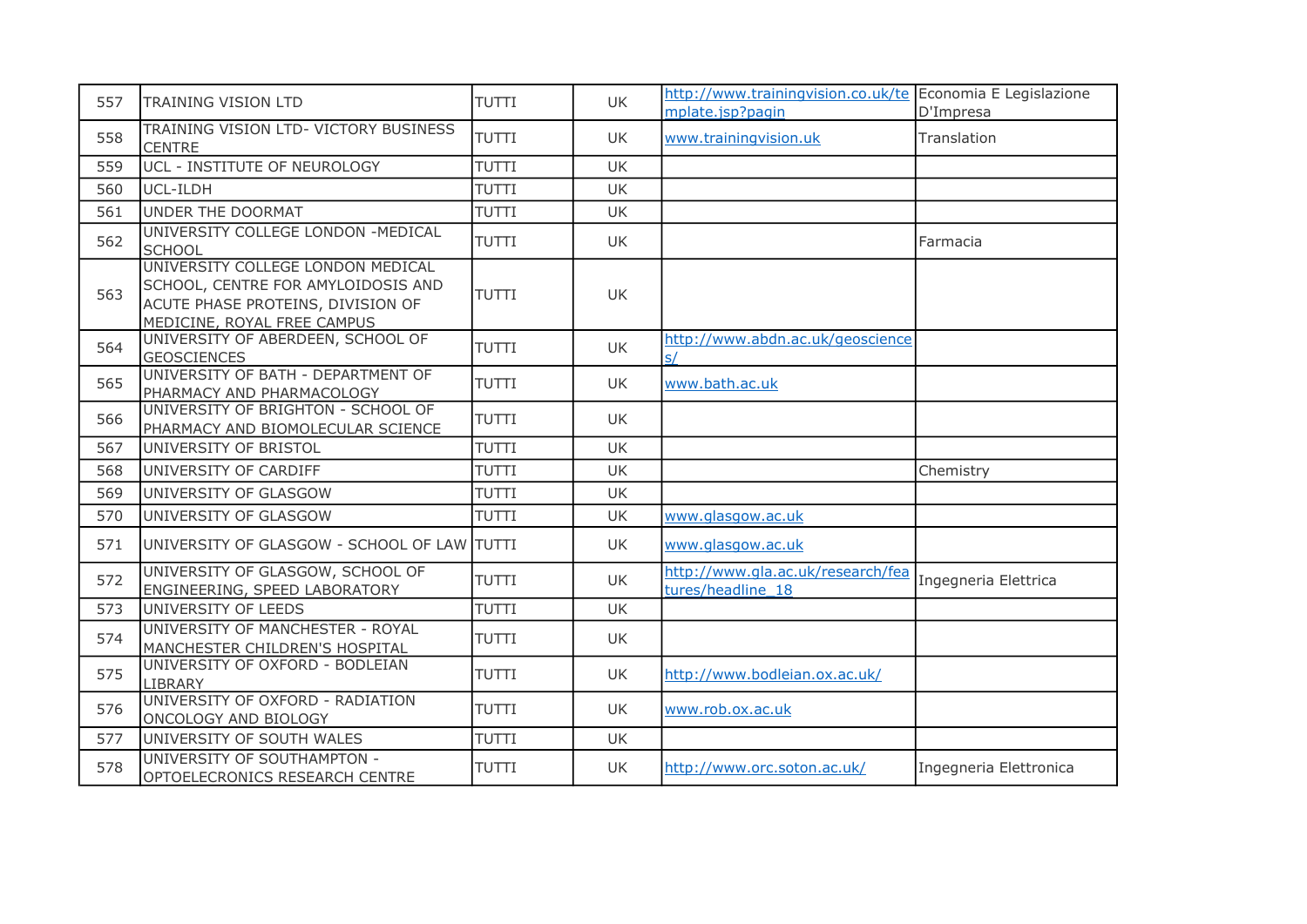| 579 | UNIVERSITY OF SOUTHAMPTON -<br>OPTOELECTRONICS RESEARCH CENTRE,<br>FACULTY OF APPLIED AND PHYSICAL<br><b>SCIENCES</b>          | <b>TUTTI</b>  | <b>UK</b> |                                                        |                      |
|-----|--------------------------------------------------------------------------------------------------------------------------------|---------------|-----------|--------------------------------------------------------|----------------------|
| 580 | UNIVERSITY OF ST ANDREWS - SCHOOL OF<br><b>CHEMISTRY</b>                                                                       | TUTTI         | UK.       | www.st-andrews.ac.uk                                   |                      |
| 581 | UNIVERSITY OF STRATHCLYDE GLASCOW                                                                                              | <b>TUTTI</b>  | UK        |                                                        |                      |
| 582 | UNIVERSITY OF SURRAY - FACULTY OF<br>ENGINEERING&PHYSICAL SCIENCES,<br>DEPARTMENT OF MECHANICAL ENGINEERING<br><b>SCIENCES</b> | <b>TUTTI</b>  | UK        |                                                        |                      |
| 583 | UNIVERSITY OF WEST ENGLAND - BRISTOL<br>CENTRE FOR LINGUISTIC                                                                  | <b>TUTTI</b>  | <b>UK</b> | http://www1.uwe.ac.uk/cahe/rese<br>arch/bristolcentref | Linguistica, Inglese |
| 584 | UNIVERSITY OF YORK                                                                                                             | TUTTI         | UK        |                                                        |                      |
| 585 | <b>VIEDOPLUGGER LTD</b>                                                                                                        | <b>TUTTI</b>  | <b>UK</b> | www.videoplugger.com                                   |                      |
| 586 | WELLCOME CENTRE FOR HUMAN GENETICS -<br>UNIVERSITY OF OXFORD                                                                   | TUTTI         | UK.       | http://www.well.ox.ac.uk/home                          |                      |
| 587 | WELLCOME CENTRE OFR HUMAN GENETICS<br>/UNIVERSITY OF OXFORD                                                                    | <b>TUTTI</b>  | UK.       | www.well.ox.ac.uk                                      |                      |
| 588 | WELLCOME TRUST CENTRE FOR HUMAN<br>GENETICS, UNIVERSITY OF OXFORD                                                              | <b>TUTTI</b>  | <b>UK</b> |                                                        |                      |
| 589 | RIK DE VOOGHT ARCHITECTEN BVBA-<br><b>ANTWERPEN</b>                                                                            | <b>UNIBAS</b> | B         | Www.rdva.be                                            |                      |
| 590 | UNIVERSITEIT HASSELT - CENTRUM VOOR<br><b>MILIEUKUNDE</b>                                                                      | <b>UNIBAS</b> | $\sf B$   | http://alpha.uhasselt.be/~lucdk/C<br>MK/               |                      |
| 591 | VON KARMAN INSTITUTE FOR FLUID<br><b>DDYNAMICS</b>                                                                             | <b>UNIBAS</b> | B         | https://www.vki.ac.be                                  |                      |
| 592 | VON KARMAN INSTITUTE FOR FLUID<br><b>DYNAMICS</b>                                                                              | <b>UNIBAS</b> | B         | https://www.vki.ac.be/                                 |                      |
| 593 | <b>CROP RESEARCH INSTITUTE</b>                                                                                                 | <b>UNIBAS</b> | <b>CZ</b> | www.vurv.cz                                            |                      |
| 594 | CROP RESEARCH INSTITUTE, VURV                                                                                                  | <b>UNIBAS</b> | <b>CZ</b> |                                                        |                      |
| 595 | INSTITUTE OF MICROBIOLOGY OF THE<br>CZECH ACADEMY OF SCIENCES                                                                  | <b>UNIBAS</b> | CZ        |                                                        |                      |
| 596 | NATIONAL LIBRARY OF THE CZECH REPUBLIC UNIBAS                                                                                  |               | <b>CZ</b> |                                                        |                      |
| 597 | UNIVERSITY LIFE OF SCIENCES ZEMEDELSKA<br><b>PRAGUE</b>                                                                        | <b>UNIBAS</b> | CZ        |                                                        |                      |
| 598 | CHRISTIAN-ALBRECHTS-UNIVERSITAET ZU<br>KIEL                                                                                    | <b>UNIBAS</b> | D         |                                                        |                      |
| 599 | <b>CLARKE UND KUHN</b><br>ARCHITEKTENGESELLSCHAFT MBH                                                                          | <b>UNIBAS</b> | D         |                                                        | Architettura         |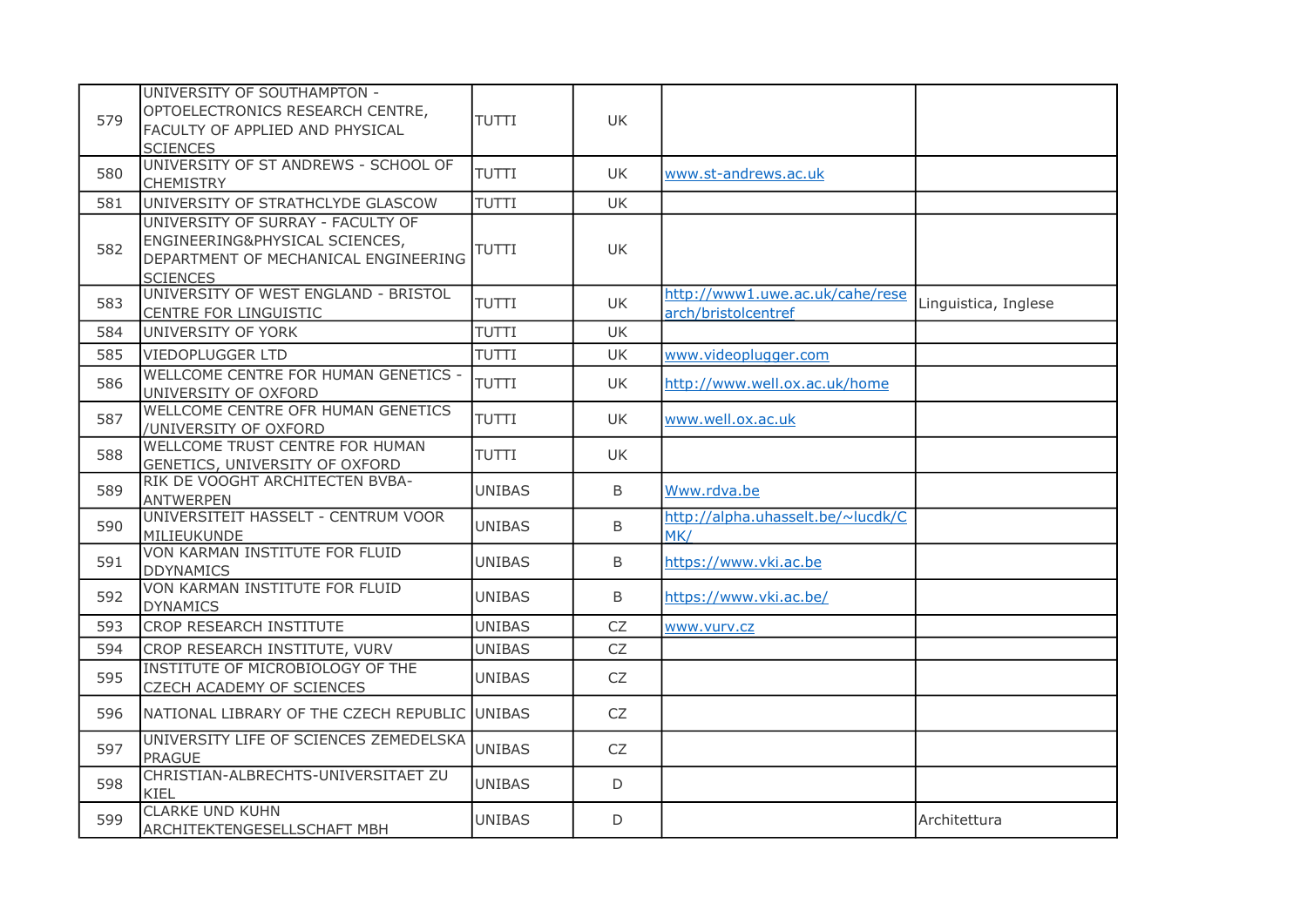| 600 | DATA VIRTUALITY GMBH                                                                              | <b>UNIBAS</b> | D  | www.datavirtualitiy.com/de/                                   |                   |
|-----|---------------------------------------------------------------------------------------------------|---------------|----|---------------------------------------------------------------|-------------------|
| 601 | DILTHEY-FORSCHUNGSSTELLE IM INSTITUT<br>FUER PHILOSOPHIE I                                        | <b>UNIBAS</b> | D. | http://www.ruhr-uni-<br>bochum.de/philosophy/dilthey/i        |                   |
| 602 | GEORG-AUGUST-UNIVERSITY GOETTINGEN,<br>DEPT OF CROP SCIENCE                                       | <b>UNIBAS</b> | D  | http://www.uni-<br>goettingen.de/en/1.html                    |                   |
| 603 | LEIBNIZ INSTITUT FÜR<br>OBERFLÄCHENMODIFIZIERUNG                                                  | <b>UNIBAS</b> | D  |                                                               |                   |
| 604 | LEIBNIZ INSTITUT FÜR<br>OBERFLÄCHENMODIFIZIERUNG                                                  | <b>UNIBAS</b> | D  |                                                               |                   |
| 605 | MAX-PLANCK-INSTITUTE FOR DYNAMIC AND<br>SELFORGANIZATION                                          | <b>UNIBAS</b> | D  | www.ds.mpg.de/Forschung/index.<br>php                         |                   |
| 606 | UNIVERSITAET KASSEL                                                                               | <b>UNIBAS</b> | D  |                                                               |                   |
| 607 | UNIVERSITÄT ROSTOCK - AGRAR - UND<br><b>UMWELTWISSENSCHAFTEN</b>                                  | UNIBAS        | D  |                                                               |                   |
| 608 | 1 GLOBAL JPPI SL                                                                                  | <b>UNIBAS</b> | E  | https://sm.kompass.com/c/1-<br>qlobal-jppi/es1208653/         |                   |
| 609 | AREAS INGENIERIA Y ARQUITECTURA (TJMA)                                                            | <b>UNIBAS</b> | E  | http://www.tjma.es/esp/index.htm                              |                   |
| 610 | BIBLIOTECA NACIONAL DE ESPAÑA                                                                     | <b>UNIBAS</b> | E  | http://www.bne.es/es/Inicio/                                  |                   |
| 611 | BIOFORGE GROUP - UNIVERSIDAD DE<br>VALLADOLID                                                     | <b>UNIBAS</b> | E  | http://www.bioforge.uva.es/                                   |                   |
| 612 | CSIC (CONSEJO DE INVESTIGACIONE<br>SCIENTIFICAS) - IGE - UNIVERSIDAD<br><b>COMPLUTENSE MADRID</b> | <b>UNIBAS</b> | E  |                                                               |                   |
| 613 | CSIC, ESCUELA DE ESTUDIOS ARABES,<br>LABORATORIO DE ARQUEOLOGIA Y<br>ARQUITECTURA DE LA CIUDAD    | <b>UNIBAS</b> | E  | www.laac.es/                                                  | Centro Di Ricerca |
| 614 | <b>EQUS ARCHITECTOS</b>                                                                           | <b>UNIBAS</b> | E  |                                                               |                   |
| 615 | ESCUELA TÉCNICA SUPERIOR DE<br>ARQUITECTURA DE MADRID - UPM                                       | <b>UNIBAS</b> | E  | etsamadrid.aq.upm.es/                                         |                   |
| 616 | ESTUDIO DE ARQUITECTURA TONI GIRONÈS                                                              | <b>UNIBAS</b> | E  |                                                               | Architettura      |
| 617 | FUNDACION CENTRO DE ESTUDIOS<br>AMBIENTALES DEL MEDITERRANEO                                      | <b>UNIBAS</b> | E  | http://www.ceam.es/html/index v Ingegneria Ambiente E<br>.htm | Territorio        |
| 618 | GEYSER S.L. GESTION Y SERVICIOS<br>TECNICOS A LA CONSTRUCCION                                     | <b>UNIBAS</b> | E  | http://www.geysersl.com/index.ht<br>ml                        |                   |
| 619 | GRX ARQUIRECTOS-GRANADA                                                                           | <b>UNIBAS</b> | E  | www.grxarquitectos.com                                        |                   |
| 620 | MANGADO Y ASOCIADOS SL                                                                            | <b>UNIBAS</b> | E  | www.fmangado.com                                              |                   |
| 621 | SOLIDARIDAD PARA EL DESARROLLO Y LA<br>PAZ (SODEPAZ)                                              | <b>UNIBAS</b> | E  |                                                               |                   |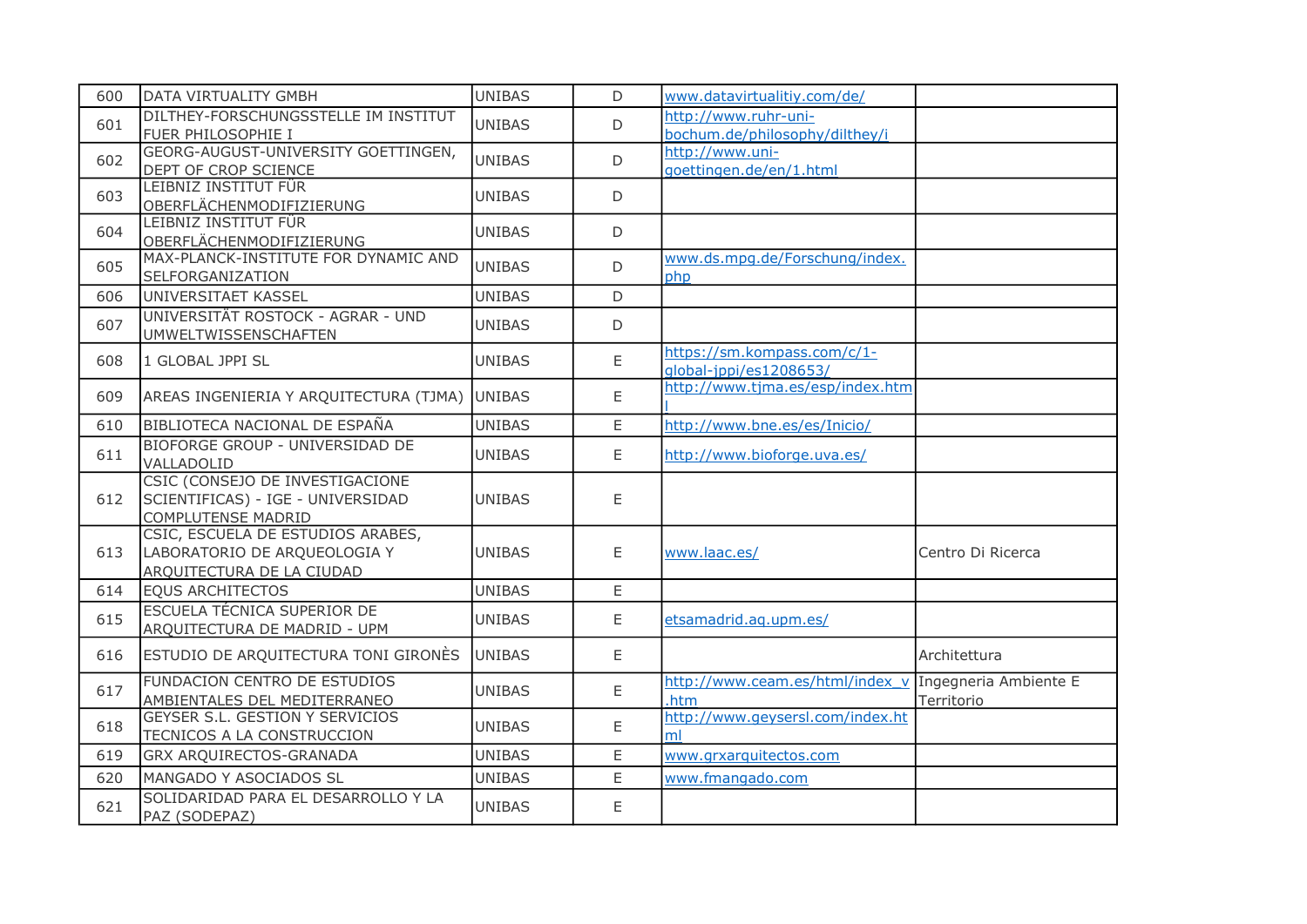| 622 | SPANISH NATIONAL RESEARCH COUNCIL<br>(CSIC), INSTITUTE OF FOOD SCIENCE<br>RESEARCH (CIAL)                        | <b>UNIBAS</b> | E           |                                                              |                                                                                                  |
|-----|------------------------------------------------------------------------------------------------------------------|---------------|-------------|--------------------------------------------------------------|--------------------------------------------------------------------------------------------------|
| 623 | TEATRO DE LA SENSACIÓN Y ESCUELA DE<br>ARTES ESCÉNICAS DE CASTILLA LA MANCHA-<br><u>ARTESCÉNICA LA SENSACIÓN</u> | <b>UNIBAS</b> | E           | http://www.teatrodelasensacion.es<br><b>TEATRO DE LA SEN</b> |                                                                                                  |
| 624 | <b>TURASUR S.L.</b>                                                                                              | <b>UNIBAS</b> | E           |                                                              |                                                                                                  |
| 625 | UNIVERSIDAD DE CASTILLA-LA MANCHA                                                                                | <b>UNIBAS</b> | E           | http://www.uclm.es/                                          |                                                                                                  |
| 626 | UNIVERSIDAD DE SEVILLA                                                                                           | <b>UNIBAS</b> | E           | www.us.es/                                                   |                                                                                                  |
| 627 | UNIVERSIDAD DE VALLADOLID - ETSA                                                                                 | <b>UNIBAS</b> | E           |                                                              |                                                                                                  |
| 628 | UNIVERSIDAD DE ZARAGOZA -<br>DEPARTAMENTO DE QUIMICA ANALITICA                                                   | <b>UNIBAS</b> | $\mathsf E$ | www.unizar.es/departamentos/qui<br>mica analitica/inde       |                                                                                                  |
| 629 | UNIVERSIDAD POLITÉCNICA DE MADRID                                                                                | <b>UNIBAS</b> | E           | http://www.upm.es                                            | Master Universitario In<br>Conservazione E Restauro<br>Del Patrimonio<br>Architettonico E Urbano |
| 630 | UNIVERSIDAD POLITECNICA DE VALENCIA -<br>ETSA - DEPARTAMENTO DE URBANISMO                                        | <b>UNIBAS</b> | E           | http://www.upv.es/entidades/ETS<br>A/archivo/737823nor       |                                                                                                  |
| 631 | UNIVERSITAT DE LLEIDA (ESCOLA TECNICA<br>SUPERIOR D'ENGINYERIA AGRARIA)                                          | <b>UNIBAS</b> | E           | www.udl.cat/es.html                                          |                                                                                                  |
| 632 | UNIVERSITAT POLITECNICA DE VALENCIA-<br><b>ETSIE</b>                                                             | <b>UNIBAS</b> | E           | www.etsie.upv.es                                             |                                                                                                  |
| 633 | ASSOCIATION D'EXPARIMENTATION DE LA<br>FERME DAPARTEMENTALE                                                      | <b>UNIBAS</b> | F           | http://www.ferme-departementale-<br>vindecahors.com/in       |                                                                                                  |
| 634 | <b>CATHIE ASSOCIATES SARL</b>                                                                                    | <b>UNIBAS</b> | F           | http://www.cathie-<br>associates.com/contact-us/paris/       | Geoscience And<br>Geotechnical Engineering                                                       |
| 635 | INSTITUT DE RECHERCHE SUR LA BIOLOGIE<br>DE L'INSECTE I.R.B.I. CNRS UMR7261                                      | <b>UNIBAS</b> | F           |                                                              |                                                                                                  |
| 636 | LABORATOIRE DE SYNTHESE ET CATALYSE<br>ASYMETRIQUE - UNIVERSITE DE<br><b>STRASBOURG</b>                          | <b>UNIBAS</b> | F           | http://www.syncat.org/                                       |                                                                                                  |
| 637 | <b>SAS TORRES GARCIA</b>                                                                                         | <b>UNIBAS</b> | F           |                                                              |                                                                                                  |
| 638 | <b>SCEA DE MARMORIERES</b>                                                                                       | <b>UNIBAS</b> | F           | www.chateau-de-<br>marmorieres.com                           |                                                                                                  |
| 639 | SELARL PHARMAVANCE MARCHÈ ESCUDIER                                                                               | <b>UNIBAS</b> | F           |                                                              |                                                                                                  |
| 640 | UNIVERSITÉ PARIS 1 PANTHÉON-SORBONNE                                                                             | <b>UNIBAS</b> | F           | http://www.univ-paris1.fr/                                   |                                                                                                  |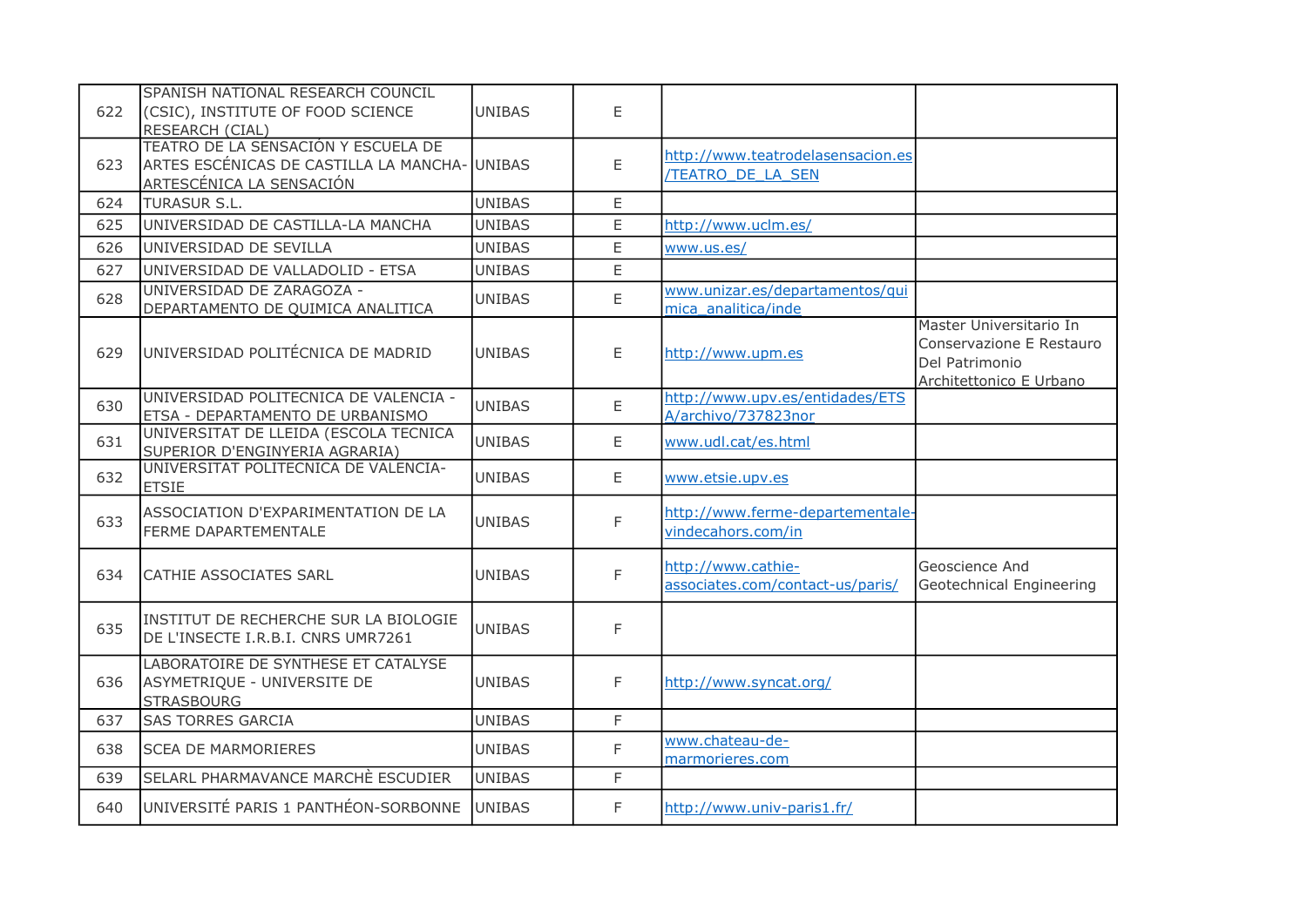| 641 | UNIVERSITÉ SORBONNE NOUVELLE - PARIS 3 UNIBAS                                      |               | F.         | http://www.univ-paris3.fr/                             |                                                                                                                                                                                                                                                                                                   |
|-----|------------------------------------------------------------------------------------|---------------|------------|--------------------------------------------------------|---------------------------------------------------------------------------------------------------------------------------------------------------------------------------------------------------------------------------------------------------------------------------------------------------|
| 642 | TECHNOLOGICAL EDUCATIONAL INSTITUTE<br>OF CRETE                                    | <b>UNIBAS</b> | G          |                                                        | Ing.Civile                                                                                                                                                                                                                                                                                        |
| 643 | UNIVERSITY OF THESSALY - SCHOOL OF<br>AGRICULTURAL SCIENCE                         | <b>UNIBAS</b> | G          | http://www.uth.gr/en/index.php                         |                                                                                                                                                                                                                                                                                                   |
| 644 | ISTITUTO ITALIANO DI CULTURA PER<br>L'UNGHERIA                                     | <b>UNIBAS</b> | <b>HU</b>  |                                                        | <b>Gestione Database</b>                                                                                                                                                                                                                                                                          |
| 645 | SCHOOL OF COMPUTER SCIENCE AND<br><b>INFORMATICS, UCD</b>                          | <b>UNIBAS</b> | IRL        | http://www.csi.ucd.ie/                                 | Scienze Informatiche                                                                                                                                                                                                                                                                              |
| 646 | <b>TEAGASC FOOD RESEARCH CENTRE</b><br><b>ASHTOWN</b>                              | <b>UNIBAS</b> | <b>IRL</b> | http://www.teagasc.ie/search/Def<br>ault.aspx?searchVa |                                                                                                                                                                                                                                                                                                   |
| 647 | UNIVERSITY COLLEGE DUBLIN - SCHOOL OF<br>COMPUTER SCIENCE & INFORMATICS            | <b>UNIBAS</b> | IRL        | http://www.csi.ucd.ie/                                 |                                                                                                                                                                                                                                                                                                   |
| 648 | LA FOCA LATVIJ SIA                                                                 | <b>UNIBAS</b> | LV         | www.lafocalatvija.lv                                   |                                                                                                                                                                                                                                                                                                   |
| 649 | DMT ENVIRONMETAL ENGINEERING                                                       | <b>UNIBAS</b> | <b>NL</b>  | www.dmt-et.nl                                          |                                                                                                                                                                                                                                                                                                   |
| 650 | <b>EXCEPT INTEGRATE SUSTAINABILITY</b>                                             | <b>UNIBAS</b> | <b>NL</b>  | www.except.nl                                          | Servizi Per La Sostenibilità<br>E Innovazione Per<br>Organizzazioni, Città E<br>Industrie. Ricerca,<br>Progettazione E Gestione.                                                                                                                                                                  |
| 651 | LEIDEN UNIVERSITY MEDICAL CENTER                                                   | <b>UNIBAS</b> | NL         |                                                        |                                                                                                                                                                                                                                                                                                   |
| 652 | TU DELFT UNIVERSITY OF TECHNOLOGY                                                  | <b>UNIBAS</b> | NL         | http://www.tudelft.nl/nl/                              |                                                                                                                                                                                                                                                                                                   |
| 653 | <b>MASSLAB</b>                                                                     | <b>UNIBAS</b> | P          | http://www.masslab.pt                                  | Architettura                                                                                                                                                                                                                                                                                      |
| 654 | ISTITUTO ITALIANO DI CULTURA DI<br>CRACOVIA                                        | <b>UNIBAS</b> | PL         |                                                        |                                                                                                                                                                                                                                                                                                   |
| 655 | PALAZZO ITALIA INCUBATORE D'IMPRESE<br><b>SRL</b>                                  | <b>UNIBAS</b> | <b>RO</b>  | www.palazzoitalia.ro                                   | Relazioni Internazionali,<br>Economiche,<br>Ingegneristiche, Design,<br>Marketing. Incubatori Di<br>Imprese, Analisi<br>Finanziarie. Start-Up<br>Aziende. Imprese<br>Produttive, Ingegneria<br>Applicata, Settore Edile,<br>Arredo, Sicurezza.<br>Marketing, Valorizzazione<br>Del Made In Italy. |
| 656 | TAMPERE UNIVERSITY OF TECHNOLOGY-<br>DEPT OF BUSINESS INFORMATION AND<br>LOGISTICS | <b>UNIBAS</b> | <b>SF</b>  | www.tut.fi/                                            |                                                                                                                                                                                                                                                                                                   |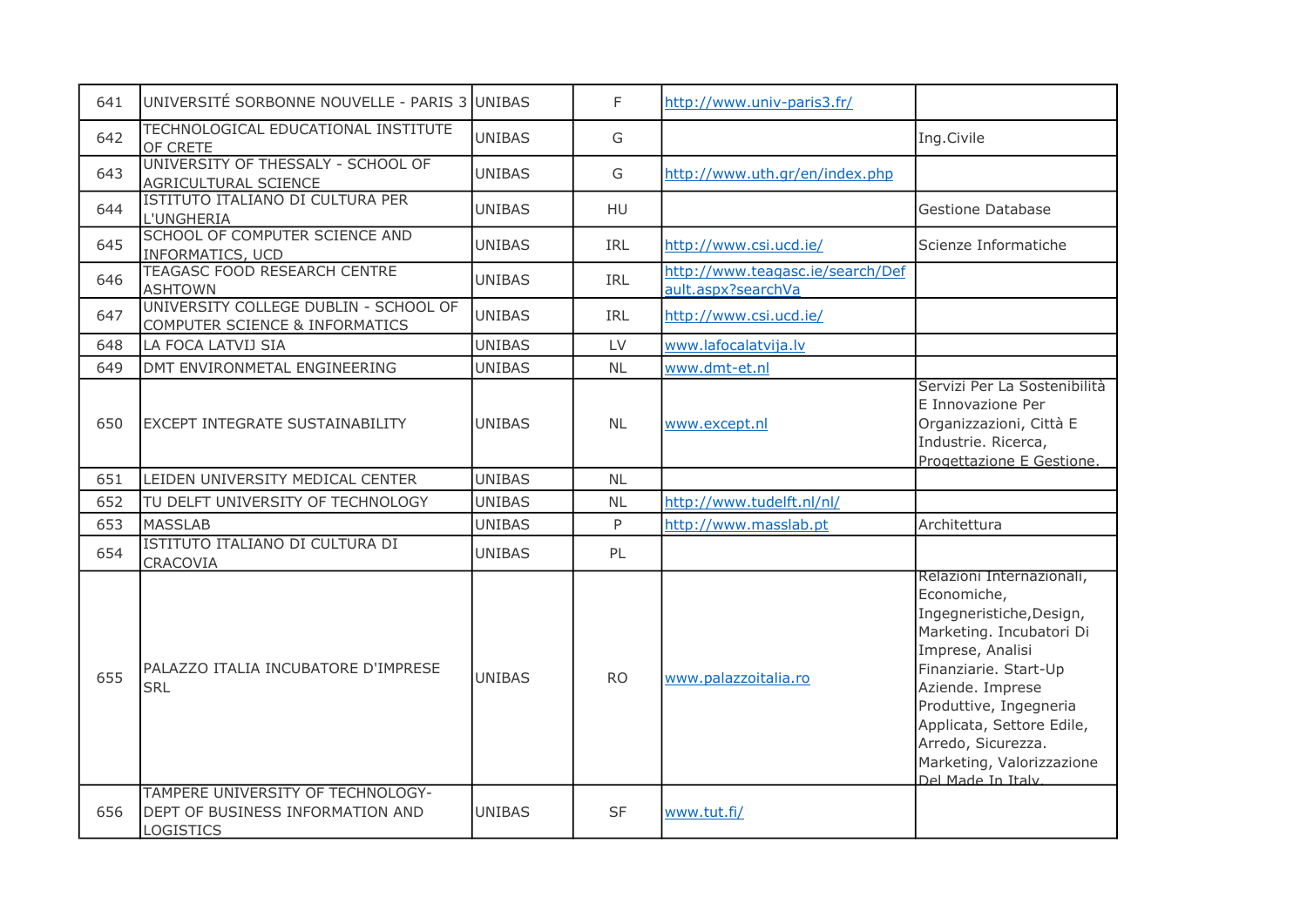| 657 | OFIS ARHITEKTI                                                                                | <b>UNIBAS</b> | <b>SI</b> | http://www.ofis-a.si/                     | Progettazione<br>Architettonica                                                                                                                                                                     |
|-----|-----------------------------------------------------------------------------------------------|---------------|-----------|-------------------------------------------|-----------------------------------------------------------------------------------------------------------------------------------------------------------------------------------------------------|
| 658 | <b>BIOMOLECULAR SCIENCES RESEARCH</b><br>CENTRE (BMRC), SHEFFIELD HALLAM<br><b>UNIVERSITY</b> | <b>UNIBAS</b> | UK        |                                           |                                                                                                                                                                                                     |
| 659 | BRITISH INTERNATIONAL SCHOOL                                                                  | <b>UNIBAS</b> | <b>UK</b> | http://www.thebis.com/                    |                                                                                                                                                                                                     |
| 660 | <b>BT ARCHIVES PLC</b>                                                                        | <b>UNIBAS</b> | UK        | www.bt.com/archives                       | Archivista                                                                                                                                                                                          |
| 661 | HR WALLINGFORD LTD                                                                            | <b>UNIBAS</b> | UK        | http://www.hrwallingford.com/             | Ingegneria Civile,<br>Marittima, Idraulica                                                                                                                                                          |
| 662 | <b>NOVOTEL SOUTHAMPTON</b>                                                                    | <b>UNIBAS</b> | <b>UK</b> | http://www.novoteluk.com                  | All The Different Area Of<br>The Front Office, Reception<br>(Check In, Check Out,<br>Concierge, Welcome),<br>Reservation, Other Tasks<br>Can Be Added Depending<br>Of The Ability Of The<br>Trainee |
| 663 | RICH CENTRE AT GLASGOW CALEDONIAN<br><b>UNIVERSITY</b>                                        | <b>UNIBAS</b> | <b>UK</b> | www.gcu.ac.uk                             | Ing. Edile                                                                                                                                                                                          |
| 664 | ROTHAMSTED RESEARCH, BBSRC,<br>DEPARTMENT OF BIOLOGICAL CHEMISTRY<br>AND CROP PROTECTION,     | UNIBAS        | UK        | http://www.rothamsted.ac.uk/              |                                                                                                                                                                                                     |
| 665 | SCHOOL OF CHEMICAL ENGINEERING AND<br>ANALITICAL SCIENCE - CEAS - UNIVERSITY<br>OF MANCHESTER | <b>UNIBAS</b> | UK        | http://www.ceas.manchester.ac.uk          |                                                                                                                                                                                                     |
| 666 | SCHOOL OF CHEMICAL ENGINEERING AND<br>ANALITICAL SCIENCE - CEAS - UNIVERSITY<br>OF MANCHESTER | <b>UNIBAS</b> | UK        | http://www.ceas.manchester.ac.uk          |                                                                                                                                                                                                     |
| 667 | <b>SHEDKM LTD</b>                                                                             | <b>UNIBAS</b> | UK        |                                           |                                                                                                                                                                                                     |
| 668 | THE BRITISH LIBRARY                                                                           | <b>UNIBAS</b> | <b>UK</b> | http://www.bl.uk/                         |                                                                                                                                                                                                     |
| 669 | UNIVERSITY OF STRATHCLYDE-GLASGOW                                                             | <b>UNIBAS</b> | UK        | www.strath.ac.uk                          |                                                                                                                                                                                                     |
| 670 | ALPEN-ADRIA-UNIVERSITÄT KLAGENFURT                                                            | <b>UNICAL</b> | Α         | https://www.aau.at                        | Informatica                                                                                                                                                                                         |
| 671 | APS EUROPEAN PROGRAMMES FOR<br>TECHNOLOGIES AND TRAINING                                      | UNICAL        | A         | http://www.aps.or.at                      |                                                                                                                                                                                                     |
| 672 | ATTAC- EUROPEAN PROGRAMMES FOR<br>TECHNOLOGY, RESEARCH & TRAINING                             | UNICAL        | A         | www.attac.at                              |                                                                                                                                                                                                     |
| 673 | <b>AVL LIST GMBH</b>                                                                          | UNICAL        | A         | www.avl.com                               | Ing. Meccanica                                                                                                                                                                                      |
| 674 | <b>BOKU UNIVERSITY</b>                                                                        | <b>UNICAL</b> | A         | WWW.boku.ac.at                            | Farmacia                                                                                                                                                                                            |
| 675 | <b>BOKU UNIVERSITY</b>                                                                        | <b>UNICAL</b> | Α         | http://www.biotec.boku.ac.at/pbu.<br>html | Botanica                                                                                                                                                                                            |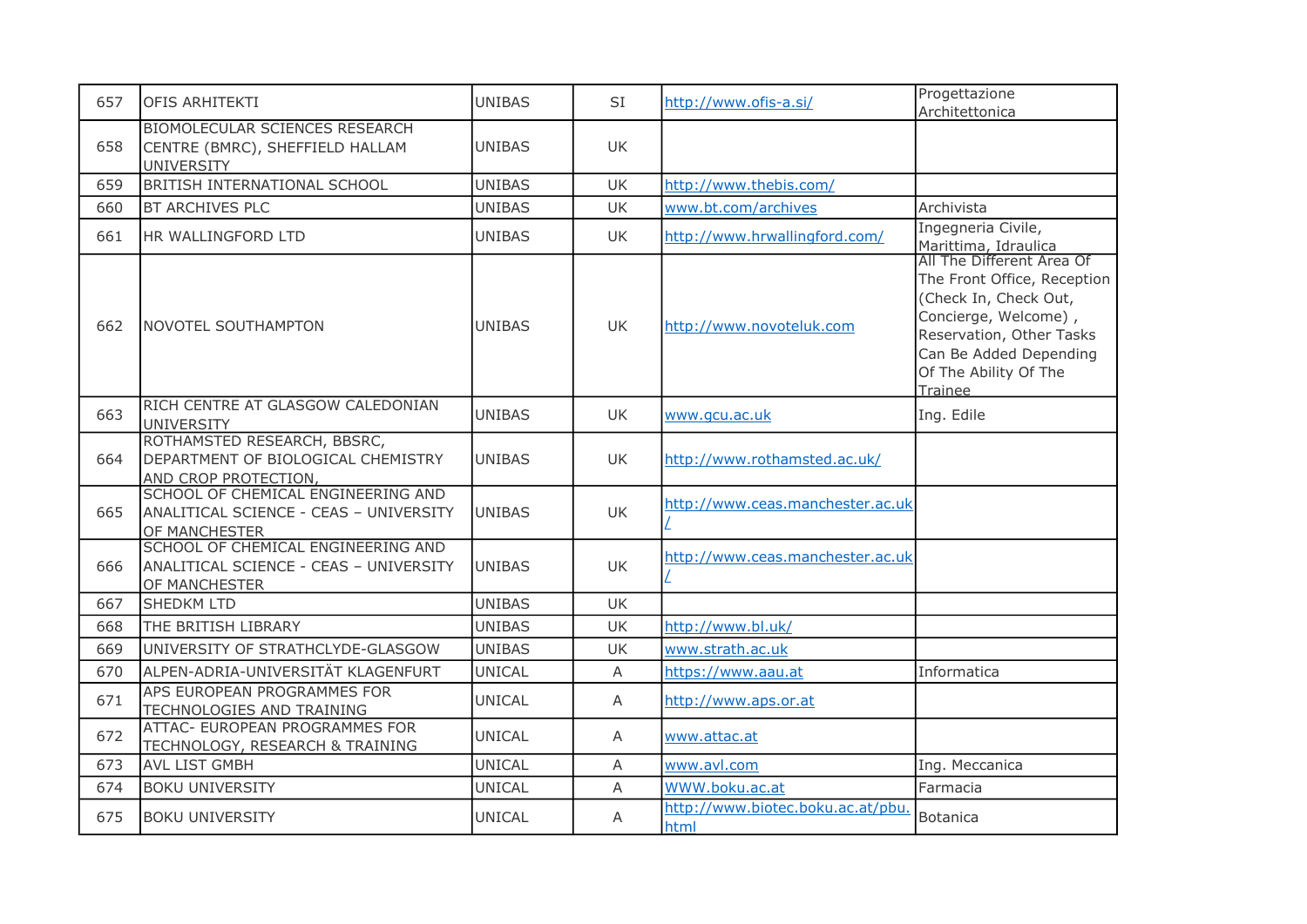| 676 | CATT LINZ                                                              | <b>UNICAL</b> | Α            | www.catt.at                                          |                                                           |
|-----|------------------------------------------------------------------------|---------------|--------------|------------------------------------------------------|-----------------------------------------------------------|
| 677 | EUROPEAN COORDINATION VIA CAMPESINA                                    | UNICAL        | A            | www.eurovia.org                                      | Sc. Politiche                                             |
| 678 | FH JOANNEUM                                                            | UNICAL        | $\mathsf{A}$ | www.fh-joanneum.at                                   | Tutte                                                     |
| 679 | <b>GENERAL RECYCLING GMBH</b>                                          | UNICAL        | A            |                                                      | Ing. Civile                                               |
| 680 | ISTITUTO DANTE ALIGHIERI INNSBRUCK                                     | UNICAL        | A            | www.dante-innsbruck.at                               | Lingue, Sc. Umanistiche                                   |
| 681 | <b>NESSUS</b>                                                          | <b>UNICAL</b> | A            | www.nessus.at                                        |                                                           |
| 682 | SANDOZ (NOVARTIS)                                                      | <b>UNICAL</b> | A            | http://www.sandoz.it                                 | Ing. Chimica                                              |
| 683 | <b>TECH CENTER</b>                                                     | UNICAL        | Α            | www.sell-it.at                                       |                                                           |
| 684 | TECHNISCHE UNIVERSITAET WIEN                                           | UNICAL        | A            | http://www.kr.tuwien.ac.at                           | Informatica                                               |
| 685 | UNITED NATIONS POSTAL ADMINISTRATION                                   | <b>UNICAL</b> | Α            | www.un.org                                           | Sc. Politiche                                             |
| 686 | UNIVERSITAT WIEN                                                       | UNICAL        | A            | www.univie.ac.at                                     | Data Base And Artificial<br>Intelligence                  |
| 687 | UNIVERSITY OF APPLIED SCIENCES OF<br>AUSTRIA, FH OBEROSTERREICH        | UNICAL        | A            | WWW.FH-WELS.AT                                       | Ing. Gestionale                                           |
| 688 | UNIVERSITY OF NATURAL RESOURCES AND<br>APPLIED LIFE SCIENCES           | UNICAL        | A            | http://www.boku.ac.at/                               | Ing. Gestionale                                           |
| 689 | VCE VIENNA CONSULTING ENGINEERS ZT<br><b>GMBH</b>                      | <b>UNICAL</b> | A            | www.vce.at                                           | Ingegneria Civile                                         |
| 690 | ANTENNA DELLA REGIONE BASILICATA A<br><b>BRUXELLES</b>                 | <b>UNICAL</b> | B            | http://www.antennabruxellesbasili<br>cata.it         | Sc. Politiche, Sc. Pubbliche<br>Amministrazioni, Economia |
| 691 | <b>APRE BRUXELLES</b>                                                  | <b>UNICAL</b> | B            | http://www.apre.it/apre-bruxelles/ Scienze Politiche |                                                           |
| 692 | ATIT - AUDIOVISUAL TECHNOLOGIES,<br>INFORMATICS AND TELECOMMUNICATIONS | UNICAL        | B            | www.atit.be                                          | Media Education,<br>Comunicazione                         |
| 693 | <b>BUSINESS SOLUTIONS EUROPA</b>                                       | <b>UNICAL</b> | B            | www.bs-europa.eu                                     | Scienze Politiche,<br>Giurisprudenza                      |
| 694 | <b>BXL EUROPE</b>                                                      | UNICAL        | B            | www.bxleurope.eu                                     | Consulenza/Progettazione<br>Ce                            |
| 695 | CAMERA DI COMMERCIO BELGO-ITALIANA                                     | <b>UNICAL</b> | B            | www.ccitabel.com                                     | Economia, Scienze Politiche                               |
| 696 | COLANGUAGE                                                             | <b>UNICAL</b> | B            | https://www.colanguage.com/                          | Lingue                                                    |
| 697 | COLDIRETTI                                                             | <b>UNICAL</b> | B            | www.coldiretti.it                                    | Scienze Politiche                                         |
| 698 | <b>EUC GROUP</b>                                                       | <b>UNICAL</b> | B            | http://www.eucgroup.eu                               | Scienze Politiche                                         |
| 699 | EUROPEAN EDUCATIONAL EXCHANGES -<br>YOUTH FOR UNDERSTANDING            | <b>UNICAL</b> | B            | www.eee-yfu.org                                      | Scienze Politiche                                         |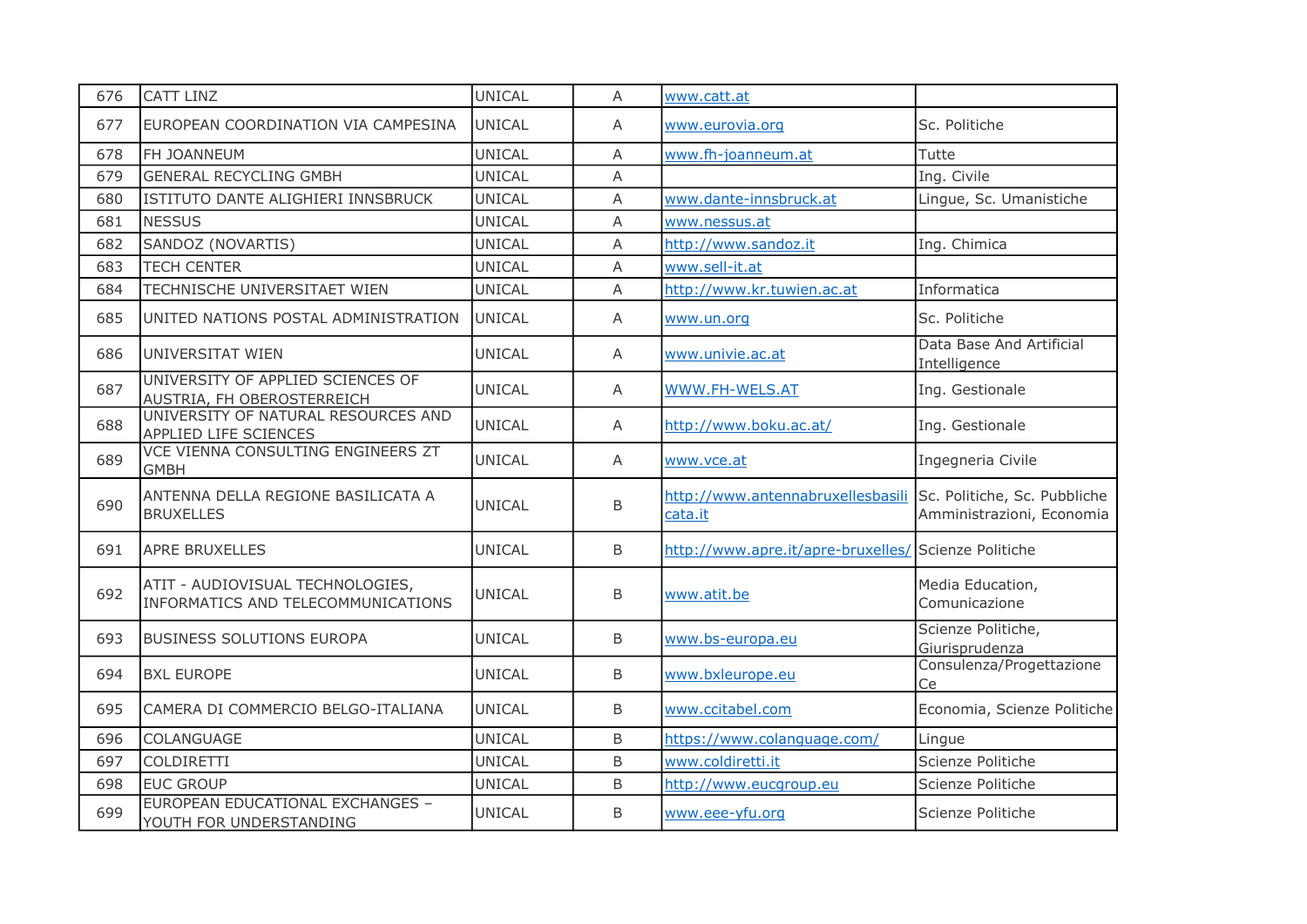| 700 | <b>FEDERCASSE</b>                                                              | <b>UNICAL</b> | B            |                                                        | Economia                                                                 |
|-----|--------------------------------------------------------------------------------|---------------|--------------|--------------------------------------------------------|--------------------------------------------------------------------------|
| 701 | GEOLOGICAL SURVEY OF BELGIUM - ROYAL<br>BELGIAN INSTITUTE FOR NATURAL SCIENCES | <b>UNICAL</b> | B            | www.naturalsciences.be                                 | Sc. Geologiche                                                           |
| 702 | <b>IMEC</b>                                                                    | <b>UNICAL</b> | B            | www.imec.be                                            | Research Center In<br>Nanoelectronics And<br>Nanotechnology              |
| 703 | KIDDY & JUNIOR CLASSES - LANGUAGE<br>STUDIES INTERNATIONAL                     | <b>UNICAL</b> | <sub>B</sub> | www.kiddyclasses.net                                   | Lingue, Scienze Della<br>Formazione Primaria,<br>Scienze Dell'Educazione |
| 704 | LA COMUNE DEL BELGIO ASBL                                                      | <b>UNICAL</b> | B            | www.lacomunedelbelgio.eu                               | Scienze Politiche                                                        |
| 705 | N. C. OF CRAFTS AND SMALL AND MEDIUM-<br>SIZED ENTERPISES                      | <b>UNICAL</b> | B            |                                                        |                                                                          |
| 706 | NATUZZI BENELUX                                                                | <b>UNICAL</b> | B            | www.natuzzi.com                                        |                                                                          |
| 707 | <b>OBELIS SA</b>                                                               | <b>UNICAL</b> | B            | www.obelis.net                                         | Marketing/Economia                                                       |
| 708 | <b>OPTIMY</b>                                                                  | <b>UNICAL</b> | B            | www.optimy.com                                         | Sc. Politiche/Risorse<br>Umane                                           |
| 709 | PATRONATO ITAL-UIL BELGIQUE                                                    | <b>UNICAL</b> | B            | www.italuil-belgique.be                                | Scienze Politiche, Economia                                              |
| 710 | <b>PROCTER &amp; GAMBLE</b>                                                    | <b>UNICAL</b> | B            | www.pg.com                                             | Ing. Gestionale                                                          |
| 711 | <b>RB&amp;PARTNER - EUROREPORTER</b>                                           | <b>UNICAL</b> | B            | www.euroreporter.eu                                    | Scienze Politiche,<br>Comunicazione                                      |
| 712 | <b>REGIONE CALABRIA</b>                                                        | <b>UNICAL</b> | B            | http://www.regione.calabria.it/cala<br>briaeuropa/inde | Scienze Politiche                                                        |
| 713 | <b>SIEMENS</b>                                                                 | <b>UNICAL</b> | B            |                                                        | Meccanica - Automazione                                                  |
| 714 | SMS-TIMING                                                                     | <b>UNICAL</b> | B            | www.sms-timing.com                                     |                                                                          |
| 715 | THOMAS MORE KEMPEN                                                             | UNICAL        | B            | www.khk.be                                             |                                                                          |
| 716 | <b>TOYOTA MOTOR EUROPE</b>                                                     | UNICAL        | B            | www.toyota-europe.com                                  | Xabier Carrera Akutain<br>Xabier.Carrera.Akutain@To<br>yota-Europe.Com   |
| 717 | <b>UCB</b>                                                                     | <b>UNICAL</b> | $\sf B$      |                                                        | Farmacia                                                                 |
| 718 | UNIVERSITY OF LEUVEN, SEMICONDUCTOR<br>PHYSICS LABORATORY                      | <b>UNICAL</b> | B            | WWW.fys.kuleuven.be                                    |                                                                          |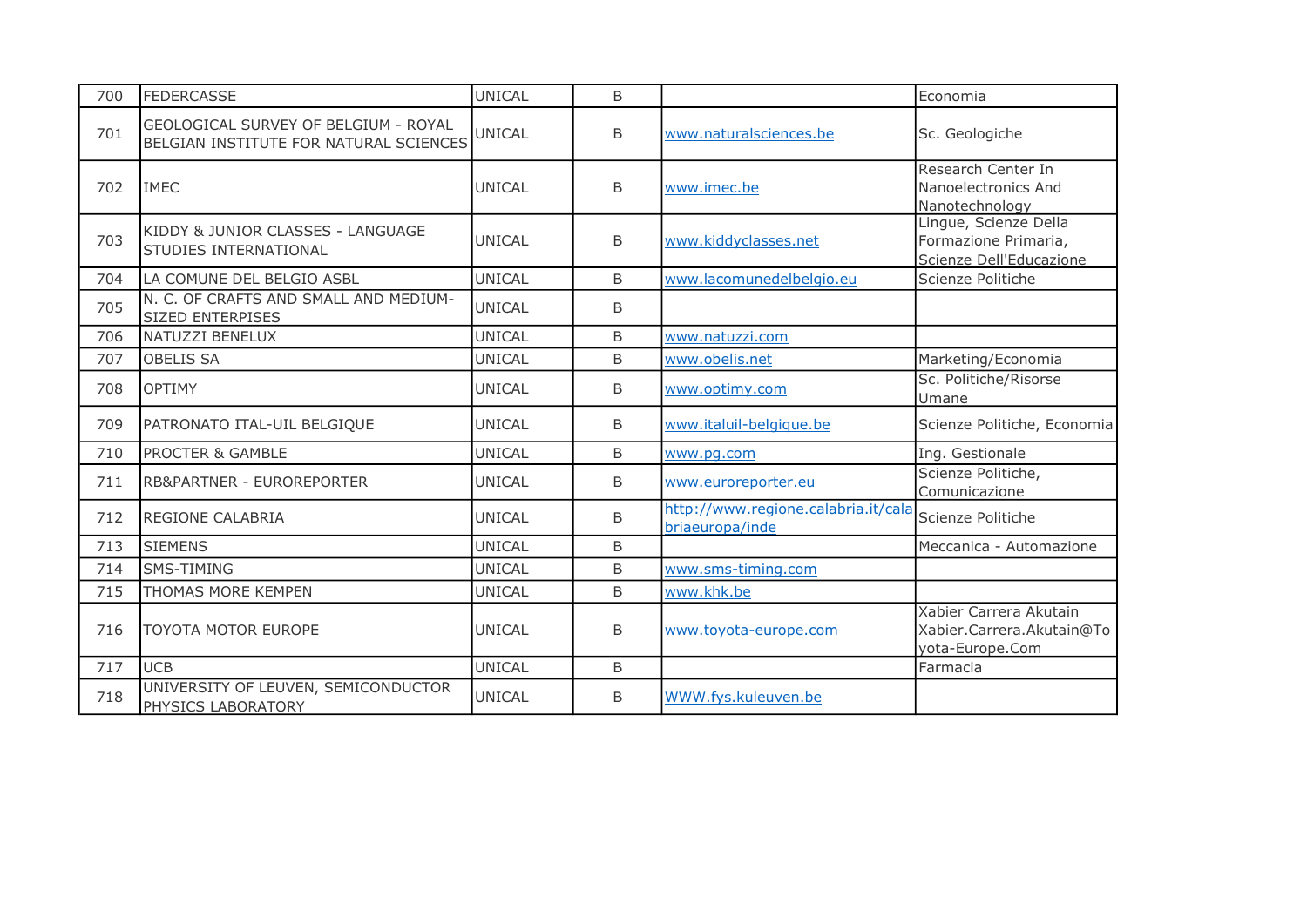| 719 | VON KARMAN INSTITUTE FOR FLUID<br><b>DYNAMICS</b>                                             | <b>UNICAL</b> | B         | https://www.vki.ac.be/                 | Ing. Energetica<br>Aerodynamics, Fluid<br>Dinamics, Turbomachinery,<br>Propulsion, Experimental<br>Techniques, Numerical<br>Simulation, Optimization,<br>Testing In Wind Tunnel,<br>Small Satellites, Industrial<br>Flows, Heat Transfer, Wind<br>Energy, Multiphase Flow |
|-----|-----------------------------------------------------------------------------------------------|---------------|-----------|----------------------------------------|---------------------------------------------------------------------------------------------------------------------------------------------------------------------------------------------------------------------------------------------------------------------------|
| 720 | CAMERA DI COMMERCIO ITALIANA IN<br><b>BULGARIA</b>                                            | UNICAL        | <b>BG</b> | www.camcomit.bq                        | Sc. Politiche                                                                                                                                                                                                                                                             |
| 721 | CENTER FOR THE STUDY OF DEMOCRACY                                                             | <b>UNICAL</b> | <b>BG</b> | www.csd.bg                             | Scienze Politiche                                                                                                                                                                                                                                                         |
| 722 | PARK HOTEL EUROPE                                                                             | UNICAL        | BG        | http://www.parkhoteleurope.com         | Turismo                                                                                                                                                                                                                                                                   |
| 723 | <b>SPHERE PARIS</b>                                                                           | <b>UNICAL</b> | <b>BG</b> | WWW.SPHERE-PARIS.COM                   | Economia                                                                                                                                                                                                                                                                  |
| 724 | <b>CERN</b>                                                                                   | UNICAL        | <b>CH</b> | www.cern.ch                            | Fisica Delle Particelle                                                                                                                                                                                                                                                   |
| 725 | ÉCOLE POLYTECHNIQUE FÉDÉRALE DE<br>LAUSANNE                                                   | UNICAL        | <b>CH</b> |                                        | Fisica                                                                                                                                                                                                                                                                    |
| 726 | <b>GLOBAL ALLIANCE AGAINST FEMALE GENITAL</b><br><b>MUTILATION</b>                            | UNICAL        | <b>CH</b> | http://www.global-alliance-<br>fgm.org | Scienze Politiche                                                                                                                                                                                                                                                         |
| 727 | SUPSI-IDSIA                                                                                   | <b>UNICAL</b> | CH        | www.idsia.ch                           | Intelligenza Artificiale                                                                                                                                                                                                                                                  |
| 728 | <b>ASCOT TRAVEL &amp; TOURS</b>                                                               | <b>UNICAL</b> | <b>CY</b> | www.ascotrentacar.com                  | Agenzia Viaggi                                                                                                                                                                                                                                                            |
| 729 | <b>EXALT TRAVEL LTD</b>                                                                       | <b>UNICAL</b> | <b>CY</b> | www.exalttravel.com                    | Agenzia Viaggi                                                                                                                                                                                                                                                            |
| 730 | KEMERLI KONAK BOUTIQUE HOTEL                                                                  | UNICAL        | <b>CY</b> | WWW.KEMERLIKONAK.COM                   | Lingue, Sc. Turistiche,<br>Economia                                                                                                                                                                                                                                       |
| 731 | MANTOVANI PLOTIN TRAVEL LTD                                                                   | UNICAL        | <b>CY</b> | www.mantovanitravel.com                | Lingue, Economia<br>Aziendale, Sc. Turistiche,<br>Sc. Amministrazione                                                                                                                                                                                                     |
| 732 | PANAS MUHENDISLIK LTD                                                                         | <b>UNICAL</b> | <b>CY</b> |                                        | Ing. Gestionale                                                                                                                                                                                                                                                           |
| 733 | THE LIMASSOL COLLEGE - T.L.C                                                                  | <b>UNICAL</b> | <b>CY</b> | www.tlc.ac.cy                          | Scienze Della Nutrizione                                                                                                                                                                                                                                                  |
| 734 | <b>BLUELINK</b>                                                                               | UNICAL        | CZ        | www.bluelinkservices.cz                | Service Management<br>Solutions For The Airlines<br>And Travel Industry                                                                                                                                                                                                   |
| 735 | <b>BRNO UNIVERSITY OF</b><br>TECHNOLOGY, CENTRAL EUROPEAN<br>INSTITUTE OF TECHNOLOGY (CEITEC) | <b>UNICAL</b> | <b>CZ</b> | www.ceitec.eu                          | Fisica                                                                                                                                                                                                                                                                    |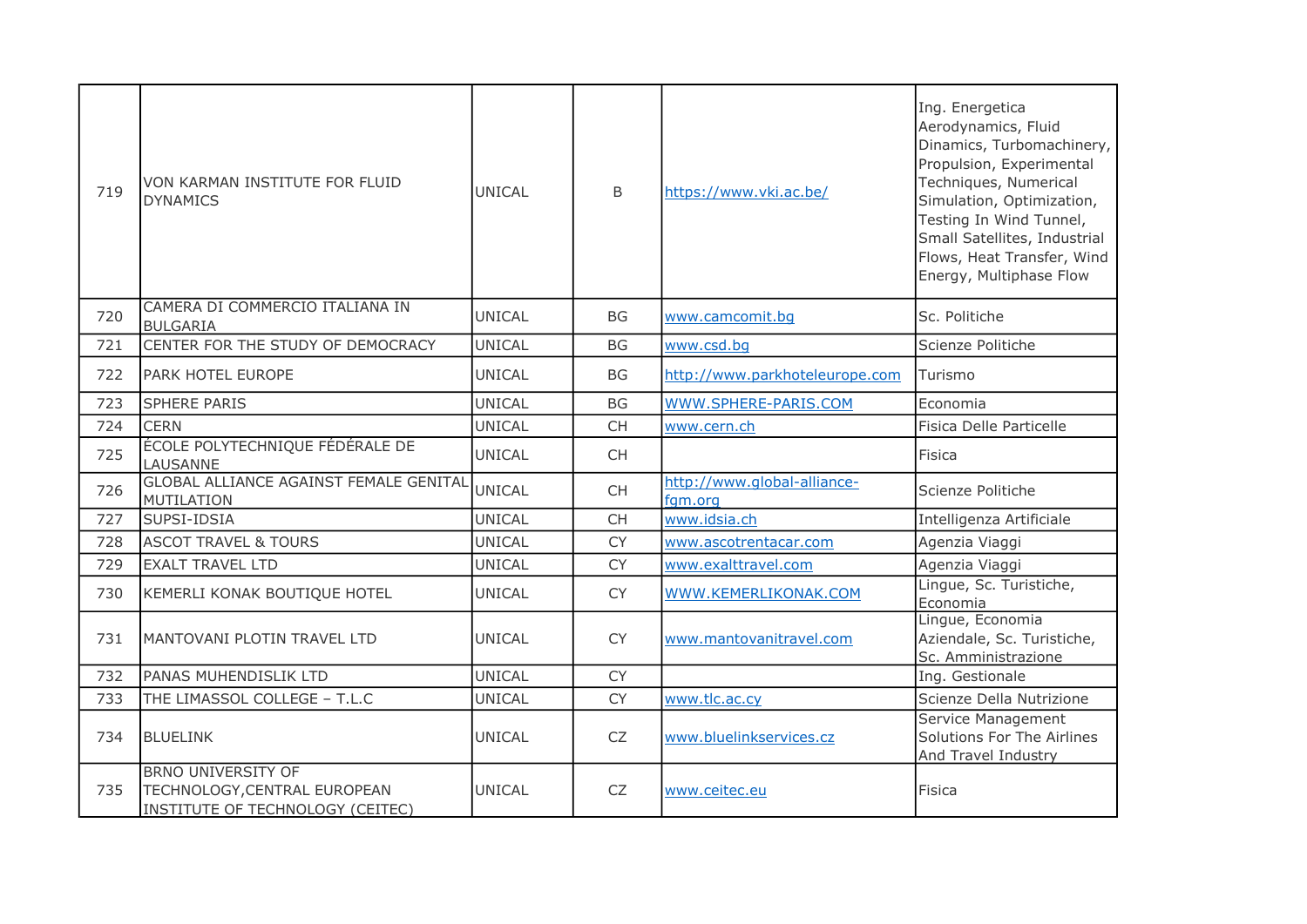| 736 | CAMERA DI COMMERCIO ITALO-CECA                                                                                     | <b>UNICAL</b> | <b>CZ</b>   | www.camic.cz                                 | Economia                                                    |
|-----|--------------------------------------------------------------------------------------------------------------------|---------------|-------------|----------------------------------------------|-------------------------------------------------------------|
| 737 | CENTRE OF EXCELLENCE PRAGUE S. R. O.                                                                               | UNICAL        | <b>CZ</b>   | WWW.COEP.CZ                                  | Ing. Gestionale                                             |
| 738 | <b>COEP</b>                                                                                                        | <b>UNICAL</b> | CZ          | www.coep.cz                                  | Consulting, Research A<br><b>Engineering Services</b>       |
| 739 | <b>CRUSUS</b>                                                                                                      | <b>UNICAL</b> | CZ          | http://www.crusus.org                        |                                                             |
| 740 | CZECH TECHNICAL UNIVERSITY IN PRAGUE                                                                               | <b>UNICAL</b> | <b>CZ</b>   | www.cvut.cz/international.html               |                                                             |
| 741 | CZECH UNIVERSITY OF LIFE SCIENCES<br><b>PRAGUE</b>                                                                 | <b>UNICAL</b> | <b>CZ</b>   | https://www.czu.cz                           | Biologia                                                    |
| 742 | EQUITY POINT PRAGUE HOSTEL                                                                                         | <b>UNICAL</b> | <b>CZ</b>   | www.equity-point.com                         | Sc. Turistiche, Lingue                                      |
| 743 | FERRERO ESKA S.R.O.                                                                                                | <b>UNICAL</b> | CZ          | www.ferrero.com                              | Economia Aziendale                                          |
| 744 | <b>GEBAS ATELIER ARCHITECTS</b>                                                                                    | <b>UNICAL</b> | CZ          | http://www.gebasatelier.cz/?lang=<br>$en-GB$ | Architettura                                                |
| 745 | <b>GEO VISION</b>                                                                                                  | UNICAL        | <b>CZ</b>   | www.geovision.cz                             |                                                             |
| 746 | <b>GI GROUP</b>                                                                                                    | <b>UNICAL</b> | CZ          | www.gigroup.cz                               | Economia, Scienze<br>Politiche, Risorse Umane               |
| 747 | IBM GLOBAL SERVICES, DELIVERY CENTER<br>CZECH REPUBLIC, S.R.O                                                      | UNICAL        | CZ          | cz.ibm.com                                   | Informatica                                                 |
| 748 | <b>INTERIOR DESIGN</b>                                                                                             | <b>UNICAL</b> | <b>CZ</b>   |                                              | Lingue                                                      |
| 749 | <b>MASARYK UNIVERSITY</b>                                                                                          | <b>UNICAL</b> | <b>CZ</b>   | www.muni.cz                                  | Informatica                                                 |
| 750 | MENDEL UNIVERSITY IN BRNO                                                                                          | <b>UNICAL</b> | <b>CZ</b>   | http://mendelu.cz/                           | Des, Sc. Politiche                                          |
| 751 | METROPOLITAN UNIVERSITY PRAHA                                                                                      | <b>UNICAL</b> | ${\sf CZ}$  | http://www.mup.cz                            |                                                             |
| 752 | PRAGUE SPIRIT GROUP                                                                                                | <b>UNICAL</b> | <b>CZ</b>   | www.praque-spirit.com                        | Economia                                                    |
| 753 | UNIVERSITY OF CHEMISTRY AND<br>TECHNOLOGY PRAGUE, DEPARTMENT OF<br>CHEMICAL TECHNOLOGY OF MONUMENT<br>CONSERVATION | <b>UNICAL</b> | <b>CZ</b>   |                                              | Conservazione E Restauro                                    |
| 754 | UNIVERSITY OF WEST BOEMIA                                                                                          | <b>UNICAL</b> | CZ          | http://www.international.zcu.cz              |                                                             |
| 755 | LANGUAGE CENTER ERLANGEN                                                                                           | <b>UNICAL</b> | D           | https://www.lc-erlangen.de                   | Lingue                                                      |
| 756 | <b>ADINA APARTMENT HOTELS</b>                                                                                      | <b>UNICAL</b> | D           | www.adina.eu                                 | Lingue, Scienze Turistiche                                  |
| 757 | <b>ADJAYE ASSOCIATES</b>                                                                                           | <b>UNICAL</b> | D           | www.adjaye.com                               | Studio Architettura                                         |
| 758 | AMICI DELL'ISTITUTO ITALIANO DI CULTURA<br>DI AMBURGO E V.                                                         | <b>UNICAL</b> | $\mathsf D$ |                                              | Linguistica, Umanistica                                     |
| 759 | ARBEITSKREIS PRAK. PÄD. E.V. ASILO<br><b>ITALIANO</b>                                                              | <b>UNICAL</b> | $\mathsf D$ |                                              | Sc. Formazione, Sc.<br>Educazione., Sc. Servizio<br>Sociale |
| 760 | ASA ENERGY GMBH & CO KG                                                                                            | <b>UNICAL</b> | D           | www.asa-energy.ue                            | Ing.Ambientale                                              |
| 761 | <b>AUDI AG</b>                                                                                                     | <b>UNICAL</b> | $\mathsf D$ | www.audi.de                                  | Ing. Meccanica                                              |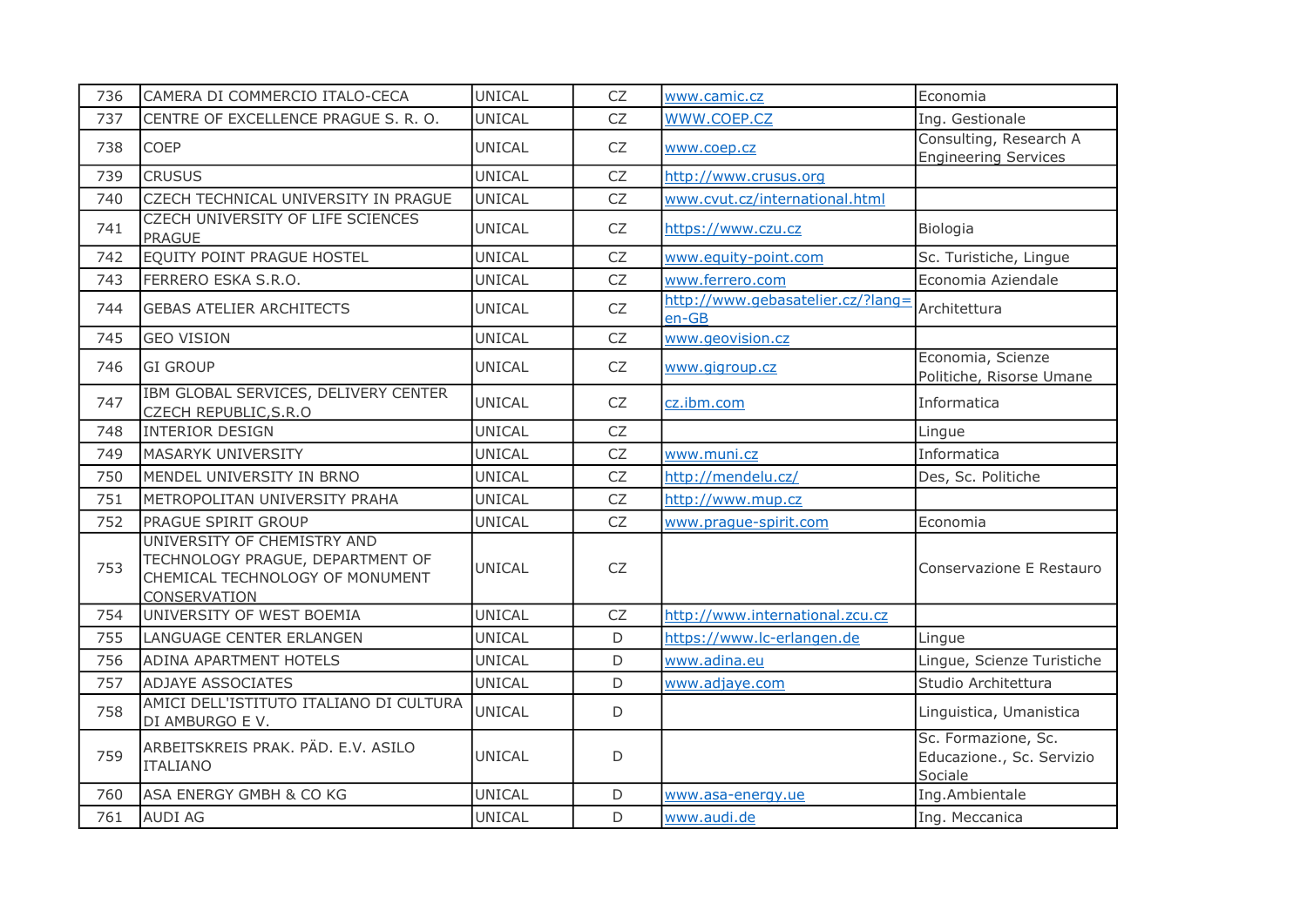| 762 | <b>BIELEFELD UNIVERSITAT</b>                                | UNICAL        | D           | http://www.uni-bielefeld.de/                           | Chimica Biologica                                                        |
|-----|-------------------------------------------------------------|---------------|-------------|--------------------------------------------------------|--------------------------------------------------------------------------|
| 763 | <b>BILFINGER SE</b>                                         | UNICAL        | D           | www.bilfinger.com                                      | Ingegneria Civile                                                        |
| 764 | <b>BOSCH</b>                                                | <b>UNICAL</b> | $\mathsf D$ | www.de.bosch.com                                       | Ing. Meccanica E<br>Gestionale                                           |
| 765 | BPR DR. SCHÄPERTÖNS CONSULT GMBH &<br>CO. KG                | UNICAL        | D           | www.bpr-muenchen.de                                    | Ingegneria Civile                                                        |
| 766 | CHEEKY BAMBINI E.V.                                         | <b>UNICAL</b> | D           | http://www.cheekybambini.de/                           | Sc. Formazione Primaria                                                  |
| 767 | <b>COMEAST</b>                                              | <b>UNICAL</b> | D           | www.uni-magdeburg.de                                   |                                                                          |
| 768 | DANTE ALIGHIERI GESELLSCHAFT NÜRNBERG<br>E.V.               | UNICAL        | D           | http://dante-alighieri.de/                             | Lingue                                                                   |
| 769 | DATA VIRTUALITY GMBH                                        | <b>UNICAL</b> | D           | www.datavirtually.com                                  | Ing. Informatica                                                         |
| 770 | DEUTSCHKURSE & SPANISCHKURSE INSULA-<br><b>KOLN</b>         | <b>UNICAL</b> | D           | http://www.insulakoeln.com/en                          | Lingue                                                                   |
| 771 | DIE NAUNYNRITZE                                             | <b>UNICAL</b> | D           | www.naunynritze.de                                     |                                                                          |
| 772 | DREIMALFRAUEN                                               | <b>UNICAL</b> | D           | www.dreimalfrauen.de                                   | Sc. Politiche                                                            |
| 773 | <b>ENOTECA IL CALICE</b>                                    | UNICAL        | D           | http://www.enoiteca-il-calice.de                       | Lingue                                                                   |
| 774 | <b>ESSLINGEN UNIVERSITY OF APPLIED</b><br><b>SCIENCES</b>   | UNICAL        | D           | http://www.hs-esslingen.de/                            | Ing. Energetica                                                          |
| 775 | EUROPEAN MOLECULAR BIOLOGY<br>LABORATORY                    | UNICAL        | D           | https://www.embl.de/                                   | Biologia                                                                 |
| 776 | F. SCHILLER UNIVERSITAT JENA                                | <b>UNICAL</b> | D           | www.uni-jena.de                                        | Filosofia                                                                |
| 777 | F+U ACADEMY OF LANGUAGES                                    | UNICAL        | D           |                                                        | Lingue                                                                   |
| 778 | FORD WERKE GMBH                                             | <b>UNICAL</b> | D           | WWW.FORD.DE                                            | Ing. Meccanica                                                           |
| 779 | FRAUNHOFER ICT                                              | UNICAL        | D           | www.ict.fraunhofer.de                                  |                                                                          |
| 780 | <b>FREIE SCHULE BERGISCH LAND</b>                           | UNICAL        | D           | www.fsbl.de                                            | Lingue, Scienze<br>Dell'Educazione, Scienze<br>Della Formazione Primaria |
| 781 | <b>GEORG-AUGUST UNIVERSITAT GOTTINGEN</b>                   | <b>UNICAL</b> | D           | www.uni-goettingen.de                                  |                                                                          |
| 782 | <b>HOCHSCHULE BOCHUM</b>                                    | <b>UNICAL</b> | D           |                                                        |                                                                          |
| 783 | <b>HOTEL BELLE BLUE</b>                                     | UNICAL        | D           | www.hotel-belleblue.com                                | Economia Aziendale,<br>Scienze Turistiche, Lingue                        |
| 784 | HOTEL-AM-SCHILLERPARK.DE                                    | UNICAL        | D           | www.hotel-am-schillerpark.de                           | Lingue                                                                   |
| 785 | HUMBOLDT UNIVERSITAT ZU BERLIN                              | UNICAL        | $\mathsf D$ | www.psychology.hu-berlin.de                            | Psico/Neuro-Linguistica                                                  |
| 786 | INTERVISTA E.V.                                             | <b>UNICAL</b> | $\mathsf D$ | www.intervista-agency.net                              |                                                                          |
| 787 | J. W. GOETHE-UNIVERSITY FRANKFURT AM<br>MAIN, DEPT. FINANCE | <b>UNICAL</b> | D           | http://www.goethe-university-<br>frankfurt.de/en?local |                                                                          |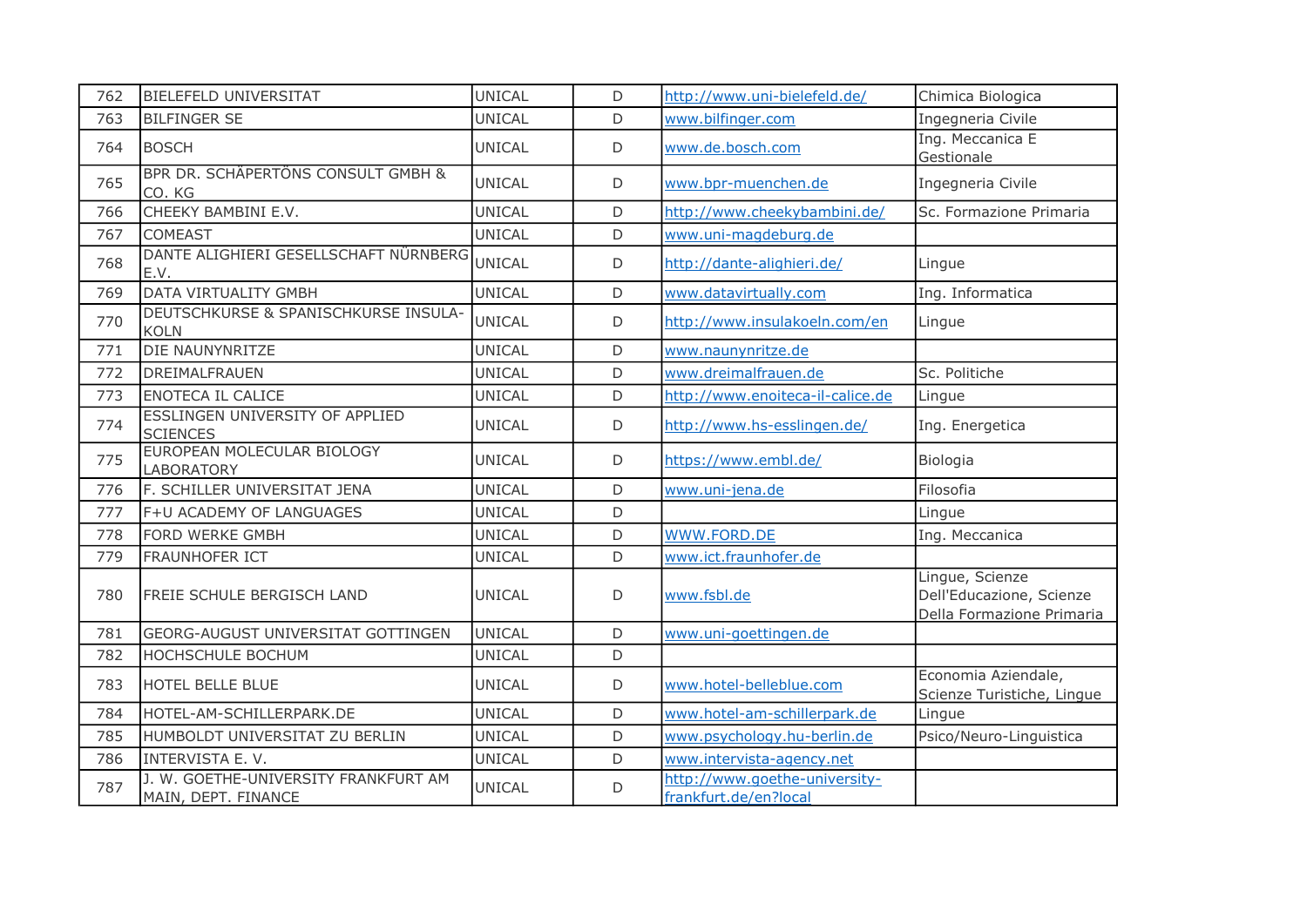| 788 | KIT-KARLSRUHE INSTITUTE OF<br>TECHNOLOGY, INST. OF METEOROLOGY AND<br><b>CLIMATE RESEARCH</b> | UNICAL        | D           | http://www.imk-ifu.kit.edu                          | Ing. Ambientale,<br>Meteorologia                                         |
|-----|-----------------------------------------------------------------------------------------------|---------------|-------------|-----------------------------------------------------|--------------------------------------------------------------------------|
| 789 | LEIBNIZ INSTITUTE FOR CATALYSIS (LIKAT)                                                       | <b>UNICAL</b> | D           | www.catalysis.de                                    | Chimica/Farmacia                                                         |
| 790 | LEIBNIZ INSTITUTE FOR SOLID STATE AND<br>MATERIALS RESEARCH DRESDEN                           | <b>UNICAL</b> | D           | http://www.ifw-dresden.de                           | Ctf                                                                      |
| 791 | LEONARDO KONTAKT HOCHSCHULE-<br><b>WIRTSCHAFT</b>                                             | UNICAL        | D           | http://davinci.fh-trier.de                          |                                                                          |
| 792 | MANDARIN CAPITAL PARTNERS                                                                     | UNICAL        | D           | www.mandarincp.com                                  | Economia                                                                 |
| 793 | <b>MAR SPRACHSCHULE</b>                                                                       | UNICAL        | D           | www.marsprachschule.de                              | Lingue                                                                   |
| 794 | MATRICS ENGINEERING GMBH                                                                      | <b>UNICAL</b> | D           | www.matrics-engineering.com                         | Ing. Civile                                                              |
| 795 | MAX PLANCK INSTITUTE FOR<br>EXTRATERRESTRIAL PHYSICS                                          | <b>UNICAL</b> | $\mathsf D$ | http://www.mpe.mpg.de/                              | Fisica                                                                   |
| 796 | NTT DATA DEUTSCHLAND GMBH                                                                     | <b>UNICAL</b> | D           | nttdata.com                                         | Ing. Gestionale                                                          |
| 797 | PATRONATO INCA/CGIL FRANCOFORTE                                                               | UNICAL        | D           | http://www.patronato-inca.eu/de                     | Economia, Sc. Politiche                                                  |
| 798 | PATRONATO ITAL-UIL BERLINO                                                                    | <b>UNICAL</b> | $\mathsf D$ | http://www.italuil.it/index.jsp?id=<br>235&stati=69 | Economia, Giurisprudenza,<br>Sc. Politiche, Sc.<br>Amministrazione       |
| 799 | PATRONATO ITAL-UIL KOLN                                                                       | <b>UNICAL</b> | D           | WWW.ITALUIL.IT                                      | Economia, Sc. Politiche                                                  |
| 800 | PEDAGOGISCHE HOCHSCHULE SCHWABISCH<br><b>GMUND</b>                                            | <b>UNICAL</b> | D           |                                                     | Sc. Politiche,<br>Interculturalità,<br><b>Integrazione Sociale</b>       |
| 801 | PETER HAERTLING SCHULE                                                                        | UNICAL        | $\mathsf D$ | http://www.w.shuttle.de/w/phs/                      | Lingue, Scienze<br>Dell'Educazione, Scienze<br>Della Formazione Primaria |
| 802 | POSTBANK FINANZBERATUNG AG                                                                    | UNICAL        | D           | https://apps.bhw.de/es200/suche                     | Economia, Giurisprudenza                                                 |
| 803 | PSW AUTOMOTIVE ENGINEERING GMBH                                                               | <b>UNICAL</b> | D           | www.psw-engineering.de                              | Ing. Meccanica                                                           |
| 804 | <b>RASCHIG GMBH</b>                                                                           | <b>UNICAL</b> | D           | www.raschig.de                                      | Industria Chimica                                                        |
| 805 | <b>SARTORIUS STEDIM BIOTECH GMBH</b>                                                          | <b>UNICAL</b> | D           | www.sartorius.com                                   | <b>Fisica</b>                                                            |
| 806 | SENSOMOTORIC INSTRUMENTS GMBH (SMI)                                                           | UNICAL        | D           | http://www.smivision.com/                           | Ing. Gestionale                                                          |
| 807 | <b>STATTREISEN BONN</b>                                                                       | <b>UNICAL</b> | D           | www.stattreisen-bonn.de                             | Lingue, Scienze Turistiche                                               |
| 808 | STUDIO GOLLWITZER ARCHITEKTEN GMBH                                                            | <b>UNICAL</b> | D           | http://studioga.de/                                 | Architettura                                                             |
| 809 | STUDIO TOMAS SARACENO                                                                         | <b>UNICAL</b> | $\mathsf D$ | http://tomassaraceno.com/                           | Architettura                                                             |
| 810 | TECHNISCHE UNIVERSITÄT BERLIN                                                                 | <b>UNICAL</b> | D           | www.wtb.tu-berlin.de                                |                                                                          |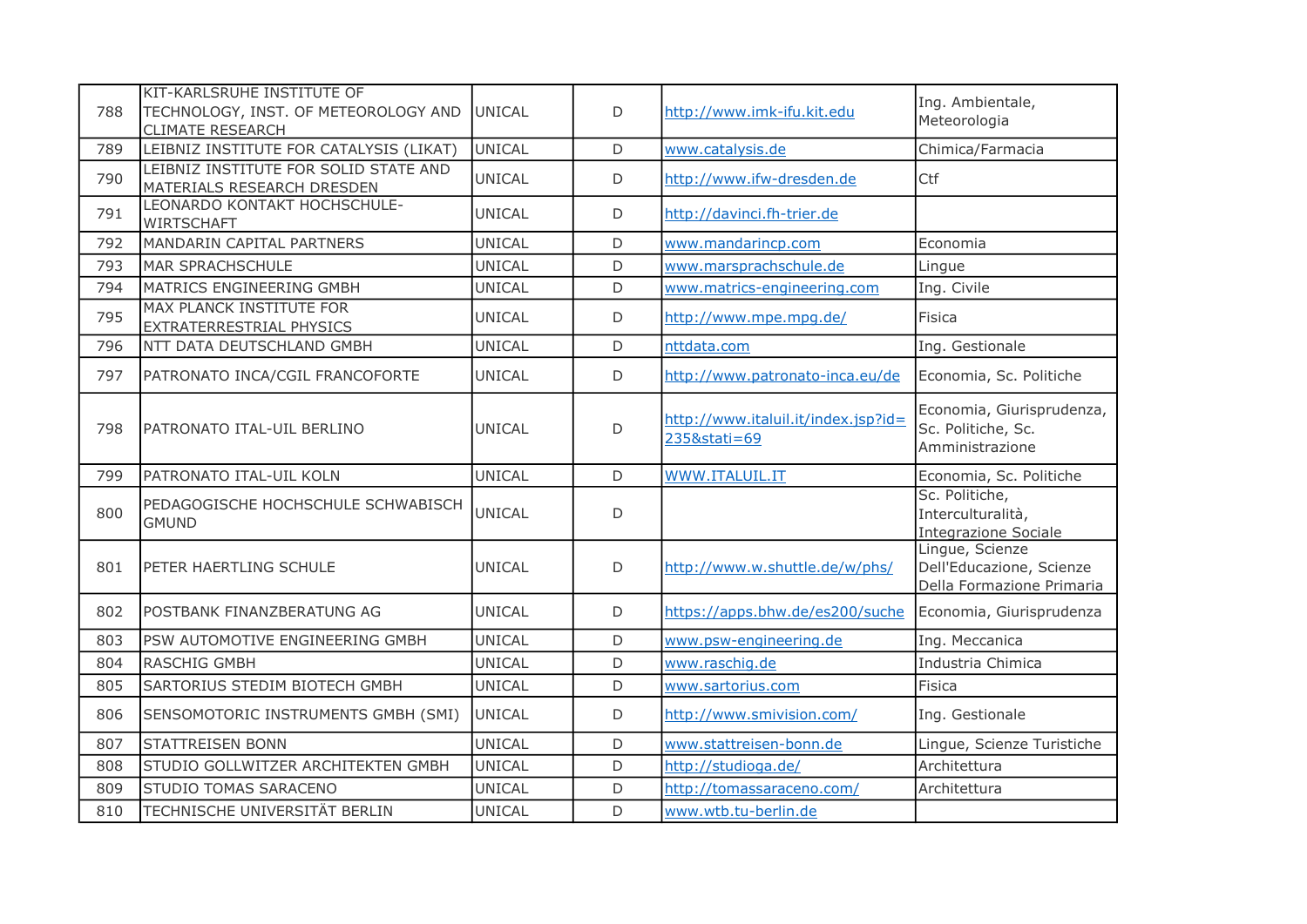| 811 | UNIVERSITAET LUDWIG MAXIMILIAN,<br><b>MUENCHEN</b>            | <b>UNICAL</b> | D           | www.lmu.de                                             | Filosofia                                                                                                                                          |
|-----|---------------------------------------------------------------|---------------|-------------|--------------------------------------------------------|----------------------------------------------------------------------------------------------------------------------------------------------------|
| 812 | UNIVERSITÄT GH KASSEL                                         | <b>UNICAL</b> | $\mathsf D$ | www.uni-kassel.de                                      |                                                                                                                                                    |
| 813 | UNIVERSITAT HANNOVER                                          | <b>UNICAL</b> | D           | ww.uni-hannover.de                                     | Scienze Geologiche                                                                                                                                 |
| 814 | UNIVERSITAT POTSDAM - ROMANISTIK                              | UNICAL        | D           | http://www.uni-potsdam.de/                             | Lingue                                                                                                                                             |
| 815 | UNIVERSITAT REGENSBURG                                        | UNICAL        | D           | www.ur.de                                              | <b>Fisica</b>                                                                                                                                      |
| 816 | UNIVERSITY OF ERLANGEN                                        | <b>UNICAL</b> | D           | www.uni-erlangen.de                                    | Farmacia                                                                                                                                           |
| 817 | UNIVERSITY OF PADERBORN, HEINZ<br>NIXDORF INSTITUTE           | UNICAL        | D           | http://wwwhni.uni-<br>paderborn.de/en/sct/staff/porrma | Elettronica                                                                                                                                        |
| 818 | YASMINE MAHMOUDIEH                                            | UNICAL        | D           | www.mahmoudieh.com                                     | Studio Di Architettura                                                                                                                             |
| 819 | <b>ZIMMER BIOMET</b>                                          | UNICAL        | D           | www.zimmerbiomet.com                                   | Ing. Gestionale                                                                                                                                    |
| 820 | AALBORG UNIVERSITY, DEPARTMENT OF<br>CHEMISTRY AND BIOSCIENCE | UNICAL        | DK.         | www.aau.dk                                             | Ing. Chimica                                                                                                                                       |
| 821 | <b>AARHUS UNIVERSITY</b>                                      | <b>UNICAL</b> | DK          | www.ad.dk                                              | Ing. Ambiente                                                                                                                                      |
| 822 | BOOK2WHEEL                                                    | <b>UNICAL</b> | DK          | www.book2wheel.com                                     | Economia                                                                                                                                           |
| 823 | LENDAGER ARKITEKTER                                           | <b>UNICAL</b> | DK          | www.lendagerark.dk                                     | Architettura                                                                                                                                       |
| 824 | TECHNICAL UNIVERSITY OF DENMARK                               | <b>UNICAL</b> | DK          | www.imm.dtu.dk                                         | Statistica, Economia                                                                                                                               |
| 825 | TOENNIES LIVESTOCK DENMARK                                    | <b>UNICAL</b> | DK          | www.toennies-livestock.dk                              | Economia                                                                                                                                           |
| 826 | UNIVERSITY OF AALBORG                                         | <b>UNICAL</b> | DK          | www.bio.aau.dk                                         |                                                                                                                                                    |
| 827 | UNIVERSITY OF COPENHA-GEN                                     | <b>UNICAL</b> | <b>DK</b>   | http://www.ku.dk                                       | Faculty Of Health An-D<br><b>Medical Sciences-</b><br>Department Of Biomed-Ical<br>Sciences (Bmi) Membrane<br>Protein Str-Uctural Biology<br>Group |
| 828 | UNIVERSITY OF SOUTHERN DENMARK -<br><b>ODENSE</b>             | <b>UNICAL</b> | <b>DK</b>   | http://www.sdu.dk/                                     | Biologia                                                                                                                                           |
| 829 | <b>ABADIA HOTEL</b>                                           | <b>UNICAL</b> | $\mathsf E$ | www.abadiahotel.com                                    | Lingue, Sc. Turistiche                                                                                                                             |
| 830 | <b>ACLICAT BARCELONA</b>                                      | <b>UNICAL</b> | E           | www.http://aclicat.es/                                 | Scienze Politiche                                                                                                                                  |
| 831 | ADAM BRESNICK ARCHITECTS                                      | UNICAL        | E           | www.adambresnick.com                                   | Architettura                                                                                                                                       |
| 832 | <b>AGIFODENT</b>                                              | <b>UNICAL</b> | E           | www.http://agifodent.es/                               | Sc. Politiche                                                                                                                                      |
| 833 | <b>AIP LANGUAGES</b>                                          | UNICAL        | E           | www.aipidiomas.es                                      | Lingue E Ssc. Educazione                                                                                                                           |
| 834 | ALARCOS QUALITY CENTER                                        | <b>UNICAL</b> | E           | WWW.alarcosqualitycenter.com                           |                                                                                                                                                    |
| 835 | ALBERT BRITO ARQUITECTURA                                     | <b>UNICAL</b> | $\mathsf E$ | http://www.abritoarchitects.com/                       | Architettura                                                                                                                                       |
| 836 | ALCAZABA TELEVISION                                           | <b>UNICAL</b> | E           |                                                        |                                                                                                                                                    |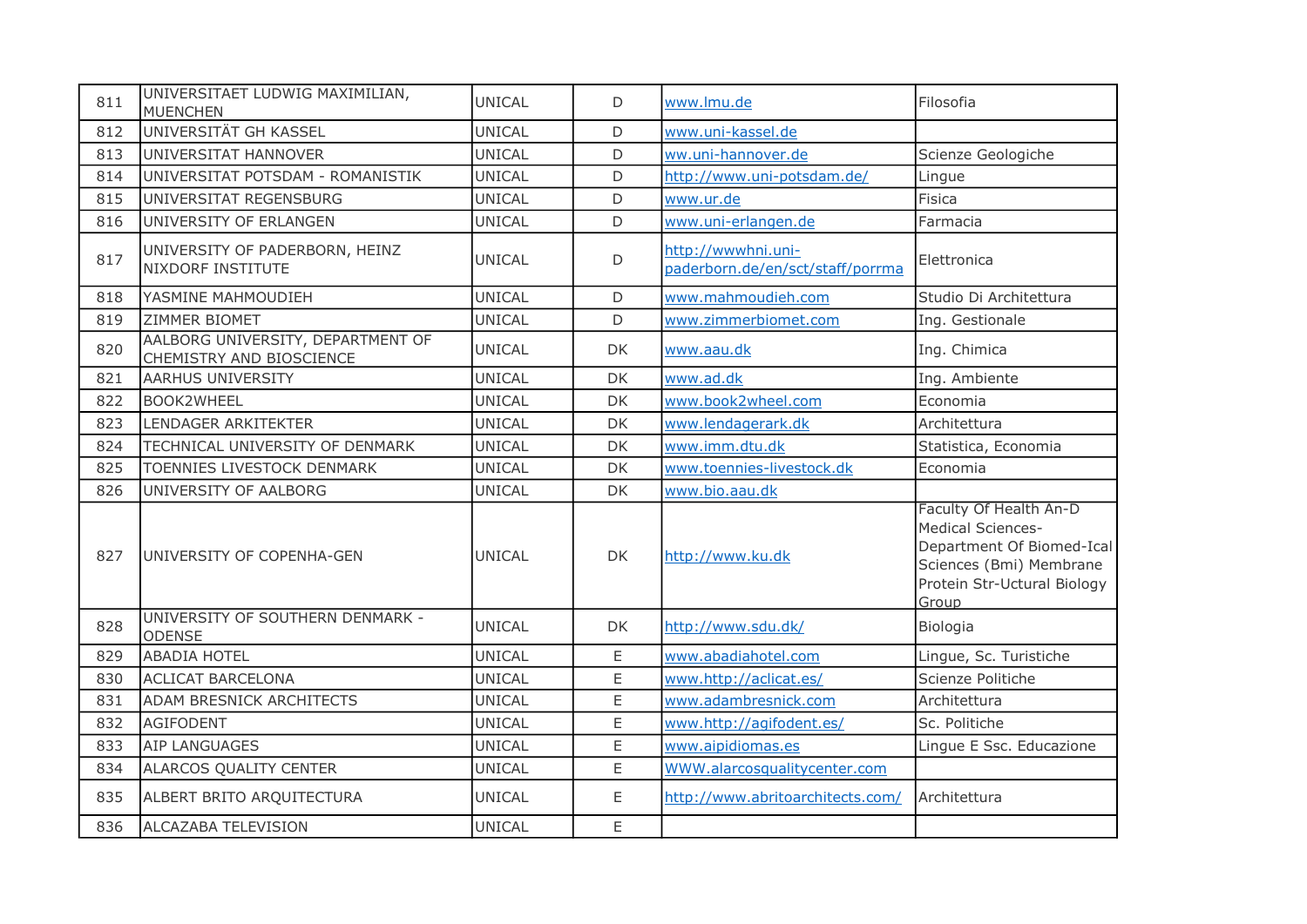| 837 | ALIANZA POR LA SOLIDARIDAD                              | <b>UNICAL</b> | E           | <b>WWW.aporsolidaridad.org</b>                         | Ong, Sc. Politiche                                                                                                                                                 |
|-----|---------------------------------------------------------|---------------|-------------|--------------------------------------------------------|--------------------------------------------------------------------------------------------------------------------------------------------------------------------|
| 838 | ALMA MATERS SHOES SL                                    | <b>UNICAL</b> | E           | www.newloversshoes.com                                 | Economia                                                                                                                                                           |
| 839 | AMNESTY INTERNATIONAL SALAMANCA                         | <b>UNICAL</b> | Ε           |                                                        | Giurisprudenza, Scienze<br>Politiche, Des, Servizi<br>Sociali                                                                                                      |
| 840 | AMNISTIA INTERNACIONAL                                  | <b>UNICAL</b> | E           | www.es.amnesty.org/salamanca                           |                                                                                                                                                                    |
| 841 | ANSALDO BREDA ESPANA, SL                                | <b>UNICAL</b> | E           | www.ansaldobreda.it                                    | Fabbricazione Materiali Per<br>Il Trasporto                                                                                                                        |
| 842 | <b>APARTIME SL</b>                                      | <b>UNICAL</b> | E           | www.apartime.com                                       | Economia                                                                                                                                                           |
| 843 | <b>ASOCIACION AUTISMO BURGOS</b>                        | <b>UNICAL</b> | E           | www.autismoburgos.org                                  | Des, Servizio Sociale                                                                                                                                              |
| 844 | ASOCIACIÓN DIGNIDAD FERROL                              | UNICAL        | $\mathsf E$ | www.dignidadferrol.com                                 | Des, Servizio Sociale                                                                                                                                              |
| 845 | ASSOCIACION EL PATIO DE LAS CULTURAS                    | <b>UNICAL</b> | E           | www.patiodelasculturas.org                             | Non Profit Association                                                                                                                                             |
| 846 | ASSOCIACION TIERRA, AGUA Y SOL                          | <b>UNICAL</b> | E           | www.tierraguaysol.org                                  | Des                                                                                                                                                                |
| 847 | AXEL SPRINGER ESPAÑA S.A.                               | <b>UNICAL</b> | E           | www.axelspringer.es                                    | Comunicazione, Lettere,<br>Lingue                                                                                                                                  |
| 848 | BIBLIOTECA PROVINCIAL DE HUELVA                         | <b>UNICAL</b> | E           |                                                        | Lettera- Media Education                                                                                                                                           |
| 849 | BIBLIOTECAS MUNICIPALES DE A CORUNA                     | <b>UNICAL</b> | E           |                                                        | Servizio Di Biblioteca                                                                                                                                             |
| 850 | <b>CAJAL</b>                                            | <b>UNICAL</b> | E           |                                                        |                                                                                                                                                                    |
| 851 | <b>CEADAC</b>                                           | UNICAL        | $\mathsf E$ | http://www.ceadac.es                                   | Sc. Educazione                                                                                                                                                     |
| 852 | <b>CEMOSA</b>                                           | <b>UNICAL</b> | E           | www2.cemosa.es                                         | Ing. Energetica                                                                                                                                                    |
| 853 | CENTRO DE LENGUAS E INTERCAMBIO<br><b>CULTURAL CLIC</b> | <b>UNICAL</b> | E           | www.clic.es                                            | Lingue                                                                                                                                                             |
| 854 | CENTRO MEDICO CORPORAL ALBORAN                          | <b>UNICAL</b> | $\mathsf E$ |                                                        |                                                                                                                                                                    |
| 855 | <b>CERVEZA ARTESANA</b>                                 | <b>UNICAL</b> | E           | https://www.cervezartesana.es                          | Chimica E Biologia;<br>Ingegneria Meccanica E<br>Gestionale; Economia<br>Marketing; Scienze Per La<br>Cooperazione Allo<br>Sviluppo; Chimica,<br>Biologia, Lingue. |
| 856 | <b>COAG ALMERIA</b>                                     | UNICAL        | E           | WWW.COAGALMERIA.COM                                    | Economia, Cooperazione                                                                                                                                             |
| 857 | COMERCIAL EVENTOS Y PRODUCTOS SL                        | <b>UNICAL</b> | $\mathsf E$ | www.http://comercial-eventos-y-<br>productos.pymes.com | Economia                                                                                                                                                           |
| 858 | CSIC ESCUELA DE ESTUDIOS ARABES                         | <b>UNICAL</b> | E           | www.eea.csic.es                                        | Research And Restoration<br>Of Historic Architecture                                                                                                               |
| 859 | <b>D2 ANALYTICS</b>                                     | UNICAL        | E           | www.d2digitaldemand.com                                | Comunicazione                                                                                                                                                      |
| 860 | <b>D2 ANALYTICS</b>                                     | <b>UNICAL</b> | E.          | www.d2digitaldemand.com                                | Economia, Comunicazione                                                                                                                                            |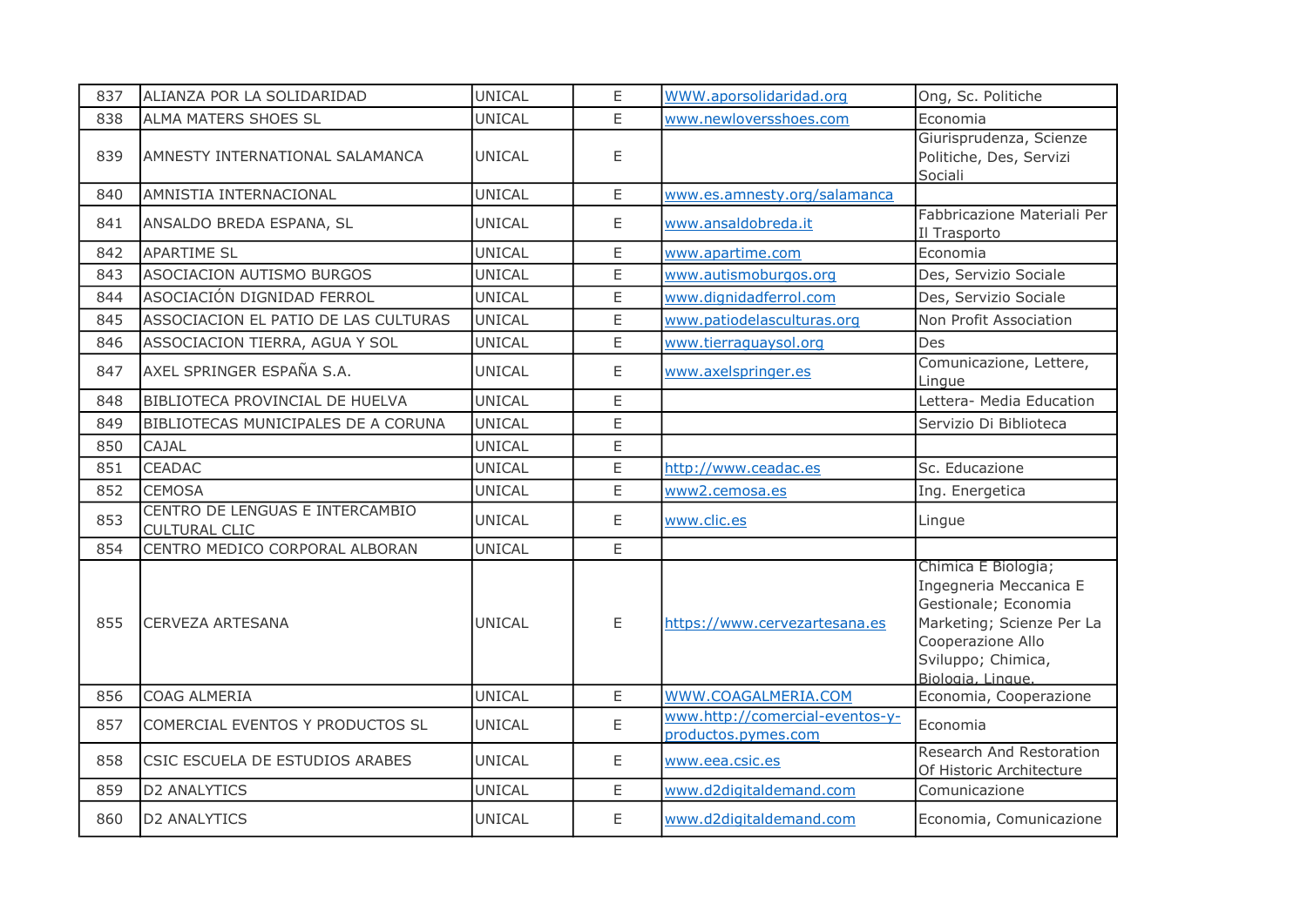| 861 | DNA BARCELONA ARCHITECTS                                                             | <b>UNICAL</b> | E           | http://www.dna-arg.com/                                     | Architettura                             |
|-----|--------------------------------------------------------------------------------------|---------------|-------------|-------------------------------------------------------------|------------------------------------------|
| 862 | ELE USAL MALLORCA                                                                    | UNICAL        | E           | http://mallorca.eleusal.com/                                | Lingue/ Scienze Politiche                |
| 863 | <b>ENSENALIA</b>                                                                     | UNICAL        | E           | http://www.ensenalia.com/                                   | Lingue                                   |
| 864 | <b>ENTERTAINMENT SOLUTIONS</b>                                                       | UNICAL        | E           | www.entertainment-solutions.eu                              | Economia                                 |
| 865 | EPS-MEDITERRANEO                                                                     | UNICAL        | E           | www.epsmalaga.com                                           | Tutte                                    |
| 866 | <b>ESAC</b>                                                                          | <b>UNICAL</b> | E           | www.esa.int                                                 | <b>Fisica</b>                            |
| 867 | ESCUELA OFICIAL DE IDIOMAS                                                           | UNICAL        | E           | http://www.eoicordoba.es                                    | Lingue                                   |
| 868 | ESCUELA SUPERIOR DE INGENIEROS                                                       | UNICAL        | E           | http://www.euca.org                                         |                                          |
| 869 | ESCUELA TÉCNICA SUPERIOR DE<br>TELECOMUNICACIÓN UPM                                  | UNICAL        | E           | http://www.etsit.upm.es/                                    | Fisica                                   |
| 870 | ESCULEA DE IDIOMAS CARLOS V                                                          | UNICAL        | E           | www.idiomascarlosv.es                                       | Lingue                                   |
| 871 | ESTUDIO CASTILLO OLI                                                                 | <b>UNICAL</b> | E           |                                                             | Architettura                             |
| 872 | <b>EUROPA MAS CERCA</b>                                                              | <b>UNICAL</b> | $\mathsf E$ |                                                             |                                          |
| 873 | <b>FARMACIA BELLOCH</b>                                                              | UNICAL        | E           | http://www.farmaciabelloch.es/                              | Farmacia                                 |
| 874 | FREE HOSTELS BARCERLONA                                                              | UNICAL        | E           | www.freehostelsbarcelona.com                                | Lingue                                   |
| 875 | FUEM FUNDACION UNIVERSIDAD EMPRESA<br>REGION DE MURCIA                               | UNICAL        | E           | www.fuem.um.es                                              | Tutte                                    |
| 876 | FUNDACIÓ GALA - SALVADOR DALÍ,<br>DEPARTAMENT DE CONSERVACIÓ I<br><b>RESTAURACIÓ</b> | UNICAL        | Ε           | www.fundaciodali.org                                        | Restauro                                 |
| 877 | FUNDACIÓN HISPALENCE DE TUTELAS                                                      | UNICAL        | E           | www.http://hispalensedetutelas.es Scienze Politiche/Servizi | Sociali                                  |
| 878 | <b>FUNDESO</b>                                                                       | UNICAL        | E           | www.fundeso.org                                             | Des                                      |
| 879 | FUNDESO-FUNDACION DESARROLLO<br>SOSTENIDO                                            | <b>UNICAL</b> | E           | www.fundeso.org                                             |                                          |
| 880 | <b>GRUPO COMUNICAR</b>                                                               | <b>UNICAL</b> | E           | www.grupocomunicar.com                                      | Comunicazione                            |
| 881 | HELICONIA.S.COOP.MAD                                                                 | UNICAL        | E           | www.heliconia.es                                            | Cooperazione Allo Sviluppo               |
| 882 | HOSPEDAXES GALICIA SLNE                                                              | <b>UNICAL</b> | E           | www.ospedaxes.com                                           |                                          |
| 883 | HOSPITAL CLINICO Y PROVINCIAL DE<br><b>BARCELONA</b>                                 | UNICAL        | E           | www.clinic.ub.es                                            |                                          |
| 884 | <b>HOSTAL OLD TOWN</b>                                                               | UNICAL        | E           | http://www.oldtownalicante.com/                             | Lingue                                   |
| 885 | HOTEL BOUTIQUE HOSTAL GRAU                                                           | UNICAL        | E           | http://www.hostalgrau.com/                                  |                                          |
| 886 | HOTEL CAREMA CLUB PLAYA                                                              | UNICAL        | E           | http://www.caremahotels.com                                 | Lingue, Sc. Turistiche, Ec.<br>Aziendale |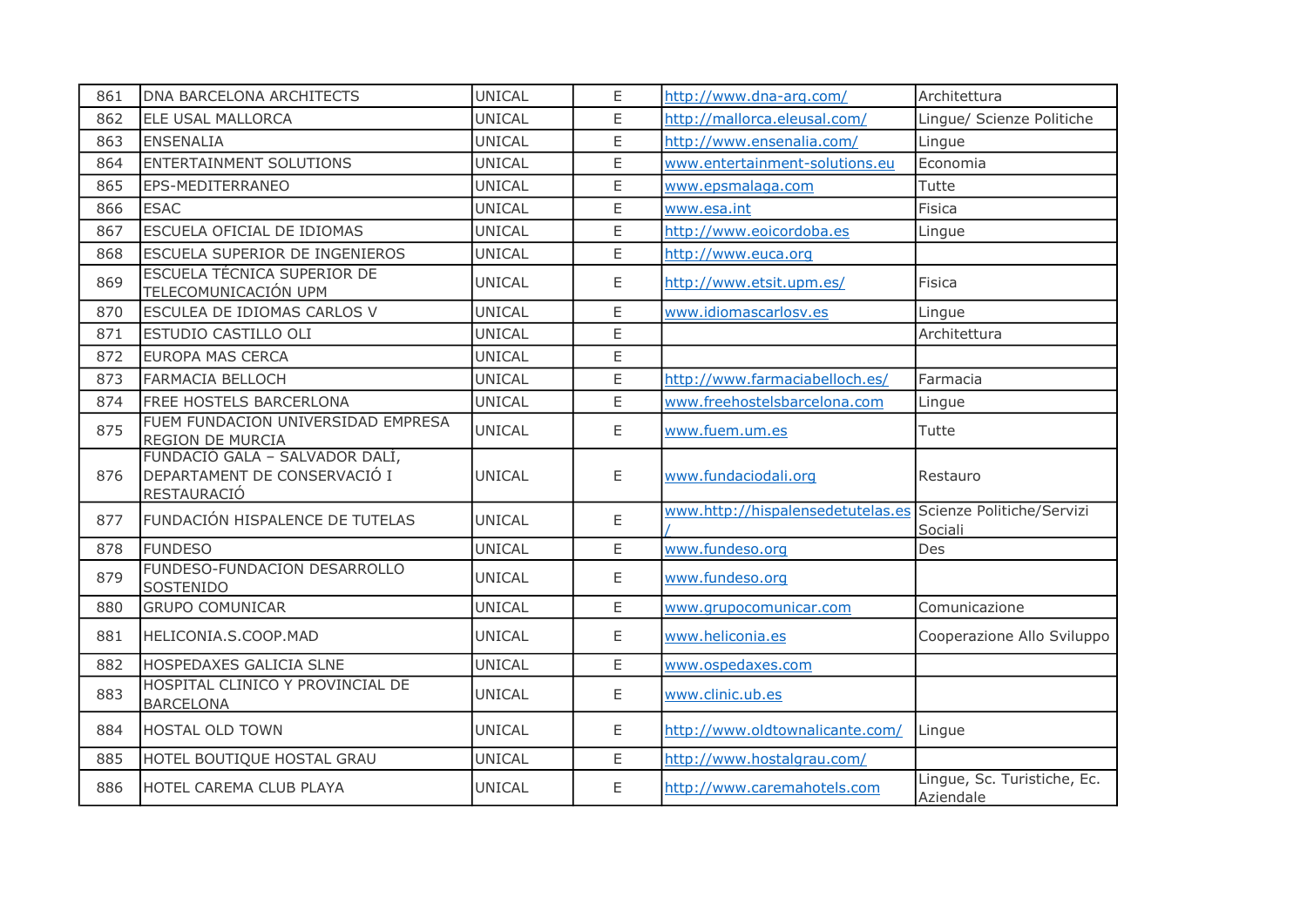| 887 | <b>HOTEL GINEBRA</b>                                                   | <b>UNICAL</b> | E  | https://www.hotelginebra.com.es/ Turismo  |                                                          |
|-----|------------------------------------------------------------------------|---------------|----|-------------------------------------------|----------------------------------------------------------|
| 888 | HOTEL MOLINA LARIO                                                     | <b>UNICAL</b> | E  |                                           | Tourism, Lingue                                          |
| 889 | HOTEL PALM BEACH                                                       | <b>UNICAL</b> | E  | www.hotel-palm-beach.com                  | Lingue Straniere, Scienze<br>Turistiche, Amministrazione |
| 890 | HOTEL VORAFIRA                                                         | <b>UNICAL</b> | E  | http://www.hotelvorafira.es/              | Lingue                                                   |
| 891 | ICFO, THE INSTITUTE OF PHOTONIC SCIENCE UNICAL                         |               | E  | www.icfo.eu                               | Fisica                                                   |
| 892 | <b>IFISC</b>                                                           | <b>UNICAL</b> | E  | http://www.ifisc.uib-csic.es/             | Fisica                                                   |
| 893 | <b>IMPLANT VIAJES</b>                                                  | <b>UNICAL</b> | E  | www.implantviajes.com                     | Turismo, Lingue, Economia                                |
| 894 | <b>INCA CGIL SPAGNA</b>                                                | <b>UNICAL</b> | E  | www.inca.it/Europa.aspx?continent<br>$=1$ | Sc. Politiche,<br>Giurisprudenza,<br>Amministrazione     |
| 895 | INEFC INSTITUT NACIONAL D'EDUCACIÓ<br>FÍSICA DE CATALUNYA              | <b>UNICAL</b> | E  | www.inefc.cat                             | Sc. Nutrizione                                           |
| 896 | INSERTEC IBERIA S. L.                                                  | <b>UNICAL</b> | Ε  | www.inserteciberia.com                    | Fotovoltaico E Solare<br>Termico                         |
| 897 | INSTITUTO DE TECNOLOGIA QUIMICA                                        | <b>UNICAL</b> | E  |                                           |                                                          |
| 898 | INSTITUTO GEOLOGICO Y MINERO DE<br>ESPANA IGME                         | <b>UNICAL</b> | Ε  | WWW.IGME.ES                               | Geologia                                                 |
| 899 | INSTITUTO UNIVERSITARIO DEL AGUA Y DE<br>LAS CIENCIAS AMBIENTALES      | UNICAL        | E  | http://iuaca.ua.es/en/                    |                                                          |
| 900 | INTERNATIONAL CONSULTING AND MOBILITY<br><b>AGENCY</b>                 | <b>UNICAL</b> | E  | www.incoma.net                            |                                                          |
| 901 | ISTITUTO UNIVERSITARIO DI LISBONA,<br>CENTRO DE ESTUDOS INTERNACIONAIS | <b>UNICAL</b> | Ε  | www.iscte.pt                              | Sc. Politiche                                            |
| 902 | JUANOLA & DE MIGUEL, ARCHITECTES S. L.                                 | <b>UNICAL</b> | E. | www.juanolademiguel.com                   | Architettura                                             |
| 903 | LA GAVIOTA                                                             | <b>UNICAL</b> | E  |                                           | Tourism                                                  |
| 904 | <b>LABAULAARQUITECTES</b>                                              | <b>UNICAL</b> | E  | http://labaula.eu/                        | Architettura                                             |
| 905 | LANGUAGE IN GROUP GRANADA                                              | <b>UNICAL</b> | E  | www.languageingroup.es                    |                                                          |
| 906 | MEDITERRANEAN HOTELS ENTERTAINMENT,<br>S.L.                            | <b>UNICAL</b> | E  | www.medplaya.com                          | Economia E Marketing                                     |
| 907 | MELIÃ HOTEL                                                            | <b>UNICAL</b> | Ε  | www.melia.com                             | Lingue, Sc. Turistiche,<br>Economia                      |
| 908 | <b>MIRIAM LUCA</b>                                                     | <b>UNICAL</b> | E  |                                           | Sc. Amministrazione                                      |
| 909 | <b>MUJERES PROGRESISTAS</b>                                            | <b>UNICAL</b> | E  |                                           |                                                          |
| 910 | MUSEO DEL BAILE FLAMENCO                                               | <b>UNICAL</b> | E  | www.museoflamenco.com                     | Lingue                                                   |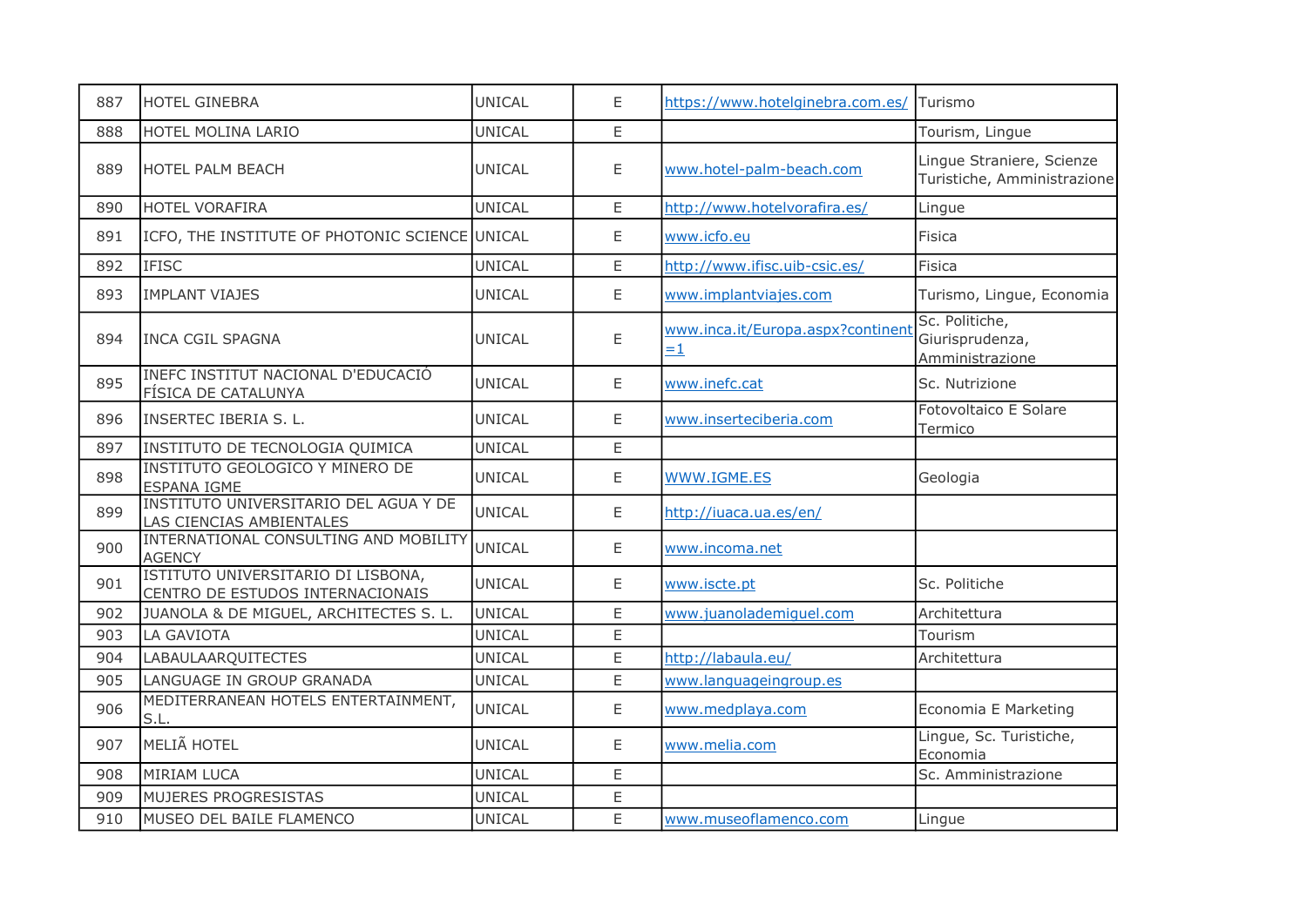| 911 | MUSEO DEL PRADO                                              | <b>UNICAL</b> | E | www.museodelprado.es             | Restauro                                                                                                                                                            |
|-----|--------------------------------------------------------------|---------------|---|----------------------------------|---------------------------------------------------------------------------------------------------------------------------------------------------------------------|
| 912 | MUSEO INTERACTIVO DE LA MUSICA                               | <b>UNICAL</b> | E | www.musicaenaccion.com           |                                                                                                                                                                     |
| 913 | MUSEO NACIONAL DEL PRADO                                     | <b>UNICAL</b> | E |                                  | Laboratorio Di Restauro Di<br>Scultura Enrique Quintana<br>Calamita,<br>(Enrique.Quintana@Museod<br>elprado.Es), Capo<br>Coordinatore Dei Laboratori<br>Di Restauro |
| 914 | MUSEU DE LA XOCOLATA                                         | <b>UNICAL</b> | E | http://www.museuxocolata.cat/    | Lingue                                                                                                                                                              |
| 915 | MY PERFECT WEDDING                                           | <b>UNICAL</b> | E | Www.myperferctwedding.eu         | Sc. Turistiche, Lingue                                                                                                                                              |
| 916 | NANOGUNE                                                     | <b>UNICAL</b> | E | http://www.nanogune.eu/          | Fisica                                                                                                                                                              |
| 917 | <b>NEST STYLE GRANADA</b>                                    | <b>UNICAL</b> | E |                                  | Sc. Turistiche                                                                                                                                                      |
| 918 | OFICINA PARA LA IGUALDAD - UNIV. PABLO<br>DE OLAVIDE SEVILLA | UNICAL        | E | https://www.upo.es/upsc/iqualdad | Sc. Politiche, Des, Servizi<br>Sociali                                                                                                                              |
| 919 | ONKEN CWM S.L.                                               | <b>UNICAL</b> | E | www.onkencwm.com                 | Economia, Scienze Politiche                                                                                                                                         |
| 920 | PAL ROBOTICS S.L.                                            | <b>UNICAL</b> | E |                                  |                                                                                                                                                                     |
| 921 | PI GROUP SL                                                  | <b>UNICAL</b> | E | www.pigroup.es                   | Studio Di Progettazione                                                                                                                                             |
| 922 | PLANET MEDIA ESPANA                                          | <b>UNICAL</b> | E | www.planetmedia.es               | Gestionale                                                                                                                                                          |
| 923 | <b>RED ANDALUSA DE SEMILLAS</b>                              | <b>UNICAL</b> | Ε | www.redandaluzadesemillas.org    | Sviluppo Di Protocolli E<br>Progetti In Campo Sociale<br>Ed Economico Collegati Con<br>Le Biodiversità Agricole                                                     |
| 924 | RODAMÓN BARCELONA HOSTEL                                     | <b>UNICAL</b> | E | http://www.rodamonhotels.com     | Sc. Turistiche, Lingue                                                                                                                                              |
| 925 | RRHH Y FORMACIÓN                                             | UNICAL        | E | www.projectehome.com             | Servizi Sociali                                                                                                                                                     |
| 926 | <b>SIRIS ACADEMIC</b>                                        | <b>UNICAL</b> | E | http://www.sirisacademic.com     | Informatica/Ing.<br>Gestionale/Marketing/Econ<br>omia Az.                                                                                                           |
| 927 | SOLIDARIDAD INTERNACIONAL-ANDALUCÍA                          | <b>UNICAL</b> | E | www.solidaridadandalucia.org     | Sc. Politiche                                                                                                                                                       |
| 928 | <b>SOS RACISMO NAVARRA</b>                                   | <b>UNICAL</b> | Ε |                                  | Associazione Per Lo<br>Promozione E Lo Sviluppo<br>Di Educazione<br>Interculturale E<br>Interrazziale                                                               |
| 929 | STUDIO LEGALE LOPEZ GIMENEZ TORRES                           | <b>UNICAL</b> | E | www.lopezgimeneztorres.com       | Giurisprudenza                                                                                                                                                      |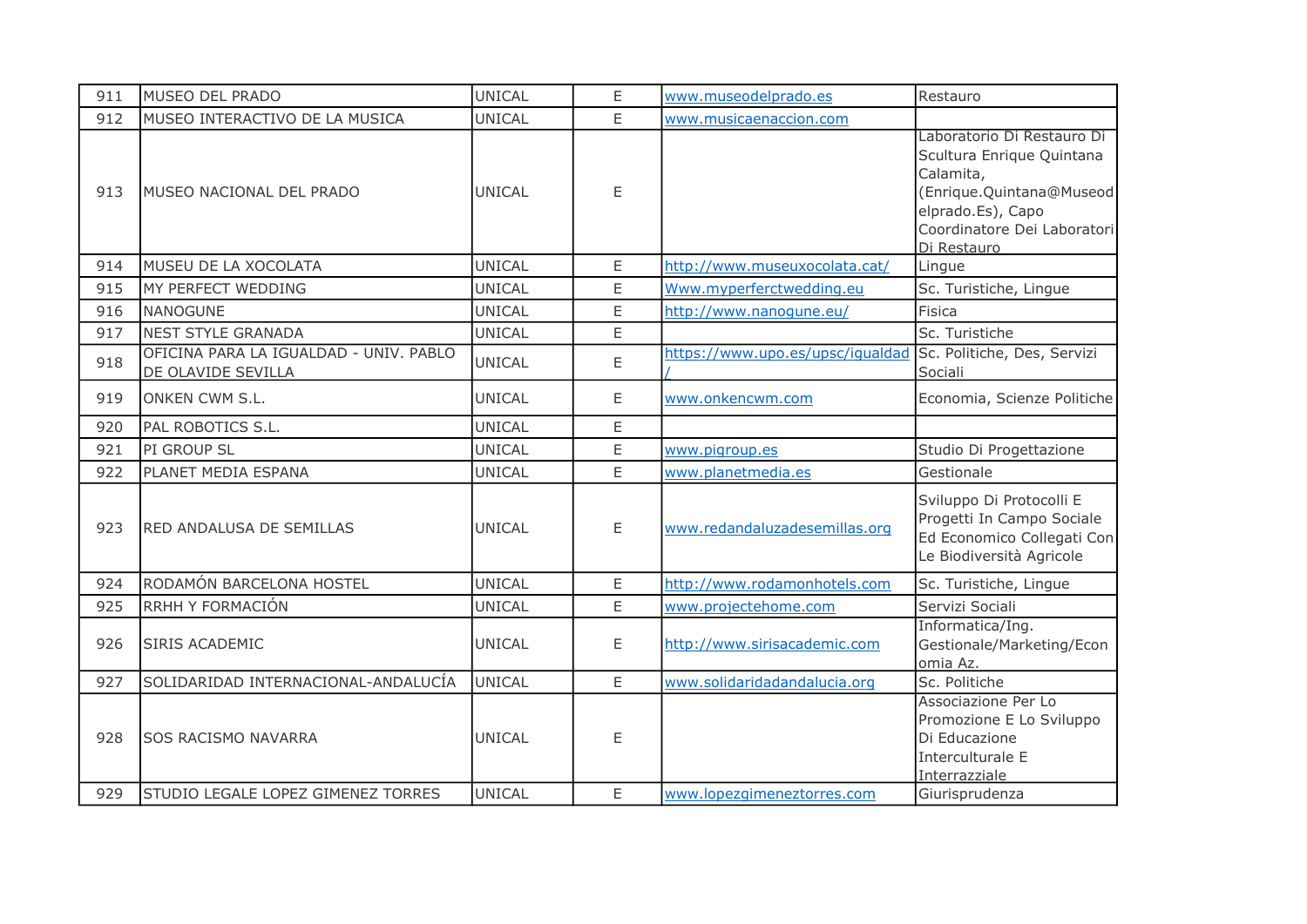| 930 | THE CATHEDRAL HOSTEL                                                     | UNICAL        | E | http://www.thecathedralhostel.co Lingue Straniere, Scienze | Turistiche                                      |
|-----|--------------------------------------------------------------------------|---------------|---|------------------------------------------------------------|-------------------------------------------------|
| 931 | THE ENGLISH SCHOOL OF VALENCIA SL                                        | <b>UNICAL</b> | E | http://www.englishschoolvalencia.<br>com/                  | Lingue                                          |
| 932 | TORRAVAL COOLING, S.L.                                                   | UNICAL        | E | www.torraval.com                                           | Ing. Meccanica                                  |
| 933 | <b>TRINO VIAJES</b>                                                      | <b>UNICAL</b> | E | www.trinoviajes.com                                        | Turismo, Economia, Lingue                       |
| 934 | TURRILLO GLOBAL SERVICES                                                 | UNICAL        | E | http://www.turrillogs.es/                                  | Sc. Politiche                                   |
| 935 | UNIVERDIDAD DE ZARAGOZA                                                  | <b>UNICAL</b> | E | www.unizar.es                                              |                                                 |
| 936 | UNIVERSIDAD MIGUEL HERNANDEZ DE<br><b>ELCHE</b>                          | <b>UNICAL</b> | E | www.umh.es                                                 | Fisica                                          |
| 937 | UNIVERSIDAD AUTONOMA DE MADRID                                           | <b>UNICAL</b> | E | www.uam.es                                                 | Sociologia                                      |
| 938 | UNIVERSIDAD CARLOS III DE MADRID                                         | <b>UNICAL</b> | E | http://www.uc3m.es                                         | Ing. Informatica                                |
| 939 | UNIVERSIDAD COMPLUTENSE DE MADRID                                        | <b>UNICAL</b> | E | www.ucm.es                                                 | Scienze Geologiche                              |
| 940 | UNIVERSIDAD DE ALICANTE                                                  | UNICAL        | E | www.ua.es                                                  |                                                 |
| 941 | UNIVERSIDAD DE CADIZ                                                     | UNICAL        | E | www.uca.es                                                 | Cons. E Restauro Beni<br>Culturali              |
| 942 | UNIVERSIDAD DE CÓRDOBA                                                   | UNICAL        | E | www.uco.es                                                 | Archeologia                                     |
| 943 | UNIVERSIDAD DE CÓRDOBA, DEP.<br>LANGUAGES SC.                            | UNICAL        | E | http://www.uco.es/ciencias lengu<br>aje                    | Lingue, Sc. Umanistiche                         |
| 944 | UNIVERSIDAD DE GRANADA                                                   | UNICAL        | E |                                                            | Geologia                                        |
| 945 | UNIVERSIDAD DE HUELVA                                                    | <b>UNICAL</b> | E | www.dfing.uhu.es                                           | Lingue, Sc. Formazione, Sc.<br>Educazione       |
| 946 | UNIVERSIDAD DE HUELVA                                                    | <b>UNICAL</b> | E | www.uhu.es                                                 | Communications                                  |
| 947 | UNIVERSIDAD DE JAÉN                                                      | <b>UNICAL</b> | E | www.ujaen.es                                               | Scienze Politiche                               |
| 948 | UNIVERSIDAD DE LAS PALMAS DE GRAN<br>CANARIA                             | <b>UNICAL</b> | E | www.ulpgc.es                                               | Scienze Geologiche                              |
| 949 | UNIVERSIDAD DE LLEIDA, DEPARTAMENT DE<br>CIÈNCIES MÈDIQUES BÀSIQUES      | UNICAL        | E | http://www.cmb.udl.cat/                                    | Biologia                                        |
| 950 | UNIVERSIDAD DE LLEIDA, DEPARTAMENT DE<br>MEDI AMBIENT I CIÈNCIES DEL SÒL | <b>UNICAL</b> | E |                                                            | Sc. Della Terra                                 |
| 951 | UNIVERSIDAD DE MURCIA                                                    | <b>UNICAL</b> | E | http://www.um.es/                                          | Studi Umanistici                                |
| 952 | UNIVERSIDAD DE NAVARRA                                                   | <b>UNICAL</b> | E | www.unav.es                                                | Biologia                                        |
| 953 | UNIVERSIDAD DE SANTIAGO DE<br><b>COMPOSTELA</b>                          | <b>UNICAL</b> | E |                                                            | Chimica<br>Rosaantonia.Lorenzo@Usc.<br>Es       |
| 954 | UNIVERSIDAD DE SEVILLA                                                   | UNICAL        | E | www.us.es                                                  | Farmacia, Chimica E<br>Tecnologia Farmaceutiche |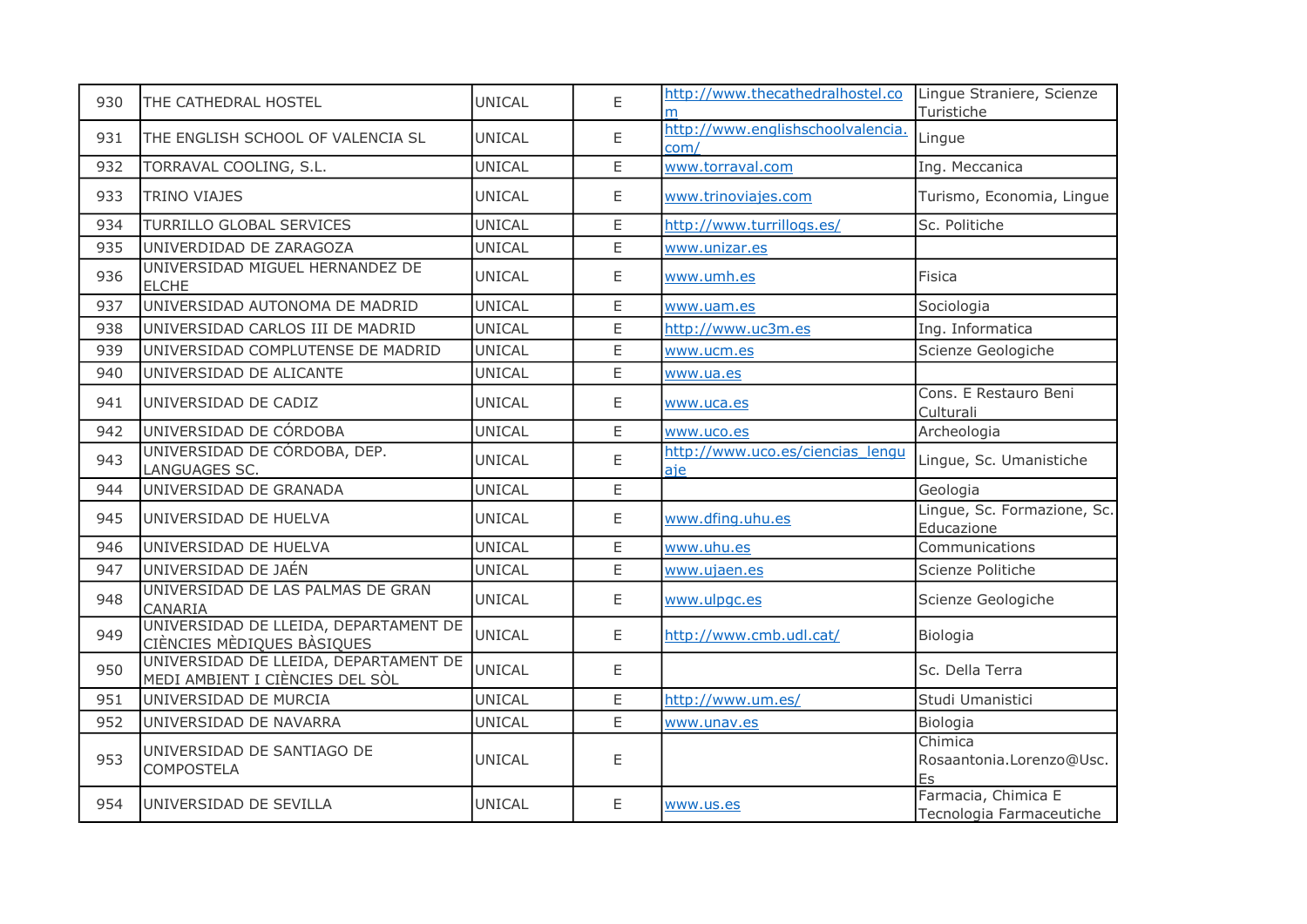| 955 | UNIVERSIDAD DE SEVILLA LIBRARY<br>PHILOSOPHY AND PSYCHOLOGY                  | <b>UNICAL</b> | E           | www.us.es                     | Filosofia/Studi Umanistici                                            |
|-----|------------------------------------------------------------------------------|---------------|-------------|-------------------------------|-----------------------------------------------------------------------|
| 956 | UNIVERSIDAD DE SEVILLA, FAC. DERECHO                                         | <b>UNICAL</b> | E           | http://derecho.us.es          | Sc. Amministrazione                                                   |
| 957 | UNIVERSIDAD DE VALENCIA - ÁREA DE<br>NUTRICIÓN Y BROMATOLOGÍA                | <b>UNICAL</b> | E           | http://bionutest.blogs.uv.es/ | Farmacia-Sc. Nutrizione                                               |
| 958 | UNIVERSIDAD DE VALENCIA - DEP.<br><u>METAFÍSICA I TEORIA DEL CONEIXEMENT</u> | UNICAL        | E           | www.uv.es                     | Studi Umanistici                                                      |
| 959 | UNIVERSIDAD DE VIGO                                                          | <b>UNICAL</b> | $\mathsf E$ | www.uvigo.es                  | Sc. Materiali                                                         |
| 960 | UNIVERSIDAD DEL ALICANTE, CENTRO<br>SUPERIOR DE IDIOMAS                      | UNICAL        | $\mathsf E$ | www.csidiomas.ua.es           | Lingue                                                                |
| 961 | UNIVERSIDAD PABLO DE OLAVIDE SEVILLA                                         | <b>UNICAL</b> | $\mathsf E$ | www.upo.es                    | Biologia/Genetica                                                     |
| 962 | UNIVERSIDAD POLITÈCNICA DE VALÈNCIA                                          | <b>UNICAL</b> | E           | www.upv.es                    | Economia                                                              |
| 963 | UNIVERSIDADE DA CORUÑA                                                       | <b>UNICAL</b> | E           | www.udc.es                    |                                                                       |
| 964 | UNIVERSITAT DE BARCELONA, EQUIPE DE<br>RECERCA ARQUEOLOGICA I ARQUEOMETRICA  | <b>UNICAL</b> | E           |                               | Restauro                                                              |
| 965 | UNIVERSITAT DE LES ILLES BALEARS                                             | <b>UNICAL</b> | E           | www.uib.es                    | Farmacia                                                              |
| 966 | UNIVERSITAT DE LLEIDA                                                        | <b>UNICAL</b> | E           | http://www.udl.cat            | Ing. Ambiente                                                         |
| 967 | UNIVERSITAT DE VALENCIA, DEPARTAMENTO<br>DE FARMACOLOGÍA                     | UNICAL        | E           | WWW.UV.ES                     | Farmacologia                                                          |
| 968 | UNIVERSITAT JAUME                                                            | <b>UNICAL</b> | E           | ujiapps.uji.es                | Chimica                                                               |
| 969 | <b>UPC</b>                                                                   | UNICAL        | E           | www.upc.edu                   |                                                                       |
| 970 | VALNU SERVICIOS DE INGENIERIA, S. L.                                         | UNICAL        | E           | www.valnu.es                  |                                                                       |
| 971 | <b>VIAJES ALIGUER</b>                                                        | UNICAL        | E           | www.viajesaliguer.com         | Ec. Aziendale, Lingue, Sc.<br>Turistiche                              |
| 972 | <b>VIAJES AMOROS S.L.</b>                                                    | <b>UNICAL</b> | Ε           | www.avantours.es              | Lingue, Economia<br>Aziendale, Sc. Turistiche,<br>Sc. Amministrazione |
| 973 | VILALTA ARQUITECTURA                                                         | <b>UNICAL</b> | E           | www.vilalta.cat               | Edile/Architettura                                                    |
| 974 | YAHOO! RESEARCH BARCELONA                                                    | <b>UNICAL</b> | E           | research.yahoo.com            | Ricerca E Sviluppo-Area<br>Informatica/Web                            |
| 975 | TALLIN UNIVERSITY OF TECHNOLOGY                                              | <b>UNICAL</b> | EE          | $\overline{X}$                |                                                                       |
| 976 | LABORATOIRE D'ANNECY DE PHYSIQUE DE<br>PARTICULES (LAPP)                     | UNICAL        | F           | https://lapp.in2p3.fr         | Fisica                                                                |
| 977 | <b>AF AUTO</b>                                                               | <b>UNICAL</b> | F           | HTTP://AFAUTO13.COM           |                                                                       |
| 978 | AGROPARISTECH                                                                | <b>UNICAL</b> | F           | http://www.agroparistech.fr/  | Sc. Alimentazione                                                     |
| 979 | ALPARC - LE RÉSEAU ALPIN DES ESPACES<br>PROTÉGÉS                             | <b>UNICAL</b> | F           | www.alparc.org                | Scienze Politiche, Des                                                |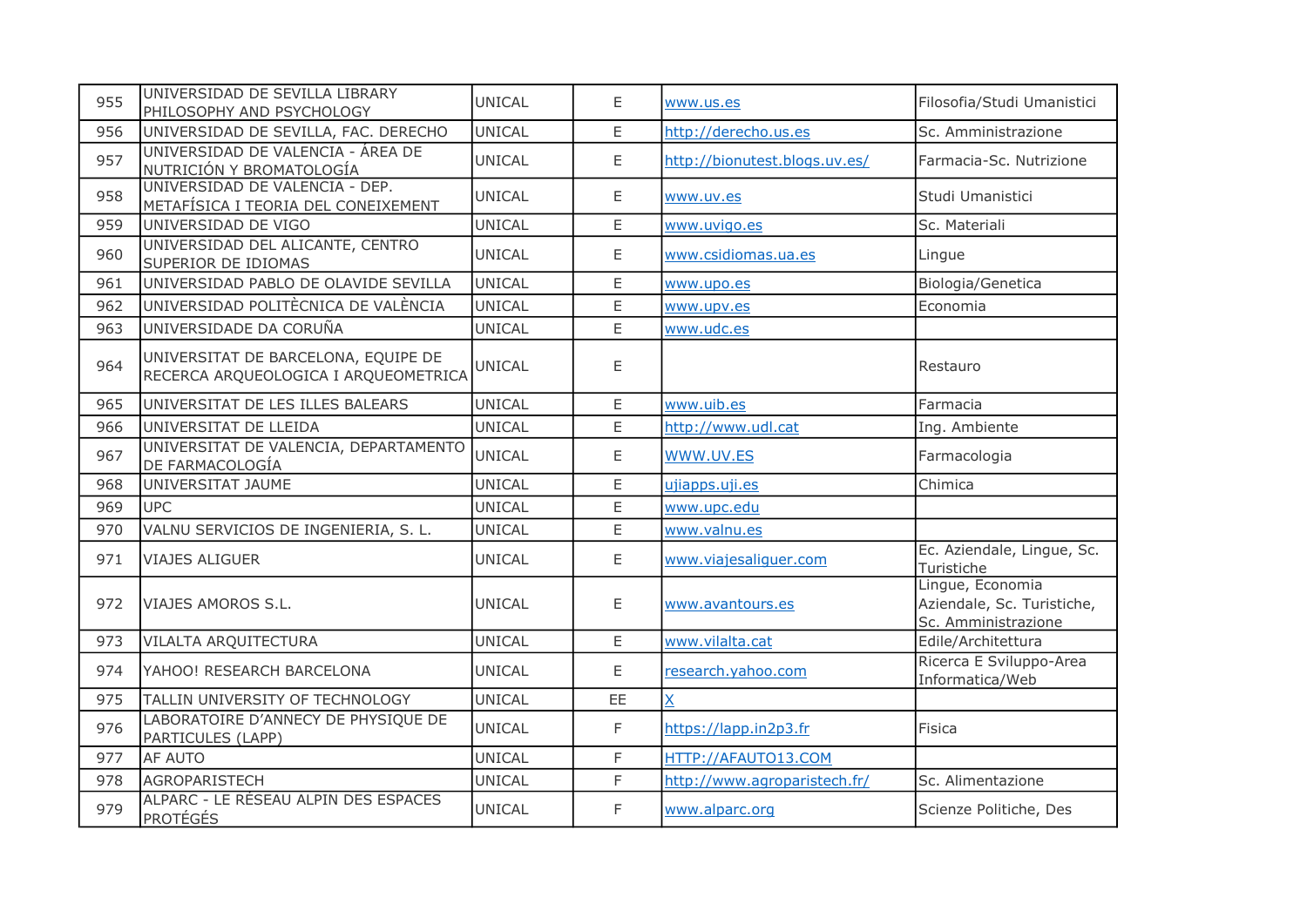| 980  | AS. ARCHITECTURE STUDIO                                                                                    | <b>UNICAL</b> | F            | www.architecture-studio.fr              |                          |
|------|------------------------------------------------------------------------------------------------------------|---------------|--------------|-----------------------------------------|--------------------------|
| 981  | <b>BEDE</b>                                                                                                | UNICAL        | F            | www.bede-asso.org                       | Des                      |
| 982  | BIBLIOTHÈQUE NATIONALE DE FRANCE (BNF) UNICAL                                                              |               | F            | www.bnf.fr                              | Studi Umanistici         |
| 983  | <b>BUFFET CRAMPON</b>                                                                                      | <b>UNICAL</b> | F            | www.buffetcrampon.fr                    | Lingue                   |
| 984  | <b>CEA-LETI</b>                                                                                            | <b>UNICAL</b> | F            | http://www-leti.cea.fr/                 | Ing. Elettronica         |
| 985  | CENTRE DE RECHERCHE ASTROPHYSIQUE DE<br>LYON UNIVERSITE LYON 1                                             | <b>UNICAL</b> | F            | https://cral.univ-lyon1.fr              | Fisica                   |
| 986  | CENTRE DE RECHERCHE ET DE MEDICINE DE<br>L'OBESITÉ                                                         | <b>UNICAL</b> | F.           | http://www.obesite-paris.com/           | Farmacia                 |
| 987  | CENTRE NATIONAL DE LA RECHERCHE<br>SCIENTIFIQUE,                                                           | UNICAL        | F            | http://www.cnrs.fr/                     | Biologia                 |
| 988  | <b>CERMEP</b>                                                                                              | <b>UNICAL</b> | $\mathsf F$  | http://www.cermep.fr/                   | Informatica              |
| 989  | <b>CIRAD</b>                                                                                               | <b>UNICAL</b> | F            | https://www.cirad.fr                    |                          |
| 990  | CONDÉDÉRATION PAYSANNE                                                                                     | <b>UNICAL</b> | F            | http://www.confederationpaysann<br>e.fr | Des                      |
| 991  | ECOLE CENTRALE DE LYON                                                                                     | UNICAL        | F            | http://www.ec-lyon.fr/                  | Fisica                   |
| 992  | ECOLE CENTRALE DE NANTES, INSTITUT DE<br>RECHERCHE EN COMMUNICATIONS ET<br>CYBERNÉTIQUE DE NANTES - IRCCYN | UNICAL        | F            | http://www.irccyn.ec-nantes.fr/         | Ing. Automazione         |
| 993  | ECOLE NATIONALE SUPERIERE DE CHIMIE DE<br>PARIS                                                            | UNICAL        | F            |                                         | Chimica                  |
| 994  | ECOLE NATIONALE SUPERIEURE DE CHIMIE<br><b>DE MONTPELLIER</b>                                              | UNICAL        | $\mathsf F$  |                                         |                          |
| 995  | ECOLE POLYTECHNIQUE, LABORATOIRE DE<br>PHYSIQUE DES PLASMAS LPP                                            | UNICAL        | F            | www.lpp.polytechnique.fr                | Fisica                   |
| 996  | <b>EDITIONS HARMATTAN</b>                                                                                  | <b>UNICAL</b> | $\mathsf{F}$ | www.editions-harmattan.fr               | Casa Editrice            |
| 997  | EDITIONS LES BELLES LETTRES SA                                                                             | <b>UNICAL</b> | F            | www.lesbelleslettres.com                | Pubblicazioni Letterarie |
| 998  | ENPC ECOLE NATIONALE DES PONTS ET<br><b>CHAUSSEES</b>                                                      | UNICAL        | F            | www.encp.fr                             | Architettura             |
| 999  | ENSMA-ECOLE NATIONALE SUPERIEURE DE<br>MECANIQUE ET D'AEROTECHNIQUE                                        | <b>UNICAL</b> | F            |                                         |                          |
| 1000 | <b>GIM'SELLER IMMOBILIER</b>                                                                               | <b>UNICAL</b> | F            | www.gimseller.com                       | Amministrazione          |
| 1001 | INSTITUT DES SCIENCES DE L'INGENIEUR DE<br>MONTPELLIER - UNIV. MONTPELLIER II                              | <b>UNICAL</b> | $\mathsf F$  | www.isim.univ-montp2.fr                 |                          |
| 1002 | <b>INSTITUT DESTINATION LANGUES</b>                                                                        | <b>UNICAL</b> | F.           | www.destinationlangues.com              | Lingue                   |
| 1003 | <b>INSTITUT STRALANG - ÉTABLISSEMENT</b><br>PRIVÉ D'ENSEIGNEMENT SUPÉRIEUR                                 | <b>UNICAL</b> | $\mathsf{F}$ | www.stralang.com                        |                          |
| 1004 | <b>IRENEE</b>                                                                                              | <b>UNICAL</b> | F            | www.univ-nancy2.fr                      |                          |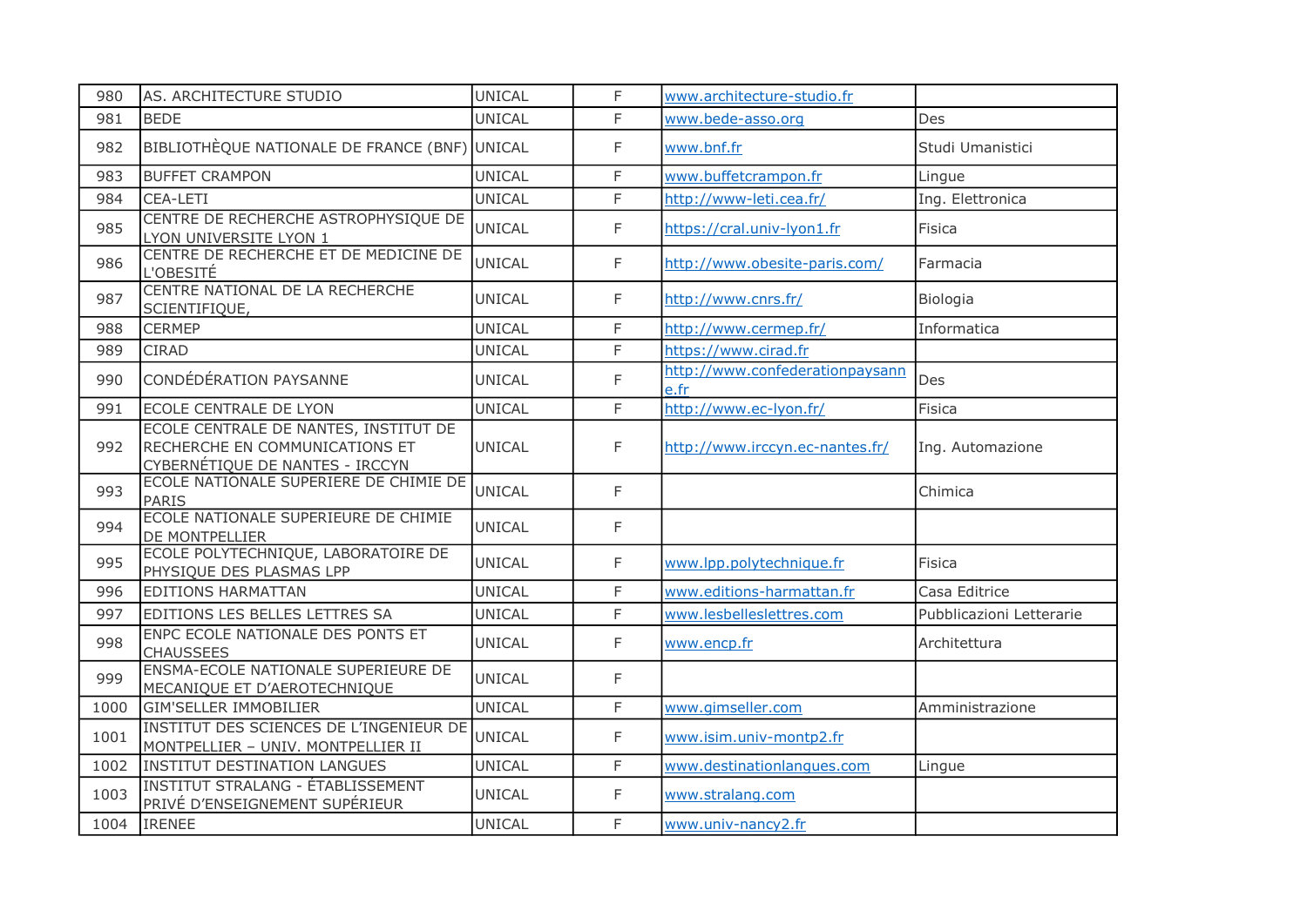| 1005 | JESUS TORRES GARCIA, ARTE &<br><b>ARCHITECTURE</b>                                                            | <b>UNICAL</b> | F  | www.jesustorres.net          | Architettura                                                                                |
|------|---------------------------------------------------------------------------------------------------------------|---------------|----|------------------------------|---------------------------------------------------------------------------------------------|
| 1006 | LAB. DE PHYSIQUE ET CHIMIE DE<br>L'ENVIRONNEMENT ET DE L'ESPACE, UNIV.<br>DE ORLEANS                          | UNICAL        | F  | http://lpc2e.cnrs-orleans.fr | Fisica                                                                                      |
| 1007 | LABOTARORY OF DEVELOPMENT AND<br>PLASTICITY OF THE NEUROENDOCRINE<br>BRAIN, INSERM U 1172 INOVERSITE DE LILLE | <b>UNICAL</b> | F  | www.inserm.fr                | Biologia                                                                                    |
| 1008 | LESIA, OBSERVATOIRE DE PARIS                                                                                  | <b>UNICAL</b> | F  | www.obspm.fr                 | Astronomia E Fisica                                                                         |
| 1009 | L'OLIVETTO                                                                                                    | <b>UNICAL</b> | F  |                              | Azienda Di Ristorazione -<br>Economia Per Contabilità<br>E/O Lingue Per Public<br>Relations |
| 1010 | MARSEILLE UNIVERSITY, CENTRE DE<br>PHYSIQUE THEORIQUE DE LUMINY                                               | <b>UNICAL</b> | F  | http://www.cpt.univ-mrs.fr/  |                                                                                             |
| 1011 | MONTPELLIER ESPACE LANGUAGES                                                                                  | <b>UNICAL</b> | F. |                              | Scuola Di Lingue                                                                            |
| 1012 | MONTPELLIER UNIVERSITY (UM2)                                                                                  | <b>UNICAL</b> | F  | www.iemm.univ-montp2.fr      | Material Sciences,<br>Membrane Engineering                                                  |
| 1013 | MUSEUM NATIONAL D'HISTOIRE NATURELLE                                                                          | <b>UNICAL</b> | F  |                              | Museo Di Storia Naturale                                                                    |
| 1014 | <b>OECD</b>                                                                                                   | <b>UNICAL</b> | F. | www.oecd.org                 | Statistica, Economia                                                                        |
| 1015 | PAUL VERLAINE UNIVERSITE-METZ                                                                                 | <b>UNICAL</b> | F. | www.univ-metz.fr             |                                                                                             |
| 1016 | <b>SAMTECH FRANCE</b>                                                                                         | UNICAL        | F. | www.samtech.fr               | <b>Ingeneering Projects</b>                                                                 |
| 1017 | UNIV.C.DEGAULLE-LILLE3-<br>DÉP.ETUDESROMANES, SLAVES, ORIENT.                                                 | <b>UNICAL</b> | F. | www.univ-lille3.fr           | St. Umanistici                                                                              |
| 1018 | UNIVERSITÀ PARIS 1 PANTHÉON-SORBONNE                                                                          | UNICAL        | F. | www.univ-paris1.fr           | Economia, Des                                                                               |
| 1019 | UNIVERSITE' DE LILLE. LABORATOIRE DE<br>MECANIQUE                                                             | UNICAL        | F. |                              | Ing. Civile                                                                                 |
| 1020 | UNIVERSITÉ DE LIMOGES                                                                                         | <b>UNICAL</b> | F  | www.unilim.fr                | Lingue, Scienze<br>Umanistiche, Lettere                                                     |
| 1021 | UNIVERSITÉ DE LORRAINE - DÉPARTEMENT<br>DE SOCIOLOGIE ET D'ANTHROPOLOGIE                                      | <b>UNICAL</b> | F  | http://www.univ-lorraine.fr/ | Scienze Politiche                                                                           |
| 1022 | UNIVERSITÉ DE LORRAINE - DÉPARTEMENT<br>DE SOCIOLOGIE ET D'ANTHROPOLOGIE                                      | <b>UNICAL</b> | F. | http://www.univ-lorraine.fr/ | Scienze Politiche                                                                           |
| 1023 | UNIVERSITÉ DE TECHNOLOGIE TROYES                                                                              | <b>UNICAL</b> | F. | www.utt.fr                   | <b>Fisica</b>                                                                               |
| 1024 | UNIVERSITÉ DE TOULOUSE 1 CAPITOLE                                                                             | <b>UNICAL</b> | F  | www.ut-capitole.fr           | Ing, Informatica                                                                            |
| 1025 | UNIVERSITÉ NANCY 2                                                                                            | <b>UNICAL</b> | F. | www.univ-nancy2.fr           | Scienze Politiche                                                                           |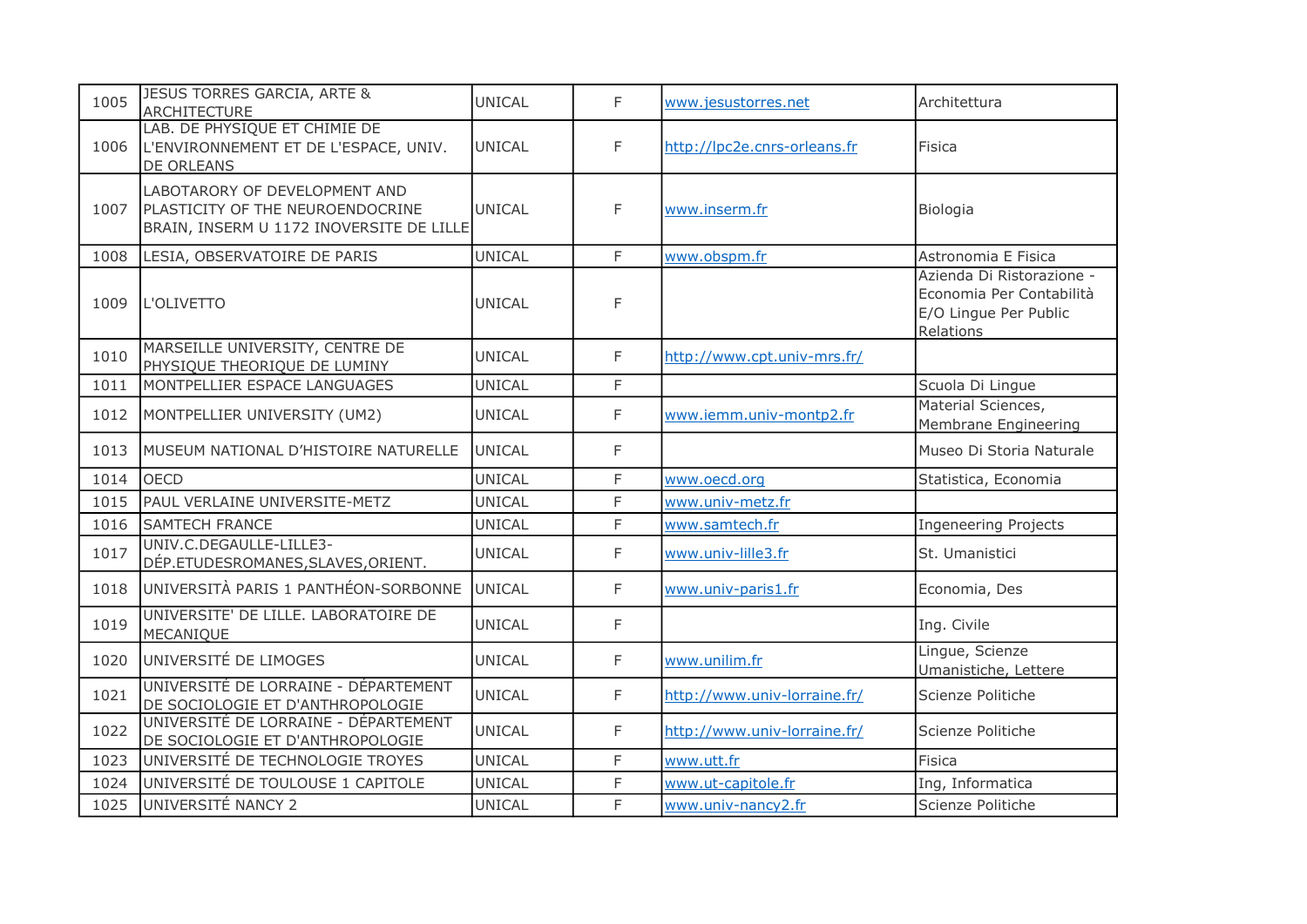| 1026 | UNIVERSITÉ PARIS 1 PANTHÉON-SORBONNE,<br>ECOLE DOCTORALE D'HISTOIRE DE L'ART -<br>INSTITUT NATIONAL HISTOIRE DE L'ART | <b>UNICAL</b> | F         | www.univ-paris1.fr                                         |                                        |
|------|-----------------------------------------------------------------------------------------------------------------------|---------------|-----------|------------------------------------------------------------|----------------------------------------|
| 1027 | UNIVERSITÉ PARIS 1 PANTHÉON-SORBONNE,<br><b>HISTORY</b>                                                               | <b>UNICAL</b> | F.        | http://www.univ-paris1.fr                                  | Storia Dell'Arte                       |
| 1028 | UNIVERSITÉ PARIS 7 DENIS DIDEROT                                                                                      | UNICAL        | F.        | www.msc.univ-paris7.fr                                     | Matiere Et Systemes<br>Complexes       |
| 1029 | UNIVERSITÉ PARIS DESCARTES - FAC.<br>SCIENCES HUMAINES ET SOCIALES                                                    | <b>UNICAL</b> | F         | http://www.shs.parisdescartes.fr                           | Scienze Umane                          |
| 1030 | UNIVERSITÉ PARIS-SUD, LABORATOIRE DE<br>PHYSIQUE DES SOLIDES                                                          | UNICAL        | F         | WWW.LPS.U-PSUD.FR                                          | Fisica                                 |
| 1031 | UNIVERSITÉ PIERRE ET MARIE CURIE                                                                                      | <b>UNICAL</b> | F.        | www.insp.jussieu.fr                                        | Fisica                                 |
| 1032 | UNIVERSITY OF LYON 1                                                                                                  | <b>UNICAL</b> | F         | www@univ-lyon1.fr                                          |                                        |
| 1033 | WWW.JOBETUDIANT.COM                                                                                                   | <b>UNICAL</b> | F.        | www.jobetudiant.com                                        |                                        |
| 1034 | ALL SUN ZORBAS VILLAGE                                                                                                | <b>UNICAL</b> | G         | http://zorbasvillage.gr                                    | Sc. Turistiche                         |
| 1035 | <b>ARCHAEOLOGICAL MUSEUM OF PAROS</b>                                                                                 | <b>UNICAL</b> | G         | http://odysseus.culture.gr/h/1/eh1<br>$51.jpg$ obj $id=33$ | Storia, Archeologia                    |
| 1036 | CAMERA DI COMMERCIO ITALO-ELLENICA DI<br><b>ATENE</b>                                                                 | UNICAL        | G         | http://www.italia.gr                                       | Economia                               |
| 1037 | HAROKOPIO UNIVERSITY, DEP. GEOGRAPHY                                                                                  | <b>UNICAL</b> | G         | www.geo.hua.gr                                             | Cooperazione E Sviluppo,<br>Geografia  |
| 1038 | <b>INTERVOLVE</b>                                                                                                     | <b>UNICAL</b> | G         | www.intervolvegr.com                                       | Sociologia                             |
| 1039 | <b>KEAN</b>                                                                                                           | <b>UNICAL</b> | G         | WWW.KEAN.GR                                                | Economia, Cooperazione                 |
| 1040 | MEDITERRANEAN AGRONOMIC INSTITUTE OF<br><b>CHANIA</b>                                                                 | UNICAL        | G         | www.maich.gr                                               | Istituto Di Agronomia                  |
| 1041 | <b>TRITON CONSULTING ENGINEERS</b>                                                                                    | <b>UNICAL</b> | G         |                                                            | Ingegneristico                         |
| 1042 | UNIVERSITY OF PATRAS                                                                                                  | <b>UNICAL</b> | G         | www.upatras.gr                                             | Ctf                                    |
| 1043 | UNIVERSITY OF THESSALONIKI                                                                                            | <b>UNICAL</b> | G         | www.auth.gr                                                | Fisica                                 |
| 1044 | ARCHAEOLOGICAL MUSEUM - ZAGREB                                                                                        | UNICAL        | <b>HR</b> | http://www.amz.hr/home.aspx                                | Archeologia, Storia                    |
| 1045 | <b>H2O ROBOTICS</b>                                                                                                   | <b>UNICAL</b> | <b>HR</b> | www.h2o-robotics.com                                       | Ing. Meccanica                         |
| 1046 | <b>KW FORESTER</b>                                                                                                    | <b>UNICAL</b> | <b>HR</b> | kwforester.com                                             | Economia. Consulenza<br>Internazionale |
| 1047 | PRE-LINE D.O.O.                                                                                                       | <b>UNICAL</b> | <b>HR</b> | WWW.VITALPLUSACTIVE.COM                                    | Economia                               |
| 1048 | VENETO BANKA D.D.                                                                                                     | <b>UNICAL</b> | <b>HR</b> | www.venetobanka.hr                                         | Economia                               |
| 1049 | APÁCZAI CSERE JÁNOS PRACTICE SCHOOL                                                                                   | <b>UNICAL</b> | HU        | www.apaczai.elte.hu                                        |                                        |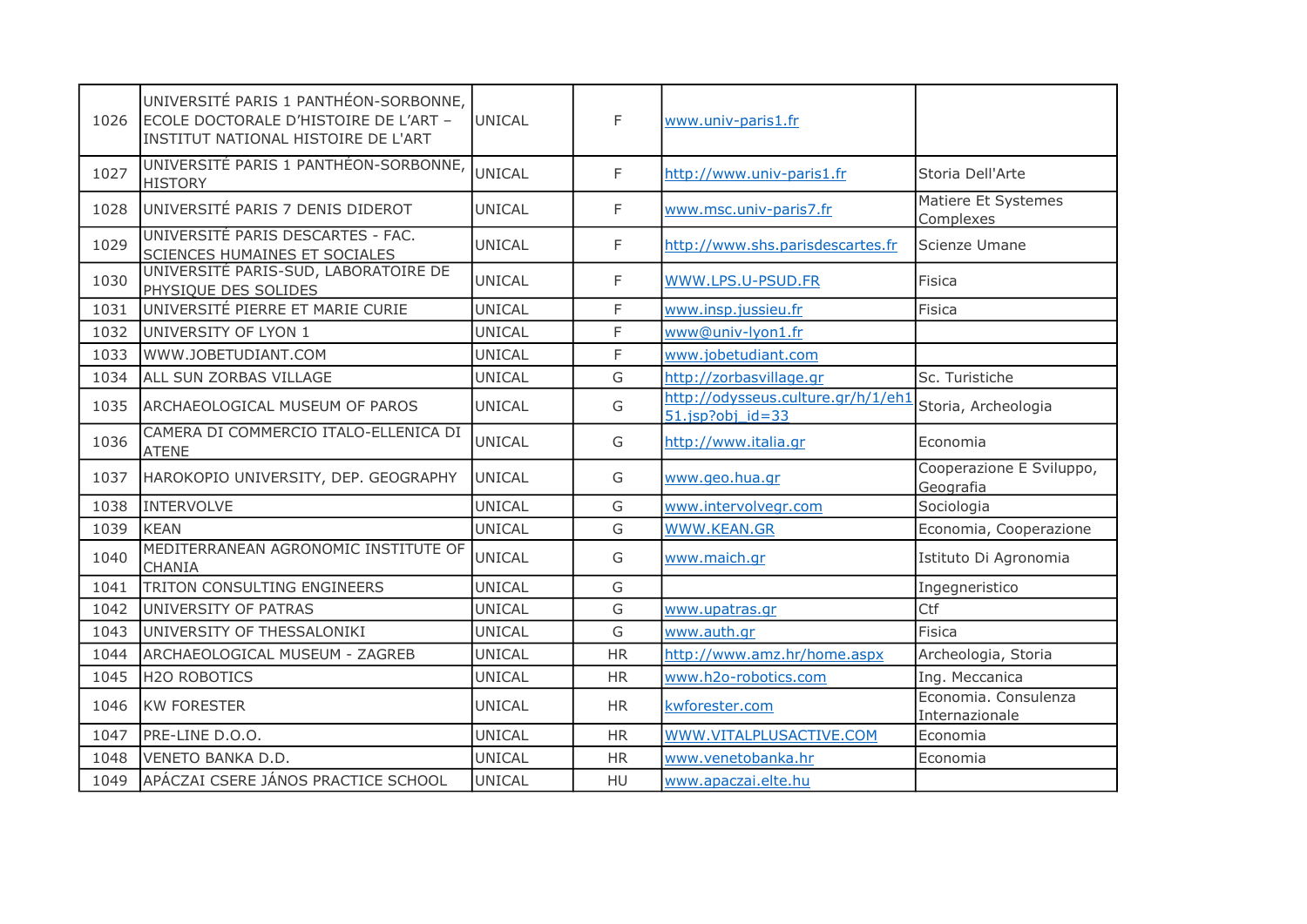| 1050 | <b>GALILEO PROGETTI NO-PROFIT KFT</b>                                   | UNICAL        | HU          | http://www.galileoprogetti.hu    | Sc. Amministrazione,<br>Economia, Sc. Politiche,<br>Giurisprudenza                  |
|------|-------------------------------------------------------------------------|---------------|-------------|----------------------------------|-------------------------------------------------------------------------------------|
| 1051 | HUNGARIAN ACADEMY OF SCIENCES,<br><b>INSTITUTE OF CHEMISTRY</b>         | <b>UNICAL</b> | <b>HU</b>   | www.chemres.hu/MS                | Chimica                                                                             |
| 1052 | PÁZMÁNY PÉTER CATHOLIC UNIVERSITY,<br>FACULTY OF INFORMATION TECHNOLOGY | <b>UNICAL</b> | <b>HU</b>   | www.tk.ppke.hu                   |                                                                                     |
| 1053 | POPFILM KFT                                                             | <b>UNICAL</b> | HU          | www.popfilm.hu                   | Economia Dams                                                                       |
| 1054 | UNICAL INTERNATIONAL                                                    | <b>UNICAL</b> | $\mathbf I$ | www.unical.it                    | <b>Intrenational Affairs</b>                                                        |
| 1055 | ERIN SCHOOL OF ENGLISH, DUBLIN                                          | <b>UNICAL</b> | IRL         | www.erin-school.com              | Lingue                                                                              |
| 1056 | OLE SCHOOL OF LANGUAGES                                                 | <b>UNICAL</b> | IRL         | www.olesol.ie                    | Lingue- Sc. Formazione                                                              |
| 1057 | <b>ATLANTIC LANGUAGE GALWAY</b>                                         | <b>UNICAL</b> | IRL         | http://www.atlanticlanguage.com/ | Lingue                                                                              |
| 1058 | <b>BRIDGE MILLS GALWAY LANGUAGE CENTRE</b>                              | <b>UNICAL</b> | <b>IRL</b>  | http://www.galwaylanguage.com/   | Lingue                                                                              |
| 1059 | <b>CLARE LANGUAGE CENTRE</b>                                            | <b>UNICAL</b> | IRL         | www.clarelc.ie                   | Lingue Straniere                                                                    |
| 1060 | CORK ENGLISH COLLEGE                                                    | <b>UNICAL</b> | IRL         | www.corkenglishcollege.ie        | Lingue                                                                              |
| 1061 | <b>DUBLIN VISITOR CENTRE</b>                                            | <b>UNICAL</b> | IRL         | www.dublinvisitorcentre.ie       | Lingue                                                                              |
| 1062 | DUN LAOGHAIRE TUITION CENTRE - DLTC                                     | UNICAL        | <b>IRL</b>  | www.dltc.ie                      | Lingue Straniere,<br>Economia, Amministrazione                                      |
| 1063 | <b>HORGANLYNCH</b>                                                      | <b>UNICAL</b> | IRL         | http://www.horganlynch.ie/       | Architettura                                                                        |
| 1064 | IEO CENTER (DUBLIN INSTITUTE OF<br>TECHNOLOGY (DIT))                    | UNICAL        | IRL         | www.http://dit.ie/               | Fisica/Scienze Dei Materiali<br>Prof. Izabela Naydenova<br>Izabela.Naydenova@Dit.Ie |
| 1065 | <b>IRLANDA EN ESPANOL</b>                                               | <b>UNICAL</b> | IRL         | www.irlandatours.com             | Lingue/Scienze Politiche                                                            |
| 1066 | <b>KNEAT SOLUTIONS</b>                                                  | <b>UNICAL</b> | <b>IRL</b>  | WWW.KNEATSOLUTIONS.COM           | Applicazioni Informatiche<br>Per L'Industria                                        |
| 1067 | <b>KOELO SOLUTIONS LTD</b>                                              | <b>UNICAL</b> | IRL         | www.koelo.com                    | <b>Information Technology In</b><br>The Financial Sector                            |
| 1068 | NATIONAL UNIVERSITY OF IRELAND GALWAY UNICAL                            |               | <b>IRL</b>  | www.nuigalway.ie                 | Sc. Geologiche                                                                      |
| 1069 | NATIONAL UNIVERSITY OF IRELAND, CORK                                    | <b>UNICAL</b> | IRL         | www.ucc.ie                       | Farmacia                                                                            |
| 1070 | NATIONAL WAX MUSEUM PLUS                                                | <b>UNICAL</b> | <b>IRL</b>  | www.waxmuseumplus.ie             | Lingue, Scienze Turistiche,<br>Scienze Umanistiche                                  |
| 1071 | SCHOOL OF COMPUTER SCIENCE AND<br><b>INFORMATICS, UCD</b>               | UNICAL        | <b>IRL</b>  |                                  |                                                                                     |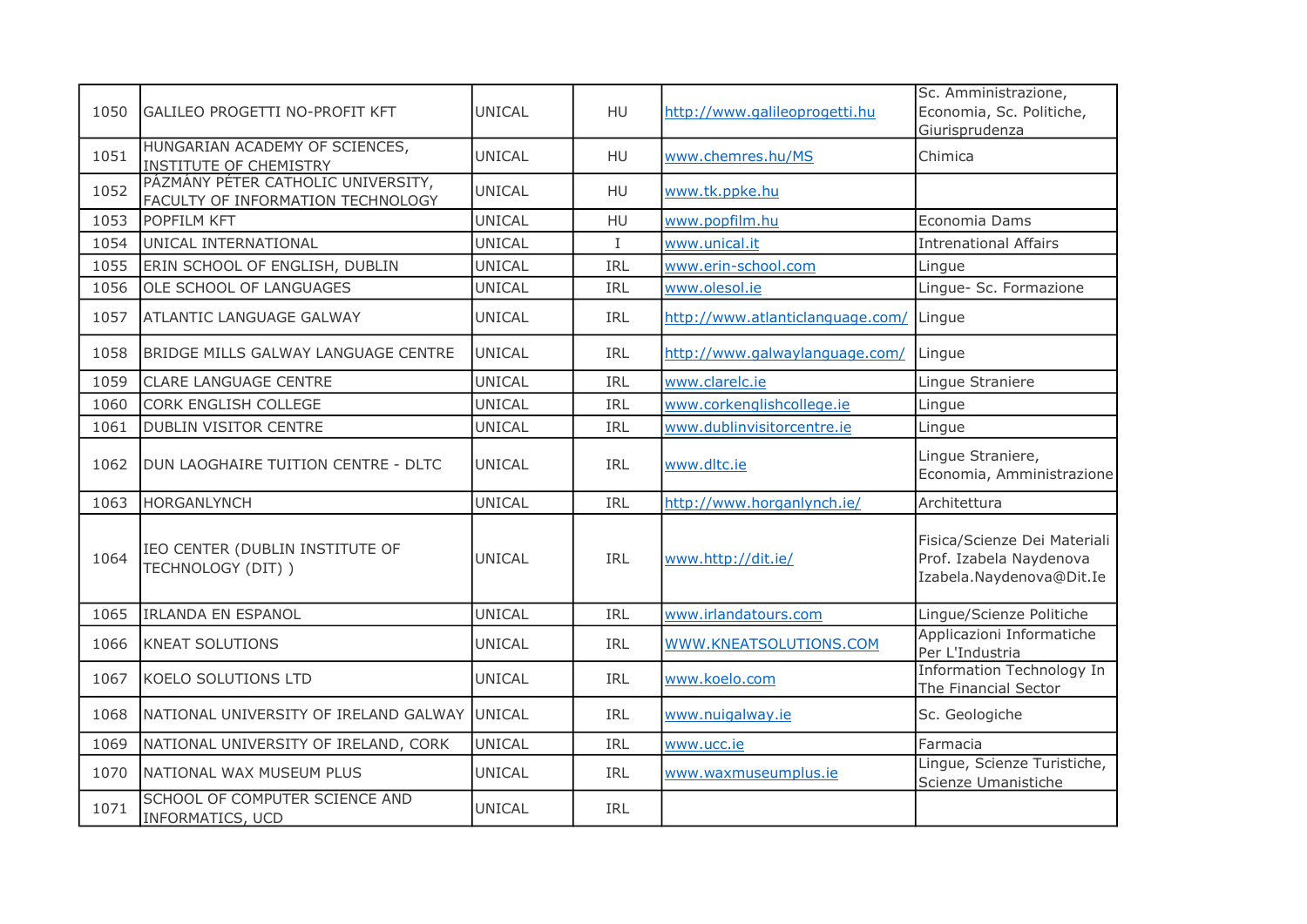| 1072 | TRINITY COLLEGE DUBLIN, SCHOOL OF<br><b>PHYSICS</b>                                                             | UNICAL        | IRL        | http://www.tcd.ie/Physics/     | Fisica                                              |
|------|-----------------------------------------------------------------------------------------------------------------|---------------|------------|--------------------------------|-----------------------------------------------------|
| 1073 | TYNDALL NATIONAL INSTITUTE AT<br>UNIVERSITY COLLEGE CORK                                                        | <b>UNICAL</b> | IRL        | www.tyndall.ie                 | Micro-Nanoelectronics,<br>Photonics, Microsystems   |
| 1074 | UNIVERSITY COLLEGE CORK                                                                                         | <b>UNICAL</b> | <b>IRL</b> | www.ucc.ie                     | Farmacia                                            |
| 1075 | UNIVERSITY COLLEGE DUBLIN, SCHOOL OF<br><b>COMPUTER SCIENCE</b>                                                 | UNICAL        | IRL        | http://www.ucd.ie/             | Informatica                                         |
| 1076 | YOUNG CHRISTIAN WORKERS                                                                                         | UNICAL        | IRL        | www.ycw.ie I                   | Relazioni Internazionali, Sc.<br>Politiche          |
| 1077 | IISTITUTO ITALIANO DI CULTURA - LITUANIA                                                                        | UNICAL        | LT.        |                                | Lingue, Comunicazione, Sc.<br>Turistiche            |
| 1078 | VILNIUS GEDIMINAS TECHNICAL<br>UNIVERSITY, INSTITUTE OF HIGH MAGNETIC<br>FIELDS, DEPT OF ELECTRICAL ENGINEERING | <b>UNICAL</b> | LT.        | www.vgtu.lt                    | <b>Dimes</b>                                        |
| 1079 | VILNIUS UNIVERSITY, INSTITUTE OF<br>INTERNATIONAL RELATIONS AND POLITICAL<br><b>SCIENCE</b>                     | <b>UNICAL</b> | <b>LT</b>  | www.tspmi.vu.lt                | Scienze Politiche, Relazioni<br>Internazionali      |
| 1080 | LATVIAN PLATFORM FOR DEVELOPMENT<br>COOPERATION (LAPAS)                                                         | UNICAL        | LV         | www.lapas.lv                   | Sc. Politiche, Des                                  |
| 1081 | <b>ABRAHAM'S SUPPLIES CO LTD</b>                                                                                | UNICAL        | MT         | http://www.abrahams.com.mt/    | Economia                                            |
| 1082 | <b>ACE ENGLISH MALTA</b>                                                                                        | UNICAL        | MT         | www.aceenglishmalta.com        |                                                     |
| 1083 | AFRICAN MEDIA ASSOCIATION MALTA                                                                                 | <b>UNICAL</b> | MT         | http://africanmediamalta.com/  | Sc. Politiche                                       |
| 1084 | <b>ALTERN LIMITED</b>                                                                                           | <b>UNICAL</b> | <b>MT</b>  | www.matthew@altern.com.mt      | Economia                                            |
| 1085 | AQUABIOTECH LIMITED (AQUABIOTECH<br>GROUP)                                                                      | UNICAL        | MT         | www.aquabt.com                 | Economia E Marketing                                |
| 1086 | <b>ARCHITECTURE PROJECT LTD</b>                                                                                 | <b>UNICAL</b> | MT         | www.ap.com.mt                  | Ing. Edile-Architettura                             |
| 1087 | <b>ATELIER DEL RESTAURO</b>                                                                                     | <b>UNICAL</b> | <b>MT</b>  | www.atelierdelrestauro.com     | Conservazione E Restauro<br>Dei Beni Culturali      |
| 1088 | <b>BD ELECTRONICS LTD</b>                                                                                       | <b>UNICAL</b> | MT         | https://bde-ltd.com/           |                                                     |
| 1089 | <b>BLOOM RESEARCH</b>                                                                                           | <b>UNICAL</b> | MT         | www.bloomresearch.com          | Economia, Statistica                                |
| 1090 | CAMERA DI COMMERCIO ITALIANA A MALTA                                                                            | <b>UNICAL</b> | MT         | www.micc.org.mt                | Economia, Sc.<br>Amministrazione,<br>Giurisprudenza |
| 1091 | <b>CARITAS MALTA</b>                                                                                            | <b>UNICAL</b> | MT         |                                | Des, Servizio Sociale                               |
| 1092 | CHETCUTI CAUCHI                                                                                                 | <b>UNICAL</b> | MT         | www.cclex.com                  | Economia Aziendale                                  |
| 1093 | CLUBCLASS RESIDENTIAL LANGUAGE<br><b>SCHOOL</b>                                                                 | <b>UNICAL</b> | MT         | http://www.clubclass.com/malta | Lingue, Sc. Educazione, Sc.<br>Formazione Primaria  |
| 1094 | <b>CREDITINFO MALTA LTD</b>                                                                                     | <b>UNICAL</b> | MT         | https://mt.creditinfo.com      | Economia                                            |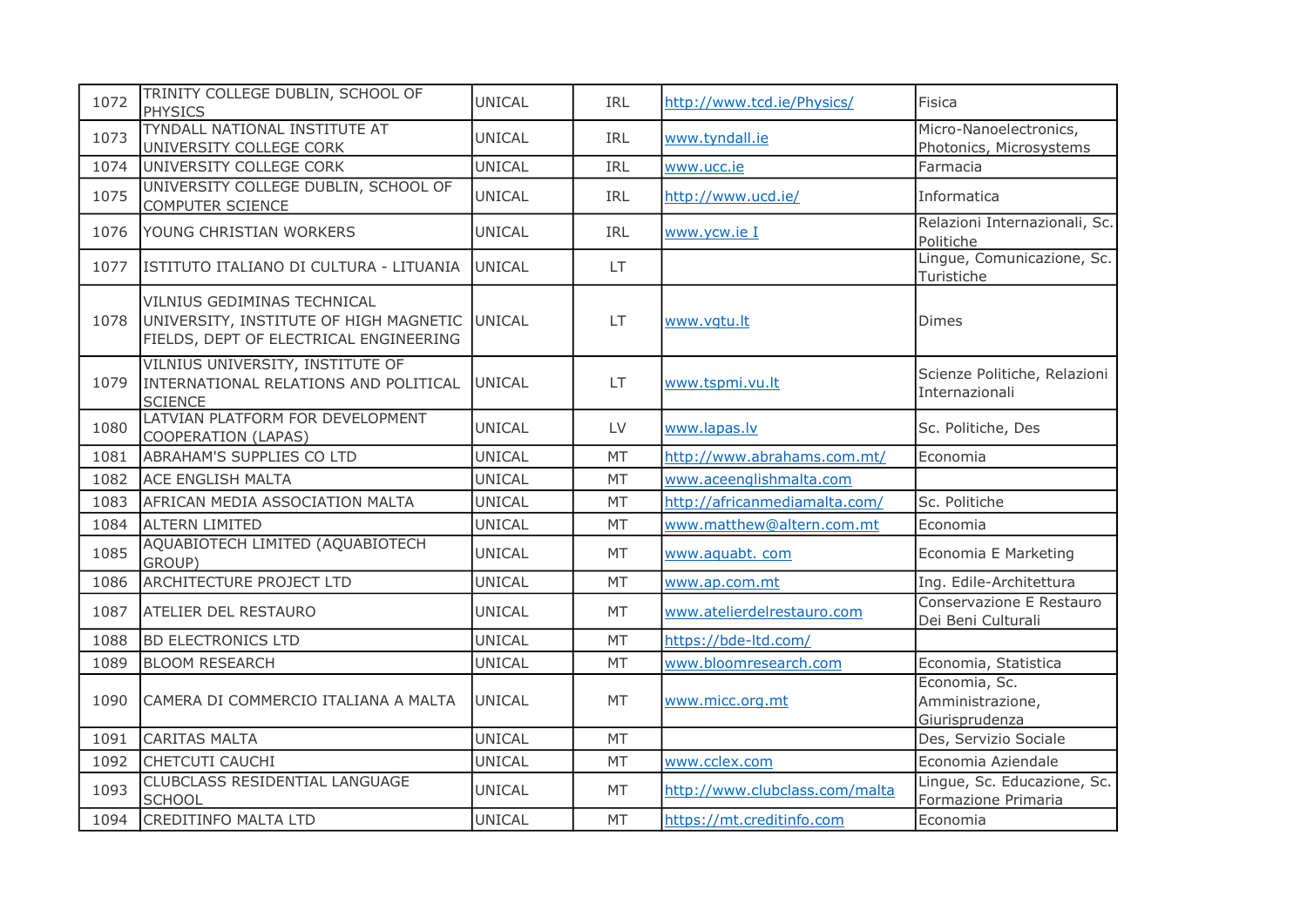| 1095 | <b>ECOWATT</b>                                   | <b>UNICAL</b> | <b>MT</b> | WWW.RECOWATT.COM                                       | Ing. Ambiente E Territorio                                     |
|------|--------------------------------------------------|---------------|-----------|--------------------------------------------------------|----------------------------------------------------------------|
| 1096 | <b>EM@NEY PLC</b>                                | UNICAL        | MT        | www.emoney.com.mt                                      | Giurisprudenza, Economia                                       |
| 1097 | ENGLISH LANGUAGE ACADEMY                         | UNICAL        | <b>MT</b> | www.elamalta.com                                       | Lingue                                                         |
| 1098 | FOUNDATION FOR SOCIAL WELFARE<br><b>SERVICES</b> | <b>UNICAL</b> | MT        |                                                        | Sc. Politiche, Servizi<br>Sociali, Des                         |
| 1099 | <b>GAMING VC</b>                                 | <b>UNICAL</b> | MT        | http://www.gamingvc.com                                | Giochi On Line                                                 |
| 1100 | <b>GOLD LION HOLDING</b>                         | UNICAL        | <b>MT</b> | http://glmalta.com                                     | Economia                                                       |
| 1101 | <b>HERITAGE MALTA</b>                            | <b>UNICAL</b> | <b>MT</b> | http://www.heritagemalta.org                           | Beni Culturali                                                 |
| 1102 | INSPIRE - FOUNDATION FOR INCLUSION               | UNICAL        | <b>MT</b> | http://inspire.org.mt                                  | Servizi Sociali                                                |
| 1103 | <b>INTEGRA FOUNDATION</b>                        | <b>UNICAL</b> | MT        | WWW.integrafoundation.org                              | Org. No Profit, Sc. Politiche                                  |
| 1104 | <b>INTEGRA FOUNDATION</b>                        | <b>UNICAL</b> | <b>MT</b> | http://www.facebook.com/integraf<br>oundation          |                                                                |
| 1105 | <b>INTERNATIONAL HOUSE MALTA</b>                 | <b>UNICAL</b> | MT        | www.ihmalta.com                                        | Lingue                                                         |
| 1106 | <b>ITALIANI A MALTA</b>                          | <b>UNICAL</b> | <b>MT</b> | https://www.italiani.it/italiani-a-<br>malta/          | Sc. Politiche                                                  |
| 1107 | ITCQ - CENTRE FOR ENGLISH EXCELLENCE             | UNICAL        | MT        | http://ictgmalta.com                                   | Lingue                                                         |
| 1108 | KOPERATTIVA KUMMERC GUST LTD                     | <b>UNICAL</b> | MT        | http://www.l-arka.org/                                 | Sc. Politiche/Economia                                         |
| 1109 | MALTA INDUSTRIAL PARKS LTD                       | UNICAL        | <b>MT</b> | www.mip.com.mt                                         | Economia                                                       |
| 1110 | MALTA MEDICAL SCHOOL                             | <b>UNICAL</b> | <b>MT</b> | WWW.um.edu.mt                                          | Medicina                                                       |
| 1111 | MALTA VACANZE ORO                                | UNICAL        | <b>MT</b> | www.maltavacanzeoro.com                                | Sc. Politiche / Economia                                       |
| 1112 | MIGRANT WOMAN ASSOCIATION MALTA                  | <b>UNICAL</b> | MT        | https://www.facebook.com/Migran<br>t-Women-Association | Servizi Sociali, Sc.<br>Politiche, Des, Sc.<br>Amministrazione |
| 1113 | ML COMPONENTS GMBH                               | UNICAL        | <b>MT</b> | www.mlcomponents.com                                   | Risorse Umane                                                  |
| 1114 | NATIONAL LIBRARY OF MALTA                        | UNICAL        | <b>MT</b> | http://www.education.gov.mt                            |                                                                |
| 1115 | NATIONAL STATISTICS OFFICE                       | UNICAL        | MT        | www.nso.gov.mt                                         | Statistica, Economia                                           |
| 1116 | NATURE TRUST MALTA                               | UNICAL        | MT        | http://www.naturetrustmalta.org/                       | Ing, Ambientale                                                |
| 1117 | NEWARK NURSERY & KINDERGARTEN                    | <b>UNICAL</b> | MT        | www.newarkschoolmalta.com                              | Pedagogia                                                      |
| 1118 | <b>NINE YARDS</b>                                | UNICAL        | MT        | nineyards.com                                          | Ec.Aziendale                                                   |
| 1119 | <b>OHSA</b>                                      | UNICAL        | MT        | http://ohsa.org.mt/                                    | Amministrazione, Sc.<br>Politiche, Giurisprudenza              |
| 1120 | PEMBROKE PRIMARY SCHOOL                          | <b>UNICAL</b> | <b>MT</b> |                                                        | Scienze Della Formazione<br>Primaria                           |
| 1121 | <b>PFK MALTA</b>                                 | UNICAL        | MT        | http://www.pkfmalta.com/                               | Economia                                                       |
| 1122 | PREVARTI COMPANY LIMITED                         | <b>UNICAL</b> | MT        | http://www.prevarti.com/                               | Restauro                                                       |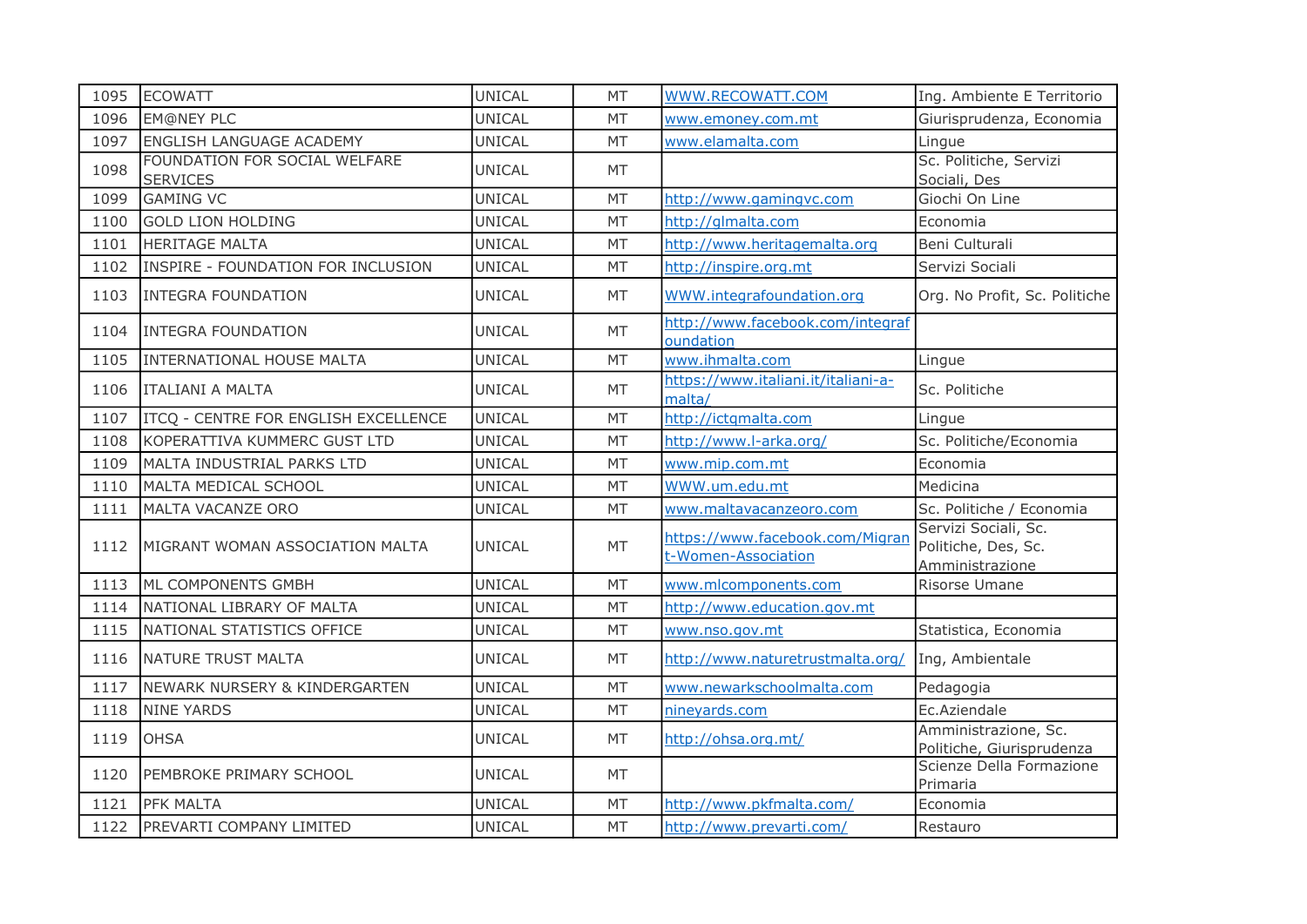| 1123 | <b>RICHMOND FOUNDATION</b>                                     | <b>UNICAL</b> | MT           | www.richmond.org.mt                         | Servizi Sociali, Des                                             |
|------|----------------------------------------------------------------|---------------|--------------|---------------------------------------------|------------------------------------------------------------------|
| 1124 | <b>SOS MALTA</b>                                               | <b>UNICAL</b> | MT           | www.sosmalta.org                            | Solidarieatà<br>Sociale/Volontariato (Sc.<br>Politiche)          |
| 1125 | ST CLARE COLLEGE ST JULIAN'S PRIMARY<br><b>SCHOOL</b>          | UNICAL        | MT           |                                             | Sc. Educazione, Sc.<br>Formazione Primaria                       |
| 1126 | ST. THERESA COLLEGE                                            | <b>UNICAL</b> | MT           | http://schoolnet.gov.mt/st.theresa<br>٠ÎL.  | Scienze Della Formazione<br>Primaria, Scienze<br>Dell'Educazione |
| 1127 | <b>STAGE MALTA</b>                                             | <b>UNICAL</b> | MT           | www.stagemalta.org                          | Scienze Geologiche // Varie                                      |
| 1128 | THE MALTA FOOTBALL ASSOCIATION                                 | <b>UNICAL</b> | MT           | www.mfa.com.mt                              | Economia/Marketing                                               |
| 1129 | THE NATIONAL ARCHIVES OF MALTA                                 | <b>UNICAL</b> | <b>MT</b>    | www.nationalarchives.gov.mt                 | Sc. Umanistiche                                                  |
| 1130 | UNIVERSITY OF MALTA                                            | <b>UNICAL</b> | MT           | www.um.edu.mt                               | Filosofia                                                        |
| 1131 | UNIVERSITY OF MALTA                                            | UNICAL        | MT           | www.um.edu.mt                               | Information &<br>Communication Technology                        |
| 1132 | UNIVERSITY OF MALTA                                            | <b>UNICAL</b> | MT           |                                             | Scienze Politiche                                                |
| 1133 | SINTEF BUILDING AND INFRASTRUCTURE                             | <b>UNICAL</b> | $\mathsf{N}$ | www.sintef.no                               | <b>Building And Civil</b><br>Engineering                         |
| 1134 | ANSALDO THOMASSEN                                              | <b>UNICAL</b> | <b>NL</b>    | www.ansaldothomassen.com                    | Ing. Energetica                                                  |
| 1135 | <b>ATGENDER</b>                                                | <b>UNICAL</b> | <b>NL</b>    | www.atgender.eu                             | Sc. Politiche                                                    |
| 1136 | <b>ESI GROUP NETHERLANDS</b>                                   | <b>UNICAL</b> | <b>NL</b>    | WWW.ESI-GROUP.COM                           | Ing. Ambientale                                                  |
| 1137 | FOUNDATION ACLI NEDERLANDS                                     | UNICAL        | <b>NL</b>    | www.coiutrecht.nl/patronato-acli-<br>olanda | Scienze Politiche                                                |
| 1138 | MADEBYME WORKSHOPS                                             | <b>UNICAL</b> | <b>NL</b>    | http://www.madebymeworkshops.<br>nl         | <b>International Cooperation</b>                                 |
| 1139 | MARC KOEHLER ARCHITECTS (MKA)                                  | <b>UNICAL</b> | <b>NL</b>    | https://marckoehler.com/                    | Architettura                                                     |
| 1140 | PHILIPS RESEARCH EUROPE                                        | <b>UNICAL</b> | <b>NL</b>    | www.philips.it                              | Elettronica, Scienze Dei<br>Materiali                            |
| 1141 | TECHNICAL UNIVERSITY OF EINDHOVEN                              | <b>UNICAL</b> | <b>NL</b>    | www.tue.nl                                  | Ing. Gestionale                                                  |
| 1142 | TNO DUTCH ORGANIZATION OF APPLIED<br><b>SCIENTIFIC RESERCH</b> | <b>UNICAL</b> | <b>NL</b>    | www.tno.nl                                  | Tossicologia E Scienza<br>Della Nutrizione                       |
| 1143 | TU DELFT UNIVERSITY OF TECHNOLOGY                              | <b>UNICAL</b> | <b>NL</b>    |                                             | Ing. Informatica                                                 |
| 1144 | UNIVERSITY OF GRONINGEN                                        | <b>UNICAL</b> | <b>NL</b>    | http://www.rug.nl/                          | Fisica                                                           |
| 1145 | UNIVERSITY OF TWENTE                                           | <b>UNICAL</b> | <b>NL</b>    | www.utwente.nl                              | Fisica                                                           |
| 1146 | UTRECHT UNIVERSITY                                             | UNICAL        | NL           | www.uu.nl                                   | Farmacia, Chimica<br>Farmaceutica                                |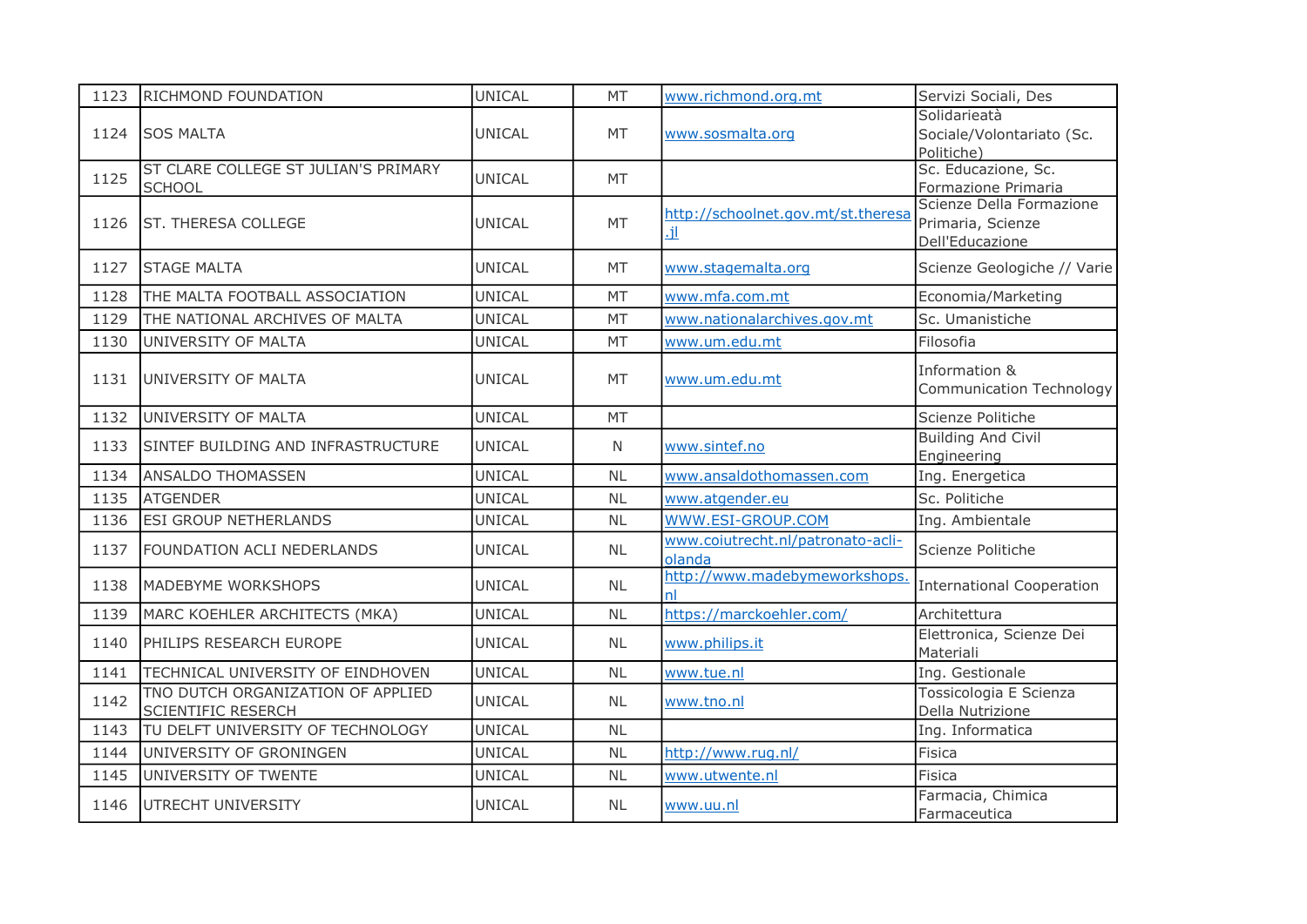| 1147 | VRIJE UNIVERSITEIT, DEPT. OF COMPUTER<br><b>SCIENCES</b>    | UNICAL        | <b>NL</b> | www.cs.vu.nl                                           | Computer Sciences                        |
|------|-------------------------------------------------------------|---------------|-----------|--------------------------------------------------------|------------------------------------------|
| 1148 | WAGENINGEN UNIVERSITY-DIVISION OF<br><b>HUMAN NUTRITION</b> | <b>UNICAL</b> | <b>NL</b> | www.wur.nl                                             |                                          |
| 1149 | ASSOCIAÇÃO INTERNATIONAL LIFE LISBOA                        | UNICAL        | P         |                                                        | Economia, Sc.<br>Amministrazione, Lingue |
| 1150 | <b>AVNOCONN</b>                                             | <b>UNICAL</b> | P         | https://avnoconn.com/                                  | Ing. Gestionale                          |
| 1151 | CENTRO DE CIÊNCIAS DO MAR                                   | UNICAL        | P         | www.ccmar.ualg.pt                                      |                                          |
| 1152 | <b>FERRERO IBERICA</b>                                      | UNICAL        | P         | www.ferrero.pt                                         |                                          |
| 1153 | <b>HANGAR ARTS</b>                                          | <b>UNICAL</b> | P         | https://hangar.com.pt/                                 | Dams                                     |
| 1154 | <b>INOSAT GLOBAL</b>                                        | <b>UNICAL</b> | P         | www.inosat.pt                                          | Ing. Gestionale                          |
| 1155 | INSTITUTO SUPERIOR TÉCNICO DE LISBOA                        | <b>UNICAL</b> | P         | tecnico.ulisboa.pt                                     |                                          |
| 1156 | INTERNATIONAL HOUSE PORTO                                   | <b>UNICAL</b> | P         | www.ihporto.org                                        | Lingue, Lettere                          |
| 1157 | <b>LISBON STREET ART TOURS</b>                              | UNICAL        | P         | https://lisbonstreetarttours.wordpr<br>ess.com/        | Dams                                     |
| 1158 | MOVTZ LDA                                                   | UNICAL        | P         | www.movtz.com                                          | Informatica                              |
| 1159 | REN ITO ARQ.                                                | UNICAL        | P         | https://www.ren-ito.com/                               | Architettura                             |
| 1160 | UNIVERSIDADE DE AVEIRO                                      | <b>UNICAL</b> | P         | www.ua.pt                                              | Matematica                               |
| 1161 | UNIVERSIDADE DE COIMBRA                                     | UNICAL        | P         | WWW.CI.UC.PT                                           | Chimica                                  |
| 1162 | AGH UNIVERSITY OF SCIENCE AND<br><b>TECHNOLOGY</b>          | UNICAL        | PL        | www.agh.edu.pl                                         | Informatica                              |
| 1163 | AGROTURYSTYK A BRZOZA                                       | UNICAL        | PL        | WWW.BUGAJSKI.PL                                        | Sc. Turistiche                           |
| 1164 | <b>ALUPACK</b>                                              | <b>UNICAL</b> | PL        | http://www.alupack.it/pl/index.ph<br>D/                | Economia, Sc.<br>Amministrazione         |
| 1165 | <b>ALUPACK POLSKA</b>                                       | UNICAL        | PL        |                                                        | Economia                                 |
| 1166 | <b>AMWAY</b>                                                | <b>UNICAL</b> | PL        | www.amway.com                                          | Ing. Gestionale                          |
| 1167 | CAMERA DI COMMERCIO E DELL'INDUSTRIA<br>ITALIANA IN POLONIA | <b>UNICAL</b> | PL        | www.cciip.pl                                           | Economia                                 |
| 1168 | <b>GRID DYNAMICS</b>                                        | <b>UNICAL</b> | PL        | griddynamics.com                                       | Ing. Gestionale                          |
| 1169 | ISTITUTO ITALIANO DI CULTURA - CRACOVIA UNICAL              |               | PL        | www.iiccracovia.esteri.it                              |                                          |
| 1170 | JAGIELLONIAN UNIVERSITY IN KRAKOW                           | UNICAL        | PL        | www.uj.edu.pl                                          | Scienze Mediche                          |
| 1171 | KONTAKT CENTRUM JEZYKÓW OBCYCH                              | <b>UNICAL</b> | PL        | www.cjo.pl                                             | Sc. Educazione                           |
| 1172 | LEONARDO ROYAL HOTEL WARSAW                                 | <b>UNICAL</b> | PL        | https://www.leonardo-<br>hotels.com/leonardo-royal-hot | Sc. Turistiche                           |
| 1173 | MILITARY UNIVERSITY OF TECHNOLOGY                           | <b>UNICAL</b> | PL        |                                                        |                                          |
| 1174 | <b>MUST SALES</b>                                           | <b>UNICAL</b> | PL        | www.mustsales.com                                      | Economia                                 |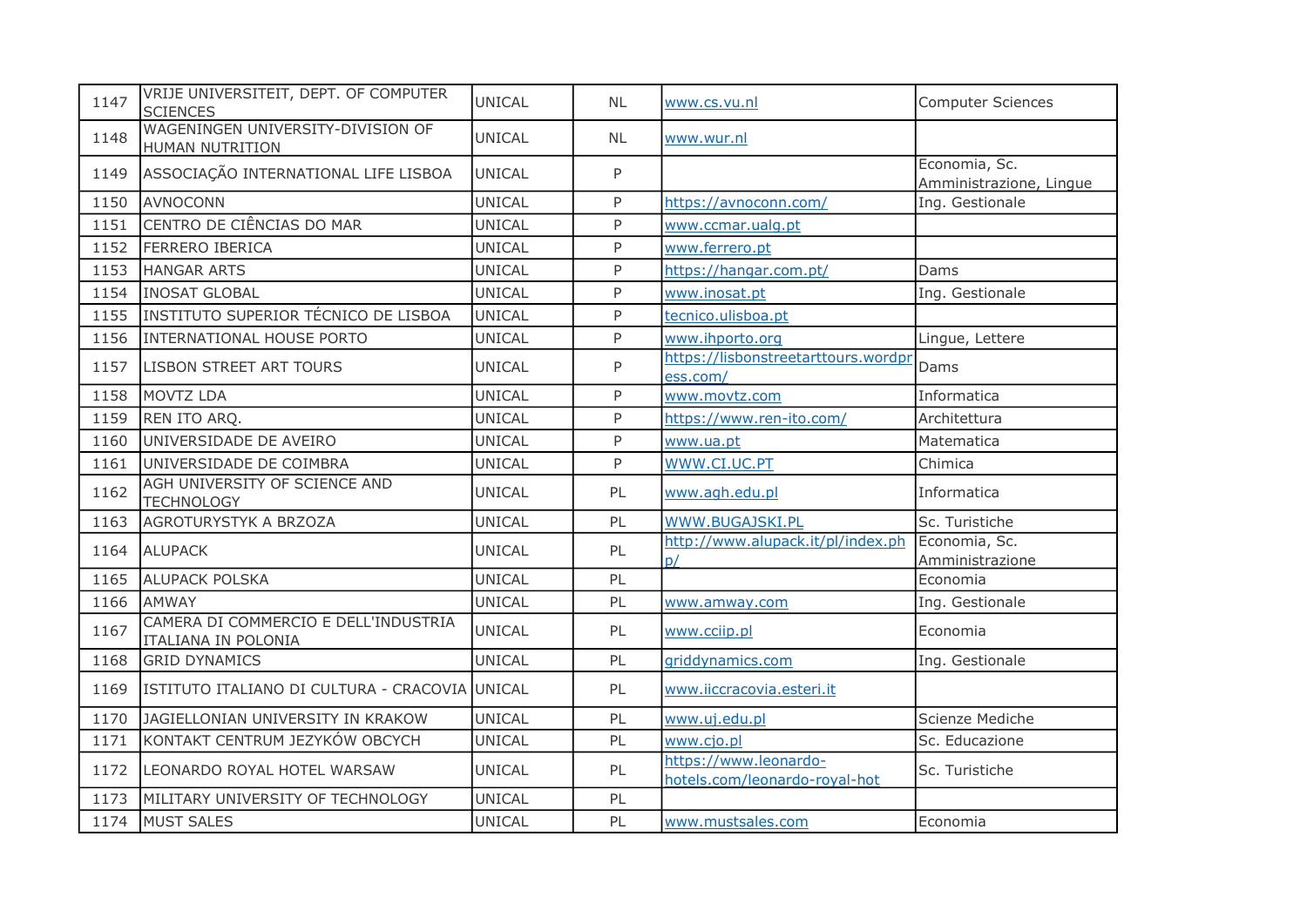| 1175 | <b>PBSBANK</b>                                                | UNICAL        | PL        | https://www.pbsbank.pl/          | Economia E Finanza                                                                                                                                                                                   |
|------|---------------------------------------------------------------|---------------|-----------|----------------------------------|------------------------------------------------------------------------------------------------------------------------------------------------------------------------------------------------------|
| 1176 | <b>STEFANO TRANI</b>                                          | <b>UNICAL</b> | PL        | www.fideste.com                  | Economia                                                                                                                                                                                             |
| 1177 | STIDIO LINGUISTICO                                            | <b>UNICAL</b> | PL        |                                  | Lettere/Filologia                                                                                                                                                                                    |
| 1178 | STUDIO LINGUISTICO                                            | <b>UNICAL</b> | PL        |                                  | Lettere/Filologia                                                                                                                                                                                    |
| 1179 | TECHNICAL UNIVERSITY OF LODZ                                  | <b>UNICAL</b> | PL        | http://www.p.lodz.pl             | Ingegneria Meccanica                                                                                                                                                                                 |
| 1180 | WAR STUDIES UNIVERSITY, FACULTY OF<br>MANAGEMENT AND COMMAND  | UNICAL        | PL        | http://www.akademia.mil.pl/      | Sc. Politiche                                                                                                                                                                                        |
| 1181 | WARSAW UNIVERSITY OF TECHNOLOGY                               | UNICAL        | PL        | www.imio.pw.edu.pl               | Fisica                                                                                                                                                                                               |
| 1182 | WOJSKOWA AKADEMIA TECHNICZNA                                  | <b>UNICAL</b> | PL        | www.wat.edu                      | Fisica                                                                                                                                                                                               |
| 1183 | CONFINDUSTRIA ROMANIA                                         | <b>UNICAL</b> | <b>RO</b> | www.confindustria.ro             | Giurisprudenza, Scienze<br>Politiche, Economia                                                                                                                                                       |
| 1184 | SCHIMBURI CULTURALE PENTRU TINERII DIN<br><b>ROMANIA</b>      | <b>UNICAL</b> | <b>RO</b> |                                  |                                                                                                                                                                                                      |
| 1185 | UNIVERSITATEA DE VEST "VASILE GOLDIS"<br><b>DIN ARAD</b>      | <b>UNICAL</b> | <b>RO</b> | http://www.universita-vest-vas   | Farmacia                                                                                                                                                                                             |
| 1186 | KAROLINSKA INSTITUTET, DEPT. OF CELL<br>AND MOLECULAR BIOLOGY | <b>UNICAL</b> | S         | www.ki.se                        | Biologia                                                                                                                                                                                             |
| 1187 | LUND UNIVERSITY                                               | <b>UNICAL</b> | S         | http://www.lunduniversity.lu.se/ | Ing. Chimica                                                                                                                                                                                         |
| 1188 | LUND UNIVERSITY-DIVISION OF PHYSICAL<br><b>CHEMISTRY</b>      | <b>UNICAL</b> | $\sf S$   | http://www.lunduniversity.lu.se/ | Chimica Fisica                                                                                                                                                                                       |
| 1189 | <b>MOBILE LIFE CENTRE</b>                                     | <b>UNICAL</b> | S         | www.mobilelifecentre.org         | Mobile Applications, Sensor-<br>Based Applications,<br>Pervasive Games, Mobile<br>Mash-Up Services, New<br>Mobile Media, Technical<br>Platforms And Materials To<br>Support Amateurs'<br>Creativity. |
| 1190 | <b>UPPSALA UNIVERSITY</b>                                     | UNICAL        | S         | http://www.kemi.uu.se            | Chimica                                                                                                                                                                                              |
| 1191 | CITY OF HELSINKI ELDERLY SERVICES                             | <b>UNICAL</b> | <b>SF</b> | https://www.hel.fi               | Servizi Sociali                                                                                                                                                                                      |
| 1192 | UNIVERSITY OF TURKU                                           | <b>UNICAL</b> | SF        | www.utu.fi                       | Fisica                                                                                                                                                                                               |
| 1193 | ANTIGONA D.O.O PE GO PORTOROZ                                 | <b>UNICAL</b> | SI        | http://www.goportoroz.si/        | Sc. Turistiche                                                                                                                                                                                       |
| 1194 | MATEJA HRVATIN KOZLOVIC                                       | <b>UNICAL</b> | SI        | https://www.hiske.si             | Sc. Politiche                                                                                                                                                                                        |
| 1195 | EPICOR SOFTWARE SLOVAKIA                                      | <b>UNICAL</b> | <b>SK</b> | www.epicor.com                   | Economia                                                                                                                                                                                             |
| 1196 | <b>FLEMING EUROPE</b>                                         | UNICAL        | SK        | (www.flemingeurope.com           | Economia Aziendale                                                                                                                                                                                   |
| 1197 | TECHNICKÁ UNIVERZITA V KOŠICIACH                              | <b>UNICAL</b> | <b>SK</b> | http://www.tuke.sk               | Scienze Turistiche                                                                                                                                                                                   |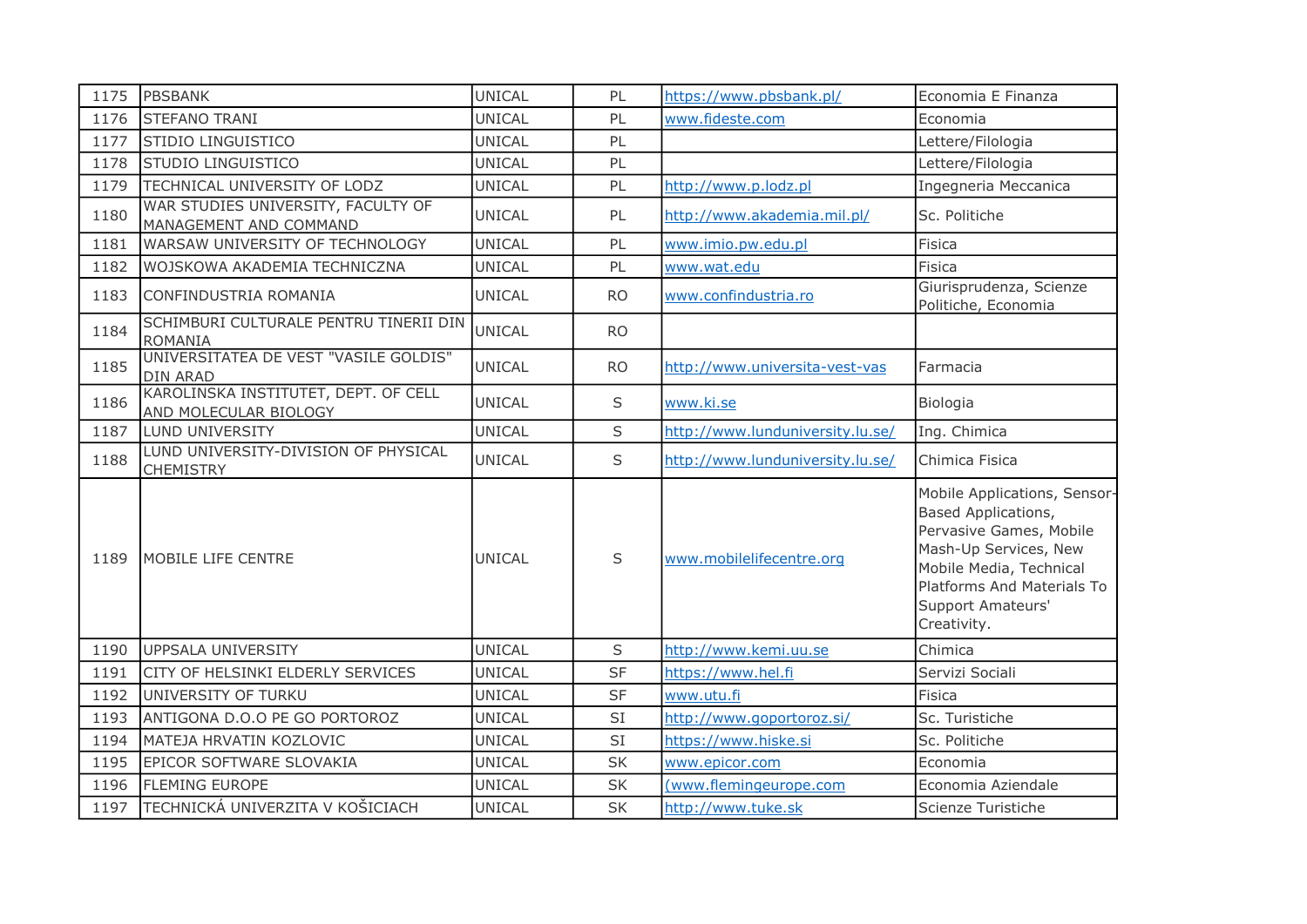| 1198 | <b>AKSARAY UNIVERSITY</b>                                    | <b>UNICAL</b> | <b>TR</b> | www.aksaray.edu.tr             | Scienze Politiche,<br>Sociologia, Relazioni<br>Internazionali                      |
|------|--------------------------------------------------------------|---------------|-----------|--------------------------------|------------------------------------------------------------------------------------|
| 1199 | <b>CUMBEZLI ENGINEERING</b>                                  | UNICAL        | <b>TR</b> |                                | Ing. Meccanica                                                                     |
| 1200 | <b>A2Z OF MOTORING</b>                                       | <b>UNICAL</b> | UK        | www.a2zofmotoring.co.uk        |                                                                                    |
| 1201 | AC BUILDING (PETERBOROUGH) LTD                               | UNICAL        | <b>UK</b> |                                | Economia Aziendale                                                                 |
| 1202 | <b>AGE CONCERN ENGLAND</b>                                   | <b>UNICAL</b> | <b>UK</b> | www.ageconcern.org.uk          | <b>Business Administration</b>                                                     |
| 1203 | ALBA ENGLISH SCHOOL                                          | <b>UNICAL</b> | UK.       | www.albaenglish.co.uk          | Lingue, Economia<br>Aziendale                                                      |
| 1204 | <b>ANTHEM PRESS</b>                                          | <b>UNICAL</b> | <b>UK</b> | www.anthempress.com            | Editoria, Lettere E Sc.<br>Politiche                                               |
| 1205 | <b>ASA TOURS</b>                                             | <b>UNICAL</b> | UK        | http://www.asatours.co.uk/     | Lingue, Sc. Turistiche, Ec.<br>Aziendale                                           |
| 1206 | BABRAHAM INSTITUTE, SIGNALLING<br>LABORATORY                 | <b>UNICAL</b> | <b>UK</b> | http://www.babraham.ac.uk/     | Biologia                                                                           |
| 1207 | <b>BANGOR UNIVERSITY</b>                                     | UNICAL        | <b>UK</b> | www.bangor.ac.uk               | Chimica/Farmacia                                                                   |
| 1208 | <b>BARTECH SERVICES LTD</b>                                  | <b>UNICAL</b> | UK        | www.bar-tech.co.uk             | Contabilità,<br>Amministrazione                                                    |
| 1209 | <b>BATCUP ARCHITECTS</b>                                     | UNICAL        | <b>UK</b> | www.bbarch.co.uk               |                                                                                    |
| 1210 | <b>BEET LANGUAGE CENTRE</b>                                  | <b>UNICAL</b> | UK        | http://www.beet.co.uk/         | Sc. Amministrazione,<br>Lingue, Economia                                           |
| 1211 | <b>BOOKS FOR AMNESTY NEWCASTLE</b>                           | <b>UNICAL</b> | UK        |                                | Economia. Studi Umanistici                                                         |
| 1212 | <b>BRISTOL MUSEUM</b>                                        | <b>UNICAL</b> | <b>UK</b> | www.bristol.gov.uk             | Lingue, Scienze Turistiche,<br>Lettere, Scienze<br>Umanistiche, Arte               |
| 1213 | <b>BRITISH INTERNATIONAL SCHOOL</b>                          | <b>UNICAL</b> | UK        | http://www.thebis.net          | Lingue, Sc. Turistiche, Sc.<br>Formazione                                          |
| 1214 | <b>BRITISH STUDY CENTRES</b>                                 | UNICAL        | UK        | www.british-study.com          | Lingue                                                                             |
| 1215 | <b>BUSINESS SENSE</b>                                        | <b>UNICAL</b> | UK        | www.businesscentreonline.co.uk | Servizi On Line                                                                    |
| 1216 | CAFFE' GUGLIELMO UK LTD                                      | <b>UNICAL</b> | UK.       |                                | Economia                                                                           |
| 1217 | CANTERBURY CHRIST CHURCH UNIVERSITY.<br>DEPT. OF SOCIAL WORK | <b>UNICAL</b> | <b>UK</b> | www.canterbury.ac.uk/health    | Social Work-Community<br>Health-Evaluation Of<br>Innovations- Knowledge<br>Tranfer |
| 1218 | <b>CARDIFF UNIVERSITY</b>                                    | <b>UNICAL</b> | UK        |                                | Bioscienze, Genetica,<br>Ricerca Sul Cancro                                        |
| 1219 | CENTRE FOR ECOLOGY AND HYDROLOGY                             | UNICAL        | UK        | www.ceh.ac.uk                  | Ing. Civile                                                                        |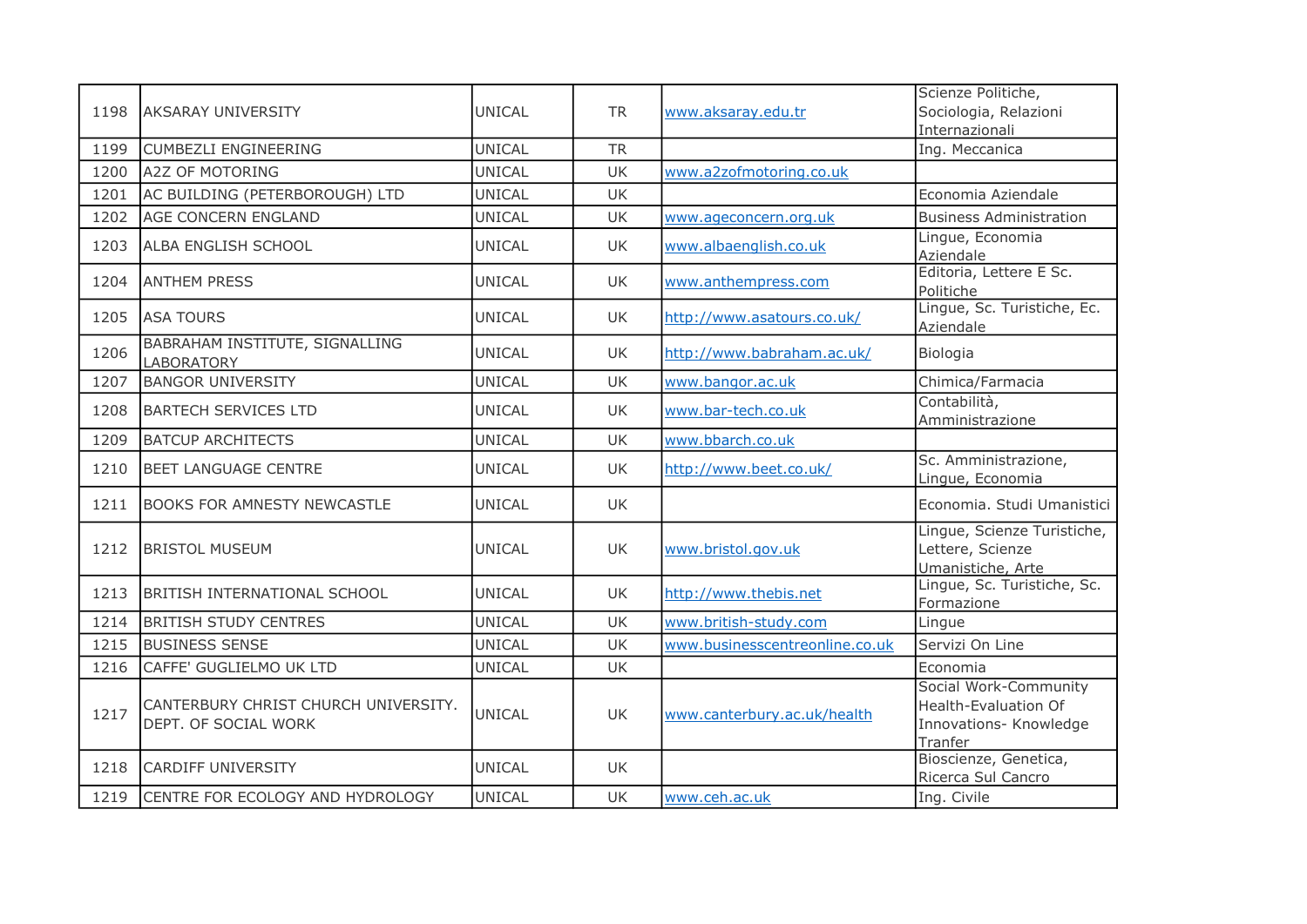| 1220 | <b>CHAMELEON GRAPHICS</b>              | <b>UNICAL</b> | <b>UK</b> | www.chameleongraphics-<br>printltd.co.uk               |                                                                          |
|------|----------------------------------------|---------------|-----------|--------------------------------------------------------|--------------------------------------------------------------------------|
| 1221 | CHRIST CHURCH BUSINESS SCHOOL          | <b>UNICAL</b> | <b>UK</b> | www.canterbury.ac.uk                                   | Sc. Politiche                                                            |
| 1222 | <b>CLUBCLASS LANGUAGE SCHOOL</b>       | <b>UNICAL</b> | UK        | http://www.clubclass.com/london/ Lingue                |                                                                          |
| 1223 | <b>CROYDON COACHES LTD</b>             | <b>UNICAL</b> | UK        |                                                        | Lingue, Economia, Turismo                                                |
| 1224 | <b>DECATHLON UK</b>                    | <b>UNICAL</b> | UK        | decathlon.co.uk                                        | Ing. Gestionale                                                          |
| 1225 | DEUTSCHE BANK LONDON                   | <b>UNICAL</b> | <b>UK</b> | www.db.com                                             | Ing. Gestionale, Finanza                                                 |
| 1226 | <b>DURHAM UNIVERSITY</b>               | <b>UNICAL</b> | UK        | www.durham.ac.uk                                       | Scienze Dei Materiali                                                    |
| 1227 | <b>EDGESTRUCTURES</b>                  | <b>UNICAL</b> | UK        | www.edgestructures.com/                                | Studio Di Ingegneria                                                     |
| 1228 | EPTA GEORGE BARKER LTD                 | <b>UNICAL</b> | UK        | www.epta-uk.co.uk                                      | Ing. Gestionale                                                          |
| 1229 | <b>ETHICAL CONSUMER</b>                | UNICAL        | <b>UK</b> | www.ethicalconsumer.org                                | Economia                                                                 |
| 1230 | <b>E-VOYAGES GROUP</b>                 | <b>UNICAL</b> | UK        | www.e-voyages.co.uk                                    | Economia-Marketing                                                       |
| 1231 | FAWDON COMMUNITY LIBRARY               | UNICAL        | UK        | https://fawdoncommunitylibrary.c<br>om/                |                                                                          |
| 1232 | <b>FILM EDUCATION</b>                  | UNICAL        | <b>UK</b> | www.filmeducation.org                                  | Dams                                                                     |
| 1233 | FILM IN EDUCATION                      | <b>UNICAL</b> | UK        | www.filmineducation.com                                | Media Education,<br>Comunicazione                                        |
| 1234 | <b>FIRST GROUP</b>                     | <b>UNICAL</b> | <b>UK</b> | www.firstgroup.com                                     | Rail Division                                                            |
| 1235 | <b>GOLDEN MOMENTS</b>                  | <b>UNICAL</b> | UK        | WWW.GOLDENMOMENTS.COM                                  | Content And Operation<br>Management; Finance And<br>Marketing Management |
| 1236 | <b>GOLDSMITHS UNIVERSITY OF LONDON</b> | <b>UNICAL</b> | <b>UK</b> | http://www.gold.ac.uk/usfs                             | Scienze Della Frmazione                                                  |
| 1237 | <b>HEWLETT PACKARD</b>                 | <b>UNICAL</b> | UK        | www.hp.com                                             | Economia                                                                 |
| 1238 | HOLIDAYS EMPIRE UK                     | <b>UNICAL</b> | <b>UK</b> | www.heinuk.com                                         | Sc. Turistiche, Lingue, Sc.<br>Amministrazione                           |
| 1239 | HOTEL DU VIN                           | <b>UNICAL</b> | UK        | hotelduvin.com                                         | Lingue                                                                   |
| 1240 | HR WALLINGFORD LTD                     | <b>UNICAL</b> | UK        | www.hrwallingford.co.uk                                |                                                                          |
| 1241 | HUNTER LANGUAGE SCHOOL                 | <b>UNICAL</b> | UK        | info@hunterlanguage.co.uk                              | Economia. Marketing,<br>Lingue                                           |
| 1242 | <b>IMPERIAL COLLEGE LONDON</b>         | UNICAL        | UK        | http://www1.imperial.ac.uk/surger<br>vandcancer/divisi | Biologia<br>Molecolare/Medicina                                          |
| 1243 | <b>ISC LTD</b>                         | <b>UNICAL</b> | <b>UK</b> | www.isc-ltd.com                                        |                                                                          |
| 1244 | JAC TRAVEL GROUP                       | UNICAL        | UK        | www.jactravel.co.uk                                    | Turismo, Lingue, Economia                                                |
| 1245 | JAC TRAVEL SCOTLAND                    | <b>UNICAL</b> | UK        | www.jacscotland.com                                    | Turismo                                                                  |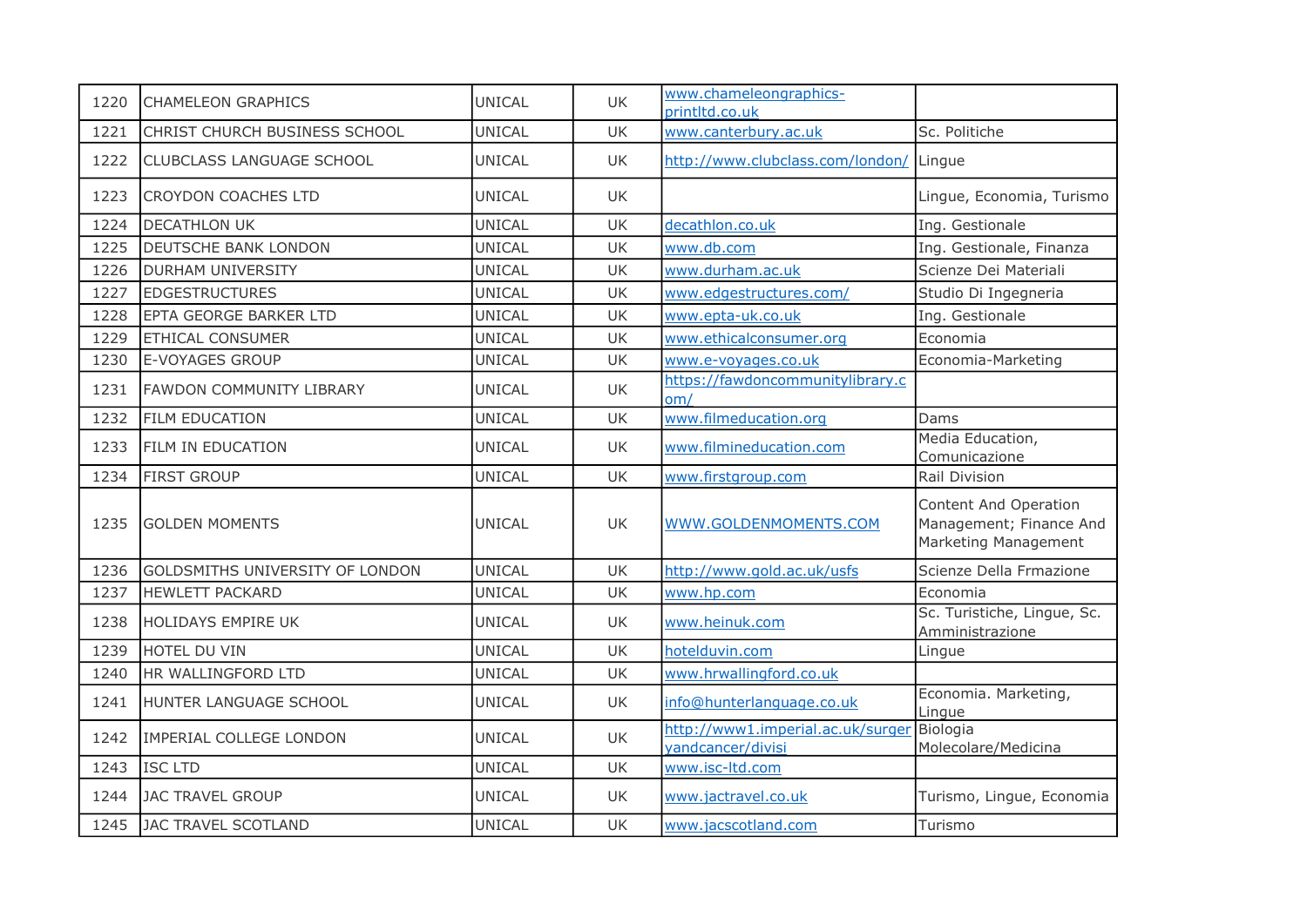| 1246 | JOHN INNES CENTRE                                     | <b>UNICAL</b> | UK        | WWW.JIC.AC.UK                              | Farmacia                                                  |
|------|-------------------------------------------------------|---------------|-----------|--------------------------------------------|-----------------------------------------------------------|
| 1247 | <b>KING'S COLLEGE LONDON</b>                          | <b>UNICAL</b> | UK        | www.iop.kcl.ac.uk                          | Farmacia, Biologia                                        |
| 1248 | KMI THE OPEN UNIVERSITY                               | <b>UNICAL</b> | <b>UK</b> | www.KMiopen.ac.uk                          |                                                           |
| 1249 | LANGUAGE IN ACTION                                    | UNICAL        | <b>UK</b> | https://www.languageinactionltd.c<br>o.uk/ | Lingue-- Ing. Gestionale                                  |
| 1250 | <b>LCP DANCE THEATRE</b>                              | <b>UNICAL</b> | UK.       | http://www.lcpdancetheatre.com/            | Dams                                                      |
| 1251 | LIDA CUCINA                                           | <b>UNICAL</b> | <b>UK</b> |                                            | Ingegneria                                                |
| 1252 | LUXOTTICA GROUP UK                                    | <b>UNICAL</b> | UK        | Luxottica.com                              | Ing. Gestionale<br>Silvia.Dellagnese@Uk.Luxo<br>ttuca.Com |
| 1253 | M2MA LTD                                              | <b>UNICAL</b> | UK        |                                            | Ingegneria Civile                                         |
| 1254 | MAGMATECH                                             | <b>UNICAL</b> | UK        | www.magmatech.co.uk                        | Ing. Gestionale, Ing. Edile                               |
| 1255 | MANCHESTER ASSOCIATES                                 | <b>UNICAL</b> | <b>UK</b> | www.mcrlegal.co.uk                         | Economia Az.<br>/Giurisprudenza                           |
| 1256 | <b>MAZARS</b>                                         | <b>UNICAL</b> | <b>UK</b> | http://www.mazars.co.uk                    | Risorse Umane                                             |
| 1257 | MIDDLESEX UNIVERSITY LONDON                           | UNICAL        | <b>UK</b> | www.mdx.ac.uk                              | Ing. Gestionale                                           |
| 1258 | MM BARCODING LTD.                                     | <b>UNICAL</b> | <b>UK</b> | http://www.mmbarcoding.com/                | Ing. Gestionale<br>Mmbarcoding6_Ija@Indeed<br>email.Com   |
| 1259 | NEWCASTLE UNIVERSITY                                  | <b>UNICAL</b> | <b>UK</b> | www.ncl.ac.uk                              | Sc. Naturali                                              |
| 1260 | <b>OISE BRISTOL</b>                                   | <b>UNICAL</b> | <b>UK</b> | http://www.oise.com/bristol-<br>school     | Lingue-Economia                                           |
| 1261 | ONE GLOBAL SOLUTIONS                                  | <b>UNICAL</b> | <b>UK</b> | www.one-global.com                         | Lingue                                                    |
| 1262 | PEOPLE'S HISTORY MUSEUM                               | UNICAL        | <b>UK</b> | www.phm.org.uk                             |                                                           |
| 1263 | PILGRIMS SCHOOL                                       | <b>UNICAL</b> | <b>UK</b> | www.pilgrims.co.uk                         | Lingue Straniere                                          |
| 1264 | QUEEN MARY UNIVERSITY OF LONDON                       | <b>UNICAL</b> | UK        | www.gmul.ac.uk                             | Farmacia                                                  |
| 1265 | QUEEN'S UNIVERSITY BELFAST                            | <b>UNICAL</b> | <b>UK</b> | WWW.qub.ac.uk                              | Farmacia                                                  |
| 1266 | RAPID IMPROVEMENT                                     | <b>UNICAL</b> | UK        | www.rapidimprovement.co.uk                 | Finance                                                   |
| 1267 | <b>SALFORD UNIVERSITY</b>                             | <b>UNICAL</b> | UK        | http://www.salford.ac.uk/                  | Farmacia                                                  |
| 1268 | SCHOOL OF ENGINEERING AND MATERIAL<br><b>SCIENCE</b>  | <b>UNICAL</b> | <b>UK</b> | www.eng.gmul.ac.uk                         | Management                                                |
| 1269 | SPECIAL EVENTS OFFICER, CULTURE AND<br><b>TOURISM</b> | UNICAL        | UK        |                                            | Organizzazione Eventi,<br>Ufficio Turistico               |
| 1270 | <b>STRAIGHT</b>                                       | <b>UNICAL</b> | <b>UK</b> | http://www.straight.co.uk/                 | Economia                                                  |
| 1271 | STUDIO ALESSANDRO CLIMA                               | <b>UNICAL</b> | <b>UK</b> | www.alessandroclima.com                    | Design Di Interni                                         |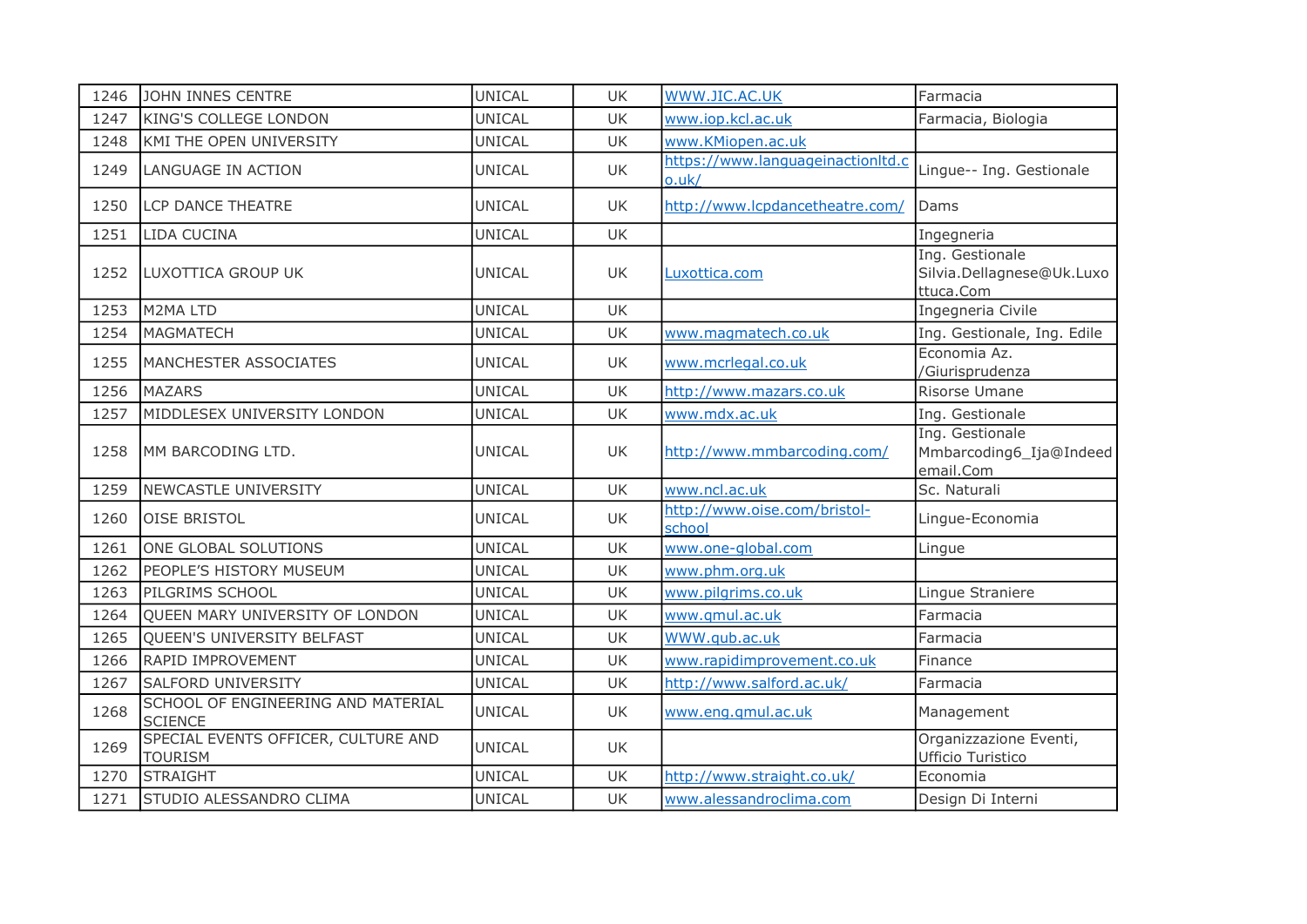| 1272 | <b>SUNDANCE RENEWABLES</b>                                                                                 | <b>UNICAL</b> | UK.       | www.sundancerenewables.org.uk                         | Renewable Energy, Wind<br>And Solar And Bio-Mass<br>Energy  |
|------|------------------------------------------------------------------------------------------------------------|---------------|-----------|-------------------------------------------------------|-------------------------------------------------------------|
| 1273 | SWANSEA INDUSTRIAL COMPONENTS                                                                              | <b>UNICAL</b> | <b>UK</b> | www.sicltd.com                                        |                                                             |
| 1274 | SWANSEA TRIBOLOGY SERVICES LTD.                                                                            | <b>UNICAL</b> | <b>UK</b> | www.trib.co.uk                                        |                                                             |
| 1275 | <b>SYNERGY CONCERTS</b>                                                                                    | <b>UNICAL</b> | <b>UK</b> | www.synergyconcerts.com                               |                                                             |
| 1276 | THE HOLBURNE MUSEUM                                                                                        | <b>UNICAL</b> | <b>UK</b> |                                                       | Lingue, Turismo, Storia,<br>Beni Culturali                  |
| 1277 | THE SENSE LIMITED                                                                                          | <b>UNICAL</b> | UK        | www.senseorg.com                                      | <b>Business Management And</b><br>Consultancy               |
| 1278 | THE TRAINING PARTNERSHIP LTD                                                                               | UNICAL        | <b>UK</b> | www.thetrainingpartnershipltd.co<br>m                 | Tutte                                                       |
| 1279 | THE WELLESLEY                                                                                              | <b>UNICAL</b> | <b>UK</b> | http://www.thewellesley.co.uk/                        | Sc. Turistiche.<br>Giurisprudenza                           |
| 1280 | <b>TRADINVEST</b>                                                                                          | <b>UNICAL</b> | <b>UK</b> | www.tradinvest.co.uk                                  | <b>Industry Consulting</b>                                  |
| 1281 | <b>TRAINING VISION LTD</b>                                                                                 | <b>UNICAL</b> | <b>UK</b> | www.trainingvision.co.uk                              | Economia, Lingue                                            |
| 1282 | <b>UNEP-WCMC (UNITED NATIONS</b><br>ENVIRONMENT PROGRAMME'S WORLD<br><b>CONSERVATION MONITORING CENTRE</b> | UNICAL        | UK        | <u>/www.unep-wcmc.org</u>                             | Informatica                                                 |
| 1283 | UNIVERSITY COLLEGE OF LONDON                                                                               | UNICAL        | <b>UK</b> | http://www.ucl.ac.uk/                                 | Chimica E Tecnologie<br>Farmaceutiche                       |
| 1284 | UNIVERSITY OF ABERDEEN                                                                                     | <b>UNICAL</b> | UK        | www.abdn.ac.uk                                        | Medicina, Smfn                                              |
| 1285 | UNIVERSITY OF BATH                                                                                         | <b>UNICAL</b> | <b>UK</b> | www.bath.ac.uk                                        | Ing. Civile                                                 |
| 1286 | UNIVERSITY OF BIRMINGHAM                                                                                   | <b>UNICAL</b> | UK        | www.bham.ac.uk                                        | Farmacia                                                    |
| 1287 | UNIVERSITY OF BRIGHTON, SCHOOL OF<br>ENVIRONMENT AND TECHNOLOGY                                            | UNICAL        | UK.       |                                                       | Ing. Civile                                                 |
| 1288 | UNIVERSITY OF BRISTOL, SCHOOL OF<br><b>BIOLOGICAL SCIENCE</b>                                              | <b>UNICAL</b> | <b>UK</b> | http://bristol.ac.uk/                                 | Farmacia                                                    |
| 1289 | UNIVERSITY OF CAMBRIDGE                                                                                    | UNICAL        | UK        | http://www.admin.cam.ac.uk/offic<br>es/international/ | Tutte                                                       |
| 1290 | UNIVERSITY OF EDINBURGH                                                                                    | <b>UNICAL</b> | <b>UK</b> | ww.ed.ac.uk                                           | Fisica                                                      |
| 1291 | UNIVERSITY OF GREENWICH                                                                                    | <b>UNICAL</b> | UK        | http://www2.gre.ac.uk                                 | Chimica                                                     |
| 1292 | UNIVERSITY OF LEEDS                                                                                        | <b>UNICAL</b> | UK        |                                                       | Farmacia                                                    |
| 1293 | UNIVERSITY OF LINCOLN                                                                                      | <b>UNICAL</b> | UK        | www.lincoln.ac.uk                                     | Architettura;<br>Conservazione E Restauro<br>Beni Culturali |
| 1294 | UNIVERSITY OF MANCHESTER                                                                                   | UNICAL        | <b>UK</b> | www.medicine.manchester.ac.uk                         | Medicina Cardiovascolare                                    |
| 1295 | UNIVERSITY OF MANCHESTER, INSTITUTE OF<br>CANCER SCIENCES                                                  | UNICAL        | <b>UK</b> | www.manchester.ac.uk                                  | Farmacia                                                    |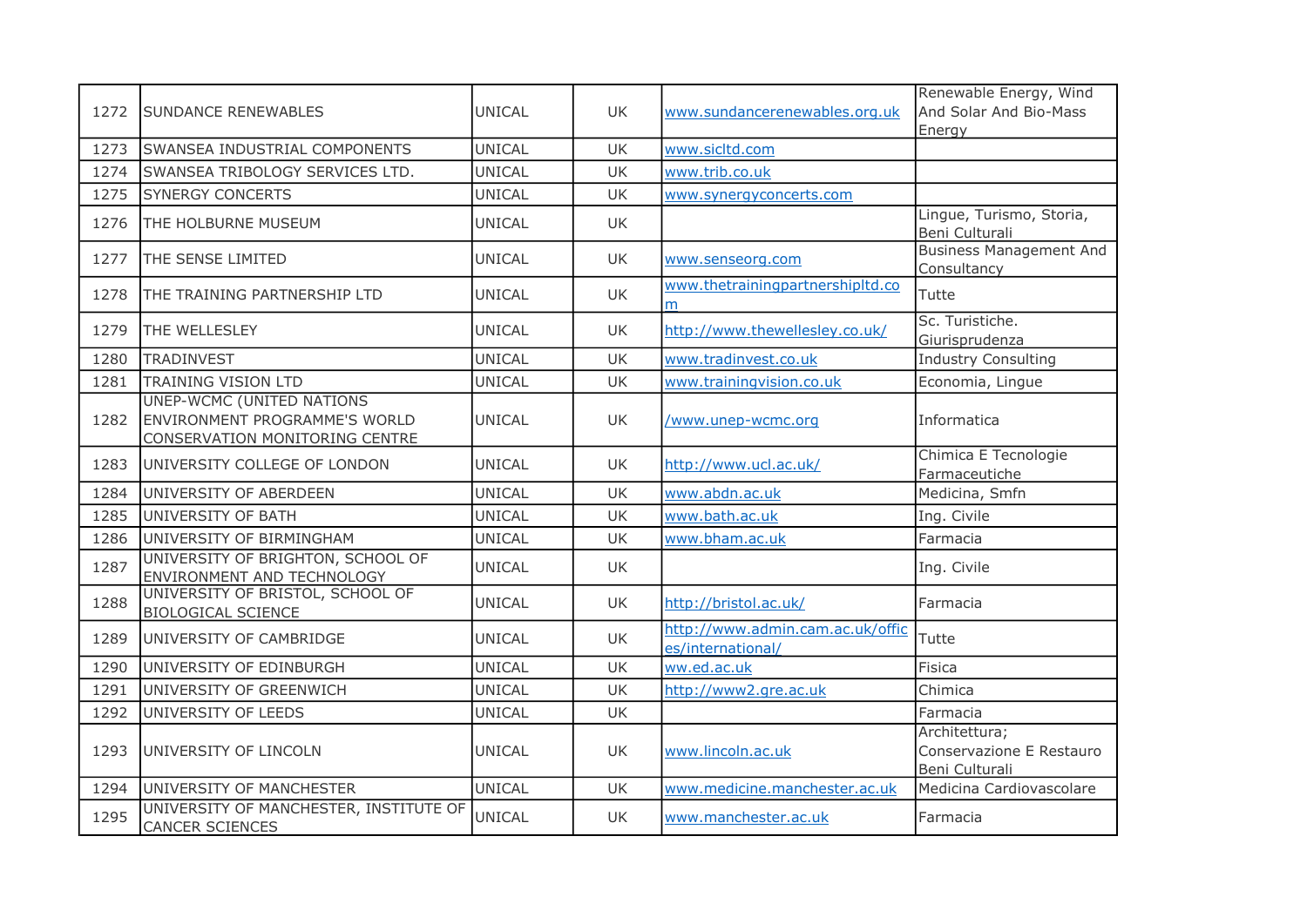| 1296 | UNIVERSITY OF MANCHESTER-MANCHESTER<br><b>BUSINESS SCHOOL</b>                          | UNICAL        | UK        | http://www.manchester.ac.uk/rese<br>arch/n.mehandjiev  | Ing. Gestionale                                                |
|------|----------------------------------------------------------------------------------------|---------------|-----------|--------------------------------------------------------|----------------------------------------------------------------|
| 1297 | UNIVERSITY OF NOTTINGHAM, QUANTUM<br>CORRELATIONS GROUP                                | UNICAL        | UK        | http://quantumcorrelations.weebly<br>.com/             | Fisica                                                         |
| 1298 | UNIVERSITY OF OXFORD                                                                   | <b>UNICAL</b> | <b>UK</b> | www.ox.ac.uk                                           | Informatica                                                    |
| 1299 | UNIVERSITY OF OXFORD, DIETER JAKSCH<br>THEORY GROUP, CLARENDON LAABORATORY             | UNICAL        | UK.       | http://www.physics.ox.ac.uk/                           | Fisica                                                         |
| 1300 | UNIVERSITY OF PLYMOUTH                                                                 | UNICAL        | <b>UK</b> | www.plymouth.ac.uk                                     | Informatica                                                    |
| 1301 | UNIVERSITY OF READING                                                                  | <b>UNICAL</b> | UK        |                                                        |                                                                |
| 1302 | UNIVERSITY OF SHEFFIELD ADVANCED<br>MANUFACTURING RESEARCH CENTRE<br>(MACHINING GROUP) | UNICAL        | UK        | www.sheffield.ac.uk                                    | Ing. Meccanica                                                 |
| 1303 | UNIVERSITY OF SOUTHAMPTON                                                              | <b>UNICAL</b> | <b>UK</b> | <b>WWW.SOTON.AC.UK</b>                                 |                                                                |
| 1304 | UNIVERSITY OF ST ANDREWS                                                               | UNICAL        | UK.       | www.st-andrews.ac.uk                                   | <b>Fisica</b>                                                  |
| 1305 | UNIVERSITY OF STRATHCLYDE                                                              | UNICAL        | UK        | www.strath.ac.uk                                       | Pharmacy And Biomedical<br><b>Sciences</b>                     |
| 1306 | UNIVERSITY OF WARWICK (DEPT. OF<br>CHEMISTRY)                                          | UNICAL        | UK        | http://www2.warwick.ac.uk/                             | Chimica                                                        |
| 1307 | UNIVERSITY OF YORK, GREEN CHEMISTRY<br>CENTRE OF EXCELLENCE                            | <b>UNICAL</b> | <b>UK</b> | www.york.ca.uk                                         | Chimica                                                        |
| 1308 | <b>VODAFONE UK</b>                                                                     | <b>UNICAL</b> | <b>UK</b> |                                                        | Ing. Gestionale                                                |
| 1309 | <b>WORK-UK</b>                                                                         | <b>UNICAL</b> | <b>UK</b> | www.work-uk.co.uk                                      | Tutte                                                          |
| 1310 | <b>XPLORA</b>                                                                          | <b>UNICAL</b> | UK        | http://xploreyourcity.com                              |                                                                |
| 1311 | YELL LTD                                                                               | <b>UNICAL</b> | UK        | WWW.YELL.COM                                           | Ing. Gestionale                                                |
| 1312 | DEPARTMENT OF DERMATOLOGY - MEDICAL<br>UNIVERSITY OF VIENNA                            | <b>UNIME</b>  | A         | http://www.meduniwien.ac.at                            | Medicina                                                       |
| 1313 | JOANNEUM UNIVERSITY OF APPLIED<br><b>SCIENCES</b>                                      | <b>UNIME</b>  | A         | www.fh-joanneum.at/gmt                                 | Pubblic Relations,<br>Administration, Tourism<br>And Marketing |
| 1314 | LEOPOLD - FRANZENS-UNIVERSITY OF<br><b>INNSBRUCK, INSTITUTE OF ZOOLOGY</b>             | <b>UNIME</b>  | A         | www.uibk.ac.at/zoology/staff/pelst<br>er.html          | Scienze                                                        |
| 1315 | PARACELSIUS MEDIZISCHE<br>PRIVATUNIVERSITAT SALZBURG - SALZBURG UNIME<br>(AUSTRIA)     |               | A         | www.pmu.ac.at/en/889.htm                               | Scienze                                                        |
| 1316 | S.I.A.S. NEULINGEN (D                                                                  | <b>UNIME</b>  | A         |                                                        |                                                                |
| 1317 | <b>TIROL KLINIKEN DI HOCHZIRL</b>                                                      | <b>UNIME</b>  | A         | https://www.tirol-<br>kliniken.at/page.cfm?vpath=index |                                                                |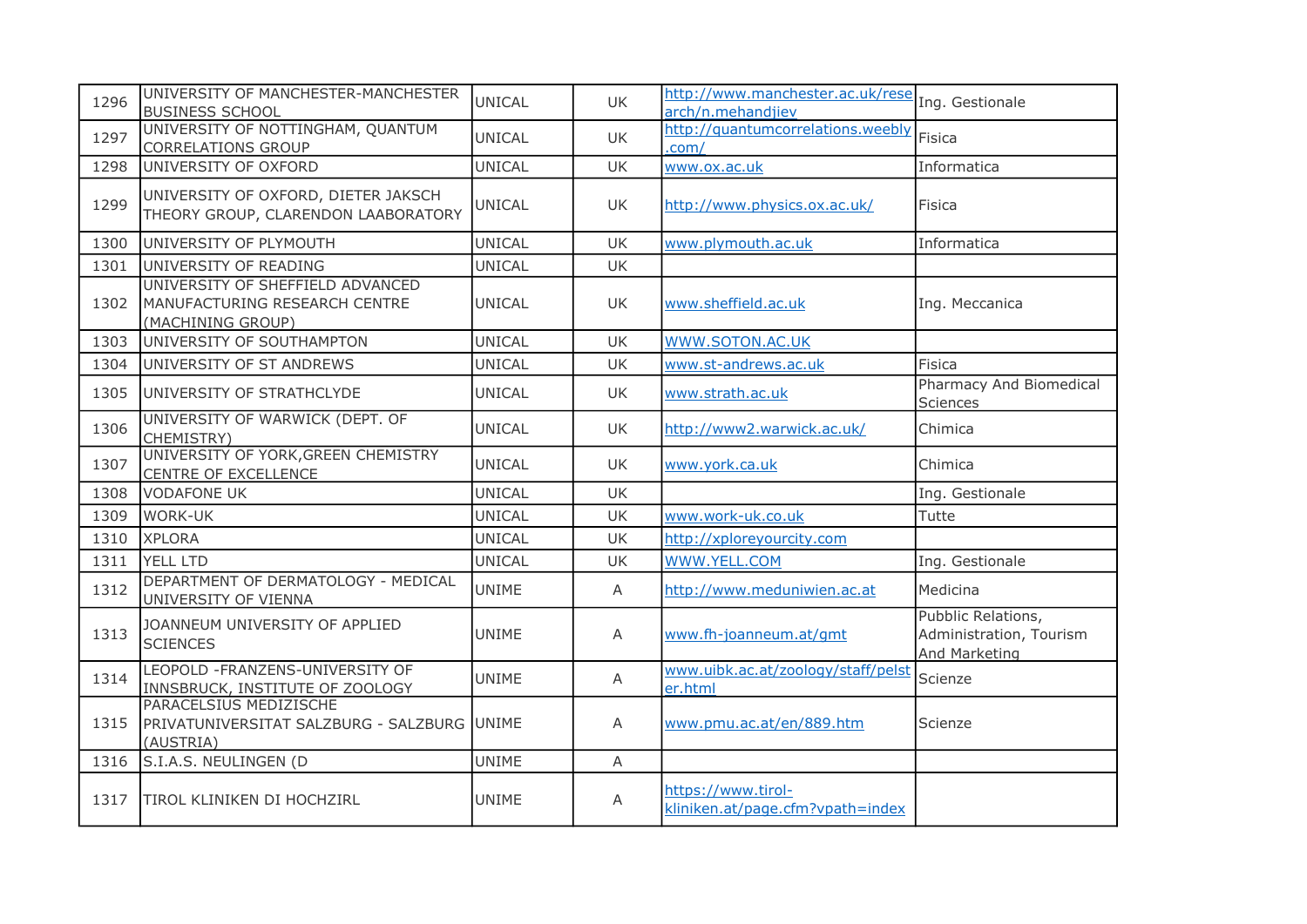| 1318 | UNIVERSITÈ PARIGI III SORBONNE NOUELLE                                                                                                            | <b>UNIME</b> | A            | http://www.univ-paris3.fr                              |                          |
|------|---------------------------------------------------------------------------------------------------------------------------------------------------|--------------|--------------|--------------------------------------------------------|--------------------------|
| 1319 | UNIVERSITY OF INNSBRUCK                                                                                                                           | <b>UNIME</b> | A            |                                                        |                          |
| 1320 | UNIVERSITY OF WIEN - DEPT. OF<br>PHARMACEUTICAL CHEMISTRY                                                                                         | <b>UNIME</b> | A            | www.univie.ac.at                                       | Farmacia/Ctf             |
| 1321 | <b>B&amp;MI NV -BUSINESS &amp; MARKETING</b><br><b>IMPROVEMENT NV</b>                                                                             | <b>UNIME</b> | B            | www.sms-timing.com/                                    | Marketing                |
| 1322 | CAMERA DI COMMERCIO ITALIANA IN BELGIO UNIME                                                                                                      |              | B            | http://www.ccitabel.com                                | Economia                 |
| 1323 | E.R.I.C.                                                                                                                                          | <b>UNIME</b> | B            |                                                        |                          |
| 1324 | EU MATRIX - EUROREPORTER                                                                                                                          | <b>UNIME</b> | B            | www.euroreporter.eu                                    | Scienze Politiche        |
| 1325 | GENT UNIVERSITY - BIOLOGY DEPARTMENT<br>(PHYCOLOGY)                                                                                               | <b>UNIME</b> | B            | www.phycology.ugent.be                                 | Scienze                  |
| 1326 | <b>IMEC</b>                                                                                                                                       | <b>UNIME</b> | B            |                                                        |                          |
| 1327 | INSTIUT EUROPEEN DE RECHERCHE SUR LA<br>COOPERATION MEDITERRANEENNE ET EURO- UNIME<br>ARABE (MEDEA)                                               |              | B            | www.medea.be                                           | Scienze Politiche        |
| 1328 | <b>ITALIA PER PASSIONE</b>                                                                                                                        | <b>UNIME</b> | B            | www.italiaperpassione.com                              | Marketing, Comunicazione |
| 1329 | MOVERING CONSULTING SPRL                                                                                                                          | <b>UNIME</b> | <sub>B</sub> |                                                        | Scienze Politiche        |
| 1330 | S-COM                                                                                                                                             | <b>UNIME</b> | B            | www.scom.eu                                            |                          |
| 1331 | T.F.M MICHEL LOGISTICS S.A                                                                                                                        | <b>UNIME</b> | B            |                                                        |                          |
| 1332 | UNIVERSITY OF ANTWERP                                                                                                                             | <b>UNIME</b> | B            | www.ua.ac.be/gudrun.deboeck                            | Fish Phisiology          |
| 1333 | <b>VERSALIUS RESEARCH CENTER</b>                                                                                                                  | <b>UNIME</b> | B            |                                                        |                          |
| 1334 | VIB- LAB OF MOLECULAR ONCOLOGY AND<br>ANGIOGENESIS                                                                                                | <b>UNIME</b> | B            |                                                        | Oncology                 |
| 1335 | ADMED ANALYSES ET DIAGNOSTICS<br>MEDICAUX                                                                                                         | <b>UNIME</b> | <b>CH</b>    | www.admed.ch                                           | Medicina                 |
| 1336 | UNIVERSITY OF SOUTH BOHEMIA IN CESKÉ<br>LABORATORY OF AQUATIC TOXICOLOGY AND<br>ICHTYOPATHOLOGY FACULTY OF FISHERIES<br>AND PROTECTION OF WATERS, | <b>UNIME</b> | CZ           | http://www.frov.jcu.cz/en/researc<br>h-institute-fish- | Biology                  |
| 1337 | CHARLES UNIVERSITY, FACULTY OF SCIENCE, UNIME<br>DEPARTMENT OF ECOLOGY                                                                            |              | <b>CZ</b>    |                                                        |                          |
| 1338 | LINGUA NOSTRA - RENATA SKOUPA                                                                                                                     | <b>UNIME</b> | <b>CZ</b>    | www.linguanostra.cz                                    | Lingue                   |
| 1339 | MENDEL UNIVERSITY IN BRNO, FACULTY OF<br><b>AGRONOMY</b>                                                                                          | <b>UNIME</b> | <b>CZ</b>    |                                                        |                          |
| 1340 | UNIVERSITY OF PERDUBICE                                                                                                                           | <b>UNIME</b> | CZ           | http://www.upce.cz/en/index.html Farmacia              |                          |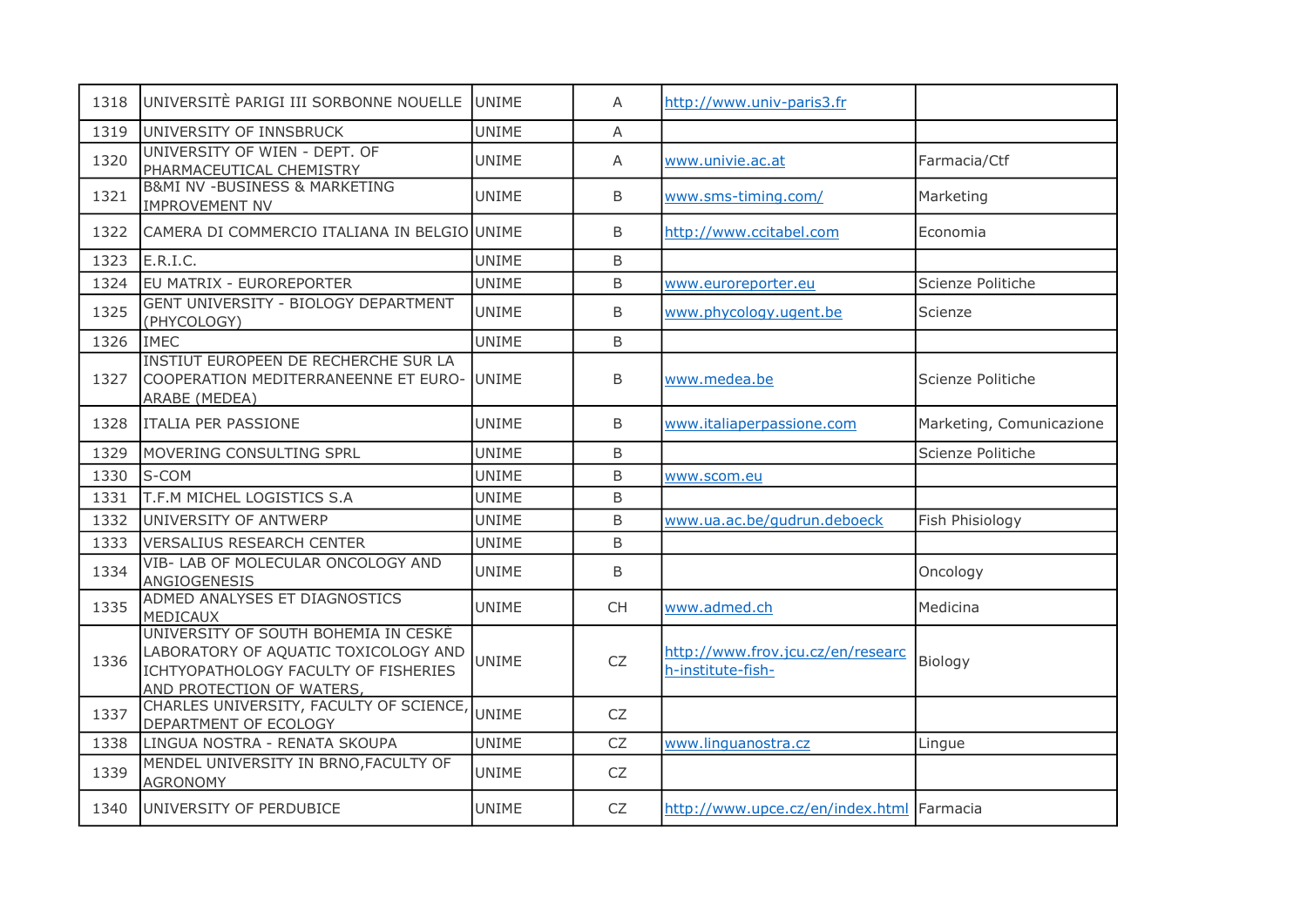| 1341 | UNIVERSITY OF VETERINARY AND<br>PHARMACEUTICAL SCIENCES - BRNO<br>(REPUBBLICA CECA)                       | <b>UNIME</b> | <b>CZ</b>   | www.vfu.cz                                             | Scienze                                                          |
|------|-----------------------------------------------------------------------------------------------------------|--------------|-------------|--------------------------------------------------------|------------------------------------------------------------------|
| 1342 | UNIVERSITY OF VETERINARY AND<br>PHARMACEUTICAL SCIENCES BRNO                                              | <b>UNIME</b> | CZ          |                                                        |                                                                  |
| 1343 | ALLER-WESER- KLINIK                                                                                       | <b>UNIME</b> | D           |                                                        |                                                                  |
| 1344 | <b>ASILO ITALIANO</b>                                                                                     | UNIME        | D           | http://www.asiloitaliano.de/ai-<br>homepage it.html    | Sc.Cognitive                                                     |
| 1345 | BIOTECHNOLOGY CENTER (BIOTEC),<br>TECHNISCHE UNIVERSITA T DRESDEN                                         | <b>UNIME</b> | $\mathsf D$ | http://www.biotec.tu-dresden.de/                       |                                                                  |
| 1346 | CORRECT!V                                                                                                 | <b>UNIME</b> | D           | https://www.correctiv.org/correcti<br>V                |                                                                  |
| 1347 | DONAUISAR KLINIKUM                                                                                        | <b>UNIME</b> | $\mathsf D$ | www.donau-isar-klinikum.de                             |                                                                  |
| 1348 | EBERHARD-KARLS-UNIVERSITY TUEBINGEN,<br>INSTITUTE OF PHYSIOLOGY                                           | <b>UNIME</b> | D           | http://www.physiologie.uni-<br>tuebingen.de/dep1/home  | Biologia                                                         |
| 1349 | HANNOVER MEDICAL SCHOOL                                                                                   | <b>UNIME</b> | D           |                                                        |                                                                  |
| 1350 | INSTITUTE FOR CULTURAL DIPLOMACY                                                                          | <b>UNIME</b> | D           | www.culturaldiplomacy.org                              |                                                                  |
| 1351 | ISTITUTO DI FISIOLOGIA, UNIVERSITÀ DI<br><b>TUBINGEN</b>                                                  | <b>UNIME</b> | D           |                                                        | <b>Cell Culture Flow</b><br><b>Cytometry Apoptosis</b><br>Assays |
| 1352 | <b>KANZLEI ETZEL</b>                                                                                      | <b>UNIME</b> | D           | www.kanzlei-etzel.de                                   |                                                                  |
| 1353 | MARTIN-LUTHER UNIVERSITY                                                                                  | <b>UNIME</b> | D           |                                                        | Farmacia                                                         |
| 1354 | PHYSIOLOGISCHES INSTITUT I                                                                                | UNIME        | D           |                                                        |                                                                  |
| 1355 | S.I.A.S. NEULINGEN                                                                                        | UNIME        | D           | https://branchenbuch.meinestadt.<br>de/neulingen-enzkr |                                                                  |
| 1356 | <b>TIERKLINK ISMANING</b>                                                                                 | UNIME        | D           | www.tierklinik-ismaning.de                             |                                                                  |
| 1357 | UNIVERSITÄT DES SAARLANDERS                                                                               | <b>UNIME</b> | $\mathsf D$ | www.uni-saarland.de/                                   | Pharmacy                                                         |
| 1358 | UNIVERSITÄT DES SAARLANDERS                                                                               | <b>UNIME</b> | D           | www.uni-saarland.de/                                   | Pharmacy                                                         |
| 1359 | UNIVERSITEAT DUISBURG- ESSEN                                                                              | <b>UNIME</b> | D           | www.biofilm-centre.de                                  | Scienze                                                          |
| 1360 | UNIVERSITY HOSPITAL FRANKFURT -<br>INSTITUTE FOR EXPERIMENTAL AND<br>TRANSLATIONAL CARDIOVASCOLAR IMAGING | <b>UNIME</b> | D           | http://www.cardiac-imaging.org/                        | Radiology                                                        |
| 1361 | UNIVERSITY MEDICAL CENTER HAMBURG -<br>INST. ANATOMY AND EXPERIMENTAL<br>MORPHOLOGY                       | <b>UNIME</b> | D           | www.uke.de                                             | Biotecnologie                                                    |
| 1362 | UNIVERSITY OF ASBURG_ROMANISCHE<br>LITERATURWISSENSCHAFT                                                  | <b>UNIME</b> | D           | www.philhist.uni-augsburg.de                           |                                                                  |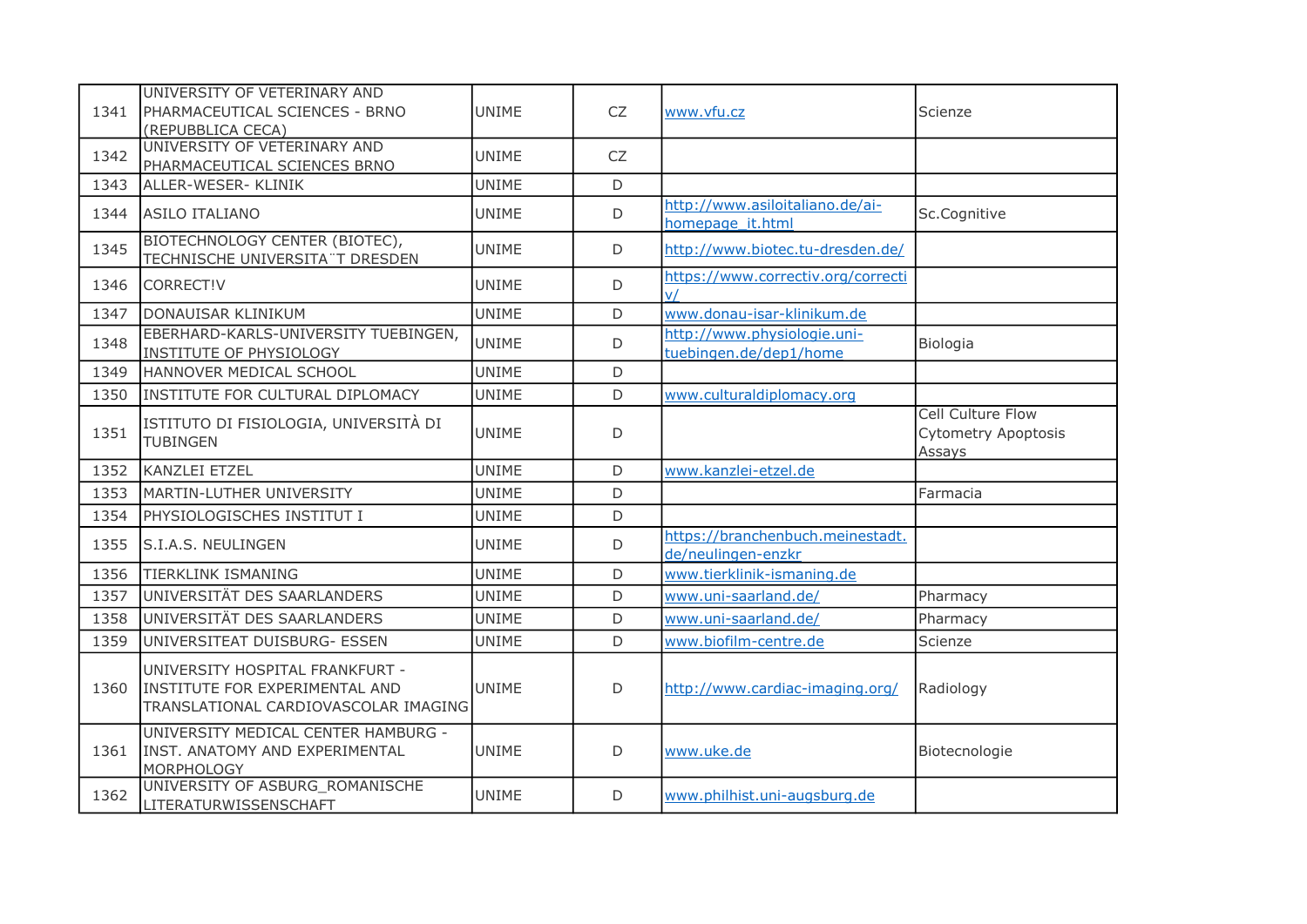| 1363 | UNIVERSITY OF AUSBURG - CENTRO<br>LINGUISTICO D'ATENEO       | UNIME        | D  | www.sz.uni-augsburg.de/                        | Lingue                                                                                      |
|------|--------------------------------------------------------------|--------------|----|------------------------------------------------|---------------------------------------------------------------------------------------------|
| 1364 | UNIVERSITY OF DRESDEN - BIOTECHNOLOGY<br><b>CENTER</b>       | <b>UNIME</b> | D  | http://www.biotec.tu-dresden.de/               | Radioterapia - Ii Ciclo                                                                     |
| 1365 | UNIVERSITY OF MAINZ- INSTITUT FUR<br>PHARMAZIE UND BIOCHEMIE | <b>UNIME</b> | D  | www.pharmazie.uni-mainz.de                     |                                                                                             |
| 1366 | <b>BOOK2WHEEL</b>                                            | <b>UNIME</b> | DK | www.book2wheel.com                             | Management                                                                                  |
| 1367 | FILADELFIA EPILEPSY HOSPITAL- SYDDANSK<br><b>UNIVERSITET</b> | <b>UNIME</b> | DK | www.filadelfia.dk/                             | Neirologia                                                                                  |
| 1368 | ISTITUTO ITALIANO DI CULTURA IN<br>COPENHAGEN                | <b>UNIME</b> | DK | www.iiccopenaghen.esteri.it                    | Economia                                                                                    |
| 1369 | SYDDANSK UNIVERSITET                                         | UNIME        | DK | http://www.filadelfia.dk/                      |                                                                                             |
| 1370 | UNIVERSITY OF<br>COPENHAGEN, INTERNATIONAL OFFICE            | <b>UNIME</b> | DK | www.international.ku.dk                        | Arts And Pubblic Relations                                                                  |
| 1371 | AMNESTY INTERNATIONAL - GRUPO LOCAL<br>DE SALAMANCA          | <b>UNIME</b> | E  | grupos.es.amnesty.org/castilla-<br>leon/grupos | Giornalismo                                                                                 |
| 1372 | AMNESTY INTERNATIONAL CORDOBA                                | <b>UNIME</b> | E  | www.grupos.es.amnesty.org/es                   | Law                                                                                         |
| 1373 | AMNISTIA INTERNATIONAL GRUPO DE JAEN                         | <b>UNIME</b> | E  | www.jaen.es.amnesty.org                        | Law                                                                                         |
| 1374 | AMNISTIA INTERNATIONAL SALAMANCA                             | UNIME        | E  | www.es.amnesty.org                             | Sc Politiche                                                                                |
| 1375 | ANDALUSIANDO VIAGGI S.L.                                     | <b>UNIME</b> | E  | www.andalusiandoviaggi.com                     | Economia E Turismo                                                                          |
| 1376 | <b>APROMPSI</b>                                              | <b>UNIME</b> | E  | Http:     aprompsi.es                          | Psycology                                                                                   |
| 1377 | ASOCIACIÓN INGALICIA                                         | UNIME        | E  | www.ingalicia.org                              | Scienze Cognitive                                                                           |
| 1378 | AVANQUA OCEANOGRAFIC AGORA                                   | <b>UNIME</b> | E  | www.oceanografic.org/en                        | Biology                                                                                     |
| 1379 | AYUNTAMENTO DE TARIFA (OFICINA DE<br>TURISMO)                | <b>UNIME</b> | Ε  | www.aytotarifa.com                             | Turismo                                                                                     |
| 1380 | AYUNTAMENTO DE TARIFA- OFICINA DE<br>TURISMO (SPAIN)         | <b>UNIME</b> | E  | www.aytotarifa.com                             |                                                                                             |
| 1381 | AZULINE HOTEL CLUB CALA MARTINA IBIZA                        | UNIME        | E  | www.a zulinehotels.c om/                       | Psicologia                                                                                  |
| 1382 | <b>BRUSATERRA &amp; PARTNERS</b>                             | <b>UNIME</b> | E  | www.brusaterra.com                             | Law                                                                                         |
| 1383 | <b>BUFETE JURIDICO GARRIDO</b>                               | <b>UNIME</b> | E  | www.BUFETEGARRIDO.COM                          | Law                                                                                         |
| 1384 | CANIS HOSPITAL VETERINARI                                    | <b>UNIME</b> | E  | www.canisgirona.com                            | Veterinaria                                                                                 |
| 1385 | CASA DEGLI ITALIANI                                          | <b>UNIME</b> | Ε  | www.casaitaliani.com                           | Lingue, Lettere E Scienze<br>Della Formazione<br>(Programmazione E<br>Promozione Turistica) |
| 1386 | CENTRE OCEANOGRAPHIC DE LES BALEARS                          | <b>UNIME</b> | Ε  | http://www.ba.ieo.es/                          | Scienze                                                                                     |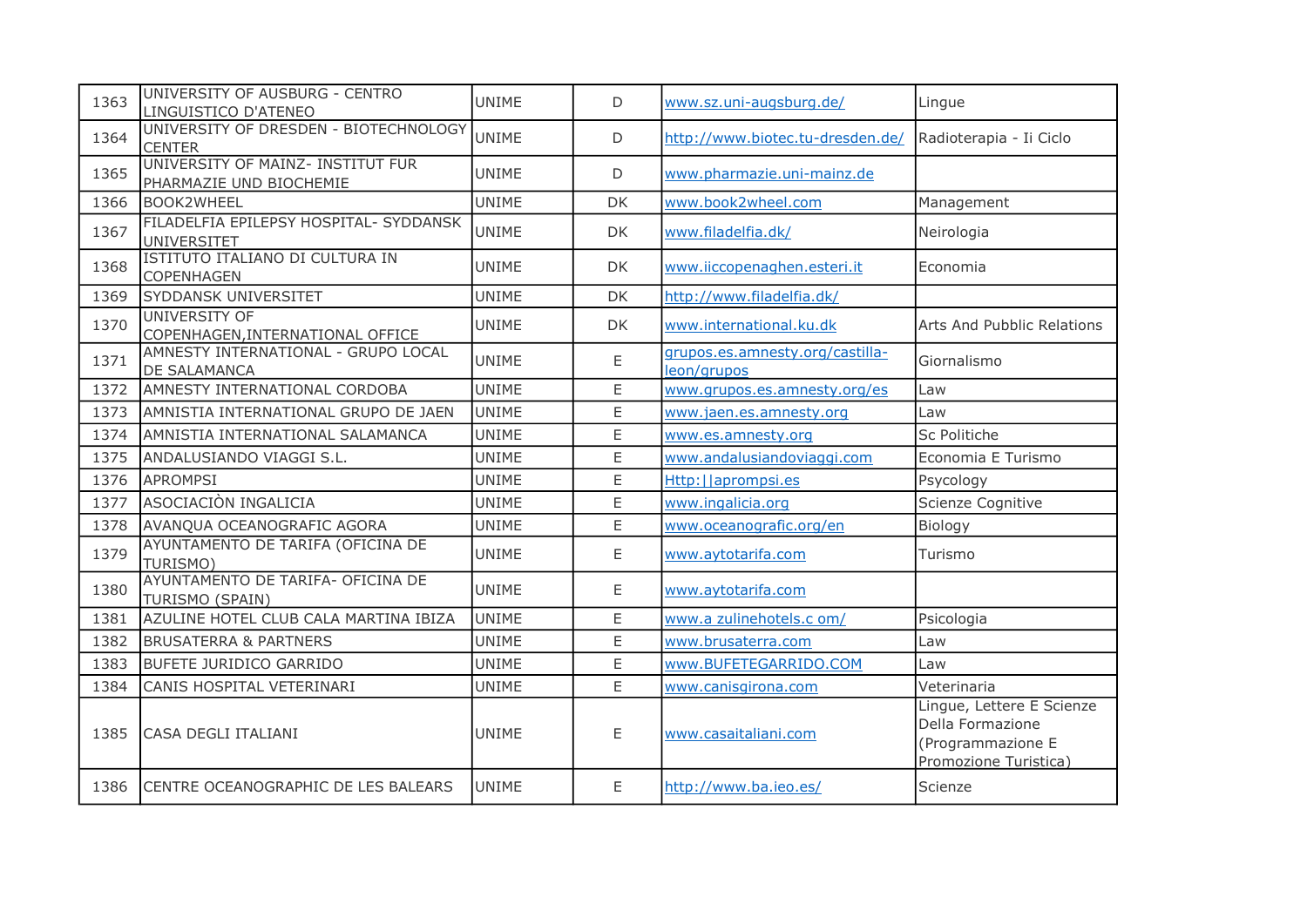| 1387 | CENTRE TECNOLÒGIC DE LA QUÍMICA DE<br>CATALUNYA (CTQC) - UNIVERSITAT ROVIRA I UNIME<br>VIRGILI (URV) |              | E  |                               |                                                                                                                                                                       |
|------|------------------------------------------------------------------------------------------------------|--------------|----|-------------------------------|-----------------------------------------------------------------------------------------------------------------------------------------------------------------------|
| 1388 | CENTRO QUIRÚRGICO VETERINARIO                                                                        | <b>UNIME</b> | E  | www.cirugiaveterinaria.es     | Veterinaria                                                                                                                                                           |
| 1389 | CENTRO SUPERIOR DE IDIOMAS DE LA<br>UNIVERSITAT D'ALICANT                                            | <b>UNIME</b> | E  | www.csidiomas.ua.es           | Lingue                                                                                                                                                                |
| 1390 | CLIC CENTRO DE LENGUAS E INTERCAMBIO<br><b>CULTURAL S.L</b>                                          | <b>UNIME</b> | E  | ww.clic.es                    | <b>Support For Daily</b><br>Administration Tasks,<br>Listing, E-Mail,<br>Administration Of Lending<br>Library. Language<br>Exchange Organization<br>Between Students. |
| 1391 | CLINICA VETERINARIA TOMÁS Y MANUEL<br><b>ELVIRA</b>                                                  | <b>UNIME</b> | E  | http://www.hermanoselvira.es/ | Veterinaria                                                                                                                                                           |
| 1392 | CLINICA VETERINARIA YELLOWSTONE                                                                      | <b>UNIME</b> | E  | www.yellowstonegranvia.com    | Clinica Veterinaria<br>Specializzata In Animali<br>Esotici, Selvatici E Piccoli.<br>Consta Di Attività Clinica,<br>Chirurgica E Laboratorio<br>Analisi                |
| 1393 | COLEC.CTIU LAMBDA                                                                                    | <b>UNIME</b> | E  | www.lambdavalencia.org        | Scienze Politiche, Sociale                                                                                                                                            |
| 1394 | COLONIA SAN VINCENTE FERRER                                                                          | <b>UNIME</b> | E  | www.coloniasanvicente.org     | Scienze Della Formazione                                                                                                                                              |
| 1395 | CONSEJO SUPERIOR DE INVESTIGACIONES<br>CIENTIFICAS/ INSTITUTI DE ACUICULTURA<br>DE TORRE DE LA SA    | <b>UNIME</b> | E  | www.iats.csic.es              |                                                                                                                                                                       |
| 1396 | <b>CSIC - IMEDEA</b>                                                                                 | <b>UNIME</b> | E. | imedea.uib-csic.es/           | Biologia                                                                                                                                                              |
| 1397 | DEPT. ENGINYERIA INFORMATICA I<br>MATEMATICA - UNIVERSITAT ROVIRA I<br><b>VIRGILI</b>                | <b>UNIME</b> | Ε  | deim.urv.cat/~rivi/           | Scienze-Informatica                                                                                                                                                   |
| 1398 | DEPT.CELL BIOLOGY AND<br>HISTOLOGY, FACULTY OF BIOLOGY-<br>UNIVERSITY OF MURCIA                      | <b>UNIME</b> | Ε  | www.um.es                     | Scienze                                                                                                                                                               |
| 1399 | DIPT. MICROBIOLOGIA Y ECOLOGIA-<br>UNIVERSITY OF VALENCIA                                            | <b>UNIME</b> | E  | www.uv.es                     | Biologia                                                                                                                                                              |
| 1400 | <b>EDL ABOGADOS</b>                                                                                  | <b>UNIME</b> | E  |                               |                                                                                                                                                                       |
| 1401 | FACULTAD DE CIENCIAS DEL MAR Y<br>AMBIENTALES - UNIVERSITY OF CADIZ                                  | <b>UNIME</b> | E  | www.uca.es/en/                | Scienze                                                                                                                                                               |
| 1402 | FUNDACIÓ PUIGVERT, AGÈNCIA DE GESTIÓ<br>DEL CONEIXEMENT                                              | <b>UNIME</b> | E  | www.fundacio-puigvert.es      | Medicine                                                                                                                                                              |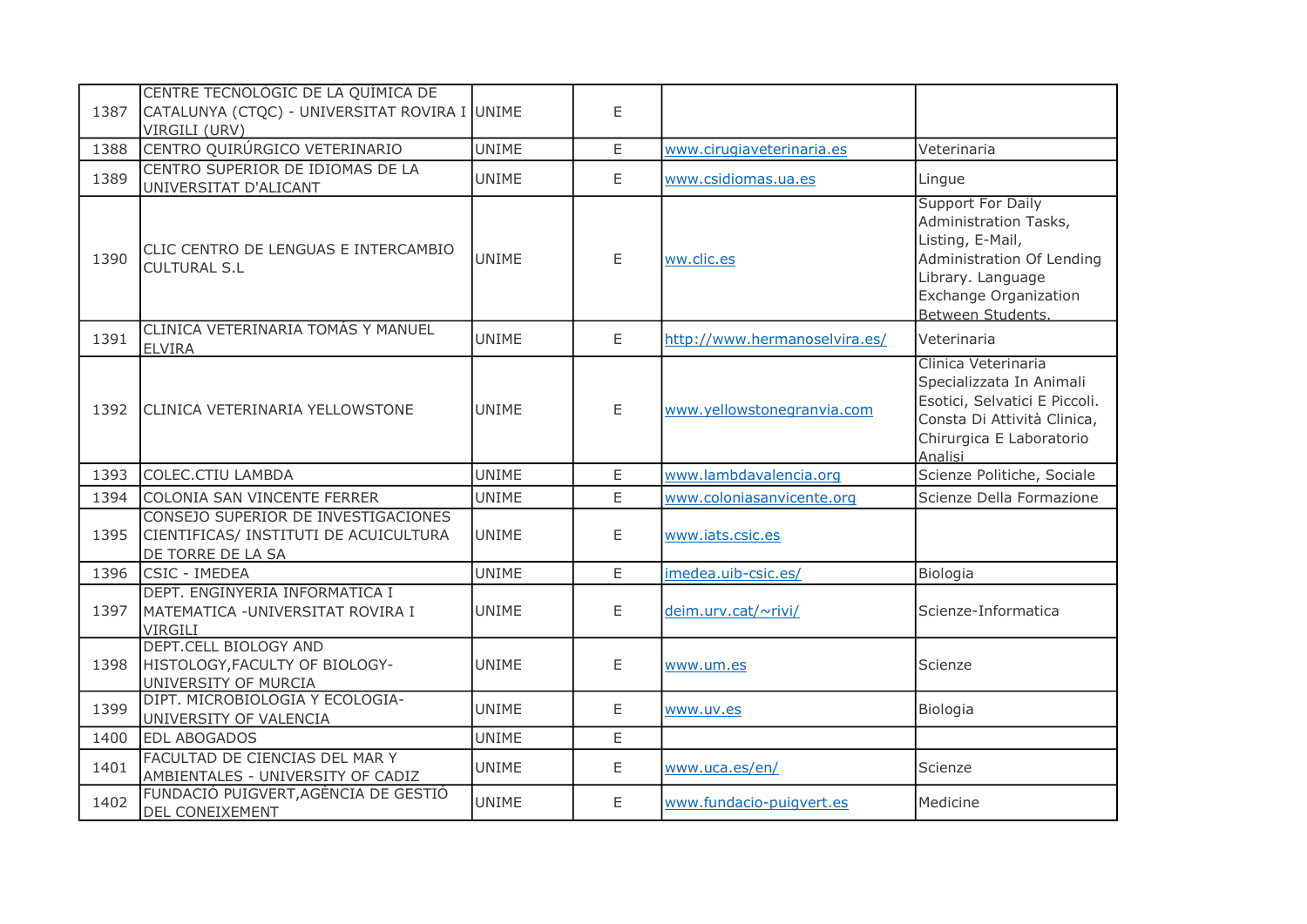| 1403 | <b>GALENDE RUBIO ABOGADOS</b>                                                                       | <b>UNIME</b> | E  | www.galenderubio.com                                   | Law                  |
|------|-----------------------------------------------------------------------------------------------------|--------------|----|--------------------------------------------------------|----------------------|
| 1404 | <b>GALENDE RUBIO ABOGADOS</b>                                                                       | <b>UNIME</b> | E  | www.galenderubio.com                                   | Law                  |
| 1405 | GENERAL SERVICES SPAIN ITALY SL                                                                     | <b>UNIME</b> | E. | www.generalservices.es                                 |                      |
| 1406 | <b>GRUOPO INTRAMUROS</b>                                                                            | <b>UNIME</b> | E  | http://www.grupointramuros.com/<br>revista/            | Giornalismo          |
| 1407 | <b>GRUPO SERVIPUBLIC</b>                                                                            | <b>UNIME</b> | E  | www.seripublic.com                                     |                      |
| 1408 | H10 - VINTAGE SALOU                                                                                 | <b>UNIME</b> | E  | www.h10hotels.com/es/hoteles-<br>salou/h10-vintage-sal | Economics            |
| 1409 | HD HOTELES & RESTORES-PARQUE<br>CRISTOBAL GRAN CANARIE                                              | <b>UNIME</b> | E  | www.hdhotels.com                                       | Economia             |
| 1410 | HOSPITAL GENERAL UNIVERSITARI DE<br>VALÈNCIA                                                        | <b>UNIME</b> | Ε  | www.chguv.san.gva.es                                   |                      |
| 1411 | HOSPITAL UNIVERSITARI CLINIC                                                                        | <b>UNIME</b> | E  | www.ub.edu/medicina                                    | Medicina E Chirurgia |
| 1412 | <b>HOSPITAL VALL D'HEBRON</b>                                                                       | <b>UNIME</b> | E  | www.vhebron.es/endocrino/cindex<br>.htm                | Medicina E Chirurgia |
| 1413 | <b>HOTEL CORDON</b>                                                                                 | <b>UNIME</b> | E  |                                                        | Recepcion            |
| 1414 | HOTEL IBIS BARCELONA MOLLET                                                                         | <b>UNIME</b> | E  |                                                        | Economics            |
| 1415 | <b>HOTELS HOLIDAY PARK</b>                                                                          | <b>UNIME</b> | E  | www.hotelesholidaypark.com                             | Economia             |
| 1416 | IELE, INSTITUTO DE ESTUDIOS DE LA<br>LENGUA ESPANOLA                                                | <b>UNIME</b> | E  | www.iele.com                                           | Education            |
| 1417 | <b>INSTITUT DE CIENCIAS DEL MAR(CSIC) -</b><br><b>BARCELONA (SPAGNA)</b>                            | <b>UNIME</b> | E  | www.icm.csic.es                                        | Scienze              |
| 1418 | INSTITUTE ECOAQUA, UNIVERSITY OF LAS<br>PALMAS DE GRAN CANARIA                                      | <b>UNIME</b> | E  | ecoaqua.ulpgc.es                                       | Biologia             |
| 1419 | INSTITUTE OF CHEMICAL RESEARCH OF<br>CATALONIA (ICIQ)                                               | <b>UNIME</b> | E  | www.icig.es                                            | Chimica              |
| 1420 | INSTITUTO DE ACUICULTURA DE TORRE DE<br>LA SAL - CONSEJO SUPERIOR DE<br>INVESTIGACIONES CIENTIFICAS | <b>UNIME</b> | Ε  | http://www.iats.csic.es/www/                           | Scienze              |
| 1421 | INSTITUTO DE TECNOLOGÍA QUÍMICA UPV-<br><b>CSIC</b>                                                 | <b>UNIME</b> | E  | www.upv.es\herme                                       | Scienze              |
| 1422 | INZZEGRA                                                                                            | <b>UNIME</b> | E  | www.inzzegra.com                                       | Sc. Cognitive        |
| 1423 | IQUAL INGENIERIOS S.L.                                                                              | <b>UNIME</b> | E  | wwww.igingenieros.com                                  | Informatica          |
| 1424 | ISTITUTO DE CIENCIAS DEL MAR ICM-CSIC                                                               | <b>UNIME</b> | E  | www.icm.csic.es                                        | Scienze              |
| 1425 | LOPEZ GIMENEZ TORRES - STUDIO LEGALE                                                                | <b>UNIME</b> | E  | http://www.lopezgimeneztorres.co<br>m/                 | Giurisprudenza       |
| 1426 | LORO PARQUE FUNDACION                                                                               | <b>UNIME</b> | E  | www.loroparque-fundacion.org                           |                      |
| 1427 | <b>MALEY ABOGADOS</b>                                                                               | <b>UNIME</b> | Ε  | http://www.maleyabogados.com                           | Law                  |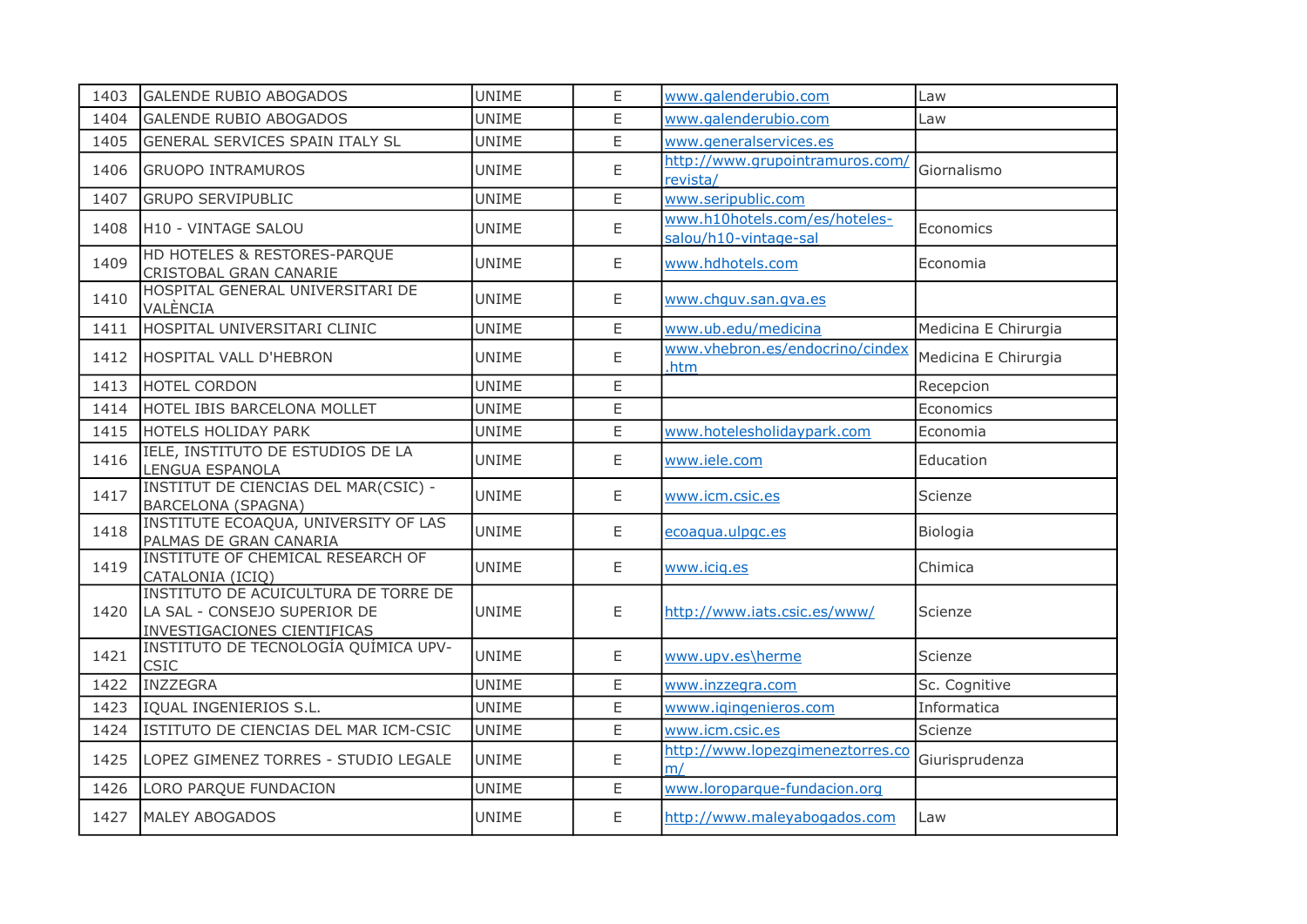| 1428 | MUSEO DI PREISTORIA DI VALENCIA                                                      | <b>UNIME</b> | E | www.museuprehistoriavalencia.es/<br>web mupreva |                                            |
|------|--------------------------------------------------------------------------------------|--------------|---|-------------------------------------------------|--------------------------------------------|
| 1429 | OCEANOGRAFIC PARQUES REUNIDOS<br>VALENCIA                                            | <b>UNIME</b> | E | dgarcia@oceanografic.org                        | Veterinaria                                |
| 1430 | OFICINA DEL TURISMO, AYUNTAMIENTO DE<br><b>TARIFA</b>                                | <b>UNIME</b> | E |                                                 | Eonomics, Tourism                          |
| 1431 | SONRÍA CLÍNICA DENTAL                                                                | <b>UNIME</b> | E | sonriaclinicadental.com                         |                                            |
| 1432 | TRANSNATIONAL CONSULTING, S.L.                                                       | <b>UNIME</b> | E |                                                 |                                            |
| 1433 | <b>TRIPOART</b>                                                                      | UNIME        | E | www.tripodart.net                               | Fotografia, Design And On-<br>Line Archive |
| 1434 | TRIPODART                                                                            | <b>UNIME</b> | E | info@tripodart.net                              |                                            |
| 1435 | UNIDAD DE IGUALDAD UNIVERSIDAD<br>COMPLUTENSE DE MADRID                              | <b>UNIME</b> | E | http://www.ucm.es                               | Lingue                                     |
| 1436 | UNIVERSIDAD CARLOS III DE MADRID,<br>INTERNATIONAL RELATIONS OFFICE SERINT           | <b>UNIME</b> | Ε |                                                 | Amministrazione                            |
| 1437 | UNIVERSIDAD COMPLUTENSE DE MADRID                                                    | <b>UNIME</b> | E | www.ucm.es                                      | Giurisprudenza                             |
| 1438 | UNIVERSIDAD DE CADIZ - DEPT. QUIMICA<br><b>FISICA</b>                                | <b>UNIME</b> | E | dept.biologia@uca.es                            | Biology                                    |
| 1439 | UNIVERSIDAD DE LA LAGUNA                                                             | <b>UNIME</b> | E | www.facultades.ull.es/derecho                   | Lingue                                     |
| 1440 | UNIVERSIDAD DE LA LAGUNA - DEPT OF LAW UNIME                                         |              | E | www.facultades.ull.es/derecho                   | Lingue                                     |
| 1441 | UNIVERSIDAD DE LA LAGUNA - FACULTAD DE<br><b>MEDICINA</b>                            | <b>UNIME</b> | E | www.ull.es/view/centros/medicina/<br>Inicio/es  | Medicina                                   |
| 1442 | UNIVERSIDAD DE LA LAGUNA -<br>VICERRECTORADO DE RELACIONES<br>UNIVERSIDAD Y SOCIEDAD | <b>UNIME</b> | Ε | www.ull.es                                      | Lingue                                     |
| 1443 | UNIVERSIDAD DE LAS PALMAS - FACULTAD<br>DE ECONOMIA EMPRESA Y TURISMO                | <b>UNIME</b> | E | www.ulpgc.es                                    | Economia                                   |
| 1444 | UNIVERSIDAD DE MURCIA - DEPARTAMENTO<br>DI FISIOTERAPIA                              | <b>UNIME</b> | E | http://www.um.es/web/fisioterapi                | Fisioterapia                               |
| 1445 | UNIVERSIDAD DE OVIEDO, FACULTAD DE<br>MEDICINA Y ENFERMERIA                          | <b>UNIME</b> | E | www.uniovi.es/departamentos/me<br>dicina        | Medicina                                   |
| 1446 | UNIVERSIDAD POLITECNICA DE MADRID                                                    | <b>UNIME</b> | E |                                                 | Scienze Politiche                          |
| 1447 | UNIVERSIDAD POLITECNICA VALENCIA -<br>ISTITUTO DE TECNOLOGIA QUIMICA                 | <b>UNIME</b> | E | www.itg.upv.es                                  | Ingegneria                                 |
| 1448 | UNIVERSITAD DE CORDOBA, FACULTAD DE<br>MEDICINA Y INFERMERIA                         | <b>UNIME</b> | E | www.uco.es/medicina/                            | Medicine                                   |
| 1449 | UNIVERSITAT AUTONOMA DE BARCELONA -<br>HOSPITAL DE LA SANTA CREU I SANT PAU          | <b>UNIME</b> | E | http://www.santpau.cat/                         | Medicina                                   |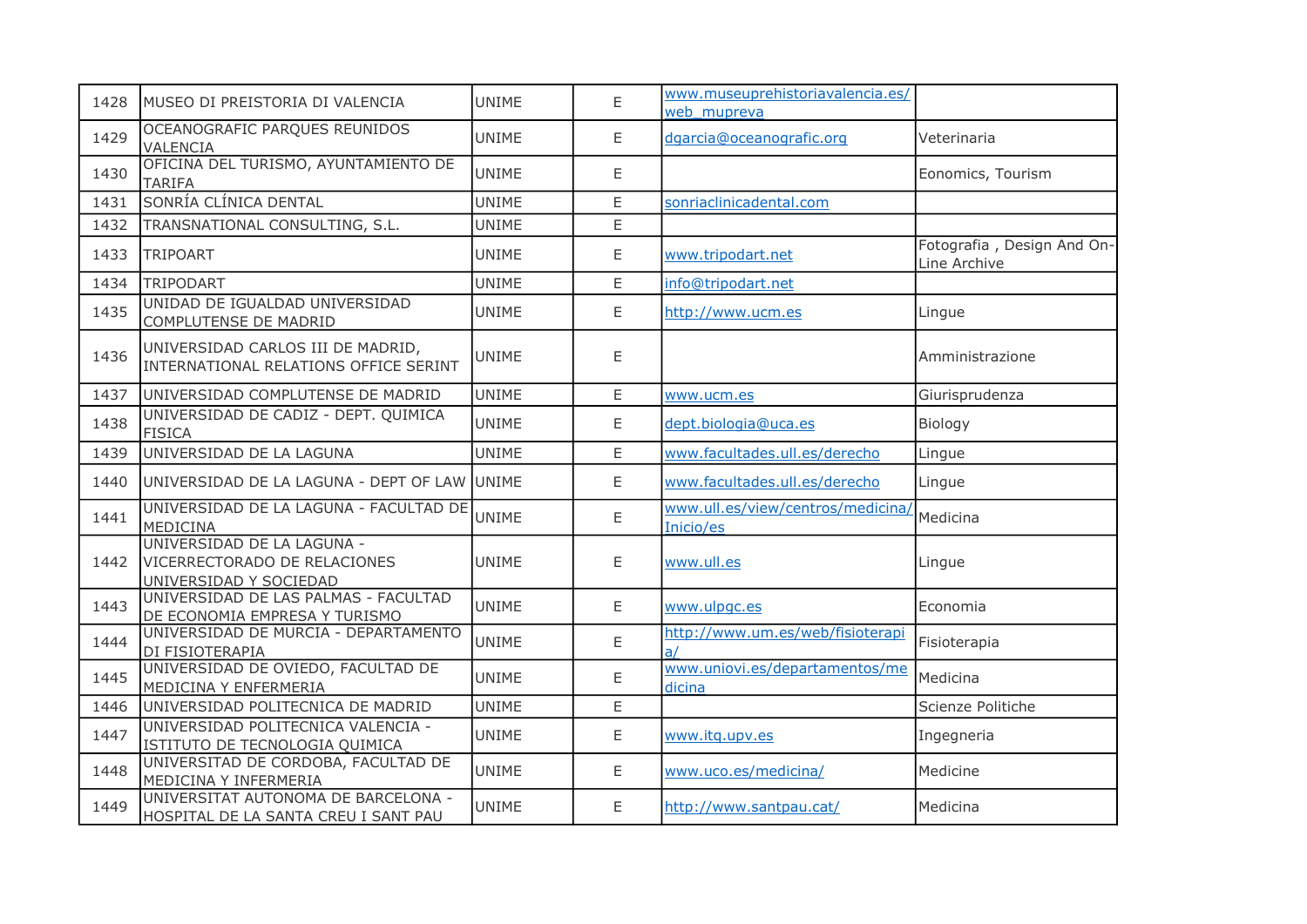| 1450 | UNIVERSITAT DE BARCELONA - DEPARTMENT<br>DE BIOQUIMICA I BIOLOGIA MOLECOLARE                                       | <b>UNIME</b> | E  | www.ub.edu/web/ub/ca/universita Biochimica E Biologia<br>t/coneix la ub/depa | Molecolare                                                                    |
|------|--------------------------------------------------------------------------------------------------------------------|--------------|----|------------------------------------------------------------------------------|-------------------------------------------------------------------------------|
| 1451 | UNIVERSITY OF A CORUNA - FACULTAD DE<br><b>CIENCIAS</b>                                                            | <b>UNIME</b> | E. | http://ciencias.udc.es/                                                      | Scienze                                                                       |
| 1452 | UNIVERSITY OF BARCELONA-FACULTY OF<br>ECONOMICS AND BUSINESS                                                       | <b>UNIME</b> | E  | www.ub.edu/economiaempresa/rel<br>int/                                       | Scienze Politoche                                                             |
| 1453 | UNIVERSITY OF CORDOBA                                                                                              | <b>UNIME</b> | E  | http://www.uco.es/organiza/centr<br>os/derecho/index.p                       | Law; Business Studies                                                         |
| 1454 | UNIVERSITY OF HEULVA                                                                                               | <b>UNIME</b> | E  |                                                                              | Varie                                                                         |
| 1455 | UNIVERSITY OF JAEN                                                                                                 | <b>UNIME</b> | E  | www.ujaen.es                                                                 | <b>Business</b><br>Administration, Informatics<br>And Industrial Engigneering |
| 1456 | UNIVERSITY OF LA LAGUNA - FACULTAD DE<br>CIENCIAS DE LA SALUD                                                      | <b>UNIME</b> | E  | www.ull.es                                                                   | Medicina                                                                      |
| 1457 | UNIVERSITY OF LAS PALMAS -INSTITUTE FOR<br>ANIMAL HEALTH                                                           | <b>UNIME</b> | E  | www.gi.ulpgc.es/iusa2                                                        | Medicina Veterinaria                                                          |
| 1458 | UNIVERSITY OF MURCIA - FACULTY OF<br><b>BIOLOGY, DEPT.CELL BILOGY AND</b><br><b>HISTOLOGY</b>                      | <b>UNIME</b> | E  | www.um.es                                                                    | Scienze                                                                       |
| 1459 | UNIVERSITY OF SANTIAGO DE COMPOSTELA -<br>DEPT BIOLOGIA FUNCIONAL                                                  | <b>UNIME</b> | Ε  | www.usc.es                                                                   | Biologia                                                                      |
| 1460 | UNIVERSITY OF SEVILLE - DEPARTMENT OF<br>PHARMACOLOGY                                                              | <b>UNIME</b> | E  | www.farmolap.us.es                                                           | Scienze                                                                       |
| 1461 | UNIVERSITY OF SEVILLE - DEPT.<br>PHARMACOLOGY, SCHOOL OF PHARMACY                                                  | <b>UNIME</b> | E  | http://grupo.us.es/farmolap/web/                                             | Scienze                                                                       |
| 1462 | UNIVERSITY OF THE BASQUE COUNTRY<br>ESCUELA POLITECNICA                                                            | <b>UNIME</b> | E  | www.ehu.es                                                                   | Ingegnaria                                                                    |
| 1463 | UNIVERSITY OF VALENCIA, DEPT. OF<br>MEDICINE PREVENTIVE AND PUBBLIC HEALTH                                         | UNIME        | Ε  | www.uv.es/farmitecpara - sama-<br>uv. es/                                    | <b>Bilogia</b>                                                                |
| 1464 | UNIVERSITY OF VALENCIA-DEPARTMEN DE<br>MICROBIOLOGIA Y ECOLOGIA                                                    | <b>UNIME</b> | Ε  | www.uv.es                                                                    | Scienze                                                                       |
| 1465 | UNIVERSITY OF ZARAGOZA, DEPT. ORGANIC<br><b>CHEMISTRY</b>                                                          | <b>UNIME</b> | E  | www.researchgate.net/institution/<br>University of Zar                       | Pharmacy                                                                      |
| 1466 | YELLOWMEDIA COMUNICACION Y<br>MARKETING, S.L.                                                                      | <b>UNIME</b> | E  | www.yellowmedia.es                                                           | Marketing, Publicity And<br>Advertising                                       |
| 1467 | UNIVERSITY OF TARTU - INSTITUTE OF<br><b>BIOMEDICINE AND TRANSLATIONAL</b><br>MEDICINE - DEPARTMENT OF BIOMEDICINE | <b>UNIME</b> | EE | http://www.ut.ee/en/kontakt/bio-<br>siirdemeditsiini-i                       | Biomedicina                                                                   |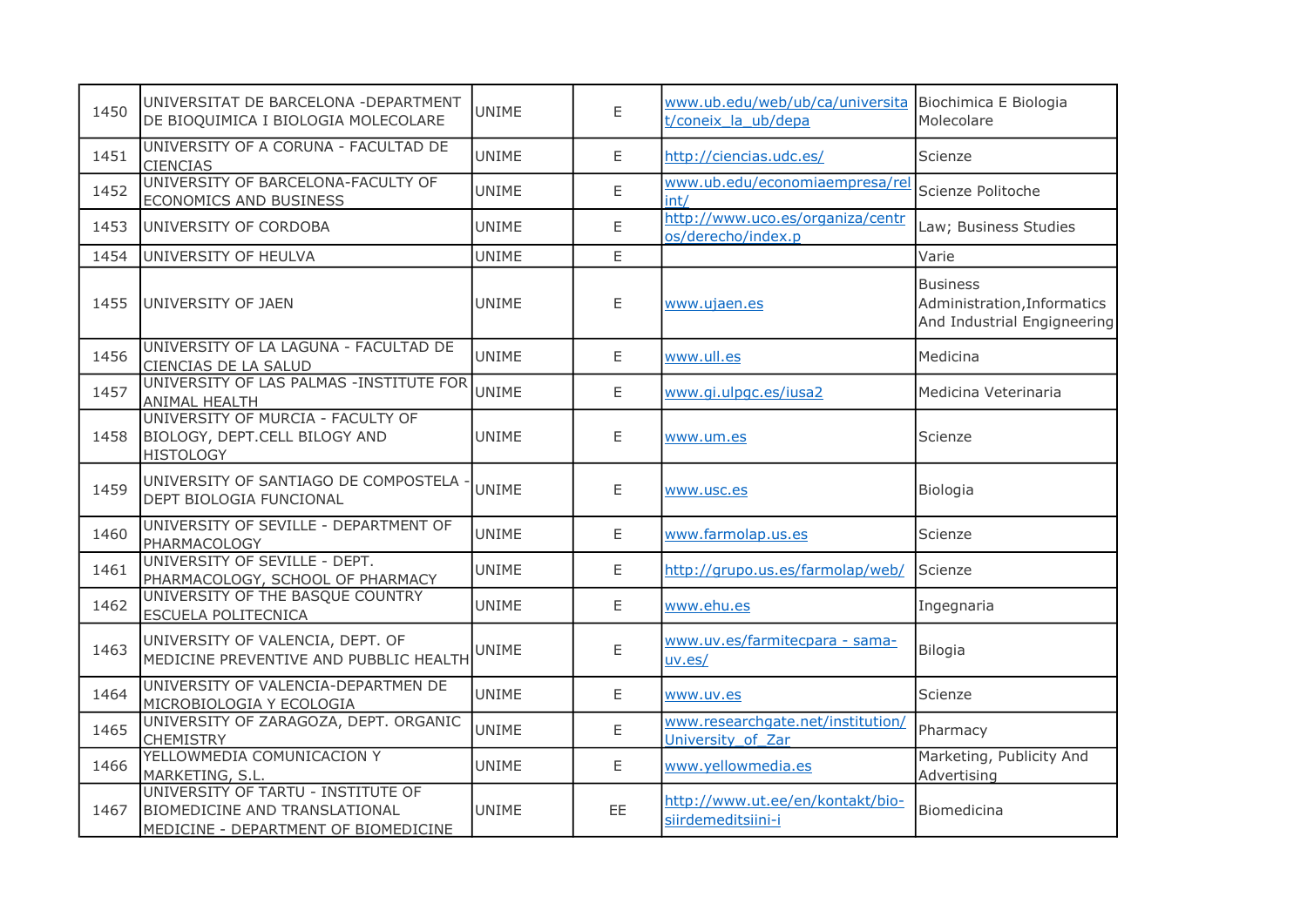| 1468 | CENTRE HOSPITALIER UNIVERSITAIRE DE<br>MONTPELLIER POLE EMMBRUN DÉPARTEMENT<br>: ENDOCRINOLOGIE-DIABÉTOLOGIE-<br>NUTRITION | UNIME        | F            | http://www.chu-montpellier.fr      | Medicina                       |
|------|----------------------------------------------------------------------------------------------------------------------------|--------------|--------------|------------------------------------|--------------------------------|
| 1469 | CHAMBRE DE COMMERCE ITALIENNE POUR<br>LA FRANCE DE MARSEILLE                                                               | <b>UNIME</b> | $\mathsf{F}$ | www.ccif-marseille.com             | Lingue                         |
| 1470 | HÔPITAUX UNIVERSIRAIRES DE SAINT LOUIS UNIME                                                                               |              | F            | http://hopital-saintlouis.aphp.fr/ |                                |
| 1471 | HOSPITAL CENTER CHV FREGIS                                                                                                 | <b>UNIME</b> | $\mathsf{F}$ | www.fregis.com                     | Veterinaria                    |
| 1472 | INSTITUT DE SYSTÉMATIQUE, ÉVOLUTION,<br>BIODIVERSITÉ - MUSÉUM NATIONAL<br><b>D'HISTOIRE NATURELLE</b>                      | <b>UNIME</b> | F            | http://isyeb.mnhn.fr/?lang=fr      |                                |
| 1473 | INSTITUTE OF ORGANIC AND ANALYTICAL<br>CHEMISTRY-UNIVERSITÈ D'ORLEÀNS                                                      | <b>UNIME</b> | F            | www.icoa.fr/sciences-techniques    | Scienze                        |
| 1474 | INTERNATIONAL AGENCY FOR RESEARCH ON<br>CANCER (IARC) DIPT. INFECTIONS AND<br>CANCER BIOLOGY GROUP                         | <b>UNIME</b> | F            | www.iarc.fr                        | Biology                        |
| 1475 | ISTITUTO ITALIANO DI CULTURA DI<br>MARSIGLIA                                                                               | <b>UNIME</b> | F            | www.iicmarsiglia.esteri.it         | Lingue                         |
| 1476 | LABORATOIRE D'OCEANOGRAPHIE DE<br>VILLEFRANCHE -UNIVERSITÈ PIERRE ET<br>MARIE CURIE - PARIS VI                             | <b>UNIME</b> | F            | http://www.obs-vlfr.fr/            | Scienze                        |
| 1477 | <b>SAS PASTA PIEMONTE</b>                                                                                                  | <b>UNIME</b> | F            | http://www.pastapiemonte.com/      |                                |
| 1478 | STRATE ECOLE DE DESIGN, STRATE<br><b>RESEARCH</b>                                                                          | <b>UNIME</b> | F            | strateresearch.com                 | Filosofia                      |
| 1479 | UNIVERSITÉ D'ARTOIS                                                                                                        | <b>UNIME</b> | F.           | www.univ-artois.fr/                | Pharmacy                       |
| 1480 | UNIVERSITÈ DE REIMS                                                                                                        | <b>UNIME</b> | F            |                                    | Lettres & Sciences<br>Humaines |
| 1481 | UNIVERSITE LYON 1                                                                                                          | <b>UNIME</b> | $\mathsf{F}$ | www.univ-lyon1.fr                  | Nuclear Medicine               |
| 1482 | UNIVERSITE PARIS 1 PANTHEON -<br>SORBONNE                                                                                  | <b>UNIME</b> | F            | http://www.univ-paris1.fr/         |                                |
| 1483 | UNIVERSITY OF STRASBURGO, LABORATORY<br>OF SUPRAMOLECULAR BIOMATERIALS AND<br>CHEMISTRY (LUISA DE COLA)                    | <b>UNIME</b> | F            | isis.unistra.fr/                   | Chimica                        |
| 1484 | EUROPEAN PUBLIC LAW ORGANIZATION<br>(EPLO)                                                                                 | <b>UNIME</b> | G            | www.eplo.eu                        |                                |
| 1485 | RUĐER BOŠKOVIC INSTITUTE                                                                                                   | <b>UNIME</b> | <b>HR</b>    | www.irb.hr/enq                     | Biology                        |
| 1486 | UNIVERSITY OF REIJEKA - FACULTY OF<br>MEDICINE                                                                             | <b>UNIME</b> | <b>HR</b>    | http://www.medri.uniri.hr/hr/      | Biology                        |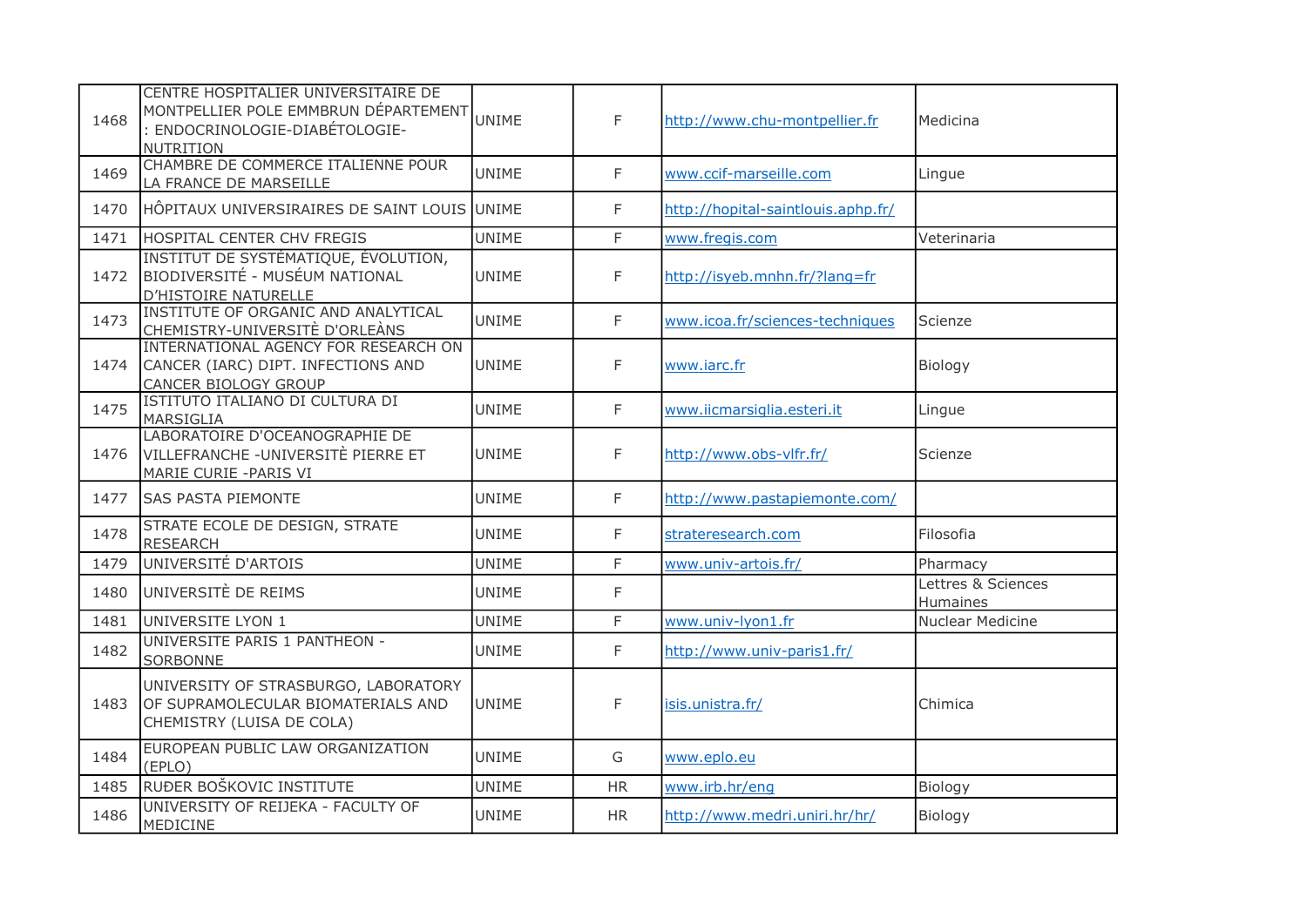| 1487 | PÁZMÁNY PÉTER CATHOLIC UNIVERSITY                                                                                            | <b>UNIME</b> | HU         | http://ppke.hu/en                                  | Psychology                                                                       |
|------|------------------------------------------------------------------------------------------------------------------------------|--------------|------------|----------------------------------------------------|----------------------------------------------------------------------------------|
| 1488 | SEMMELWEIS UNIVERSITY                                                                                                        | <b>UNIME</b> | HU         | semmelweis.hu/english                              | Medicina                                                                         |
| 1489 | UNIVERSITY OF APPLIED SCIENCES<br>KODOLONANYI JANOS,                                                                         | <b>UNIME</b> | <b>HU</b>  | www.kodolanyi.hu                                   | Scienze Politiche                                                                |
| 1490 | UNIVERSITY OF PECS                                                                                                           | <b>UNIME</b> | <b>HU</b>  |                                                    | Neurochirurgia                                                                   |
| 1491 | UNIVERSITY OF VETERINARY MEDICINE -<br><b>BUDAPEST</b>                                                                       | <b>UNIME</b> | <b>HU</b>  | www.univet.hu/                                     | Veterinaria                                                                      |
| 1492 | <b>BUSINESS COMPUTER TRAINING INSTITUTE</b>                                                                                  | <b>UNIME</b> | IRL        | www.bct.ie                                         | Economics                                                                        |
| 1493 | <b>GROSSO&amp; MALDONADO</b>                                                                                                 | <b>UNIME</b> | IRL        | http://www.grossomaldonado.com                     |                                                                                  |
| 1494 | <b>IRLANDA EN ESPANOL</b>                                                                                                    | <b>UNIME</b> | IRL        | irlandaenespanol.com                               |                                                                                  |
| 1495 | IRLANDIANI                                                                                                                   | <b>UNIME</b> | IRL        | www.irlandiani.com                                 | Comunicazione,<br>Giornalismo                                                    |
| 1496 | MATER MISERICORDIAE UNIVERSITY<br>HOSPITAL -NATIONAL CENTRE FOR<br>INHERITED METABOLIC DISORDERS Â??<br><b>ADULT SERVICE</b> | <b>UNIME</b> | IRL        | www.mater.ie/services/adult-<br>metabolic-service/ | Medicine                                                                         |
| 1497 | <b>MCBETT</b>                                                                                                                | <b>UNIME</b> | IRL        | www.mcbett.net                                     | Comunicazione Attività<br>Amministrative                                         |
| 1498 | NATIONAL UNIVERSITY OF IRELAND GALWAY UNIME                                                                                  |              | IRL        | http://www.nuigalway.ie/                           | Medicina                                                                         |
| 1499 | PIONEER GLOBAL INVESTMENT LIMITED                                                                                            | <b>UNIME</b> | IRL        | www.pioneeringinvestments.com                      |                                                                                  |
| 1500 | PIONEER GLOBAL INVESTMENTS LIMITED                                                                                           | <b>UNIME</b> | IRL        | corporate.pioneerinvestments.com                   |                                                                                  |
| 1501 | <b>SARDINIAN DREAMS</b>                                                                                                      | <b>UNIME</b> | IRL        | www.cylex.ie/company/sardinian+<br>dreams-1163     | Economics                                                                        |
| 1502 | TALLAGHT HOSPITAL, TEACHING HOSPITAL<br>OF TRINITY COLLEGE DUBLIN                                                            | <b>UNIME</b> | IRL        | www.tallaghthospital.ie                            | Medicina                                                                         |
| 1503 | TRANSLIT - TRANSLATION, INTERPRETING<br>AND BUSINESS REGISTRATION                                                            | <b>UNIME</b> | <b>IRL</b> | http://translit.ie/                                |                                                                                  |
| 1504 | YOUR INTERNATIONAL TRAINING                                                                                                  | <b>UNIME</b> | IRL        |                                                    | Marketing And<br>Communication,<br>Accountancy, International<br><b>Business</b> |
| 1505 | UNIVERSITY OF ICELAND - ISTITUTE FOR<br>EXPERIMENTAL PATHOLOGY - REYKJAVIK                                                   | <b>UNIME</b> | <b>IS</b>  | www.keldur.hi.is                                   | Scienze                                                                          |
| 1506 | <b>RELAKS TURE LTD</b>                                                                                                       | <b>UNIME</b> | LV         | www.relaksture.lv                                  |                                                                                  |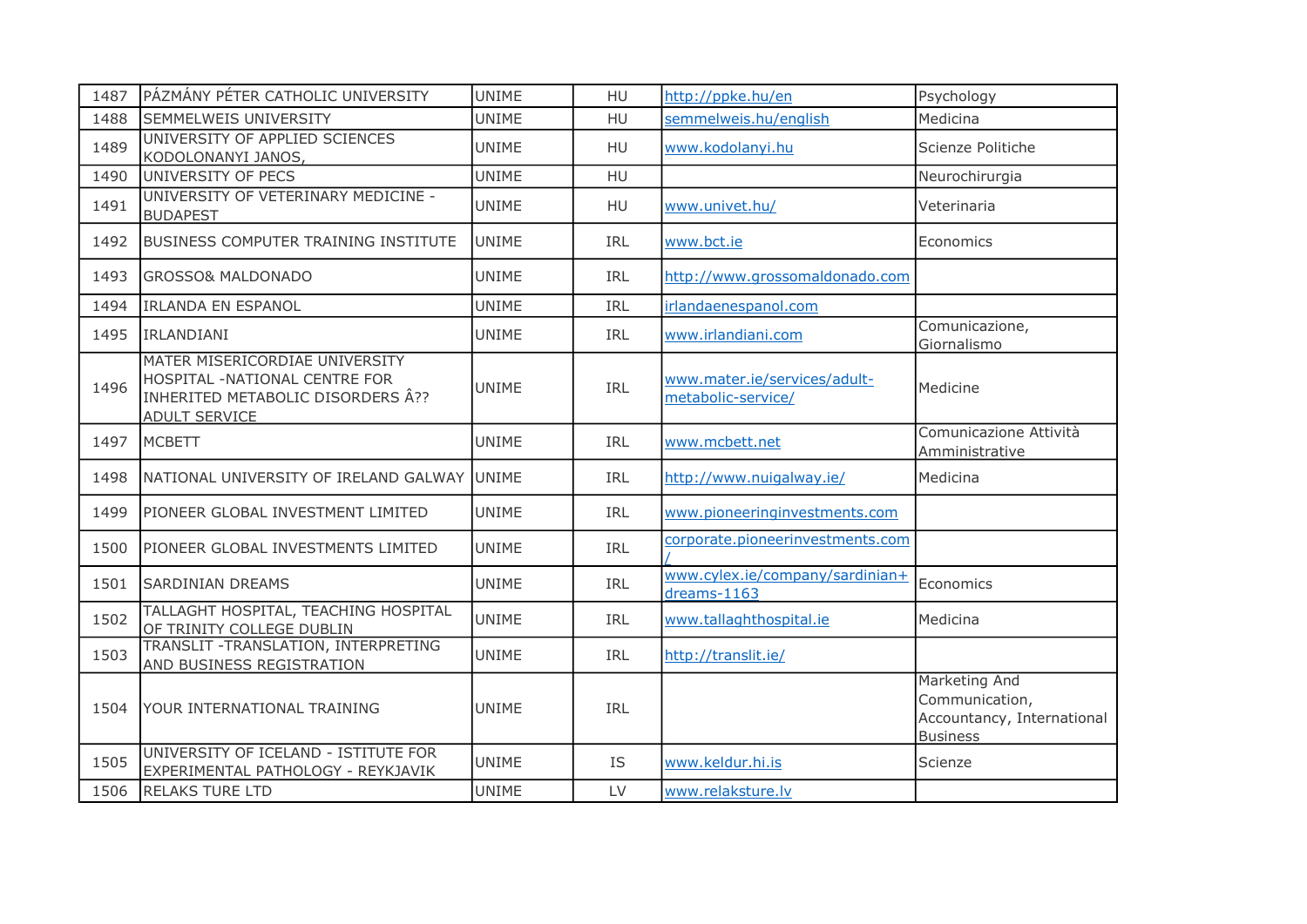| 1507 | UNIVERSITY OF ZADAR - DEPT. ECOLOGY,<br>AGRONOMY AND CENTER FOR<br>INTERDISCIPLINARY MARINE AND MARITIME<br><b>RESEARCH</b> | UNIME        | LV           | http://www.unizd.hr/                               | Scienze                              |
|------|-----------------------------------------------------------------------------------------------------------------------------|--------------|--------------|----------------------------------------------------|--------------------------------------|
| 1508 | <b>ALTERN LIMITED</b>                                                                                                       | <b>UNIME</b> | MT           | http://altern.com.mt/                              | Economics                            |
| 1509 | CONSORZIO EUROMED OVERSEA -<br>INTERNATIONAL TRADE                                                                          | <b>UNIME</b> | МT           | www.consorzioeuromed.com                           | Scienze Politiche                    |
| 1510 | FOUNDATION FOR SOCIAL WELFARE<br>SERVICES - AGENZIJA APPOGG                                                                 | <b>UNIME</b> | MT           | www.fsws.gov.mt                                    | Scienze Sociali                      |
| 1511 | IGT INTERNATIONAL GLOBAL TOURIST                                                                                            | <b>UNIME</b> | MT           |                                                    |                                      |
| 1512 | ISTITUTO ITALIANO DI CULTURA DI LA<br>VALLETTA                                                                              | <b>UNIME</b> | MT           | http://www.iicvalletta.esteri.it/IIC<br>Lavalletta |                                      |
| 1513 | KOPERATTIVA KUMMERIC GUST (FAIR TRADE<br>COOPERATIVE)                                                                       | <b>UNIME</b> | MT           |                                                    | Scienze Politiche                    |
| 1514 | <b>LEXEMA</b>                                                                                                               | <b>UNIME</b> | <b>MT</b>    | www.lexema.net/                                    | Marketing                            |
| 1515 | LIVELIFE REHABILITATION CENTER                                                                                              | <b>UNIME</b> | MT           | http://livelife.com.mt/                            | Fisioterapia                         |
| 1516 | MALTESE ITALIAN CHAMBER OF COMMERCE                                                                                         | <b>UNIME</b> | MT           | www.micc.org.mt                                    |                                      |
| 1517 | <b>RCSM LEGAL</b>                                                                                                           | <b>UNIME</b> | <b>MT</b>    | rcsmlegal.com                                      | Law                                  |
| 1518 | <b>SHARKLAB MALTA</b>                                                                                                       | <b>UNIME</b> | MT           |                                                    |                                      |
| 1519 | UNIVERSITÀ DI MALTA, DIPARTIMENTO DI<br>BIOLOGIA, FCOLTÀ DI SCIENZE ROOM 227                                                | <b>UNIME</b> | MT           |                                                    |                                      |
| 1520 | UNIVERSITY OF MALTA                                                                                                         | <b>UNIME</b> | <b>MT</b>    |                                                    |                                      |
| 1521 | UNIVERSITY OF MALTA - DIPT. PHYSIOLOGY<br><b>&amp; BIOCHEMISTRY</b>                                                         | <b>UNIME</b> | <b>MT</b>    | www.um.edu.mt/ms/physbiochem                       | Pharmachy                            |
| 1522 | BIOFORSK SOIL AND ENVIROMENT                                                                                                | <b>UNIME</b> | $\mathsf{N}$ |                                                    |                                      |
| 1523 | DEPARTMENT OF ORAL BIOLOGY, FACULTY<br>OF DENTISTRY, UNIVERSITY OF OSLO                                                     | <b>UNIME</b> | N            |                                                    |                                      |
| 1524 | UNIVERSITY OF OSLO                                                                                                          | <b>UNIME</b> | N            | www.uio.no                                         | Medicina                             |
| 1525 | AKKA ARCHITECTS - SOCIAL MEDIA                                                                                              | <b>UNIME</b> | <b>NL</b>    | akkaarchitects.com                                 | Economia                             |
| 1526 | ARDENA CRYSTALLICS B.V.                                                                                                     | <b>UNIME</b> | <b>NL</b>    | ardena.com                                         | Farmacia                             |
| 1527 | CBS-KNAW FUNGAL BIODIVERSITY CENTRE                                                                                         | <b>UNIME</b> | <b>NL</b>    | http://www.cbs.knaw.nl/                            |                                      |
| 1528 | LACDR (LEIDEN AND AMSTERDAM CENTER<br>FOR DRUG RESEARCH)                                                                    | <b>UNIME</b> | <b>NL</b>    | www.leidenuniv.nl                                  | Pharmaceutical/Biomedeica<br>Science |
| 1529 | MOLECULAR BIOLOGY & MICROBIAL FOOD<br>SAFETY SWAMMERDAM INSTITUTE FOR LIFE<br>SCIENCES, FACULTY OF SCIENCES                 | <b>UNIME</b> | <b>NL</b>    |                                                    |                                      |
| 1530 | PLANT RESEARCH INTERNATIONAL                                                                                                | <b>UNIME</b> | <b>NL</b>    | www.pri.wur.nl                                     | Biologia Molecolare,<br>Biochimica   |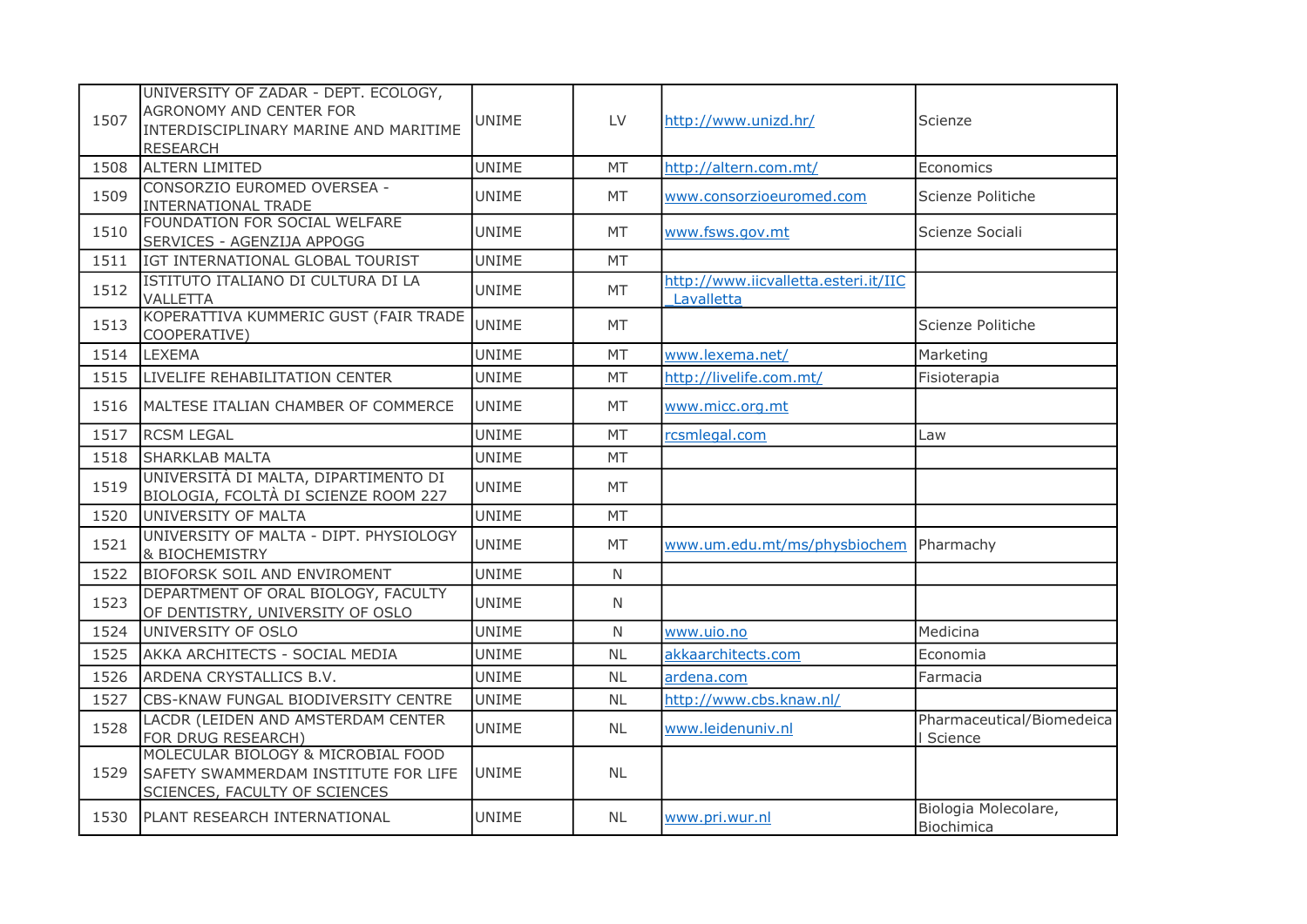| 1531 | UNIVERSITY OF TEHCNOLOGY DELFT-<br>INSTITUTE OF MICROSYSTEMS AND<br><b>NANOELECTRONICS</b> | <b>UNIME</b> | <b>NL</b> | www.tudelft.nl                               | Ingegneria               |
|------|--------------------------------------------------------------------------------------------|--------------|-----------|----------------------------------------------|--------------------------|
| 1532 | <b>WAGENINGEN UNIVERSITY</b>                                                               | <b>UNIME</b> | <b>NL</b> | www.wageningenur.nl                          | Relazioni Internazionali |
| 1533 | CCMAR, UNIVERSITY OF ALGARVE                                                               | <b>UNIME</b> | P         |                                              |                          |
| 1534 | CENTRE OF MARINE SCIENCES OF ALGARVE                                                       | <b>UNIME</b> | P         |                                              | Scienze                  |
| 1535 | CESAM DEPT OF BIOLOGY, UNIVERSITY OF<br><b>AVEIRO</b>                                      | <b>UNIME</b> | P         | http://www.cesam.ua.pt                       | Biologia                 |
| 1536 | INSTITUTO DE MEDICINA MOLECULAR -<br>UNIVERSIDAD DE LISBONA                                | <b>UNIME</b> | P         | http://www.imm.fm.ul.pt/web/im<br>m/aboutus  | Scienze                  |
| 1537 | INSTITUTO DE MEDICINA MOLECULAR,<br>FACULDADE DE MEDICINA, UNIVERSIDADE<br>DE LISBOA       | <b>UNIME</b> | P         | www.fm.ul.pt                                 | Scienze                  |
| 1538 | SERVIÇO DE QUIMICA ORGANICA, FACULTY<br>OF PHARMACY, UNIVERSITY OF PORTO                   | <b>UNIME</b> | P         | www.ff.up.pt                                 | Pharmacy                 |
| 1539 | UNIVERSIDADE FERNANDO PESSOA - PORTO<br>(PORTOGALLO)                                       | <b>UNIME</b> | P         | www.ufp.pt                                   | Scienze                  |
| 1540 | UNIVERSIDADO DE LISBOA, FAULTADE DE<br>MEDICINA, CLINICA UNIVERSITARIA DE<br>CARDIOLOGIA   | <b>UNIME</b> | P         |                                              |                          |
| 1541 | UNIVERSITY OF AVEIRO, DEPARTMENT OF<br><b>BIOLOGY AND CESAM</b>                            | <b>UNIME</b> | P         | www.cesam.ua.pt                              | Biologia                 |
| 1542 | DISTRICT RAILWAY HOSPITAL, DEPARTMENT<br>OF OPHTHALMOLOGY                                  | <b>UNIME</b> | PL        | www.kolejowy.katowice.pl/                    | Medicina                 |
| 1543 | JAGELLONIAN UNIVERSITY MEDICAL<br><b>COLLEGE OF KRAKOW</b>                                 | <b>UNIME</b> | PL        | www.ikard.cm-uj.krakow.pl                    | Medicina                 |
| 1544 | JAGIELLONIAN UNIVERSITY MEDICAL<br>COLLEGE, DEPT OF TOXOLOGY AND<br>ENVIROMENTAL DESEASE   | <b>UNIME</b> | PL        | http://www.toksy-alergo.cm-<br>uj.krakow.pl/ | Biologia                 |
| 1545 | JÓZEF PILSUDSKI UNIVERSITY OF PHYSICAL<br>EDUCATION IN WARSAW (AWF)                        | UNIME        | PL        | http://www.awf.edu.pl/indexEn.ph             | Scienze Motorie          |
| 1546 | LUX MED GROUP MEDICAL CENTERS                                                              | <b>UNIME</b> | PL        | www.luxmed.pl                                | Medicina                 |
| 1547 | MEDICAL UNIVERSITY OF BIALISTOK                                                            | <b>UNIME</b> | PL        | http://www.umb.edu.pl/                       | Medicine                 |
| 1548 | MEDICAL UNIVERSITY OF LUBLIN                                                               | <b>UNIME</b> | PL        | www.umlub.pl                                 | Biology                  |
| 1549 | MEDICAL UNIVERSITY OF WARSAW, FACULTV<br>OF BIOLOSV                                        | <b>UNIME</b> | PL        | http://www.biol.uw.edu.pl/pl/                | Farmacia                 |
| 1550 | MEDICAL UNIVERSITY OF WARSAW, FACULTV<br>OF BIOLOSV                                        | <b>UNIME</b> | PL        | http://www.biol.uw.edu.pl/pl/                | Farmacia                 |
| 1551 | <b>MUSTSALES</b>                                                                           | <b>UNIME</b> | PL        | www.mustsales.com                            | Economics                |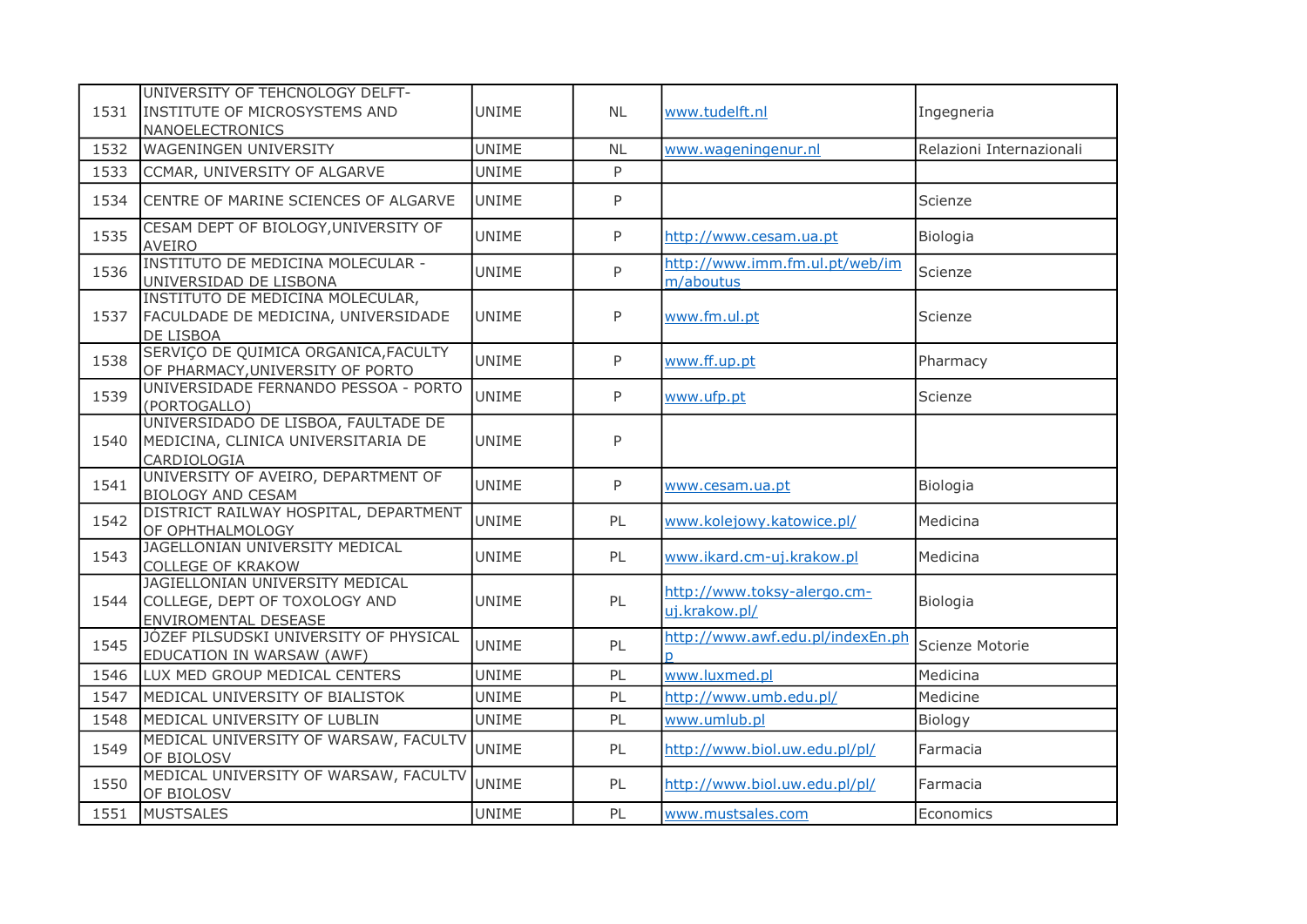| 1552 | NICOLAS COPERNICUS UNIVERSITY OF<br><b>TORUM</b>                                                                                                                  | <b>UNIME</b> | PL        |                                |                                                       |
|------|-------------------------------------------------------------------------------------------------------------------------------------------------------------------|--------------|-----------|--------------------------------|-------------------------------------------------------|
| 1553 | POZNAN UNIVERSITY OF MEDICAL SCIENCES                                                                                                                             | <b>UNIME</b> | PL        | www.ump.edu.pl                 | Farmacia                                              |
| 1554 | CLINICA DE ECVINE FMV UNIVERSITY OF<br><b>CLUJ NAPOCA</b>                                                                                                         | <b>UNIME</b> | <b>RO</b> | http://fmv.usamvcluj.ro/       | Veterinaria                                           |
| 1555 | CONFINDUSTRIA ROMANIA                                                                                                                                             | <b>UNIME</b> | <b>RO</b> | www.confindistria.ro           | Economia                                              |
| 1556 | FINANACE AND CONSULTING GROUP SRL                                                                                                                                 | <b>UNIME</b> | <b>RO</b> | www.finco-group.eu             | Economia E Finanza                                    |
| 1557 | UNIVERSITATEA BABES-BOLYAI, FACULTY OF<br>PHYSICS, DEPT. OF MOLECULAR<br>SPECTROSCOPY AND INSTITUTE OF<br>INTERDISCIPLINARY RESEARCH IN<br><b>BIONANOSCIENCES</b> | <b>UNIME</b> | <b>RO</b> | http://www.phys.ubbcluj.ro     | Chimica                                               |
| 1558 | UNIVERSITATEA DE MEDICINA SI FARMACIE<br>"CAROL DAVILA"                                                                                                           | UNIME        | <b>RO</b> | www.umfcaroldavila.ro          | Medicine                                              |
| 1559 | KAROLINSKA INSTITUTET - DEPARTMENT OF<br>MICROBIOLOGY, TUMOR AND CELL BIOLOGY<br>(MTC), C1                                                                        | <b>UNIME</b> | S         | ki.se/en/mtc/                  | Medicine                                              |
| 1560 | UNIVERSITY OF JYVASKYLA                                                                                                                                           | <b>UNIME</b> | <b>SF</b> |                                | Department Of Biological<br>And Environmental Science |
| 1561 | UNIVERSITÀ DI LUBLIANA, FACOLTÀ DI<br><b>BIOTECNOLOGIA</b>                                                                                                        | <b>UNIME</b> | SI        |                                |                                                       |
| 1562 | UNIVERSITY OF LJUBLJANA - INSTITUTE FOR<br>HYGIENE AND PATHOLOGY OF ANIMAL<br>NUTRITION                                                                           | <b>UNIME</b> | SI        |                                | Medicina Veterinaria                                  |
| 1563 | UNIVERSITY OF LJUBLJANA - VETERINARY<br><b>FACULTY</b>                                                                                                            | <b>UNIME</b> | SI        | www.vf.uni-lj.si               | Veterinaria                                           |
| 1564 | UNIVERSITY OF PRESOV, DIPT OF ECOLOGY                                                                                                                             | <b>UNIME</b> | <b>SK</b> | http://www.unipo.sk            | Biomorf                                               |
| 1565 | MALTEPE UNIVERSITY                                                                                                                                                | <b>UNIME</b> | <b>TR</b> | http://www.maltepe.edu.tr/     | Lingue                                                |
| 1566 | <b>ABOUT LONDON LIMITED</b>                                                                                                                                       | <b>UNIME</b> | UK        |                                |                                                       |
| 1567 | ADDENBROOKE'S HOSPITAL - UNIVERSITY OF<br>CAMBRIDGE                                                                                                               | <b>UNIME</b> | UK        | www.cam.ac.uk/                 | Medicina                                              |
| 1568 | ANGLIA RUSKIN UNIVERSITY - PSYCHOLOGY<br><b>DEPARTMENT</b>                                                                                                        | <b>UNIME</b> | UK        | www.anglia.ac.uk/              | Psychology                                            |
| 1569 | ANGLIA RUSKIN UNIVERSITY, DEPARTMENT<br>OF PSYCHOLOGY                                                                                                             | <b>UNIME</b> | UK        | http://www.anglia.ac.uk/       | Psychology                                            |
| 1570 | BELGRAVIA GARAGE LIMITED                                                                                                                                          | <b>UNIME</b> | <b>UK</b> | www.belgraviagarage.com        | Economics                                             |
| 1571 | BERKSHIRE HEALTHCARE NHS FOUNDATION<br><b>TRUST</b>                                                                                                               | <b>UNIME</b> | UK        | www.berkshirehealthcare.nhs.uk | Medicina                                              |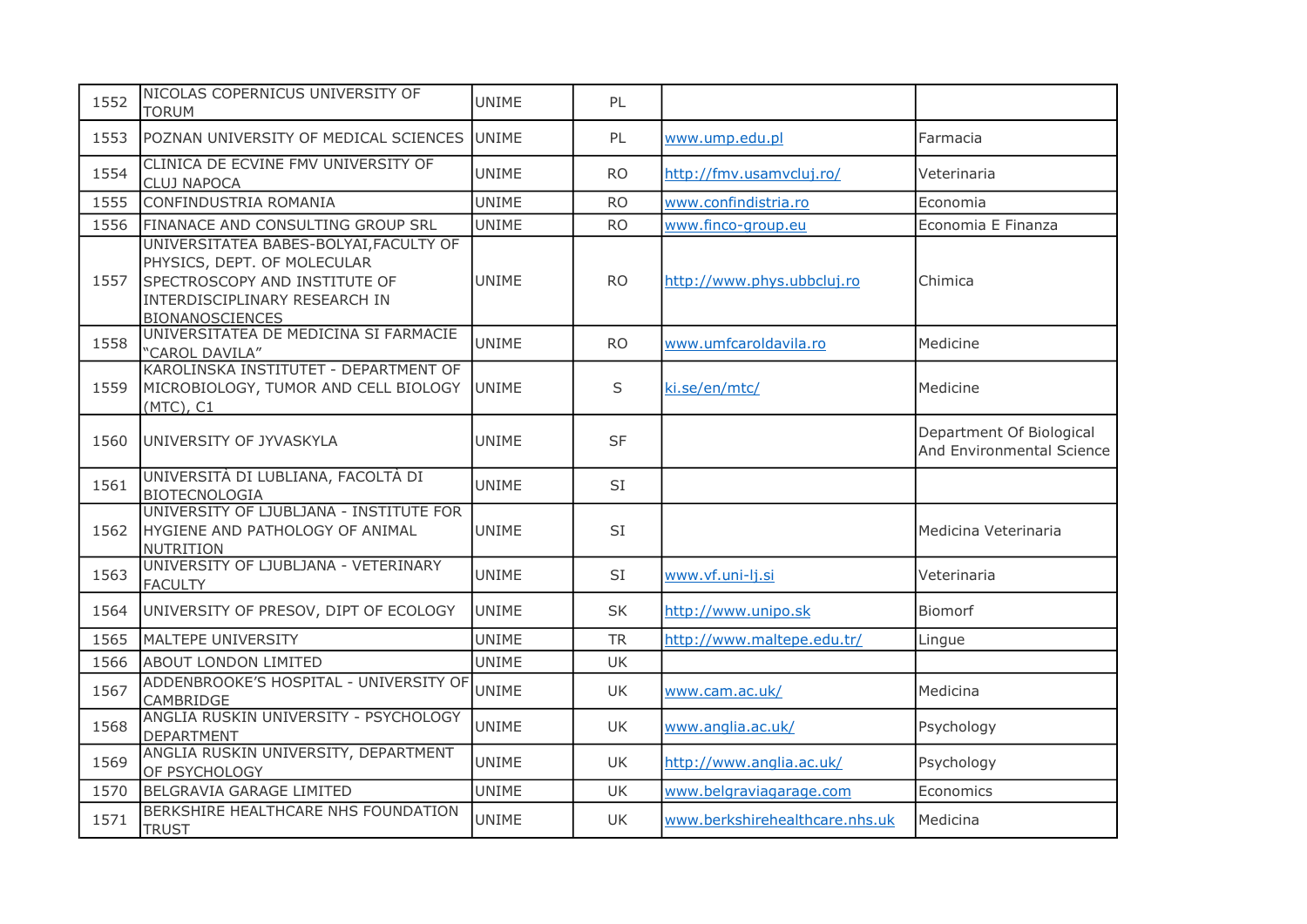| 1572 | BRISTOL HEART INSTITUE, UNIVERSITY OF<br><b>BRISTOL</b>                                         | <b>UNIME</b> | UK.       |                                                        |                                  |
|------|-------------------------------------------------------------------------------------------------|--------------|-----------|--------------------------------------------------------|----------------------------------|
| 1573 | <b>BRISTOL MUSEUM &amp; ART GALLERY</b>                                                         | <b>UNIME</b> | <b>UK</b> | https://www.bristolmuseums.org.u<br>k/bristol-museum-a | Lingue                           |
| 1574 | BRITISH INTERNATIONAL SCHOOL -<br>MARKETING DEPARTMENT                                          | UNIME        | UK        | http://www.thebis.com/london/                          | Economics                        |
| 1575 | <b>CACELLI &amp; PARTNERS LTD</b>                                                               | <b>UNIME</b> | UK        | www.cacelli.co.uk                                      | Comunicazione                    |
| 1576 | CAMBRIDGE VETERINARY SCHOOL,<br>DEPARTMENTE OF VETERINARY MEDICINE -<br>UNIVERSITY OF CAMBRIDGE | <b>UNIME</b> | UK.       | http://www.vet.cam.ac.uk/                              | Medicina Veterinaria             |
| 1577 | CELIA HAMMOND ANIMAL TRUST CANNING<br><b>TOWN</b>                                               | <b>UNIME</b> | <b>UK</b> | www.celiahammond.org/canning-<br>town                  | Veterinaria                      |
| 1578 | DEPARTMENT OF CHEMISTRY-UNIVERSITY OF<br>CAMBRIDGE                                              | <b>UNIME</b> | UK        | www.ch.cam.ac.uk                                       | Farmacia                         |
| 1579 | DEPARTMENT OF VETERINARY SCIENCE OF<br>UNIVERSITY OF CAMBRIGE                                   | <b>UNIME</b> | <b>UK</b> | http://www.vet.cam.ac.uk/                              | Medicina Veterinaria             |
| 1580 | EPSOM AND ST HELIER UNIVERSITY<br>HOSPITALS NHS TRUST                                           | <b>UNIME</b> | UK        | www.epsom-sthelier.nhs.uk                              |                                  |
| 1581 | <b>GLOBAL VOICE LTD</b>                                                                         | UNIME        | UK        | www.globalvoices.co.uk                                 | Traduzioni,<br>Amministrazione   |
| 1582 | HEADINGTON CAMPUS OXFORD OX3 OBP                                                                | <b>UNIME</b> | <b>UK</b> |                                                        |                                  |
| 1583 | HIGHCLIFF, VETERINARY PRACTICE                                                                  | <b>UNIME</b> | UK        | http://www.highcliffvets.com/                          | Veterinary                       |
| 1584 | HIGHCLIFF, VETERINARY PRACTICE                                                                  | <b>UNIME</b> | UK        | http://www.highcliffvets.com/                          | Veterinary                       |
| 1585 | IMPERIAL COLLEGE LONDON                                                                         | <b>UNIME</b> | <b>UK</b> |                                                        | Medicina                         |
| 1586 | IMPERIAL COLLEGE LONDON - DEPARTMENT<br>OF MEDICINE                                             | <b>UNIME</b> | UK        | www.imperial.ac.uk                                     | Medicine                         |
| 1587 | IMPERIAL COLLEGE LONDON NHS                                                                     | UNIME        | <b>UK</b> | https://www.imperial.ac.uk/                            |                                  |
| 1588 | INSTITUTE OF FOOD RESEARCH                                                                      | <b>UNIME</b> | <b>UK</b> | www.ifr.ac.uk                                          | Pharmacy                         |
| 1589 | INTERNATIONAL ASSOCIATION FOR<br>COMMUNITY DEVELOPMENT                                          | <b>UNIME</b> | <b>UK</b> |                                                        | Political Science,<br>Journalism |
| 1590 | <b>ITALYNEWS</b>                                                                                | <b>UNIME</b> | UK        | http://www.italynews.org.uk                            | Giornalismo                      |
| 1591 | KING'S COLLEGE OF LONDON                                                                        | UNIME        | UK        | https://www.kch.nhs.uk                                 |                                  |
| 1592 | KING'S COLLEGE HOSPITAL                                                                         | <b>UNIME</b> | <b>UK</b> | www.kch.nhs.uk                                         |                                  |
| 1593 | KING'S COLLEGE LONDON                                                                           | <b>UNIME</b> | <b>UK</b> | www.kcl.ac.uk                                          | Farmacia                         |
| 1594 | LANGUAGE IN ACTION                                                                              | <b>UNIME</b> | <b>UK</b> | www.languageinactionItd.co.u                           | Lingue                           |
| 1595 | LEATHERHEAD FOOD RESEARCH                                                                       | <b>UNIME</b> | UK.       | leatherheadfood.com                                    | Farmacia                         |
| 1596 | LINCOLN ACADEMY OF DRAMANTIC ARTS LTD UNIME                                                     |              | UK        | www.lada.org.uk                                        | Languages                        |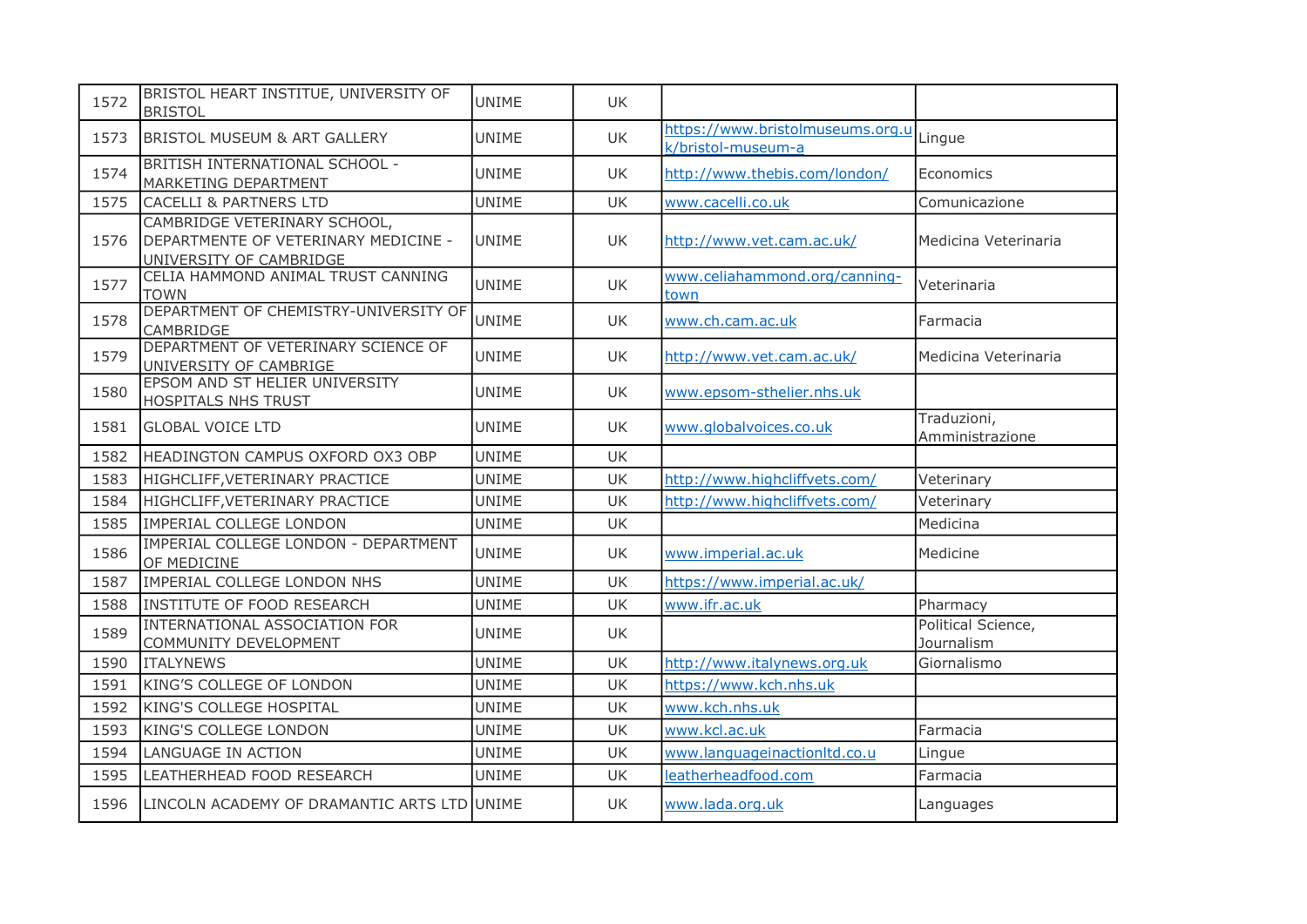| 1597 | LUIGI BILLÈ ARCHITECT                                                 | <b>UNIME</b> | UK        | homepage.ntlworld.com/luigi.bille/<br>index.html       | Ingegnaria                                   |
|------|-----------------------------------------------------------------------|--------------|-----------|--------------------------------------------------------|----------------------------------------------|
| 1598 | <b>MAGMA TECH</b>                                                     | <b>UNIME</b> | <b>UK</b> |                                                        |                                              |
| 1599 | MONDIAL WINE LTD                                                      | <b>UNIME</b> | UK        | mondialwineuk.co.uk                                    | Economics                                    |
| 1600 | NATIONAL INSTITUTE OF AGRICULTURAL<br><b>BOTANY (NIAB)</b>            | <b>UNIME</b> | UK        | www.niab.com                                           | Farmacia                                     |
| 1601 | NEWCASTLE UNIVERSITY, SCHOOL OF<br>NATURAL AND ENVIRONMENTAL SCIENCES | <b>UNIME</b> | UK        | www.ncl.ac.uk                                          | Chimica                                      |
| 1602 | NHS GREATER GLASGOW & CLYDE -<br><b>GASTROENTEROLOGY</b>              | <b>UNIME</b> | UK        | http://www.nhsqqc.org.uk/service<br>s/gastroenterology | Medicine                                     |
| 1603 | NORTHWICK PARK AND SAINT MARK'S<br><b>HOSPITAL</b>                    | UNIME        | UK        | http://www.stmarkshospital.nhs.u<br>k /                | Medicina                                     |
| 1604 | NOTTINGHAM CHILDREN'S HOSPITAL                                        | <b>UNIME</b> | <b>UK</b> | http://www.nuh.nhs.uk/                                 | Medicine                                     |
| 1605 | NOTTINGHAM TRENT INTERNATIONAL<br>COLLEGE                             | <b>UNIME</b> | UK        | http://www.kic.org.uk/nottingham-<br>trent/            | Economics                                    |
| 1606 | NOTTINGHAM TRENT UNIVERSITY                                           | <b>UNIME</b> | UK        | www.ntu.ac.uk/                                         | Biomedica                                    |
| 1607 | OXFORD BROOKES UNIVERSITY                                             | <b>UNIME</b> | UK        | www.brookes.ac.uk                                      | Lingue                                       |
| 1608 | OXFORD UNIVERSITY HOSPITALS NHS<br><b>FOUNDATION TRUST</b>            | UNIME        | UK.       | http://www.ouh.nhs.uk                                  | Medicine                                     |
| 1609 | PLYMOUTH UNIVERSITY, SCHOOL OF<br>BIOMEDICAL AND BIOLOGICAL SCIENCES  | <b>UNIME</b> | UK        |                                                        | <b>Biomedical And Biological</b><br>Sciences |
| 1610 | QUEEN ELIZABETH HOSPITAL BIRMINGHAM                                   | <b>UNIME</b> | <b>UK</b> | www.uhb.nhs.uk                                         | Medicina                                     |
| 1611 | QUEEN MARY UNIVERSITY OF LONDON                                       | <b>UNIME</b> | UK        |                                                        | Economia                                     |
| 1612 | QUEEN SQUARE                                                          | <b>UNIME</b> | UK        |                                                        |                                              |
| 1613 | <b>SAINTJAMES BACKPACKERS</b>                                         | <b>UNIME</b> | UK        | www.saint-james-<br>hostel.co.uk/contact-us            | Economics                                    |
| 1614 | SCHOOL OF OCEAN SCIENCES - UNIVERSITY<br>OF BANGOR                    | <b>UNIME</b> | UK        | www.bangor.ac.uk/oceansciences                         | Biologia                                     |
| 1615 | ST BARTHOLOMEW'S HOSPITAL, THE BARTS<br>HEALTH NHS TRUST              | <b>UNIME</b> | UK        | bartshealth.nhs.uk/st-<br>bartholomews                 |                                              |
| 1616 | ST THOMAS' HOSPITAL - NHS FOUNDATION<br><b>TRUST</b>                  | <b>UNIME</b> | UK.       | www.guysandstthomas.nhs.uk                             | Medicine                                     |
| 1617 | TELLUS EDUCATION GROUP                                                | <b>UNIME</b> | <b>UK</b> | telluscollege.com/                                     | Economia                                     |
| 1618 | THE BRITISH INTERNATIONAL SCHOOL                                      | <b>UNIME</b> | UK        |                                                        |                                              |
| 1619 | THE HEART HOSPITAL                                                    | <b>UNIME</b> | UK        |                                                        |                                              |
| 1620 | THE HOLBURNE MUSEUM                                                   | <b>UNIME</b> | UK        | www.holburne.org                                       | Lingue                                       |
| 1621 | THE LEEDS HOSPITAL GENERAL INFIRMARY -<br><b>NHS TRUST</b>            | <b>UNIME</b> | UK        | www.leedsth.nhs.uk/                                    | Medicina                                     |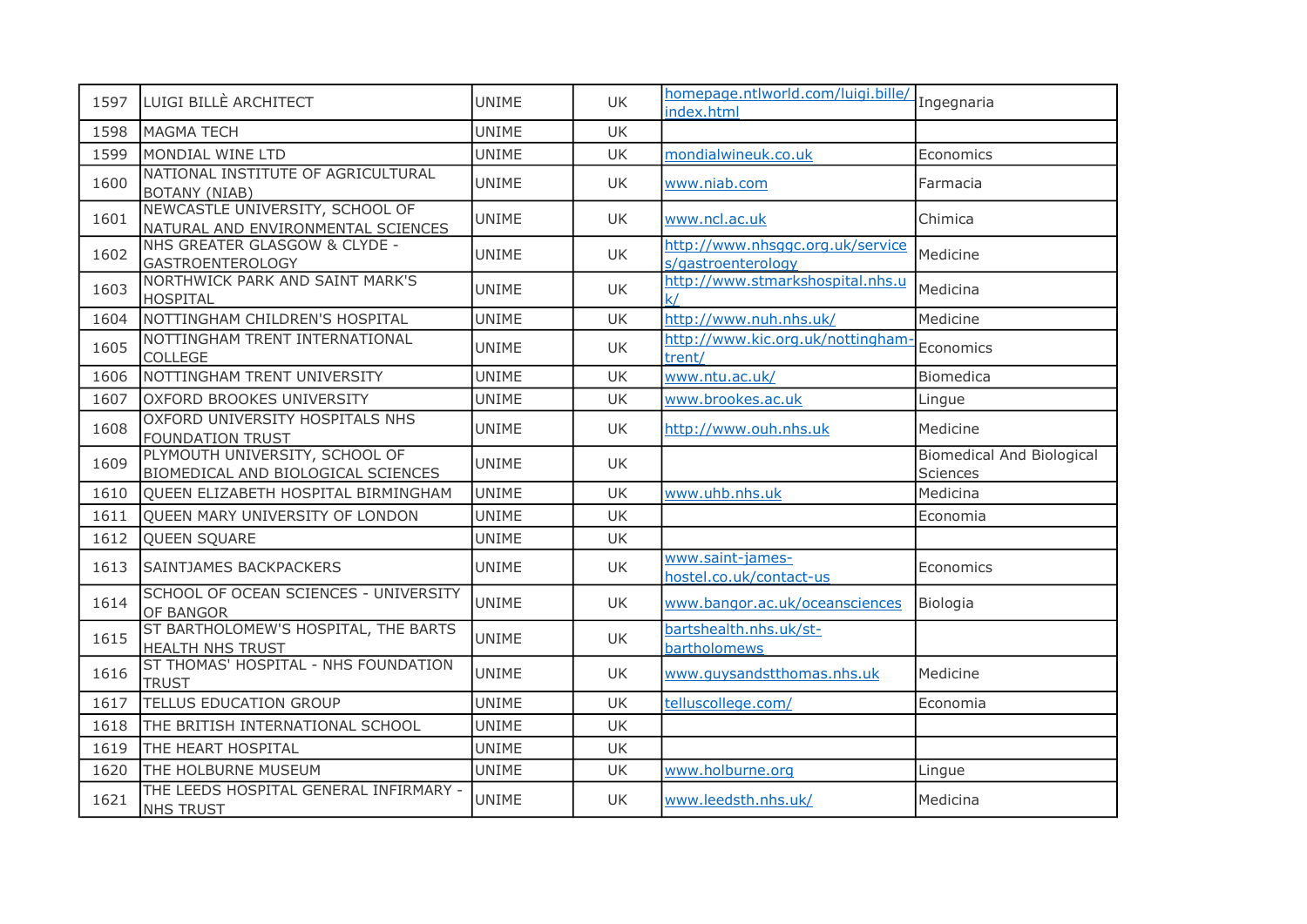| 1622 | THE NATIONAL HOSPITAL FOR NEUROLOGY<br><b>AND NEUROSURGERY</b>                                | <b>UNIME</b>     | <b>UK</b> | http://www.ucl.ac.uk                           | Medicine                                          |
|------|-----------------------------------------------------------------------------------------------|------------------|-----------|------------------------------------------------|---------------------------------------------------|
| 1623 | THE ROYAL FREE HOSPITAL - CENTRE FOR<br><b>HEPATOLOGY</b>                                     | <b>UNIME</b>     | UK        | www.royalfree.nhs.uk                           | Medicine                                          |
| 1624 | THE ROYAL FREE HOSPITAL NHS - PLASTIC<br><b>SURGEY</b>                                        | <b>UNIME</b>     | <b>UK</b> | www.royalfree.nhs.uk                           | Medicina                                          |
| 1625 | THE ROYAL LONDON HOSPITAL NHS -<br>NEPHROLOGY UNIT                                            | <b>UNIME</b>     | <b>UK</b> | http://www.nhs.uk/Services/hospit<br>als/      |                                                   |
| 1626 | THE UNIVERSITY OF LEICESTER                                                                   | <b>UNIME</b>     | <b>UK</b> | https://le.ac.uk/                              |                                                   |
| 1627 | THE WINNIMG BOX LONDON                                                                        | <b>UNIME</b>     | <b>UK</b> | http://www.thewinningbox.com/lo<br>cation.html | Economia                                          |
| 1628 | THE WOLFSON WING                                                                              | <b>UNIME</b>     | <b>UK</b> |                                                | Neurofarmacologia                                 |
| 1629 | <b>TISETTANTA LTD</b>                                                                         | <b>UNIME</b>     | UK        | www.tisettanta.co.uk                           | Scienze Politiche                                 |
| 1630 | UNIVERSITY COLLEGE LONDON HOSPITALS -<br>INSTITUTE OF NEUROLOGY                               | <b>UNIME</b>     | UK        | http://www.uclh.nhs.uk                         | Medicina                                          |
| 1631 | UNIVERSITY HOSPITAL SOUTHAMPTON NHS<br>FOUNDATION TRUST                                       | <b>UNIME</b>     | UK        | www.uhs.nhs.uk                                 | Medicine                                          |
| 1632 | UNIVERSITY OF ABERDEEN                                                                        | <b>UNIME</b>     | <b>UK</b> | www.abdn.ac.uk/biologicalsci/                  | Eto-Fisiologia                                    |
| 1633 | UNIVERSITY OF ABERDEEN                                                                        | <b>UNIME</b>     | UK        |                                                | <b>Biochemical Pharmacology</b><br>And Toxicology |
| 1634 | UNIVERSITY OF ABERDEEN - COLLEGE OF<br>SCIENCES AND MEDICINE - SCHOOL OF<br><b>PSYCHOLOGY</b> | <b>UNIME</b>     | UK        | http://www.abdn.ac.uk/                         | Psychology                                        |
| 1635 | UNIVERSITY OF BANGOR - SCHOOL OF<br><b>OCEANS SCIENCES</b>                                    | <b>UNIME</b>     | UK        | www.bangor.ac.uk/oceansciences/                |                                                   |
| 1636 | UNIVERSITY OF CAMBRIDGE, DEPT. OF<br><b>BIOCHEMISTRY</b>                                      | <b>UNIME</b>     | <b>UK</b> | www.bioc.cam.ac.uk                             | Biotecnologie                                     |
| 1637 | UNIVERSITY OF EAST ANGLIA                                                                     | <b>UNIME</b>     | <b>UK</b> |                                                | Pharmacy                                          |
| 1638 | UNIVERSITY OF HERIOT-WATT, EDINBURGH<br><b>CAMPUS</b>                                         | <b>UNIME</b>     | <b>UK</b> | www.macs.hw.ac.uk                              | Filosofia Contemporanea                           |
| 1639 | UNIVERSITY OF LEICESTER - DEPT OF<br>INFECTION, IMMUNITY AND INFLAMMATION                     | <b>UNIME</b>     | UK        | www.le.ac.uk/iii                               | Scienze                                           |
| 1640 | UNIVERSITY OF ULSTER - MAGEE                                                                  | <b>UNIME</b>     | UK        | http://www.ulster.ac.uk/campus/<br>magee/      | Scienze Motorie                                   |
| 1641 | URBAN FUTURE ORGANIZATION                                                                     | <b>UNIME</b>     | <b>UK</b> | www.urbanfuture.org                            | Ingegneria                                        |
| 1642 | WORLD STUDY SOLUTIONS LTD                                                                     | <b>UNIME</b>     | UK        | www.worldstudysolutions.com/                   | Turismo                                           |
| 1643 | <b>DANTE ALIGHIERI</b>                                                                        | UNISANNIO        | Α         |                                                |                                                   |
| 1644 | TECHNISCHE UNIVERSITAT DARMSTADT                                                              | <b>UNISANNIO</b> | A         | www.bio.tu-darmstadt.de                        | Biologia                                          |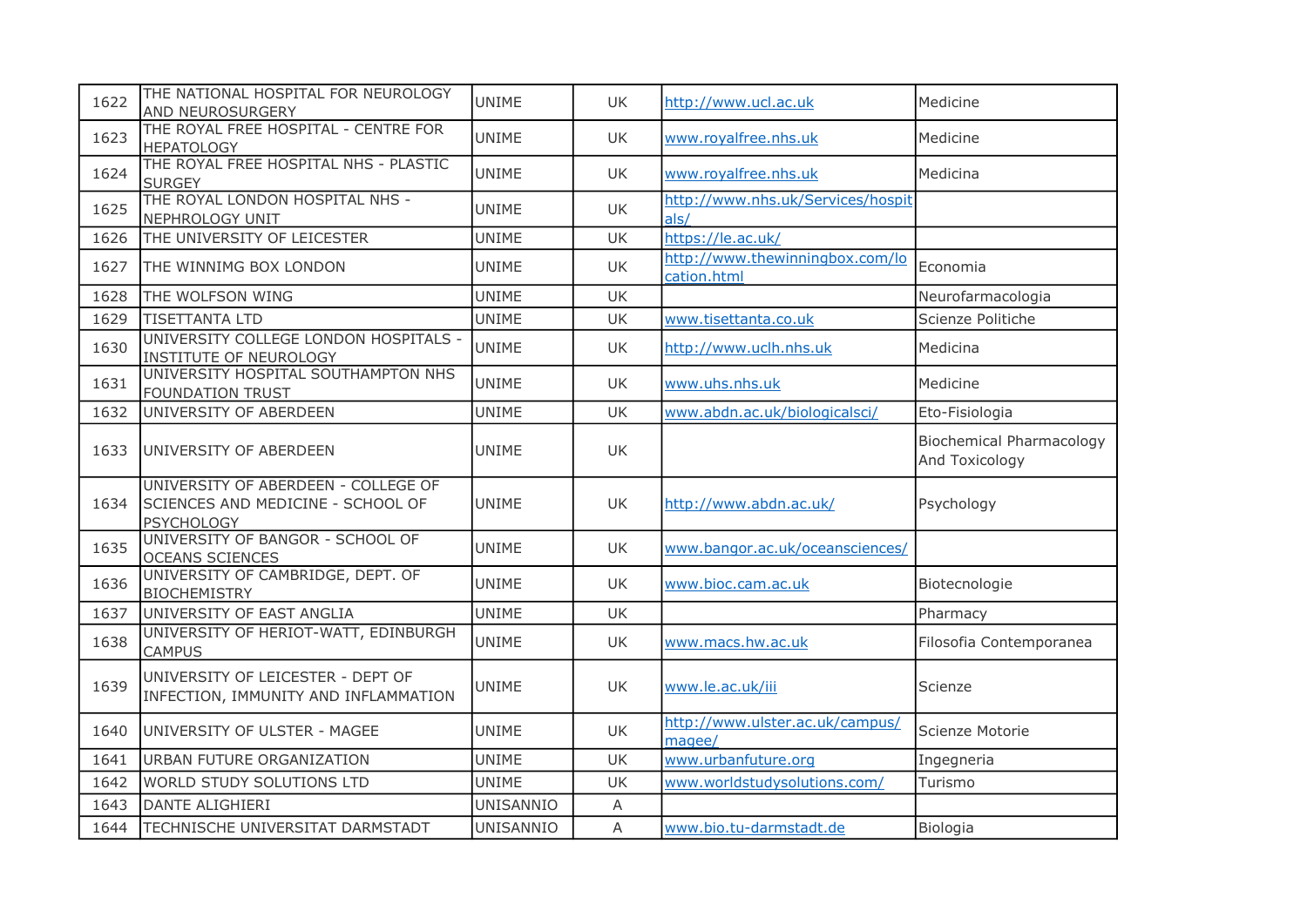| 1645 | UNIVERSITÀ DI ROTTERDAM                                                                                       | UNISANNIO        | A            |                             | Biology              |
|------|---------------------------------------------------------------------------------------------------------------|------------------|--------------|-----------------------------|----------------------|
| 1646 | UNIVERSITY OF EDINBURGH                                                                                       | UNISANNIO        | A            |                             |                      |
| 1647 | UNIVERSITY OF INNSBRUCK                                                                                       | UNISANNIO        | A            |                             |                      |
| 1648 | UNIVERSITY OF LODZ                                                                                            | <b>UNISANNIO</b> | A            |                             | Economics            |
| 1649 | VCE VIENNA CONSULTING ENGINEERS ZT<br>CIVIL ENGINEERING                                                       | UNISANNIO        | A            |                             | Ingegneria           |
| 1650 | ATLANTIC TREATY ASSOCIATION NGO                                                                               | <b>UNISANNIO</b> | B            |                             |                      |
| 1651 | KU LEUVEN DEPARTMENT OF HUMAN<br><b>GENETICS</b>                                                              | UNISANNIO        | <sub>B</sub> |                             |                      |
| 1652 | <b>REGIONE CAMPANIA</b>                                                                                       | <b>UNISANNIO</b> | B            |                             | Law                  |
| 1653 | 3 YOURMIND                                                                                                    | UNISANNIO        | $\mathsf{D}$ | http://3yd.de/              |                      |
| 1654 | <b>BBSR - GERMAN FEDERAL INSTITUTE FOR</b><br>RESEARCH ON BUILDING, URBAN AFFAIRS<br>AND SPATIAL DEVELOPMENT) | UNISANNIO        | D            |                             |                      |
| 1655 | F 42 - INSTITUTE OF HYDRAULIC<br>ENGINEERING AND WATER RESOURCES<br>MANAGEMENT                                | UNISANNIO        | D            |                             |                      |
| 1656 | RWTH AACHEN UNIVERSITY                                                                                        | UNISANNIO        | D            |                             |                      |
| 1657 | SOCIETA' DANTE ALIGHIERI                                                                                      | <b>UNISANNIO</b> | D            |                             |                      |
| 1658 | T.U. MUNCHEN                                                                                                  | UNISANNIO        | D            |                             |                      |
| 1659 | TECHNISCHE UNIVERSITAT MUNCHEN                                                                                | UNISANNIO        | D            | www.tum.de                  | Engineering          |
| 1660 | TH KHOLN                                                                                                      | <b>UNISANNIO</b> | D            |                             | Ingegneria           |
| 1661 | <b>ARHUS UNIVERSITY</b>                                                                                       | UNISANNIO        | DK           | http://www.au.dk/en/        | Biology              |
| 1662 | ABOCADOS LOPEZ GIMENEZ TORRES                                                                                 | <b>UNISANNIO</b> | E            |                             |                      |
| 1663 | <b>CABIMER</b>                                                                                                | <b>UNISANNIO</b> | Ε            |                             | Biology              |
| 1664 | CENTRO PSICOLOGICO RECARDO                                                                                    | UNISANNIO        | E            |                             |                      |
| 1665 | CERVEZA ARTESANA HOMEBREW S.L.                                                                                | <b>UNISANNIO</b> | E            |                             |                      |
| 1666 | CRUZ ROJA                                                                                                     | UNISANNIO        | E            |                             |                      |
| 1667 | DESPACHO DE ABOGADOS DE MANUEL<br><b>NARAN</b>                                                                | UNISANNIO        | E            |                             | Law                  |
| 1668 | <b>EDUCATION</b>                                                                                              | UNISANNIO        | E            |                             |                      |
| 1669 | FHECOR INGENIEROS CONSULTORES                                                                                 | <b>UNISANNIO</b> | E            | www.fh.ecor.es              | Ingegneria           |
| 1670 | <b>ICM</b>                                                                                                    | UNISANNIO        | E            |                             |                      |
| 1671 | LE MERIDIEN BEACH HOTEL                                                                                       | UNISANNIO        | E.           | http://www.lemeridienra.es/ | Economia, Management |
| 1672 | MANUEL NARANJO TORRES (ABOGADO)<br>RAMÓN SÁNCHEZ MELGAREJO (FISCAL)                                           | UNISANNIO        | E            |                             | Law                  |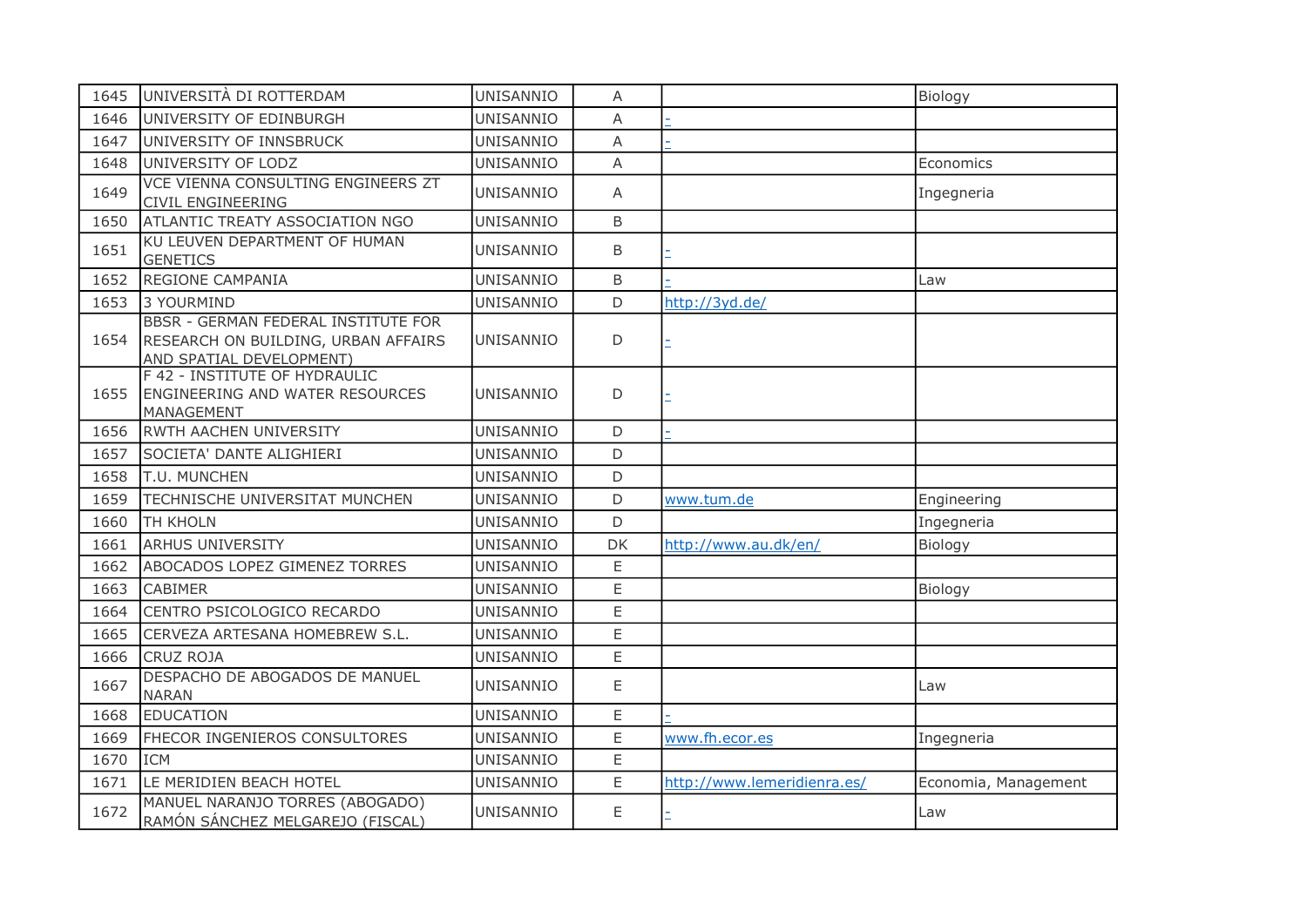| 1673 | STUDIO LEGALE JOSE FELIX TITOS                                    | UNISANNIO        | E             |                           |                        |
|------|-------------------------------------------------------------------|------------------|---------------|---------------------------|------------------------|
| 1674 | STUDIO LOPEZ GIMENEZ TORRES ABOCADOS UNISANNIO                    |                  | E             |                           |                        |
| 1675 | <b>TECNALIA</b>                                                   | UNISANNIO        | E.            |                           |                        |
| 1676 | UNIVERSIDAD COMPLUTENSE DE MADRID                                 | UNISANNIO        | E             |                           |                        |
| 1677 | UNIVERSIDAD DE GRANADA                                            | UNISANNIO        | E             | www.ugr.es                |                        |
| 1678 | UNIVERSITA' DI GIRONA - ESCOLA<br>POLYTECNICA SUPERIOR            | UNISANNIO        | Ε             | http://www.udg.edu/       | Ingegneria             |
| 1679 | UNIVERSITA' DI OVIEDO                                             | <b>UNISANNIO</b> | E             | www.hyrogeophysicsndt.com | Geology                |
| 1680 | UNIVERSITA' DI SIVIGLIA                                           | UNISANNIO        | E             |                           | Economia               |
| 1681 | UNIVERSITA' DI VALENCIA                                           | <b>UNISANNIO</b> | E             |                           | Diritto Civile         |
| 1682 | UNIVERSITAT POLITECNICA DI VALENCIA                               | UNISANNIO        | E             |                           |                        |
| 1683 | UNIVERSITY CARLOS III                                             | UNISANNIO        | E             | www.uc3m.es               |                        |
| 1684 | UNIVERSITY OF BASQUE COUNTRY                                      | UNISANNIO        | E             | www.ehu.eus/enedi         | Ingegneria Energetica  |
| 1685 | ITALIAN TRADE CONSULTING (ITC)                                    | UNISANNIO        | <b>EE</b>     |                           |                        |
| 1686 | B4ENG                                                             | UNISANNIO        | F             |                           | Ingegneria             |
| 1687 | CNRS - DELEGATION COTE D'AZUR -<br>LABORATOIRE GEOAZUR            | UNISANNIO        | F             |                           |                        |
| 1688 | CNRS - DELEGATION COTE D'AZUR -<br>LABORATOIRE GEOAZUR            | <b>UNISANNIO</b> | F             |                           |                        |
| 1689 | <b>IFSTTAR</b>                                                    | UNISANNIO        | F.            | www.ifsttar.fr            |                        |
| 1690 | MSSMAT LABORATOIRE                                                | UNISANNIO        | F.            |                           |                        |
| 1691 | UNIVERSITE' PARIS SUD - LABORATOIRE DE<br>RECERCH EN INFORMATIQUE | UNISANNIO        | F             | www.lri.fr                | Ingegneria Informatica |
| 1692 | HELLENIC-ITALIAN CHAMER OF COMMERCE                               | UNISANNIO        | G             |                           |                        |
| 1693 | NATIONAL AND KAPODISTRIAN UNIVERSITY<br>OF ATHENS                 | UNISANNIO        | G             |                           | Engineering            |
| 1694 | NATIONAL TECHNICAL UNIVERSITY OF<br><b>ATHENS</b>                 | UNISANNIO        | G             |                           |                        |
| 1695 | <b>TRAVEL AGENCY</b>                                              | UNISANNIO        | ${\mathsf G}$ |                           |                        |
| 1696 | UNIVERSITA' DI PATRASSO                                           | UNISANNIO        | G             | www.upatras.gr            |                        |
| 1697 | EN ESPANOL LTD I                                                  | UNISANNIO        | IRL           | www.irlandainitaliano.com |                        |
| 1698 | PARTNERSHIP INTERNATIONAL                                         | UNISANNIO        | IRL           |                           |                        |
| 1699 | SARTA SAVING LIFE ASSURANCE LTD                                   | UNISANNIO        | IRL           |                           | Economics              |
| 1700 | UNIVERSITY COLLEGE DUBLIN                                         | UNISANNIO        | IRL           |                           |                        |
| 1701 | ISTITUTO ITALIANO DI CULTURA                                      | UNISANNIO        | <b>LT</b>     | www.licvilnius@esteri.it  | Economia               |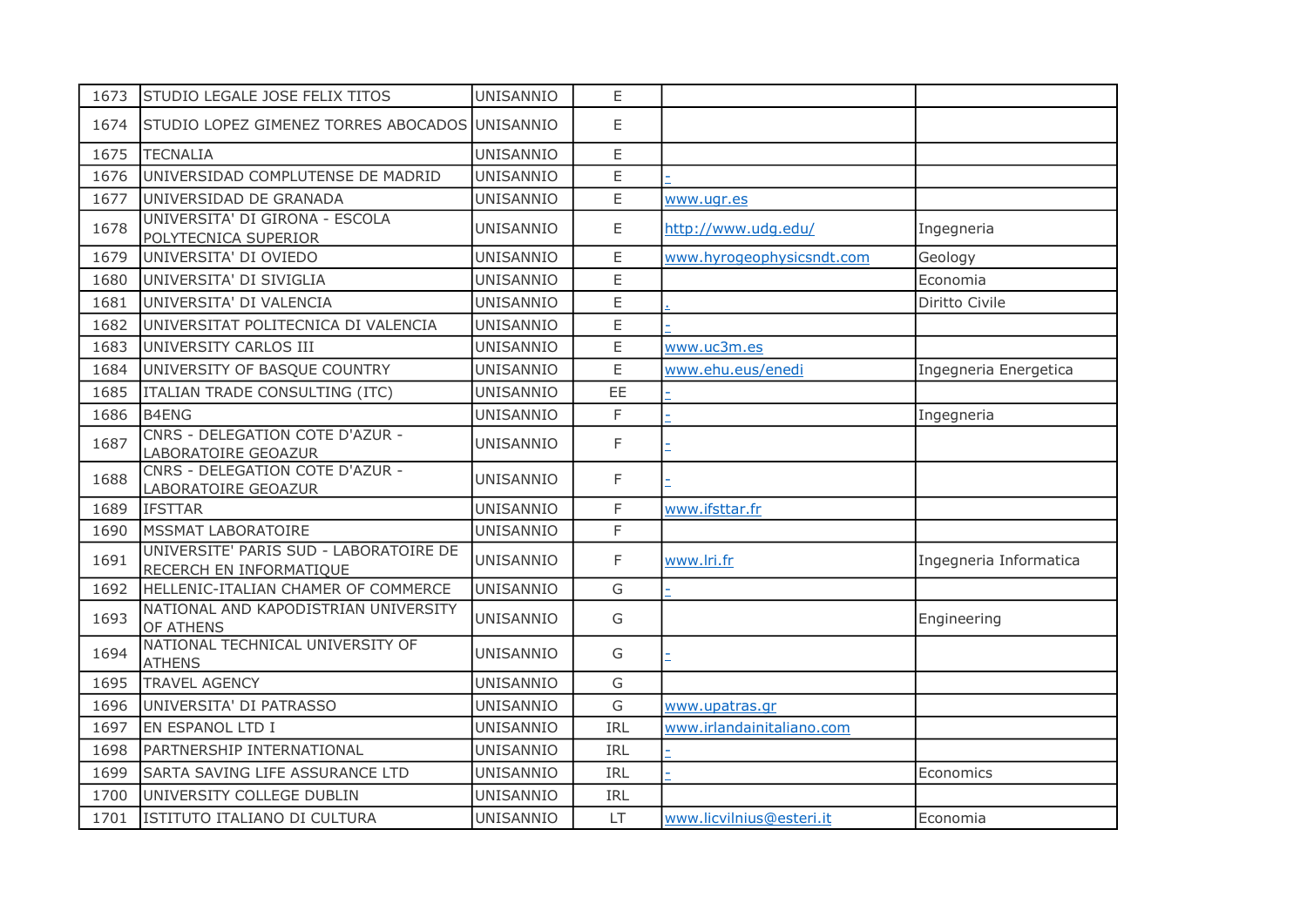| 1702 | AM LANGUAGE STUDIO                                     | UNISANNIO        | MT           |                                                        |                        |
|------|--------------------------------------------------------|------------------|--------------|--------------------------------------------------------|------------------------|
| 1703 | COOK AND CO LTD                                        | <b>UNISANNIO</b> | <b>MT</b>    |                                                        |                        |
| 1704 | THE NUANCE GROUP GLOBAL TRAVEL RETAIL                  | <b>UNISANNIO</b> | MT           |                                                        |                        |
| 1705 | THE VOICE SCHOOL OF ENGLISH                            | UNISANNIO        | MT           | www.thevoicelanguageschool.com                         |                        |
| 1706 | <b>SINTEF M 72.19</b>                                  | UNISANNIO        | $\mathsf{N}$ |                                                        |                        |
| 1707 | $C$ 26.1                                               | <b>UNISANNIO</b> | <b>NL</b>    |                                                        |                        |
| 1708 | ING DOMESTIC BANK                                      | <b>UNISANNIO</b> | <b>NL</b>    |                                                        | Ingegneria             |
| 1709 | NETHERLAND INSTITUTE FOR THE LAW OF<br>THE SEA (NILOS) | UNISANNIO        | <b>NL</b>    | https://www.uu.nl/en/netherlands-<br>institute-for-the |                        |
| 1710 | UNIVERSITY OF DELFT                                    | UNISANNIO        | <b>NL</b>    |                                                        |                        |
| 1711 | UNIVERSIDADE NOVA DE LISBOA                            | <b>UNISANNIO</b> | P            |                                                        |                        |
| 1712 | UNIVERSIDADE DE LISBOA                                 | <b>UNISANNIO</b> | P            |                                                        | Ingegneria             |
| 1713 | UNIVERSITA' DI COIMBRA                                 | UNISANNIO        | P            |                                                        | Biology                |
| 1714 | UNIVERSITA' DO MINHO                                   | <b>UNISANNIO</b> | P            |                                                        |                        |
| 1715 | CRACOW UNIVERSITY OF TECHNOLOGY                        | UNISANNIO        | PL           |                                                        |                        |
| 1716 | IFIS FINANCE                                           | UNISANNIO        | PL           |                                                        | Economia               |
| 1717 | LODZ UNIVERSITY OF TECHNOLOGY                          | UNISANNIO        | PL           |                                                        | Engineering            |
| 1718 | MEDSTETICA                                             | <b>UNISANNIO</b> | PL           |                                                        |                        |
| 1719 | SAPA SRL-POLSKA PLANT                                  | <b>UNISANNIO</b> | PL           |                                                        |                        |
| 1720 | STUDIO LEGALE ALICIA BIEN                              | UNISANNIO        | PL           |                                                        | Law                    |
| 1721 | UNIVERSITA' DI DANZICA                                 | UNISANNIO        | PL           |                                                        |                        |
| 1722 | UNIVERSITA' DI LODZ                                    | UNISANNIO        | PL           |                                                        | Economics              |
| 1723 | G.46.7.6.                                              | <b>UNISANNIO</b> | <b>RO</b>    |                                                        |                        |
| 1724 | <b>ITALIAN TRADE AGENCY</b>                            | <b>UNISANNIO</b> | <b>RO</b>    |                                                        |                        |
| 1725 | ROMANIAN INSTITUTE FOR HUMAN RIGHTS                    | <b>UNISANNIO</b> | <b>RO</b>    |                                                        |                        |
| 1726 | SC ITALMARMORBRONZ SERVICE SRL                         | <b>UNISANNIO</b> | <b>RO</b>    |                                                        |                        |
| 1727 | THE ROYAL INSTITUTE OF TECHNOLOGY -<br><b>KTH</b>      | <b>UNISANNIO</b> | S            | www.ics.kth.se                                         | Ingegneria Informatica |
| 1728 | UNIVERSITY OF EASTERN FINLAND -KUOPIO                  | <b>UNISANNIO</b> | <b>SF</b>    |                                                        |                        |
| 1729 | <b>ARCHEOMUSE LTD</b>                                  | UNISANNIO        | <b>UK</b>    |                                                        |                        |
| 1730 | CAFFE' D'ITALIA                                        | UNISANNIO        | <b>UK</b>    |                                                        | Economia               |
| 1731 | <b>CASAMIA RESTAURANT</b>                              | UNISANNIO        | UK           | www.casamiaonline.com                                  |                        |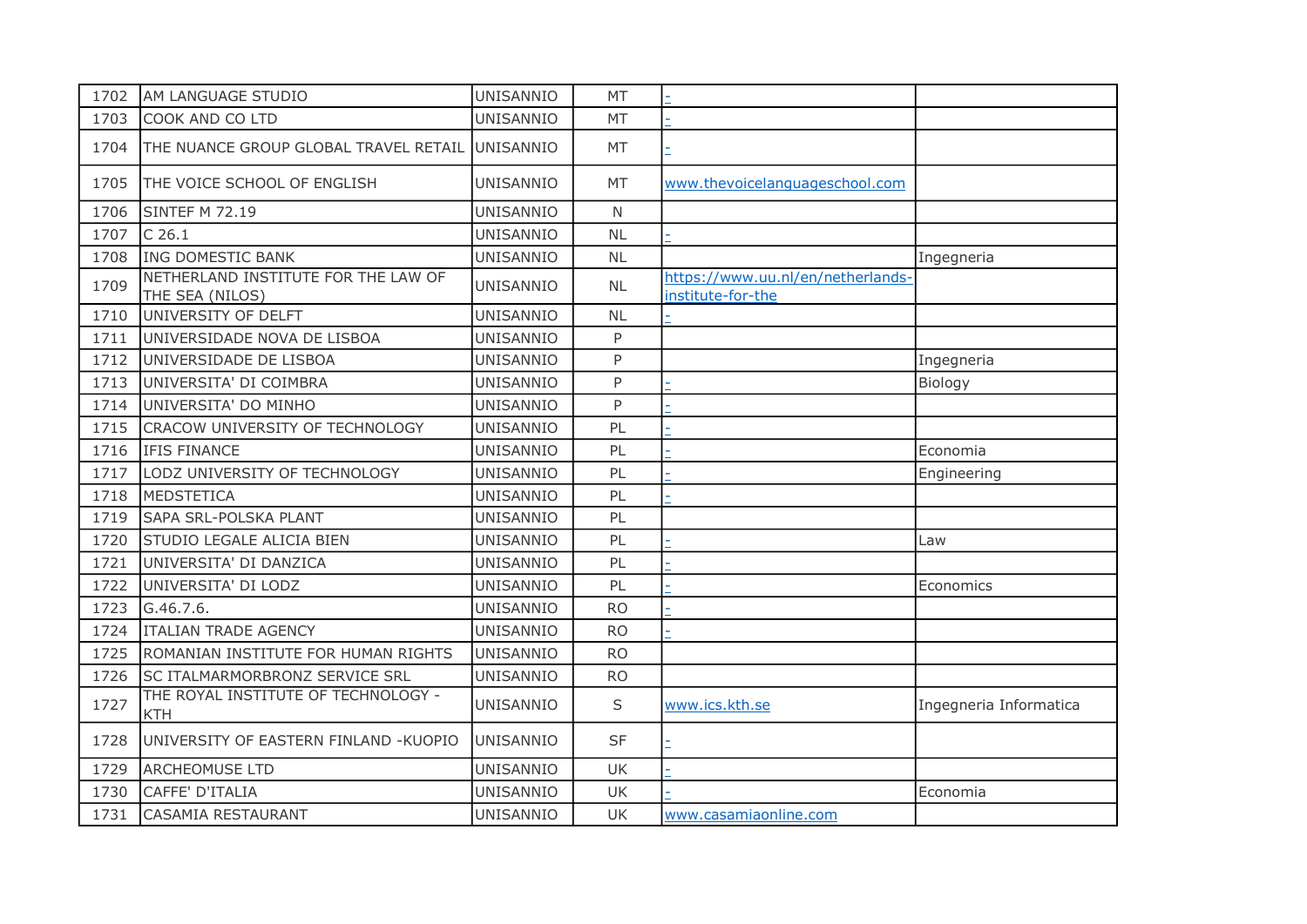| 1732 | <b>DIVENTO.COM TOURISM</b>                             | UNISANNIO        | UK        |                                         |               |
|------|--------------------------------------------------------|------------------|-----------|-----------------------------------------|---------------|
| 1733 | <b>DIVENTO.COM TOURISM</b>                             | UNISANNIO        | <b>UK</b> |                                         |               |
| 1734 | EDINBURG NAPIER UNIVERSITY                             | UNISANNIO        | <b>UK</b> | www.napier.ac.uk                        | Biotechnology |
| 1735 | <b>ETHICAL FIN</b>                                     | UNISANNIO        | UK        |                                         |               |
| 1736 | F.M. ENTERPRISES LTD                                   | UNISANNIO        | <b>UK</b> |                                         |               |
| 1737 | ILLIQUIDX                                              | UNISANNIO        | UK        |                                         | Law           |
| 1738 | <b>IMPERIAL COLLEGE</b>                                | UNISANNIO        | UK        |                                         |               |
| 1739 | IMPERIAL COLLEGE LONDON                                | UNISANNIO        | <b>UK</b> |                                         | Biology       |
| 1740 | <b>ISE BRIGHTON EDUCATION</b>                          | UNISANNIO        | UK        |                                         |               |
| 1741 | LAURENTIA FINANCIAL SERVICES LTD                       | UNISANNIO        | UK        |                                         |               |
| 1742 | LOUGHBOROUGH UNIVERSITY                                | UNISANNIO        | <b>UK</b> |                                         |               |
| 1743 | <b>MARINE &amp; YACHT MANAGEMENT</b>                   | UNISANNIO        | <b>UK</b> |                                         |               |
| 1744 | NOTTHINGAM TRENT UNIVERSITY                            | UNISANNIO        | UK        |                                         | Engineering   |
| 1745 | PEDEGO EUROPE                                          | UNISANNIO        | UK        |                                         |               |
| 1746 | PI DATAMETRICS MARTECH                                 | UNISANNIO        | UK        |                                         |               |
| 1747 | OS QUACQUARELLI SYMONDS                                | <b>UNISANNIO</b> | <b>UK</b> |                                         | Economia      |
| 1748 | <b>ROOM CLUB</b>                                       | UNISANNIO        | UK        |                                         |               |
| 1749 | SAVILLE AND CO - SCRIVENER NOTARIES                    | UNISANNIO        | UK        |                                         |               |
| 1750 | <b>SCHOOL BUSINESS AND MANAGEMENT</b>                  | UNISANNIO        | <b>UK</b> |                                         | Management    |
| 1751 | <b>SCHOOL BUSINESS AND MANAGEMENT</b>                  | UNISANNIO        | <b>UK</b> |                                         |               |
| 1752 | ST GEROGE'S CARDIOVASCULAR AND CELL<br><b>SCIENCES</b> | UNISANNIO        | UK        | www.squl.ac.uk                          |               |
| 1753 | STANCO CHAUFFER DRIVE LIMITED                          | UNISANNIO        | <b>UK</b> |                                         | Economia      |
| 1754 | THE BRITISH INTERNATIONAL SCHOOL                       | UNISANNIO        | <b>UK</b> |                                         |               |
| 1755 | THE WORK FOUNDATION                                    | UNISANNIO        | UK        |                                         | Law           |
| 1756 | <b>TRAINING VISION LTD</b>                             | <b>UNISANNIO</b> | UK        | www.etnmanagement.eu/trainingv<br>ision | Economia      |
| 1757 | UNITED LODGE HOTEL AND APARTMENTS                      | UNISANNIO        | UK        |                                         |               |
| 1758 | UNIVERSITY OF ABERDEEN                                 | UNISANNIO        | UK        |                                         |               |
| 1759 | UNIVERSITY OF BRISTOL                                  | UNISANNIO        | <b>UK</b> |                                         |               |
| 1760 | UNIVERSITY OF BRISTOL                                  | UNISANNIO        | UK        |                                         |               |
| 1761 | UNIVERSITY OF LIVERPOOL                                | UNISANNIO        | <b>UK</b> |                                         | Engineering   |
| 1762 | UNIVERSITY OF OXFORD                                   | UNISANNIO        | UK        | www.ox.ac.uk                            | Biology       |
| 1763 | UNIVERSITY OF ULSTER                                   | UNISANNIO        | <b>UK</b> |                                         |               |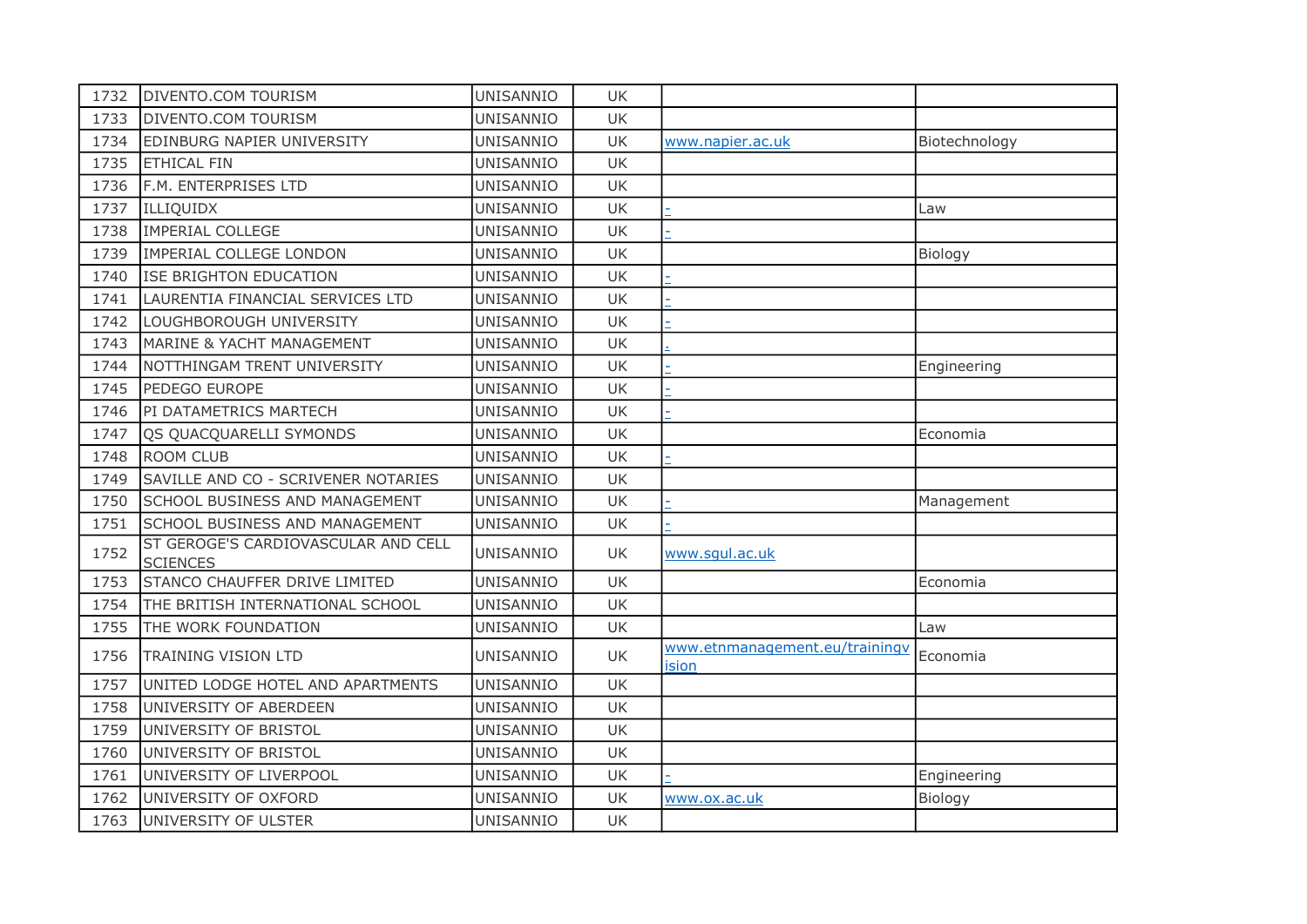| 1764 | ABOGADOS ASOCIADOS BARCELONA                                                                  | <b>UNITE</b> | A              |                                                        |                                                                                                                 |
|------|-----------------------------------------------------------------------------------------------|--------------|----------------|--------------------------------------------------------|-----------------------------------------------------------------------------------------------------------------|
| 1765 | ANGLESEY LODGE EQUINE HOSPITAL<br>LIMITED                                                     | <b>UNITE</b> | A              | http://www.aleh.ie/                                    | Ambulatory And Referral<br>Equine Vetrinary Clinic                                                              |
| 1766 | ÖSTERREICHISCHES MUSEUM FÜR<br>VOLKSKUNDE                                                     | <b>UNITE</b> | A              | http://www.volkskundemuseum.at                         | Tecnico Della Fruizione<br>Museale, Scienze Del<br>Turismo, Scienze Poltiche,<br>Scienze Della<br>Comunicazione |
| 1767 | RA ELISABETTA FOLLIERO                                                                        | <b>UNITE</b> | $\overline{A}$ |                                                        |                                                                                                                 |
| 1768 | UNIVERSIDAD DE LA LAGUNA                                                                      | <b>UNITE</b> | A              |                                                        |                                                                                                                 |
| 1769 | UNIVERSITY OF NATURAL RESSOURCES AND<br>LIFE SCIENCES/INSTITUTE OF FOOD<br><b>TECHNOLOGY</b>  | <b>UNITE</b> | $\overline{A}$ | https://boku.ac.at/en/                                 | Research And Imaprt<br>Knowledge Of Sustainably<br><b>Using Natural Resources</b>                               |
| 1770 | UNIVERSITY OF NATURAL RESSOURCES AND<br>LIFE SCIENCES/INSTITUTE OF FOOD<br><b>TECHNOLOGY</b>  | <b>UNITE</b> | A              | https://boku.ac.at/en/                                 |                                                                                                                 |
| 1771 | <b>VOLKSKUNDE MUSEUM WIEN</b>                                                                 | <b>UNITE</b> | A              | www.volkskundemuseum.at                                | Museum                                                                                                          |
| 1772 | <b>WOMBATS CITY HOSTEL</b>                                                                    | <b>UNITE</b> | A              | http://www.wombats-<br>hostels.com/vienna/the-naschmar |                                                                                                                 |
| 1773 | ABRUZZO REGION - REPRESENTATION TO<br>THE EU                                                  | <b>UNITE</b> | B              | http://www.regione.abruzzo.it/xeu<br>ropa              |                                                                                                                 |
| 1774 | CARLO TIRIBELLI AVVOCATO                                                                      | <b>UNITE</b> | B              | http://www.tiribelliadvocaat.be/                       |                                                                                                                 |
| 1775 | CEERNT - CENTRE EUROPEEN D'ETUDES DE<br>RECHERCHE ET DE NOUVELLES<br><b>TECHNOLOGIES ASBL</b> | <b>UNITE</b> | <sub>B</sub>   | http://www.eucgroup.eu                                 | Scienze Politiche,<br>Giurisprudenza, Scienze<br>Comunicazione                                                  |
| 1776 | <b>CHERCHI &amp; PARTNERS EUROPEAN LAW</b>                                                    | <b>UNITE</b> | <sub>B</sub>   | www.cherchilaw.com                                     | Law                                                                                                             |
| 1777 | FAFCE - FÉDÉRATION DES ASSOCIATIONS<br>FAMILIALES CATHOLIQUES EN EUROPE                       | <b>UNITE</b> | $\mathsf B$    |                                                        |                                                                                                                 |
| 1778 | FUSION B.I.S SPRL (BUSINESS<br>INTELLIGENCE SERVICES)                                         | <b>UNITE</b> | B              |                                                        | Administrative<br>Competences, Law<br>Governing The Office<br>Activity, Research On<br>Labour Law               |
| 1779 | <b>GRIMALDI STUDIO LEGALE</b>                                                                 | <b>UNITE</b> | B              |                                                        |                                                                                                                 |
| 1780 | <b>INSTITUT EMILE VANDERVELDE</b>                                                             | <b>UNITE</b> | B              | www.IEV.be                                             | Studi Politici                                                                                                  |
| 1781 | INSTITUTE EMILE VANDERVELDE                                                                   | <b>UNITE</b> | <sub>B</sub>   |                                                        |                                                                                                                 |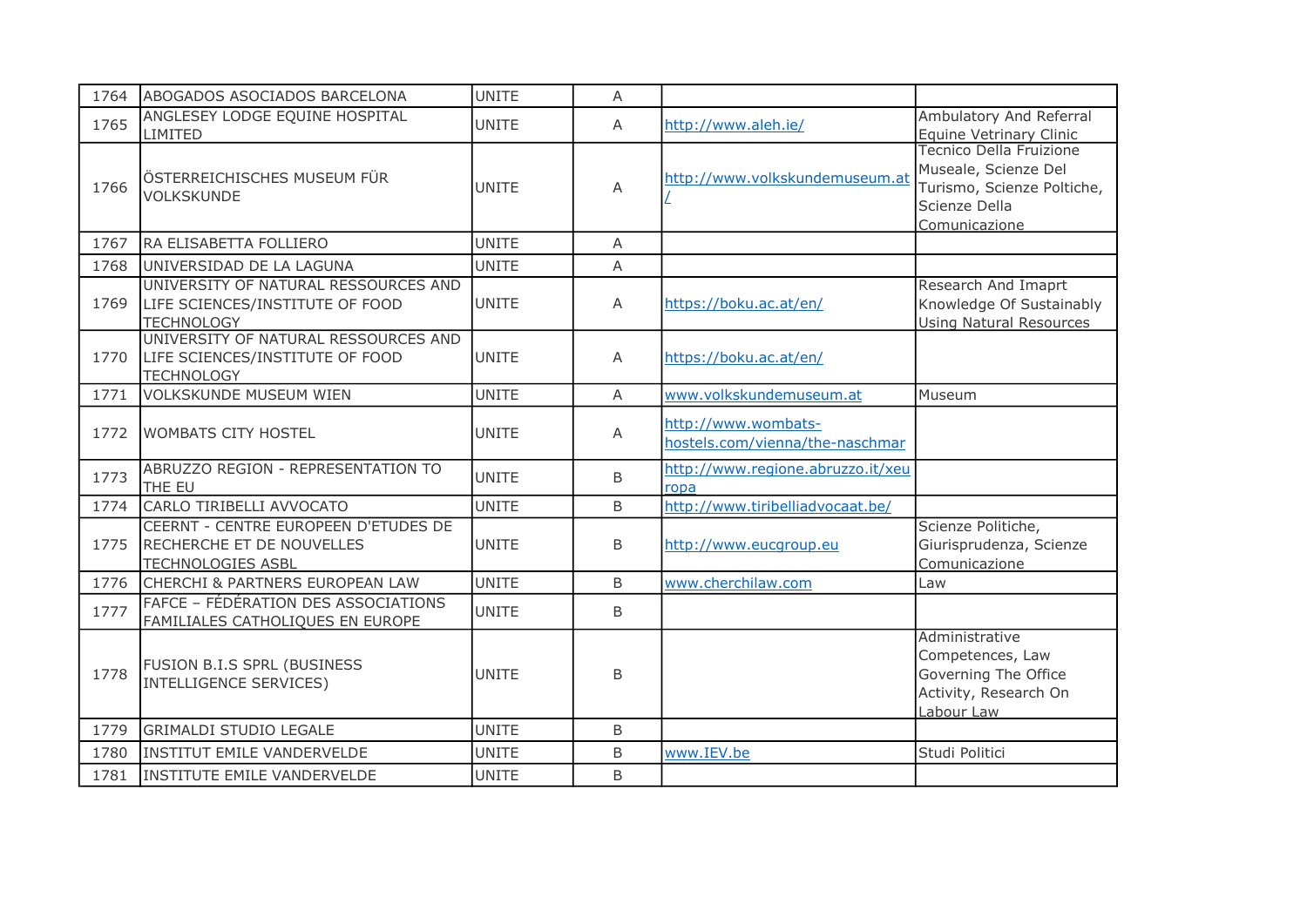| 1782 | INTERNATIONAL INSTITUTE OF<br>ADMINISTRATIVE SCIENCES     | <b>UNITE</b> | B            | http://www.iias-<br>iisa.org/e/jobs/Pages/training.asp | Public Administration<br>Reform Process                                                                                                                                                                                                                                                         |
|------|-----------------------------------------------------------|--------------|--------------|--------------------------------------------------------|-------------------------------------------------------------------------------------------------------------------------------------------------------------------------------------------------------------------------------------------------------------------------------------------------|
| 1783 | <b>LEXIAL LAWYERS</b>                                     | <b>UNITE</b> | B            |                                                        |                                                                                                                                                                                                                                                                                                 |
| 1784 | LEXIAL SOCIETE D'AVOCATS                                  | <b>UNITE</b> | B            | www.lexial.eu                                          | Studio Legale -<br>Organizzazione, A Livello<br>Amministrativo, Di<br>Conferenze Relativamente<br>All'Immigrazione<br>Professionale In Europa<br>Nonché Realizzazione Di<br>Link Specifici Per Il<br>Supporto Ai Clienti Dello<br>Studio Ed Altre Attività<br>Dovessero Rendersi<br>Necessarie. |
| 1785 | LVP LAW                                                   | <b>UNITE</b> | B            | http://www.lvplaw.be/                                  | Aviation Law And Tourism,<br>Banking And Financial Law,<br><b>Commercial And Business</b><br>Law, Company Law,<br><b>International Private Law</b><br>Etc.                                                                                                                                      |
| 1786 | <b>PURATOS NV</b>                                         | UNITE        | B            | http://www.puratos.com                                 | Produzione, Trasformazione<br>Materie Prime Per La<br>Pasticceria - Settore Del<br>Cioccolato E Prodotti Da<br>Forno.                                                                                                                                                                           |
| 1787 | UNIVERSITE' DE LIEGE                                      | <b>UNITE</b> | <sub>B</sub> | https://www.uliege.be/cms/c                            | Facoltà Di Medicina<br>Veterinaria Dipartimento Di<br>Scienze Cliniche Degli<br>Animali                                                                                                                                                                                                         |
| 1788 | UNIVERSITEIT GENT                                         | <b>UNITE</b> | B            | https://www.ugent.be                                   | University With Experience<br>In Bovine In Vitro<br>Fertilization                                                                                                                                                                                                                               |
| 1789 | UNIVERSITY OF ANTWERP, DIPT.<br>PHARMACEUTICAL SCIENCES   | <b>UNITE</b> | B            | www.uantwerpen.be                                      | Farmacia/Ctf                                                                                                                                                                                                                                                                                    |
| 1790 | INSTITUT FUR VETERINARPHYSIOLOGIE -<br>UNIVERSITAT ZURICH | <b>UNITE</b> | <b>CH</b>    | http://www.vetphys.uzh.ch/index.<br>html               | Medicina Veterinaria                                                                                                                                                                                                                                                                            |
| 1791 | <b>ITALIAMENTE</b>                                        | <b>UNITE</b> | <b>CZ</b>    |                                                        |                                                                                                                                                                                                                                                                                                 |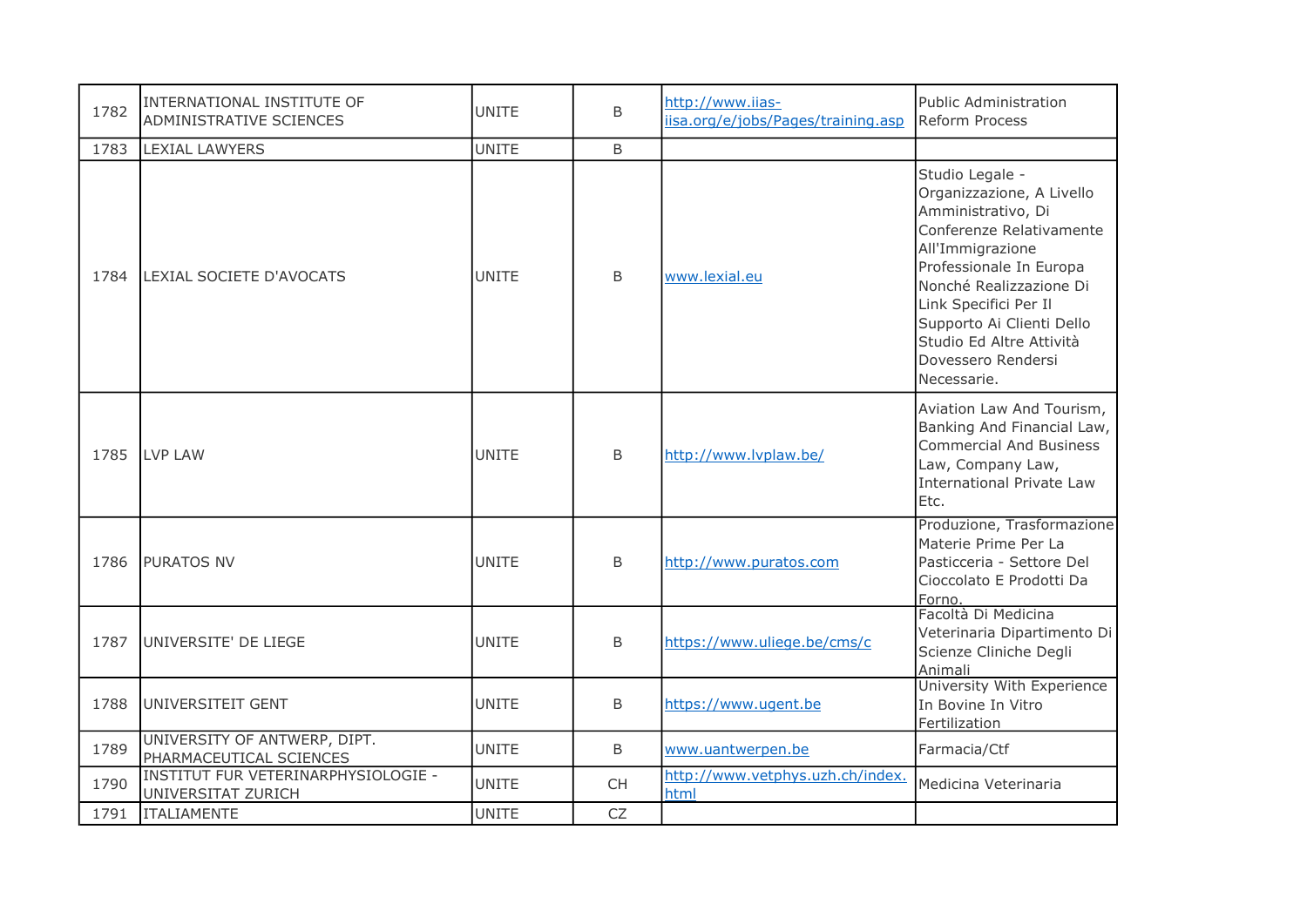| 1792 | <b>FEINKOST CARLO LUSSI</b>                                                                   | <b>UNITE</b> | D   |                                                                      | Enologia                                                                        |
|------|-----------------------------------------------------------------------------------------------|--------------|-----|----------------------------------------------------------------------|---------------------------------------------------------------------------------|
| 1793 | FREYJA IVF HAGEN KINDERWUNSCH- &<br>HORMONZENTRUM                                             | UNITE        | D   |                                                                      |                                                                                 |
| 1794 | <b>FUESSER &amp; KOLLEGEN</b>                                                                 | <b>UNITE</b> | D   | www.fuesser.de                                                       | Diritto                                                                         |
| 1795 | <b>GNT EUROPA GMBH</b>                                                                        | <b>UNITE</b> | D   |                                                                      |                                                                                 |
| 1796 | INSTITUTE FOR CULTURAL DIPLOMACY                                                              | <b>UNITE</b> | D   | http://culturaldiplomacy.org/index<br>.php?en                        | Diritti Umani                                                                   |
| 1797 | KLINIK FÜR KLEINE HAUSTIERE                                                                   | <b>UNITE</b> | D   |                                                                      |                                                                                 |
| 1798 | KLINIK FÜR RINDER                                                                             | <b>UNITE</b> | D   |                                                                      |                                                                                 |
| 1799 | LEIBNIZ INSTITUTE OF AGRICULTURAL<br>ENGINEERING AND BIO-ECONOMY                              | <b>UNITE</b> | D   |                                                                      |                                                                                 |
| 1800 | LUDWIG MAXIMILIANS UNIVERSITAT<br>MUNCHEN                                                     | <b>UNITE</b> | D   | www.vogelklinik.vetmed.uni-<br>muenchen.de                           |                                                                                 |
| 1801 | MAX PLANK INSTITUTE FOR MOLECULAR<br><b>BIOMEDICINE</b>                                       | <b>UNITE</b> | D   | http://www.mbi-berlin.de/en/                                         | Ingegneria Elettronica                                                          |
| 1802 | NONSOLOVINO                                                                                   | <b>UNITE</b> | D   |                                                                      |                                                                                 |
| 1803 | RECHTSANWÄLTE FÜßER UND KOLLEGEN                                                              | <b>UNITE</b> | D   | http://www.fuesser.de/de/home.ht Diritto Concorrenza, Rifiuti,<br>ml | Diritto Dell'Unione Europea,<br>Amministrativo, Due<br>Diligence                |
| 1804 | <b>SIMONS LAW</b>                                                                             | <b>UNITE</b> | D   | www.simons-law.eu                                                    |                                                                                 |
| 1805 | TECHNISCHE UNIVERSITAET BERLIN -<br>INSTITUTE OF FOOD TECHNOLOGY AND<br><b>FOOD CHEMISTRY</b> | UNITE        | D   |                                                                      | Tecnologie Alimentari                                                           |
| 1806 | <b>TIERKLINIK HAAR</b>                                                                        | <b>UNITE</b> | D   | WWW.TIERKLINIK.HAAR.DE                                               | Clinica Veterinaria                                                             |
| 1807 | <b>TIERKLINIK POSTHAUSEN</b>                                                                  | <b>UNITE</b> | D   | https://tierklinik-posthausen.de/                                    | Specialized In Companion<br>Animals, It Offers The<br>Whole Range Of Diagnostic |
| 1808 | UNIVERSITY OF VETERINARY MEDICINE<br><b>HANNOVER</b>                                          | <b>UNITE</b> | D   | http://www.hannover.de/en/Welco<br>me-to-Hannover/Scie               |                                                                                 |
| 1809 | VETERINARY FACULTY L.M.UNIVERSITAT<br><b>MUNCHEN</b>                                          | <b>UNITE</b> | D   | https://www.uni-<br>muenchen.de/index.html                           |                                                                                 |
| 1810 | INTERDISCIPLINARY NANOSCIENCE CENTER<br>(INANO)                                               | <b>UNITE</b> | DK. |                                                                      |                                                                                 |
| 1811 | ADVOCATIA ABOGADOS                                                                            | <b>UNITE</b> | E   | www.advocatia.net                                                    | Law                                                                             |
| 1812 | ANIMALES EXÓTICOS 24H                                                                         | <b>UNITE</b> | E   |                                                                      |                                                                                 |
| 1813 | ARAGÓ HOSPITAL VETERINARI                                                                     | <b>UNITE</b> | E   | www.aragohv.com/                                                     |                                                                                 |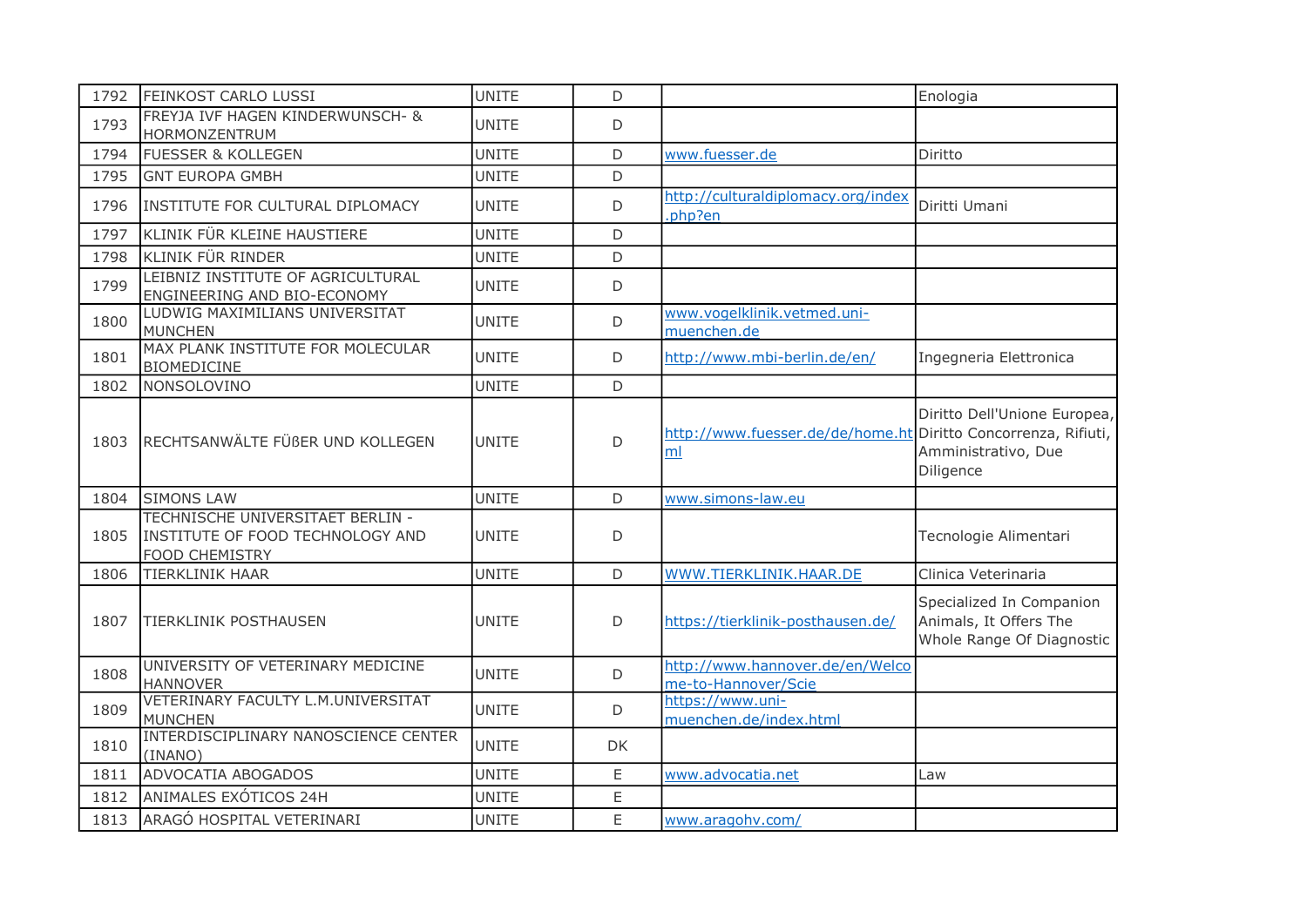| 1814 | ARS VETERINARIA - BARCELONA                                                                  | <b>UNITE</b> | E. | www.arsveterinaria.com                                                           | Medicina Veterinaria                                                              |
|------|----------------------------------------------------------------------------------------------|--------------|----|----------------------------------------------------------------------------------|-----------------------------------------------------------------------------------|
| 1815 | ASOCIACIÓN INTERNACIONAL DE JURISTAS<br><b>INTER IURIS</b>                                   | <b>UNITE</b> | E. | www.interiuris.org                                                               |                                                                                   |
| 1816 | ASOCIACION SOLCOM                                                                            | <b>UNITE</b> | E  |                                                                                  |                                                                                   |
| 1817 | ASOCIACIÓN, CULTURAL, SOCIAL EDUCATIVA<br>SEGUNDAS OPORTUNIDAD                               | <b>UNITE</b> | E  |                                                                                  |                                                                                   |
| 1818 | <b>BLUECARE ANIMAL HOSPITAL</b>                                                              | <b>UNITE</b> | E  |                                                                                  |                                                                                   |
| 1819 | CAMARA DE COMERCIO INDUSTRIA Y<br>NAVEGACION TENERIFE                                        | <b>UNITE</b> | E  |                                                                                  |                                                                                   |
| 1820 | CDE - CENTRO DE DOCUMENTACIO EUROPEA<br>FACULTAD DE DERECHO UNIVERSIDAD DE<br><b>SEVILLA</b> | UNITE        | E  | http://www-en.us.es/cde/                                                         | Law                                                                               |
| 1821 | CENTRO INTERDISCIPLINARIO DE ESTUDIOS<br>AMERICANISTAS "GUMERSINDO BUSTO"                    | <b>UNITE</b> | E  | http://www.americanismo.es/inves Sulla Storia Dell'America<br>tigaciones-Santiag | Centro Studi E Ricerca<br>Latina - Relazioni Europa-<br>America Latina            |
| 1822 | CIAL - MINISTERIO DE ECONOMIA Y<br>COMPETITIVIDAD                                            | <b>UNITE</b> | E  |                                                                                  |                                                                                   |
| 1823 | CLINICA VETERINARIA EL CARMEN                                                                | <b>UNITE</b> | E  | http://elcarmenveterinarios.com                                                  | Clinica Di Medicina E<br>Chirurgia Veterinaria                                    |
| 1824 | COMERCIAL EVENTOS Y PRODUCTOS                                                                | <b>UNITE</b> | E. |                                                                                  |                                                                                   |
| 1825 | CONSULTORES CSA. CENTRAL DE SERVICIOS<br>ADMINISTRATIVOS DE MURCIA SLU                       | <b>UNITE</b> | E  | http://www.consultorescsa.com/in Estudios De Mercado E<br>dex.htm                | Investigación Social                                                              |
| 1826 | DANTE ALIGHIERI ASSOCIATION                                                                  | <b>UNITE</b> | E  |                                                                                  |                                                                                   |
| 1827 | DEPARTAMENTO DE MORFOLOGIA -<br>UNIVERSIDAD DE LAS PALMAS DE GRAN<br>CANARIA                 | <b>UNITE</b> | E  | www.ulpgc.es                                                                     | Marine Mammal Medicine                                                            |
| 1828 | <b>DPOINTGROUP</b>                                                                           | <b>UNITE</b> | E  | www.dpointgroup.com                                                              | Creazione Siti Web -<br>Marketing - Social Media -<br>Seo - Video E Photo Editing |
| 1829 | ESCAMILLA ASESORES - MATILDE ESCAMILLA<br><b>FERRO</b>                                       | UNITE        | E  |                                                                                  | Tributario                                                                        |
| 1830 | <b>ESTAMOS EN ELLO</b>                                                                       | <b>UNITE</b> | E  | www.enello.es                                                                    | Agenzia Pubblicitaria                                                             |
| 1831 | <b>EUROPA PRESS</b>                                                                          | <b>UNITE</b> | Ε  | www.europapress.es                                                               | Scienze Della<br>Comunicazione                                                    |
| 1832 | <b>EUROVET</b>                                                                               | <b>UNITE</b> | E. |                                                                                  |                                                                                   |
| 1833 | EXPOCORUNA                                                                                   | <b>UNITE</b> | E  | http://www.expocoruna.com/                                                       | Organizzazione Eventi                                                             |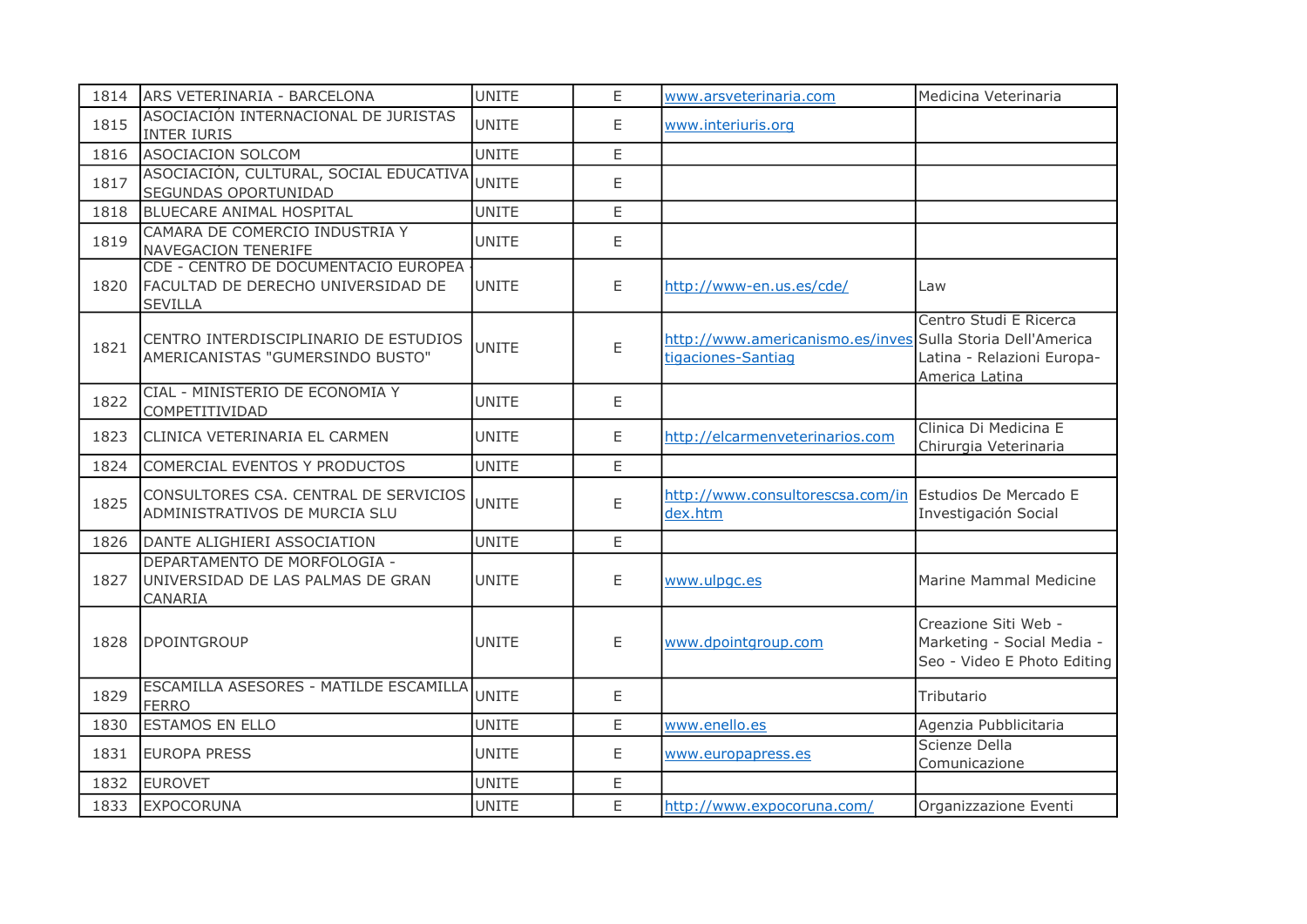| 1834 | <b>FACUA</b>                                                                             | <b>UNITE</b> | E           | www.facua.org                                      | Associazione Dei<br>Consumatori |
|------|------------------------------------------------------------------------------------------|--------------|-------------|----------------------------------------------------|---------------------------------|
| 1835 | FINCA DE LA ALFRANCA                                                                     | <b>UNITE</b> | E           |                                                    |                                 |
| 1836 | FUNDACIÓN CENTRO DE CIRUGIA DE MÍNIMA<br><b>INVASIÓN</b>                                 | <b>UNITE</b> | E           |                                                    |                                 |
| 1837 | FUNDACIONEQUIPOHUMANO                                                                    | <b>UNITE</b> | E           | http://www.fundacionequipohuma<br>no.es/           |                                 |
| 1838 | FUNDESO - FUNDACIÓN DESARROLLO<br>SOSTENIDO                                              | <b>UNITE</b> | E           | http://www.fundeso.org                             |                                 |
| 1839 | <b>GONZALES BERNAL ABOGADOS - STUDIO</b><br><b>LEGALE</b>                                | <b>UNITE</b> | E           | WWW.ROBERTOSPINETTI.COM                            | Tutte Le Aree Del Diritto       |
| 1840 | GUADIAMAR S.V.R. S.L. HOSPITAL<br>VETERINARIO GUADIAMAR                                  | <b>UNITE</b> | E           | www.quadaimarsvr.com                               | Clinica Veterinaria             |
| 1841 | HAPAG-LLOYD SPAIN S.L.                                                                   | <b>UNITE</b> | E           | www.hapag-lloyd.com                                |                                 |
| 1842 | HOSPITAL ARS VETERINARIA                                                                 | <b>UNITE</b> | E           | http://arsveterinaria.es                           |                                 |
| 1843 | HOSPITAL CLINICO VETERINARIO -<br>FACULTAD DE VETERINARIA- UNIVERSIDAD<br>DE ZARAGOZA    | <b>UNITE</b> | E           | http://veterinaria.unizar.es/servici<br>os/hcv.php | Medicina Veterinaria            |
| 1844 | HOSPITAL CLINICO VETERINARIO ULPG                                                        | <b>UNITE</b> | E           | https://hcv.ulpgc.es/web2/                         |                                 |
| 1845 | HOSPITAL CLINICO VETERINARIO<br>UNIVERSIDAD DE MURCIA                                    | <b>UNITE</b> | E           | https://www.um.es/hcv/                             |                                 |
| 1846 | HOSPITAL VETERINARIO CANTABRIA                                                           | <b>UNITE</b> | E           | http://www.hospitalveterinariocant<br>abria.com/   |                                 |
| 1847 | HOSPITAL VETERINARIO EL BOSQUE                                                           | <b>UNITE</b> | E           | http://www.hospitalelbosque.com/                   |                                 |
| 1848 | HOSPITAL VETERINARIO VALENCIA SUR                                                        | <b>UNITE</b> | E           |                                                    | Surgery                         |
| 1849 | HOTEL ELBA S.L.U.                                                                        | <b>UNITE</b> | $\mathsf E$ |                                                    | Turismo                         |
| 1850 | HOTEL GINEBRA                                                                            | <b>UNITE</b> | E           | www.ginebrahotel.es                                |                                 |
| 1851 | INSTITUTE OF AGROCHEMISTRY AND FOOD<br>TECHNOLOGY (IATA)                                 | <b>UNITE</b> | E           | http://www.iata.csic.es/                           |                                 |
| 1852 | ISTITUTO ITALIANO DE CULTURA DE MADRID UNITE                                             |              | E           |                                                    |                                 |
| 1853 | IULCE-INSTITUTO UNIVERSITARIO "LA<br>CORTE EN EUROPA"- UNIVERSIDAD<br>AUTÓNOMA DE MADRID | UNITE        | E           | www.iulce.es                                       |                                 |
| 1854 | JESUS USON MINIMALLY INVASIVE SURGEY<br><b>CENTRE</b>                                    | <b>UNITE</b> | E           |                                                    |                                 |
| 1855 | JUNTA DE ANDALUSIA                                                                       | <b>UNITE</b> | E           | www.educacionenmalaga.es                           | Educazione, Cultura E<br>Sport  |
| 1856 | LIBERA ONG                                                                               | <b>UNITE</b> | E           | http://www.liberaong.org/                          |                                 |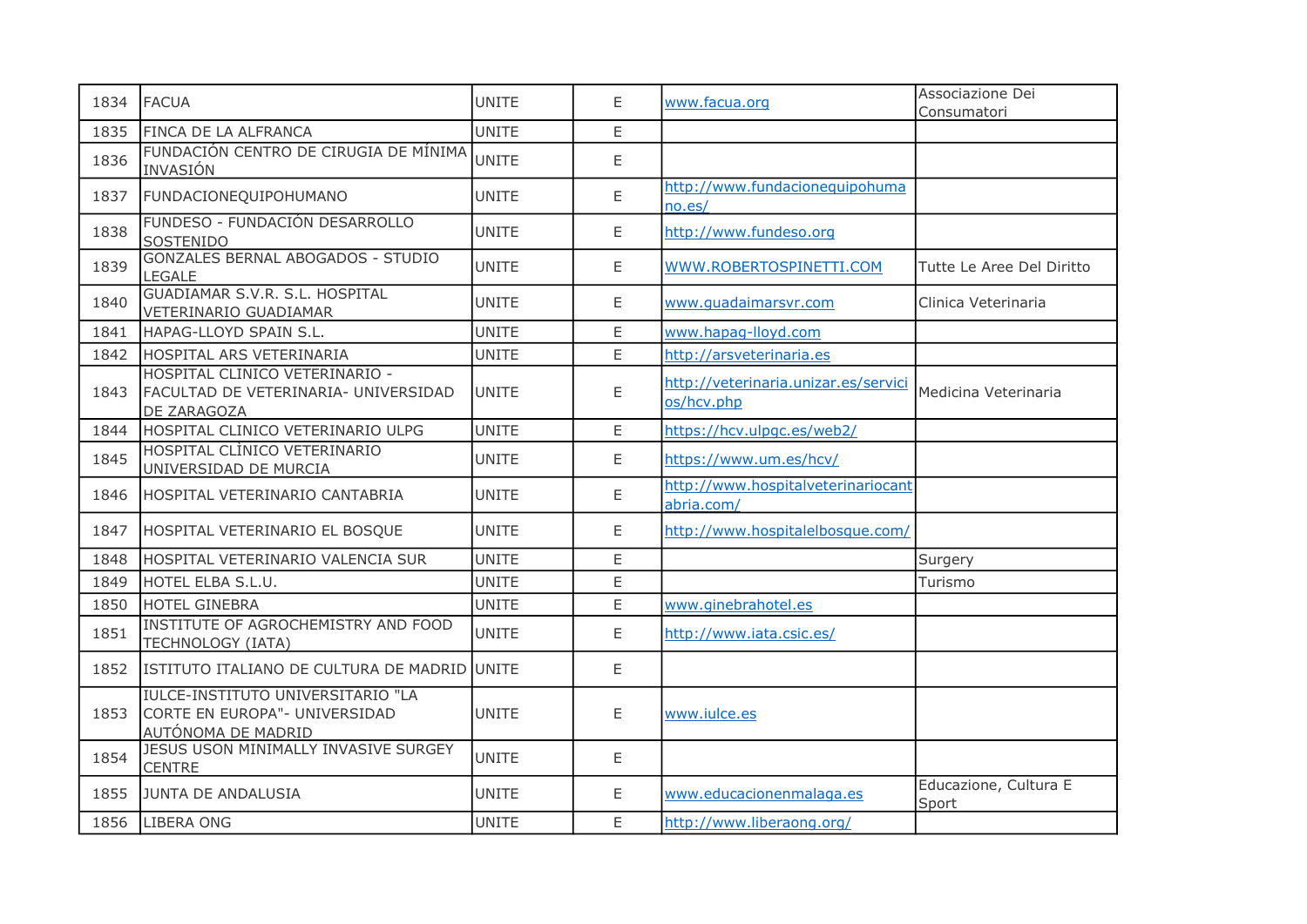| 1857 | LORO PARQUE & LORO PARQUE FUNDACION                        | <b>UNITE</b> | E | http://www.loroparque-<br>fundacion.org/     |                                                                                      |
|------|------------------------------------------------------------|--------------|---|----------------------------------------------|--------------------------------------------------------------------------------------|
| 1858 | LORO PARQUE FUNDACION                                      | <b>UNITE</b> | E |                                              |                                                                                      |
| 1859 | LUVA KOMFOLIA S.L.                                         | <b>UNITE</b> | E |                                              |                                                                                      |
| 1860 | MIM MUSEO INTERACTIVO DE LA MUSICA                         | <b>UNITE</b> | E |                                              |                                                                                      |
| 1861 | MUSEO INTERACTIVO DE LA MUSICA                             | <b>UNITE</b> | E | www.mimma.es                                 | Pubblicità E Marketing,<br>Organizzazione Eventi                                     |
| 1862 | NWC <sub>10</sub>                                          | <b>UNITE</b> | E |                                              |                                                                                      |
| 1863 | OSPITAL CLINICO VETERIARIO DE LA<br>UNIVERSIDAD DE CORDOBA | <b>UNITE</b> | Ε |                                              |                                                                                      |
| 1864 | PARQUE CIENTIFICO DE MADRID                                | <b>UNITE</b> | E | http://www.fpcm.es/                          |                                                                                      |
| 1865 | PLATERIA ABOGADOS S.L.P.                                   | <b>UNITE</b> | E |                                              |                                                                                      |
| 1866 | RBS ABOGADOS CORPORATE CONSULTING                          | <b>UNITE</b> | E | www.rbsabogados.com                          | Diritto Civile, Diritto<br>Commerciale, Diritto Della<br>Navigazione, Diritto Penale |
| 1867 | ROTOTOM                                                    | <b>UNITE</b> | E | https://rototomsunsplash.com                 |                                                                                      |
| 1868 | <b>ROTOTOM</b>                                             | <b>UNITE</b> | E |                                              |                                                                                      |
| 1869 | SERVIPUBLIC CANARIAS S.L.                                  | <b>UNITE</b> | E | http://www.servipublic.com/                  | Marketing E Organizzazione<br>Eventi                                                 |
| 1870 | SOLIDARIOS O.N.G.                                          | <b>UNITE</b> | E | http://www.ucm.es/info/solidarios            |                                                                                      |
| 1871 | <b>TRYP VALENCIA FERIA</b>                                 | <b>UNITE</b> | E |                                              |                                                                                      |
| 1872 | UNION DE CONSUMIDORES DE SEVILLA                           | <b>UNITE</b> | E | www.uniondeconsumidoresdesevill<br>a.com     |                                                                                      |
| 1873 | UNIVERSIDAD ALFONSO X EL SABIO                             | <b>UNITE</b> | E | https://www.uax.es/it                        | Scienze Della Salute E<br>Dello Sport Scuola Di<br>Ingegneria E Architettura         |
| 1874 | UNIVERSIDAD DE GRANADA                                     | <b>UNITE</b> | E | https://www.ugr.es/en/                       | <b>International Relation</b><br>Office Of The Faculty Of<br>Law                     |
| 1875 | UNIVERSIDAD DE GRANADA                                     | <b>UNITE</b> | E | http://internacional.ugr.es/                 |                                                                                      |
| 1876 | UNIVERSIDAD DE LEON                                        | <b>UNITE</b> | E |                                              |                                                                                      |
| 1877 | UNIVERSIDAD DE MURCIA - FACULTAD DE<br>VETERINARIA         | <b>UNITE</b> | E | http://www.um.es/veterina/                   |                                                                                      |
| 1878 | UNIVERSIDAD POLITECNICA DE VALENCIA                        | <b>UNITE</b> | E | http://www.upv.es/dtalim/                    | Tecnologie Alimentari                                                                |
| 1879 | UNIVERSITÀ DI LLEIDA                                       | <b>UNITE</b> | E | http://www.deptetsea.udl.cat/dept<br>/tecal/ |                                                                                      |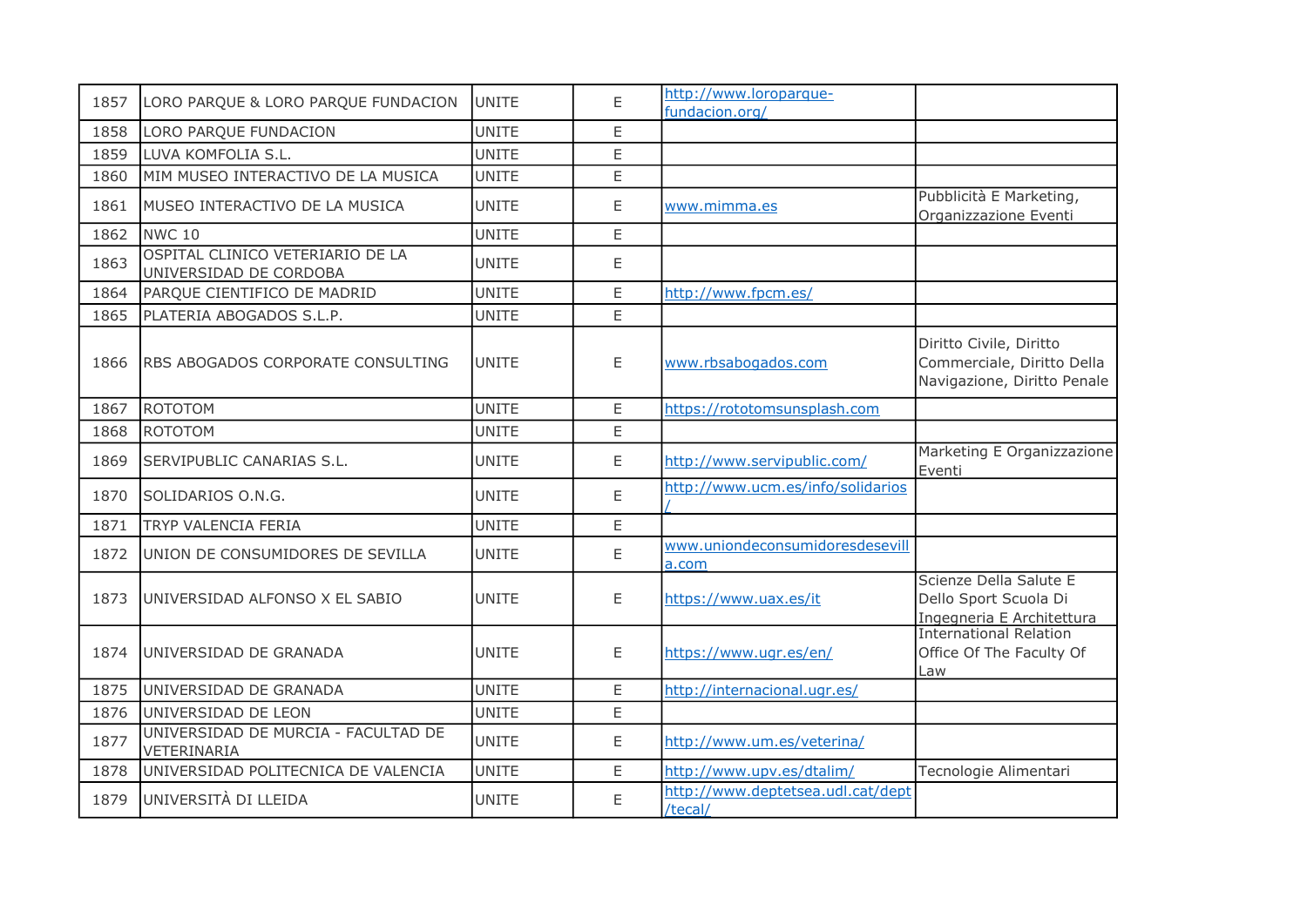| 1880 | UNIVERSITAD DE LAS PALMAS                                             | <b>UNITE</b> | E.        | www.ulpgc.es                                        |                                                                         |
|------|-----------------------------------------------------------------------|--------------|-----------|-----------------------------------------------------|-------------------------------------------------------------------------|
| 1881 | UNIVERSITAT AUTONOMA DE CATALUNA                                      | <b>UNITE</b> | E         | www.uab.es                                          | Riproduzione Animale                                                    |
| 1882 | UNIVERSITAT DE LLEIDA - FOOD<br>TECHNOLOGY DEPARTMENT                 | <b>UNITE</b> | E         | http://www.udl.es/                                  |                                                                         |
| 1883 | UNIVERSITAT POMPEU FABRA                                              | UNITE        | E.        | https://www.upf.edu                                 | Scientific Research And<br>Development                                  |
| 1884 | UNIVERSITY OF ALCALA'                                                 | <b>UNITE</b> | E.        |                                                     | Chimica Analitica                                                       |
| 1885 | UNIVERSITY OF ALCALÀ - DEPARTMENT OF<br><b>ANALYTIC CHEMISTRY</b>     | <b>UNITE</b> | E         | www.uah.es                                          | Chimica Analitica                                                       |
| 1886 | <b>VIAJES EROSKI</b>                                                  | <b>UNITE</b> | E.        | http://www.viajeseroski.es/                         | Agenzia Promozione<br>Turistica                                         |
| 1887 | VIGO ABOGADOS                                                         | <b>UNITE</b> | E         |                                                     |                                                                         |
| 1888 | <b>EXCEDEA</b>                                                        | <b>UNITE</b> | <b>EE</b> | https://www.excedea.com/                            | Consulenza/Internazionaliz<br>zazione Delle Imprese E<br>Fondi Pubblici |
| 1889 | CLINIQUE EQUINE DE MESLAY                                             | <b>UNITE</b> | F         | http://www.cliniqueequinedemesla<br>v.com/          |                                                                         |
| 1890 | CLINIQUE VÉTÉRINAIRE EQUINE DU DR.<br><b>FRANCK PÉNIDE</b>            | <b>UNITE</b> | F         |                                                     |                                                                         |
| 1891 | CLINIQUE VETERINAIRE VETOLAC                                          | <b>UNITE</b> | F         | https://www.vetolac.com                             |                                                                         |
| 1892 | CLINIQUE VETERINARIE DES HUTINS                                       | <b>UNITE</b> | F         | http://www.clinique-veterinaire-<br>des-hutins.com/ |                                                                         |
| 1893 | CLINIQUE VETRINAIRE DE LA BASTIDE                                     | <b>UNITE</b> | F         | http://veterinaire-bastide-<br>vaucluse.fr/         |                                                                         |
| 1894 | <b>ERASMUS STUDENT NETWORK CORSICA</b>                                | <b>UNITE</b> | F         |                                                     |                                                                         |
| 1895 | <b>IHI- ECOLE DE PNL ET COMMUNICATION NLP</b><br>INTERNATIONA/ISI-CNV | <b>UNITE</b> | F         |                                                     |                                                                         |
| 1896 | ISTITUTO ITALIANO DI CULTURA DI<br><b>STRASBURGO</b>                  | <b>UNITE</b> | F         | www.iicstrasburgo.esteri.it                         |                                                                         |
| 1897 | <b>ONIRIS</b>                                                         | <b>UNITE</b> | F         |                                                     |                                                                         |
| 1898 | PATRONATO A.C.L.I.                                                    | <b>UNITE</b> | F         |                                                     |                                                                         |
| 1899 | PERON JEAN-YVES                                                       | <b>UNITE</b> | F         |                                                     |                                                                         |
| 1900 | <b>STIPJE</b>                                                         | <b>UNITE</b> | F         | www.stipje.com                                      |                                                                         |
| 1901 | <b>VETAGRO SUP</b>                                                    | <b>UNITE</b> | F         | http://www.vetagro-sup.fr                           |                                                                         |
| 1902 | <b>VETERINARY HOSPITAL FRÉGIS</b>                                     | <b>UNITE</b> | F         |                                                     |                                                                         |
| 1903 | ATTICA ZOOLOGICAL PARK S.A                                            | <b>UNITE</b> | G         | www.atticapark.com                                  |                                                                         |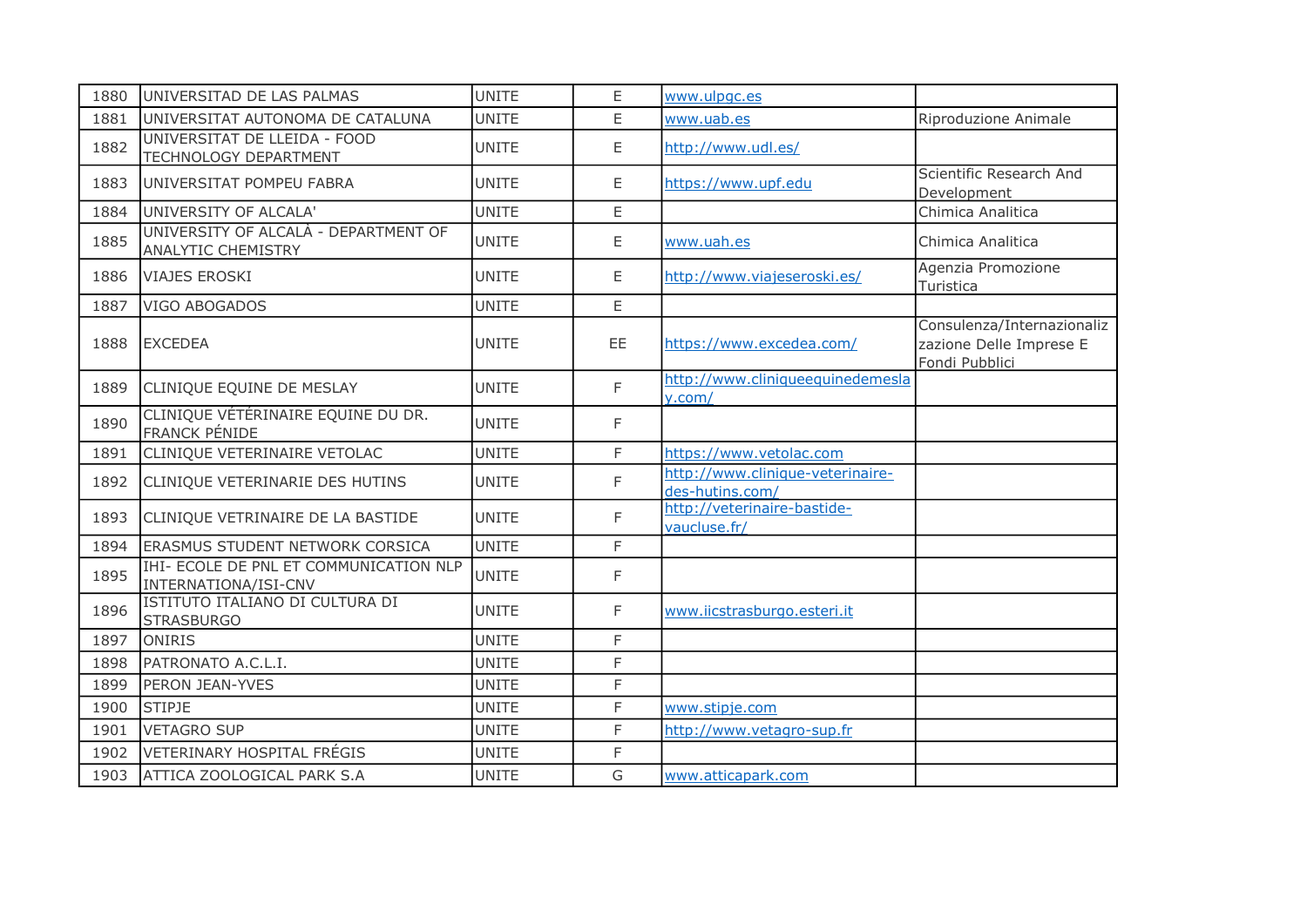| 1904 | DEPARTMENT OF POLITICAL SCIENCE -<br><b>FACULTY OF POLITICAL SCIENCE -</b><br>UNIVERSITY OF CRETE | <b>UNITE</b>  | G          | http://www.soc.uoc.gr/political/en<br>home en.htm     |                      |
|------|---------------------------------------------------------------------------------------------------|---------------|------------|-------------------------------------------------------|----------------------|
| 1905 | EPLC/EPLO EUROPEAN PUBLIC LAW<br>ORGANIZATION                                                     | <b>UNITE</b>  | G          | www.eplo.eu                                           |                      |
| 1906 | <b>GALAXIDI MARINE FARM S.A.</b>                                                                  | <b>UNITE</b>  | G          | www.gmf-sa.gr                                         |                      |
| 1907 | <b>GEORGIADES &amp; ASSOCIATES</b>                                                                | <b>UNITE</b>  | G          | www.gmadvoates.gr                                     |                      |
| 1908 | <b>GEORGIADES &amp; MYLONAS LAW FIRM</b>                                                          | <b>UNITE</b>  | G          | www.gmadvocates.gr                                    |                      |
| 1909 | <b>GEORGIOS GAGANAS</b>                                                                           | <b>UNITE</b>  | G          |                                                       |                      |
| 1910 | GREEK MINISTRY OF RURAL DEVELOPMENT<br>AND FOOD, ATHENS CETRE OF VETERINARY<br><b>INSTITUTES</b>  | <b>IUNITE</b> | G          |                                                       |                      |
| 1911 | TSAMOUTALOS ACCOUNTING AND TOTAL TAX<br><b>SERVICES</b>                                           | <b>UNITE</b>  | G          |                                                       |                      |
| 1912 | VETERINARY SERVICE OF LARISA                                                                      | <b>UNITE</b>  | G          |                                                       | Medicina Veterinaria |
| 1913 | HEDONIST: DINING AND HANGOUT                                                                      | <b>UNITE</b>  | <b>HR</b>  |                                                       |                      |
| 1914 | EQUI SOUND KFT                                                                                    | <b>UNITE</b>  | HU         | https://www.ceginformacio.hu/cr9<br>317738789 EN      |                      |
| 1915 | <b>ARK VETS</b>                                                                                   | <b>UNITE</b>  | IRL        |                                                       |                      |
| 1916 | <b>BABYLON RADIO</b>                                                                              | <b>UNITE</b>  | IRL        |                                                       |                      |
| 1917 | BAIRBRE O'MALLEY VETERINARY HOSPITAL                                                              | <b>UNITE</b>  | IRL        |                                                       |                      |
| 1918 | <b>COCREATE</b>                                                                                   | <b>UNITE</b>  | IRL        |                                                       |                      |
| 1919 | DIT DUBLIN INSTITUTE OF TECHNOLOGY                                                                | <b>UNITE</b>  | IRL        |                                                       |                      |
| 1920 | DOLPHIN RUGBY FOOTBALL CLUB                                                                       | <b>UNITE</b>  | <b>IRL</b> |                                                       |                      |
| 1921 | GIOVANNI MARCARELLI VETERINAY<br><b>PRACTITIONERS</b>                                             | <b>UNITE</b>  | <b>IRL</b> |                                                       |                      |
| 1922 | <b>GROSSO&amp; MALDONADO</b>                                                                      | <b>UNITE</b>  | <b>IRL</b> | http://www.grossomaldonado.com                        |                      |
| 1923 | <b>INCHIARO LIFE DAC</b>                                                                          | <b>UNITE</b>  | IRL        |                                                       |                      |
| 1924 | INTESA SANPAOLO LIFE LTD                                                                          | <b>UNITE</b>  | IRL        |                                                       |                      |
| 1925 | <b>IRLANDA EN ESPAÑOL</b>                                                                         | <b>UNITE</b>  | IRL        | http://irlandaenespanol.com/                          |                      |
| 1926 | IRLANDA ITALIANA CULTURAL ASSOCIATION UNITE                                                       |               | IRL        |                                                       |                      |
| 1927 | IRLANDIANI                                                                                        | <b>UNITE</b>  | <b>IRL</b> |                                                       |                      |
| 1928 | <b>KF INTERNET SOFTWARE LIMITED</b>                                                               | <b>UNITE</b>  | IRL        |                                                       |                      |
| 1929 | MARTIN GATELY SOLICITORS                                                                          | <b>UNITE</b>  | IRL        | http://www.martingately.ie/Martin<br>%26 Gately/Home. |                      |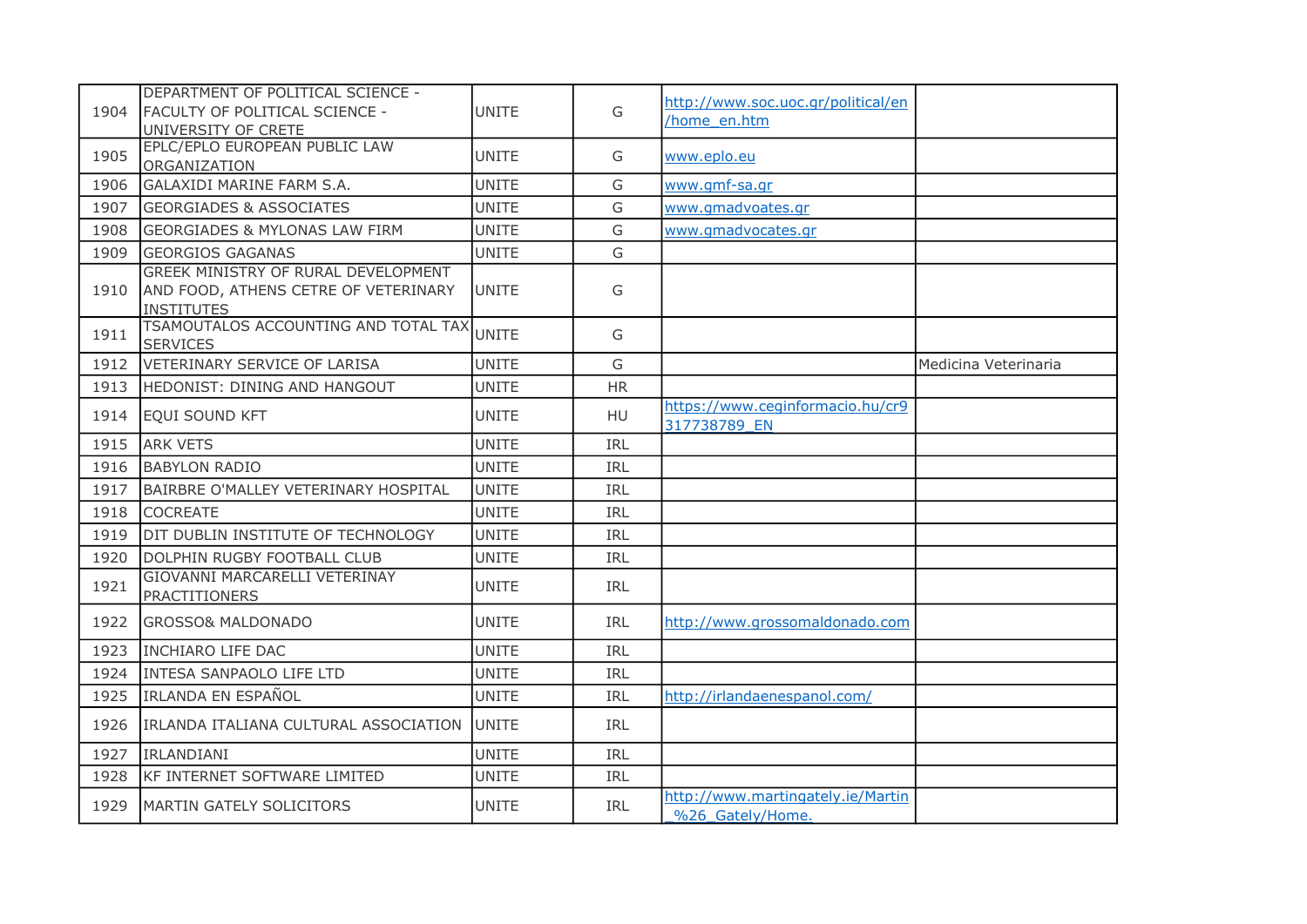| 1930 | NEAR MEDIA CO-OP                                                 | <b>UNITE</b> | IRL          |                                              |                                                        |
|------|------------------------------------------------------------------|--------------|--------------|----------------------------------------------|--------------------------------------------------------|
| 1931 | <b>SEAVIEW VETERINARY CLINIC</b>                                 | <b>UNITE</b> | <b>IRL</b>   | www.seaviewveterinaryclinic.com              |                                                        |
| 1932 | <b>SELLA LIFE LTD</b>                                            | <b>UNITE</b> | IRL          |                                              |                                                        |
| 1933 | <b>STAYPLANET</b>                                                | <b>UNITE</b> | IRL          |                                              |                                                        |
| 1934 | SYCAMORE LODGE EQUINE HOSPITAL                                   | <b>UNITE</b> | IRL          |                                              |                                                        |
| 1935 | <b>TEAGASC</b>                                                   | <b>UNITE</b> | IRL          |                                              |                                                        |
| 1936 | THE LAWRENCE LIFE ASSURANCE COMPANY<br>LIMITED - THE WATERMARQUE | <b>UNITE</b> | IRL          | www.lawrencelife.com                         |                                                        |
| 1937 | UCD INNOVATION ACADEMY                                           | <b>UNITE</b> | IRL          |                                              |                                                        |
| 1938 | UNIVERSITY COLLEGE CORK                                          | <b>UNITE</b> | IRL          | https://www.ucc.ie/                          | Chemistry                                              |
| 1939 | UNIVERSITY COLLEGE OF DUBLIN                                     | <b>UNITE</b> | IRL          | www.ucd.ie                                   |                                                        |
| 1940 | DÉIEREKLINIK KRAKELSHAFF                                         | <b>UNITE</b> | <b>LUX</b>   |                                              |                                                        |
| 1941 | RIGAS NACIONALAIS ZOOLOGISKAIS DARKS                             | <b>UNITE</b> | LV           | http://www.rigazoo.lv/lv                     |                                                        |
| 1942 | CREDENCE CORPORATE AND ADVISORY<br><b>SERVICES LIMITED</b>       | <b>UNITE</b> | MT           |                                              |                                                        |
| 1943 | DINGLI & DINGLI LAW FIRM                                         | <b>UNITE</b> | <b>MT</b>    | https://www.dingli.com.mt/                   |                                                        |
| 1944 | INTEGRA FOUNDATION "DINJA WAHDA"                                 | <b>UNITE</b> | MT           |                                              |                                                        |
| 1945 | THE MALTA FOOTBALL ASSOCIATION                                   | <b>UNITE</b> | MT           | www.mfa.com.mt                               | Management E Gestione In<br>Ambito Sportivo, Marketing |
| 1946 | <b>VALLETTA LEGAL</b>                                            | <b>UNITE</b> | <b>MT</b>    | WWW.VALLETTALEGAL.COM                        | Ambito Giuridico                                       |
| 1947 | <b>VIVENDO GROUP</b>                                             | <b>UNITE</b> | MT           | www.vivendo.com.mt                           |                                                        |
| 1948 | NORVIGIAN VETERINARY INSTITUTE                                   | <b>UNITE</b> | $\mathsf{N}$ |                                              |                                                        |
| 1949 | DIERENKLINIEK LEEUWENDAEL                                        | <b>UNITE</b> | <b>NL</b>    |                                              |                                                        |
| 1950 | DIERGENEESKUNDE LINGEHOEVE                                       | <b>UNITE</b> | NL           |                                              |                                                        |
| 1951 | GLOBAL HUMAN RIGHTS DEFENCE (GHRD)                               | <b>UNITE</b> | <b>NL</b>    | http://www.ghrd.org/                         |                                                        |
| 1952 | <b>KORTE AKKEREN</b>                                             | <b>UNITE</b> | <b>NL</b>    | http://www.dierenkliniekkorteakke<br>ren.nl/ |                                                        |
| 1953 | RIKILT INSTITUTE OF FOOD SAFETY                                  | <b>UNITE</b> | <b>NL</b>    | www.rikilt.wur.nl                            | Scienze Degli Alimenti                                 |
| 1954 | <b>SUN ENTERPRISES</b>                                           | <b>UNITE</b> | <b>NL</b>    |                                              |                                                        |
| 1955 | T.M.C. ASSER INSTITUUT                                           | <b>UNITE</b> | <b>NL</b>    | www.asser.nl                                 | Law                                                    |
| 1956 | TI FOOD AND NUTRITION - WAGENINGEN<br><b>UIVERSITY</b>           | <b>UNITE</b> | <b>NL</b>    |                                              | Tecnologie Alimentari                                  |
| 1957 | UTRECHT UNIVERSITY                                               | <b>UNITE</b> | <b>NL</b>    |                                              |                                                        |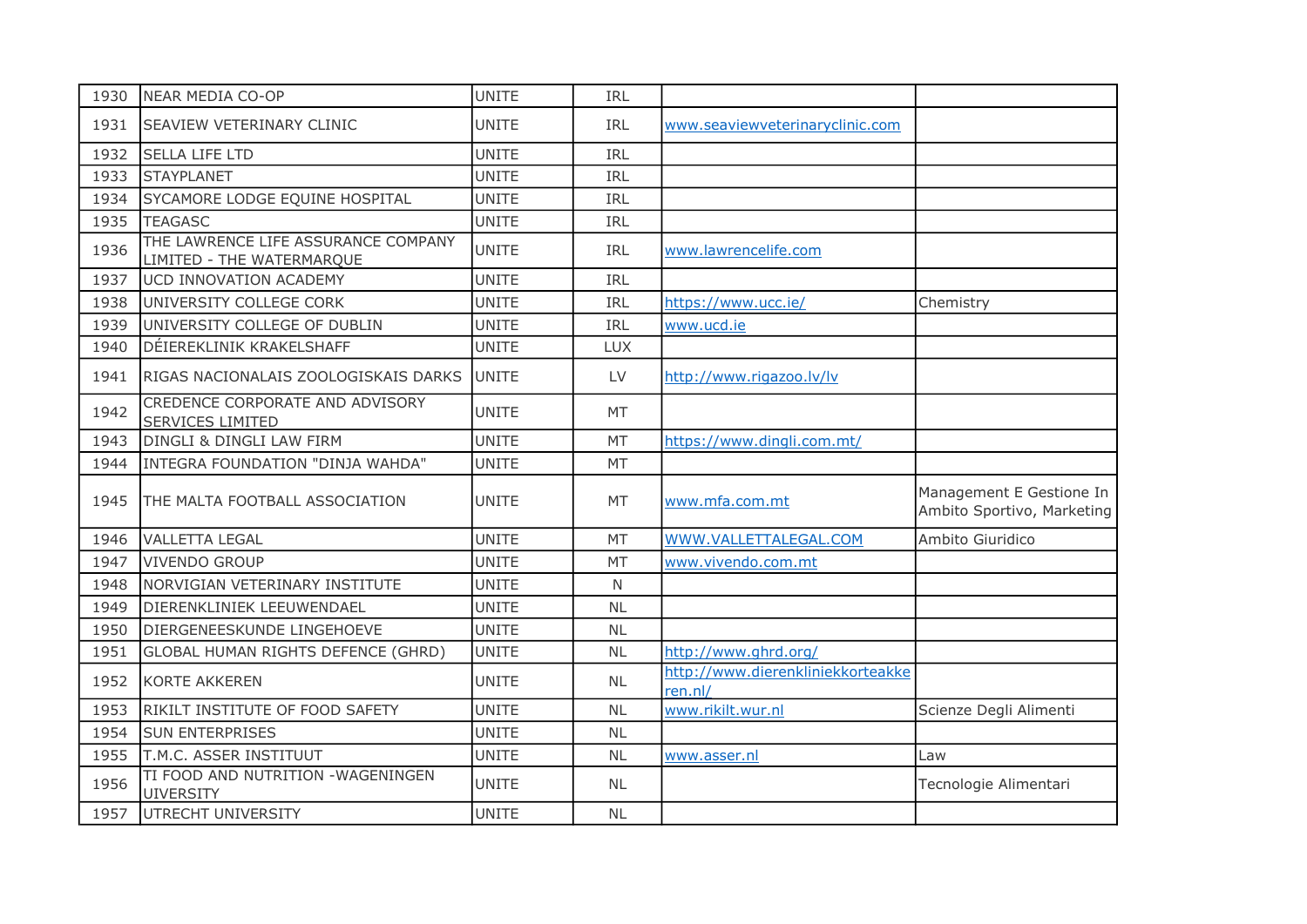| 1958 | WAGENINGEN UNIVERSITY&RESEARCH                                                                  | <b>UNITE</b> | <b>NL</b> | www.wur.nl                                             |                               |
|------|-------------------------------------------------------------------------------------------------|--------------|-----------|--------------------------------------------------------|-------------------------------|
| 1959 | <b>FRULACT</b>                                                                                  | <b>UNITE</b> | P         |                                                        |                               |
| 1960 | HOSPITAL VETERINARIO DE LISBOA                                                                  | <b>UNITE</b> | P         | http://www.hospitalveterinario.eu/                     |                               |
| 1961 | MINIMAL CORNER - UNIPESSOAL LDA                                                                 | <b>UNITE</b> | P         | https://www.racius.com/minimal-<br>corner-unipessoal-l |                               |
| 1962 | UNIVERSIDADE DE TRAS-OS-MONTES E ALTO<br><b>DOURO</b>                                           | <b>UNITE</b> | P         |                                                        |                               |
| 1963 | UNIVERSIDADE TECNICA DE LISBOA -<br>FACULTADE DE MEDICINA VETERINARIA                           | <b>UNITE</b> | P         | http://www.fmv.utl.pt/                                 | Medicina Veterinaria          |
| 1964 | UNIVERSITY OF EVORA - FACULTY OF<br><b>VETERINARY MEDICINE</b>                                  | <b>UNITE</b> | P         | http://www.uevora.pt/                                  | Medicina Veterinaria          |
| 1965 | ACTIVE SOL - XDISC® S.A.                                                                        | <b>UNITE</b> | PL        | www.x-disc.pl                                          |                               |
| 1966 | ADAM MORAWSKI & WSPOLNICY                                                                       | <b>UNITE</b> | PL        |                                                        |                               |
| 1967 | CAMERA DI COMMERCIO E INDUSTRIA ITALO-<br><b>POLACCA</b>                                        | <b>UNITE</b> | PL        | www.italpolchamber.it                                  |                               |
| 1968 | EWA KODYMOWSKA KANCELERIA<br><b>ADWKCACKA</b>                                                   | <b>UNITE</b> | PL        | http://www.kodymowska-<br>adwokat.pl/                  |                               |
| 1969 | INSTITUTE OF GENETICS AND ANIMAL<br><b>BREEDING OF THE POLISH ACADEMY OF</b><br><b>SCIENCES</b> | <b>UNITE</b> | PL        | http://www.ighz.edu.pl                                 | Biotecnologie                 |
| 1970 | KANCELARIA PRAWNA                                                                               | <b>UNITE</b> | PL        | www.md-partners.pl                                     |                               |
| 1971 | KODYMOWSKA EWA. KANCELARIA<br>ADWOKACKA                                                         | <b>UNITE</b> | PL        | http://www.kodymowska-<br>adwokat.pl/                  |                               |
| 1972 | <b>MORAWSKI &amp; WSPOLNICY</b>                                                                 | <b>UNITE</b> | PL        | http://morawski.eu/index.php?lan<br>g=4&menu=34&articl |                               |
| 1973 | SCHRONISKO DLA BEZDOMNYCH ZWIERZAT                                                              | <b>UNITE</b> | PL        | www.schronisko-zwierzaki.lublin.pl                     |                               |
| 1974 | THE NATIONAL VETERINARY RESEARCH<br><b>INSTITUTE</b>                                            | <b>UNITE</b> | PL        | www.piwet.pulawy.pl                                    |                               |
| 1975 | UNIVERSITY OF WARMIA AND MAZURY                                                                 | <b>UNITE</b> | PL        | www.uwm.edu.pl                                         | Veterinaria                   |
| 1976 | UNIVERSITY OF WARMIA AND MAZURY IN<br><b>OLSZTYN</b>                                            | <b>UNITE</b> | PL        |                                                        |                               |
| 1977 | CUNESCU BALACIU ASOCIATII S.C.A.                                                                | <b>UNITE</b> | <b>RO</b> | www.cunescu.ro                                         |                               |
| 1978 | <b>EUROPEAN ACADEMY</b>                                                                         | UNITE        | <b>RO</b> |                                                        |                               |
| 1979 | ISTITUTO ITALIANO DI CULTURA DI<br><b>BUCAREST</b>                                              | <b>UNITE</b> | <b>RO</b> |                                                        |                               |
| 1980 | <b>OSCILLUM</b>                                                                                 | <b>UNITE</b> | <b>RO</b> |                                                        |                               |
| 1981 | TELEZIUNEA NCN- NAPOCA CABLE NETWORK<br>STUDIO TV S.A.                                          | <b>UNITE</b> | <b>RO</b> |                                                        | Giornalismo,<br>Comunicazione |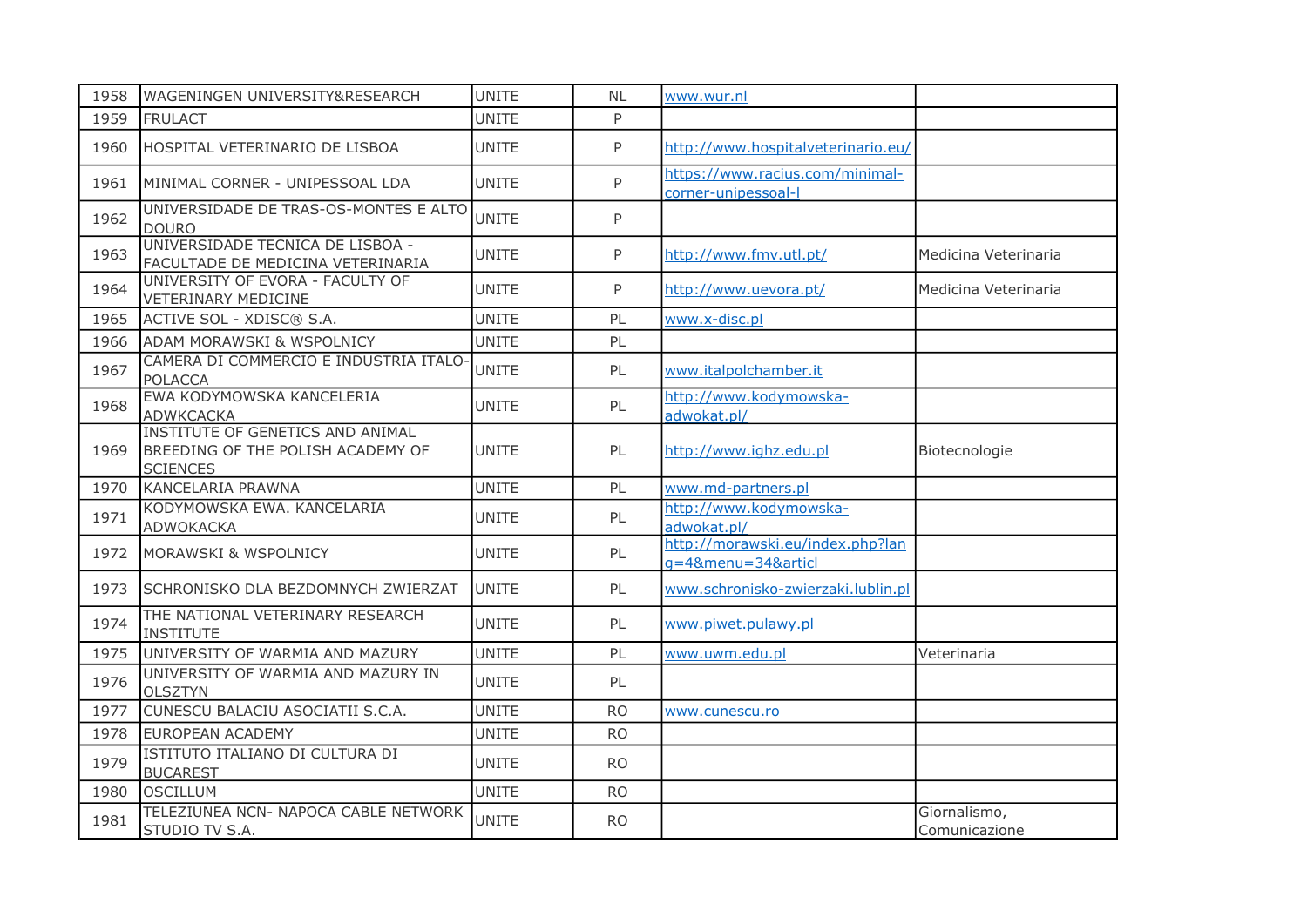| 1982 | UNIVERSITY OF AGRICULTURAL SCIENCES<br>AND VETERINARY MEDICINE CLUJ NAPOCA            | <b>UNITE</b> | RO.       |                                                          | Medicina Veterinaria                                 |
|------|---------------------------------------------------------------------------------------|--------------|-----------|----------------------------------------------------------|------------------------------------------------------|
| 1983 | UNIVERSITY OF AGRONOMIC SCIENCES AND<br><b>VETERINARY MEDICINE</b>                    | <b>UNITE</b> | <b>RO</b> |                                                          |                                                      |
| 1984 | UNIVERSITY OF BUCHAREST                                                               | UNITE        | <b>RO</b> | www.faa.ro                                               |                                                      |
| 1985 | <b>KAROLINSKA INSTITUTET</b>                                                          | <b>UNITE</b> | S         |                                                          |                                                      |
| 1986 | MJÖNÄS ANIMAL CLINIC                                                                  | <b>UNITE</b> | S         |                                                          |                                                      |
| 1987 | SWEDISH UNIVERSITY OF AGRICULTURAL<br><b>SCIENCES</b>                                 | <b>UNITE</b> | S         | https://internt.slu.se/en/faculties/f<br>aculty-of-vet   | Ethology                                             |
| 1988 | <b>TASSARNAS DJURKLINIK</b>                                                           | <b>UNITE</b> | S         | www.tassaranasdjurklinik.se                              |                                                      |
| 1989 | <b>METGEN</b>                                                                         | <b>UNITE</b> | <b>SF</b> | www.metgen.com                                           |                                                      |
| 1990 | <b>METGEN</b>                                                                         | <b>UNITE</b> | <b>SF</b> |                                                          |                                                      |
| 1991 | NATURAL RESOURCES INSTITUTE FINLAND -<br>LUKE                                         | UNITE        | <b>SF</b> | www.luke.fi                                              |                                                      |
| 1992 | UNIVERSITY OF HELSINKI                                                                | <b>UNITE</b> | <b>SF</b> | https://www.helsinki.fi/                                 |                                                      |
| 1993 | <b>BIOTHECNICAL FACULTY</b>                                                           | <b>UNITE</b> | SI        |                                                          |                                                      |
| 1994 | CAMERA DI COMMERCIO ITALO-SLOVACCA /<br>TALIANSKO SLOVENSKA OBCHODNA<br><b>KOMORA</b> | <b>UNITE</b> | <b>SK</b> | http://www.camitslovakia.sk/came<br>ra-di-commercio-it   |                                                      |
| 1995 | SLOVAKIA GROUP S.R.O.                                                                 | <b>UNITE</b> | <b>SK</b> |                                                          |                                                      |
| 1996 | UNIVERSITY OF SS. CIRYL AND METHODIUS<br><b>IN TRNAVA</b>                             | <b>UNITE</b> | <b>SK</b> | http://www.ucm.sk/en/                                    | Mass Media And<br>Communication                      |
| 1997 | UNIVERSITY SCIENCE PARK-ZILINA UNIZA<br><b>EDUCATION - ERADIATE</b>                   | <b>UNITE</b> | <b>SK</b> | http://www.erachair.uniza.sk/                            |                                                      |
| 1998 | ANGLO-ITALIAN PUBLISHING SOCIETY                                                      | <b>UNITE</b> | <b>UK</b> | http://anglo-italian-publishing-<br>society.weebly.com   | Scienze Della<br>Comunicazione, Scienze<br>Politiche |
| 1999 | <b>BIG BEAR MUSIC</b>                                                                 | <b>UNITE</b> | <b>UK</b> | www.bigbearmusic.com                                     | Marketing                                            |
| 2000 | <b>BIG BEAR RECORDS</b>                                                               | <b>UNITE</b> | <b>UK</b> | http://www.bigbearmusic.com/                             |                                                      |
| 2001 | <b>BIG HEAD MEDIA</b>                                                                 | <b>UNITE</b> | <b>UK</b> | www.bigheadmedia.co.uk                                   | Scienze Della<br>Comunicazione                       |
| 2002 | <b>BIS - BRITISH INTERNATIONAL SCHOOL</b>                                             | <b>UNITE</b> | UK        | www.bischool.co.uk                                       | Lingue, Sc. Turistiche, Sc.<br>Formazione, Economia  |
| 2003 | <b>BONELLI EREDE PAPPALARDO LLP</b>                                                   | <b>UNITE</b> | <b>UK</b> | http://www.beplex.com/sedi.asp?i<br>$d = 19$ &lingua=ita | Law                                                  |
| 2004 | <b>CARDIFF UNIVERSITY</b>                                                             | <b>UNITE</b> | UK        | www.cardiff.ac.uk/biosciences                            | Bioscienze                                           |
| 2005 | CHESHIRE EQUINE CLINIC                                                                | <b>UNITE</b> | <b>UK</b> | www.cheshireequineclinic.co.uk                           |                                                      |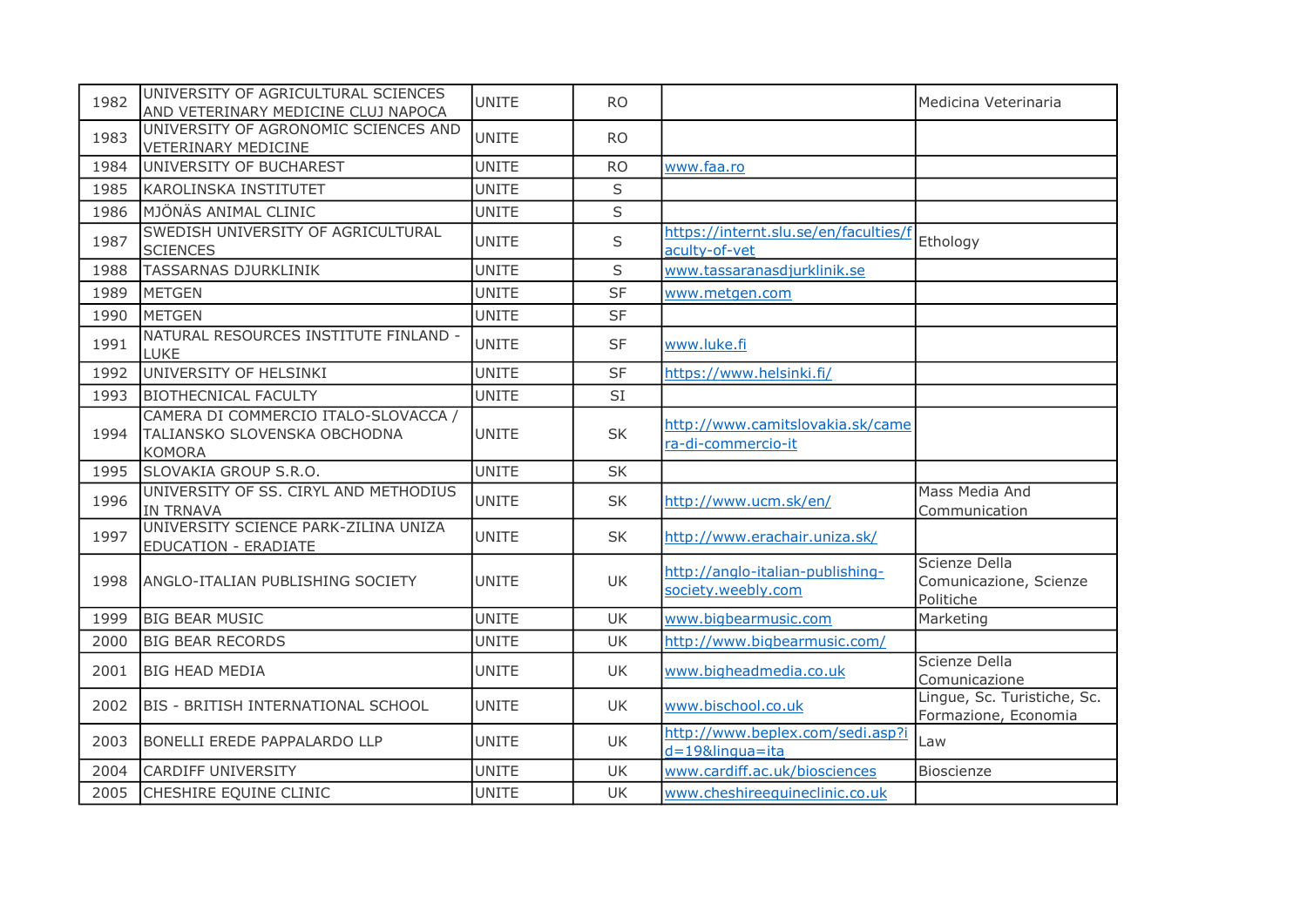| 2006 | <b>DICK WHITE REFERRALS</b>                                      | <b>UNITE</b> | UK        | http://www.dickwhitereferrals.com                      |                                                                      |
|------|------------------------------------------------------------------|--------------|-----------|--------------------------------------------------------|----------------------------------------------------------------------|
| 2007 | <b>EVILLE &amp; JONES</b>                                        | <b>UNITE</b> | <b>UK</b> |                                                        |                                                                      |
| 2008 | GIANNI, ORIGONI, GRIPPO & PARTNERS                               | <b>UNITE</b> | UK        | www.gop.it                                             | Law                                                                  |
| 2009 | <b>GOLDEN MOMENTS</b>                                            | <b>UNITE</b> | UK.       | www.goldenmoments.com                                  | <b>Business Development</b><br>Team                                  |
| 2010 | <b>HEATH FARM</b>                                                | <b>UNITE</b> | <b>UK</b> |                                                        |                                                                      |
| 2011 | INTELLIGENT POSITIONING LTD BRIGHTON                             | <b>UNITE</b> | UK        | www.intelligentpositioning.com                         | Scienze Della<br>Comunicazione                                       |
| 2012 | INTENSIVE SCHOOL OF ENGLISH AND<br><b>BUSINESS COMMUNICATION</b> | <b>UNITE</b> | UK        | www.isebrighton.com/en/                                |                                                                      |
| 2013 | <b>JACTRAVEL</b>                                                 | <b>UNITE</b> | UK        | http://www.jactravel.co.uk/index.<br>html              |                                                                      |
| 2014 | KAIM TODNER SOLICITORS LTD                                       | <b>UNITE</b> | UK        | www.kaimtodner.com ;<br>www.seriousfraud.com           | Law                                                                  |
| 2015 | <b>KIMBERLY CLARK</b>                                            | <b>UNITE</b> | UK        | www.kcc.com                                            | Marketing                                                            |
| 2016 | MEDIVET PETERBOROUGH WELLAND ROAD -<br>AS ABOVE                  | <b>UNITE</b> | UK        | www.medivet.co.uk/vet-<br>practices/peterborough-wella |                                                                      |
| 2017 | <b>NEW CROSS LEARNING</b>                                        | <b>UNITE</b> | UK        |                                                        |                                                                      |
| 2018 | NEWSTEINEHOTEL                                                   | <b>UNITE</b> | UK        | http://www.newsteinehotel.com/                         |                                                                      |
| 2019 | <b>ORRICK</b>                                                    | <b>UNITE</b> | UK        | www.orrick.com                                         | Law                                                                  |
| 2020 | PHILIP LEVERHULME EQUINE HOSPITAL                                | <b>UNITE</b> | UK        |                                                        |                                                                      |
| 2021 | PINI FRANCO LLP                                                  | <b>UNITE</b> | UK        | www.pinifranco.com                                     | Law                                                                  |
| 2022 | POOL HOUSE EQUINE CLINIC                                         | <b>UNITE</b> | UK        | http://poolhousevets.com/Equine/                       |                                                                      |
| 2023 | PUBLIC POLICY EXCHANGE                                           | <b>UNITE</b> | UK        | http://publicpolicyexchange.co.uk/                     | Scienze Politiche,<br>Giurisprudenza, Scienze<br>Della Comunicazione |
| 2024 | <b>RIVER GROUP</b>                                               | <b>UNITE</b> | <b>UK</b> | WWW.therivergroup.co.uk                                | Agenzia Pubblicità E<br>Marketing                                    |
| 2025 | SCARSDALE VETS - PRIDE VETERINARY<br><b>CENTRE</b>               | <b>UNITE</b> | UK        |                                                        |                                                                      |
| 2026 | <b>SECRET WORLD WILDLIFE RESCUE</b>                              | <b>UNITE</b> | <b>UK</b> |                                                        |                                                                      |
| 2027 | <b>SKIPSO LIMITED</b>                                            | <b>UNITE</b> | UK        | http//www.skipso.com                                   |                                                                      |
| 2028 | SMALL ANIMAL HOSPITAL- UNIVERSITY OF<br><b>GLASGOW</b>           | <b>UNITE</b> | UK        | http://www.gla.ac.uk/schools/vet/<br>smallanimalhospit |                                                                      |
| 2029 | THE EGYPT CENTRE AT SWANSEA<br><b>UNIVERSITY</b>                 | <b>UNITE</b> | UK        | http://www.swan.ac.uk/egypt/inde<br>x.htm              |                                                                      |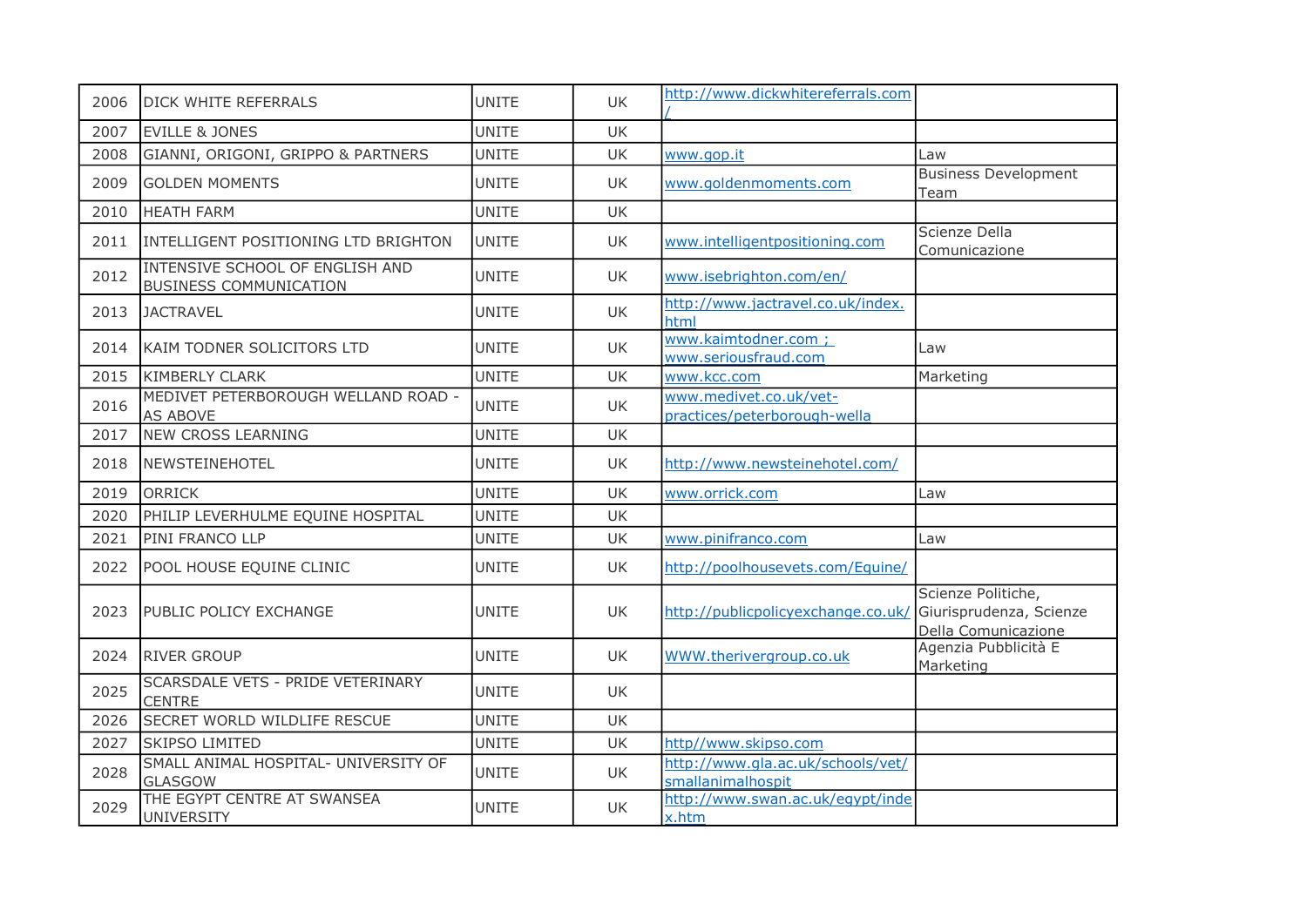| 2030 | THE FOOTBALL ASSOCIATION LIMITED                              | <b>UNITE</b>  | UK          | http://www.thefa.com/                               |                                                  |
|------|---------------------------------------------------------------|---------------|-------------|-----------------------------------------------------|--------------------------------------------------|
| 2031 | THE UNIVERSITY OF HULL                                        | <b>UNITE</b>  | <b>UK</b>   | www.Hull.ac.uk                                      | Medical School - Medical<br>School - Veterinaria |
| 2032 | UNIVERISITY OF DE NOTTINGHAM                                  | <b>UNITE</b>  | <b>UK</b>   |                                                     |                                                  |
| 2033 | UNIVERSITY OF EDINBURGH                                       | <b>UNITE</b>  | UK          |                                                     |                                                  |
| 2034 | UNIVERSITY OF SHEFFIELD                                       | <b>UNITE</b>  | <b>UK</b>   |                                                     |                                                  |
| 2035 | VETS COMPANY SALISBURY LIMITED                                | <b>UNITE</b>  | UK          |                                                     |                                                  |
| 2036 | <b>VETS NOW REFERRALS GLASGOW</b>                             | <b>UNITE</b>  | <b>UK</b>   | www.vetsnowreferrals.com                            |                                                  |
| 2037 | <b>VETS NOW REFERRALS SWINDON</b>                             | <b>UNITE</b>  | <b>UK</b>   |                                                     |                                                  |
| 2038 | <b>VILLAGE VET HAMPSTEAD</b>                                  | <b>UNITE</b>  | <b>UK</b>   | http://www.villagevet.co.uk/practi<br>ce/hampstead/ |                                                  |
| 2039 | <b>WCBF</b>                                                   | <b>UNITE</b>  | <b>UK</b>   |                                                     |                                                  |
| 2040 | UNIVERSITY OF BOKU                                            | <b>UNITUS</b> | A           | www.boku.ac.at                                      |                                                  |
| 2041 | UNIVERSITY OF SZEGED                                          | <b>UNITUS</b> | A           | http://www.u-szeged.hu/english                      |                                                  |
| 2042 | UNIVERSITY OF ANTWERP                                         | <b>UNITUS</b> | B           | www.uantwerpen.be/ecobe                             | Biologia                                         |
| 2043 | INSTITUTE OF MICROBIOLOGY OF THE<br>CZECH ACADEMY OF SCIENCES | <b>UNITUS</b> | CZ          | www.                                                |                                                  |
| 2044 | DLR GERMAN AEROSPACE CENTER                                   | <b>UNITUS</b> | D           | www.dlr.de/pf/en                                    |                                                  |
| 2045 | FEDERAL INSTITUTE FOR MATERIALS<br><b>RESEARCH</b>            | <b>UNITUS</b> | $\mathsf D$ | www.bam.de                                          | Microbiologia                                    |
| 2046 | INSTITUTE FOR CULTURAL DIPLOMACY                              | <b>UNITUS</b> | D           | culturaldiplomacy.org                               |                                                  |
| 2047 | UNIVERSITY OF KASSEL                                          | <b>UNITUS</b> | D           | www.uni-kassel.de                                   |                                                  |
| 2048 | <b>WEIN CABINET</b>                                           | <b>UNITUS</b> | D           | weincabinet-briem.com                               |                                                  |
| 2049 | <b>ATENS</b>                                                  | <b>UNITUS</b> | E           | www.atens.es                                        |                                                  |
| 2050 | CAMARA DE COMERCIO E INDUSTRIA<br>ITALIANA PARA ESPANA        | <b>UNITUS</b> | Ε           | WWW.ITALCAMARA-ES.COM                               | <b>Business Management</b>                       |
| 2051 | <b>CREAF</b>                                                  | <b>UNITUS</b> | E           | www.creaf.cat                                       |                                                  |
| 2052 | <b>HOTEL BONALBA</b>                                          | <b>UNITUS</b> | E           | www.hotelbonalba.com                                |                                                  |
| 2053 | <b>IRTA</b>                                                   | <b>UNITUS</b> | E           | www.irta.cat                                        |                                                  |
| 2054 | MY PERFECT WEDDING                                            | <b>UNITUS</b> | E           |                                                     |                                                  |
| 2055 | PAISAJES DEL SUR                                              | <b>UNITUS</b> | E           | www.paisajesdelsur.com                              |                                                  |
| 2056 | PEREZ BARQUERO                                                | <b>UNITUS</b> | E           | perzbarquero.com                                    | Enologia                                         |
| 2057 | SINGULARU IDEAS A MEDIDA S.L                                  | <b>UNITUS</b> | E           | www.singularu.com                                   |                                                  |
| 2058 | <b>TSC EVENTS GMBH</b>                                        | <b>UNITUS</b> | E           | www.celebreak.eu                                    |                                                  |
| 2059 | UNIVERSIDAD DE ALICANTE IMEM                                  | <b>UNITUS</b> | E           | www.imem.ua.es                                      |                                                  |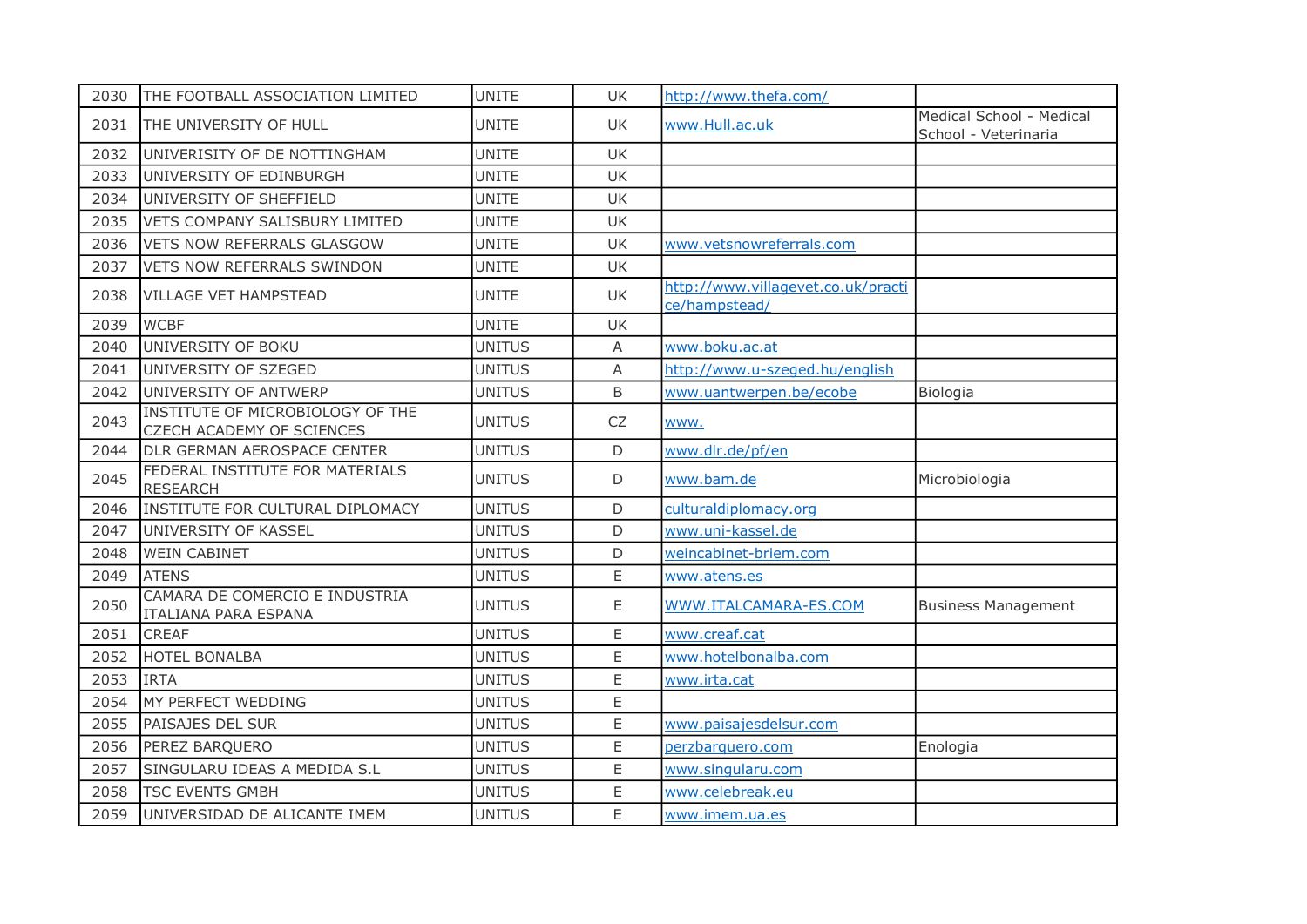| 2060 | CAMERA DI COMMERCIO ITALIANA A NIZZA                 | <b>UNITUS</b> | F           | www.ccinice.org                |                                  |
|------|------------------------------------------------------|---------------|-------------|--------------------------------|----------------------------------|
| 2061 | <b>INRA</b>                                          | <b>UNITUS</b> | F           | www.inra.fr                    |                                  |
| 2062 | MAICH                                                | <b>UNITUS</b> | G           | www.Maich.gr                   | Marketing Territoriale           |
| 2063 | MTA CENTER FOR ECOLOGICAL RESEARCH                   | <b>UNITUS</b> | HU          | www.mta.hu                     | Ecologia-Scienze Forestali       |
| 2064 | BERLIN ITALIAN COMMUNICATION UG                      | <b>UNITUS</b> | $\mathbf I$ | berlinitaliancommunication.com |                                  |
| 2065 | EUROPEAN CAREER EVOLUTION                            | <b>UNITUS</b> | <b>IRL</b>  | www.ece-ireland.com            |                                  |
| 2066 | IFEA EUROPE                                          | <b>UNITUS</b> | IRL         | http://aoifeonline.com/        | Comunicazione                    |
| 2067 | KILLARNEY NATIONAL PARK                              | <b>UNITUS</b> | <b>IRL</b>  |                                | Forestry                         |
| 2068 | LOCAL ENTERPRISE OFFICE                              | <b>UNITUS</b> | <b>IRL</b>  | localenterprise.ie/southcork   | <b>Business Management</b>       |
| 2069 | QUEEN'S UNIVERSITY OF BELFAST                        | <b>UNITUS</b> | <b>IRL</b>  | www.qub.ac.uk                  | <b>Biological Sciences</b>       |
| 2070 | UNIVERSITY OF LIMERICK                               | <b>UNITUS</b> | IRL         | www.ul.ie                      |                                  |
| 2071 | MALTA COUNCIL FOR THE VOLOUNTARY<br><b>SECTOR</b>    | <b>UNITUS</b> | MT          |                                | Financial Administration         |
| 2072 | MALTA NATIONAL LIBRARY                               | <b>UNITUS</b> | MT          | maltalibraries.gov.mt          | Archivistica                     |
| 2073 | MALTESE ITALIAN CHAMBER OF COMMERCE                  | <b>UNITUS</b> | MT          | https://www.italiamalta.net/   | Economia                         |
| 2074 | MIGRANT WOMEN ASSOCIATION                            | <b>UNITUS</b> | <b>MT</b>   | www.migrantwomenmalta.org      |                                  |
| 2075 | <b>NEXIA BT</b>                                      | <b>UNITUS</b> | <b>MT</b>   | nexiabt.com                    | Finance                          |
| 2076 | <b>VISTAJET LTD</b>                                  | <b>UNITUS</b> | <b>MT</b>   | www.vistajet.com               |                                  |
| 2077 | <b>HANZE MAG</b>                                     | <b>UNITUS</b> | <b>NL</b>   | www.hanzemag.com               | Giornalismo Editoria<br>Digitale |
| 2078 | UTRECHT UNIVERSITY                                   | <b>UNITUS</b> | <b>NL</b>   | WWW.UU.NL                      | Biotecnologie                    |
| 2079 | <b>VITROPLUS</b>                                     | <b>UNITUS</b> | <b>NL</b>   | vitroplus.nl                   |                                  |
| 2080 | WAGENINGEN UNIVERSITY                                | <b>UNITUS</b> | <b>NL</b>   | www.wur.nl                     |                                  |
| 2081 | CIAL CENTRO DE LENGUAS                               | <b>UNITUS</b> | P           | www.cial.pt                    | Lingue Straniere                 |
| 2082 | UNIVERSIDADE DE AVEIRO                               | <b>UNITUS</b> | P           | www.ua.pt                      |                                  |
| 2083 | UNIVERSIDADE DE LISBOA                               | <b>UNITUS</b> | P           | www.ciencias.ulisboa.pt        |                                  |
| 2084 | <b>URBAN GARDEN HOSTEL</b>                           | <b>UNITUS</b> | P           | www.urbangardenhostel.com      |                                  |
| 2085 | WARSAW UNIV OF LIFE SCIENCES                         | <b>UNITUS</b> | PL          |                                | Forestry                         |
| 2086 | LABORATORY FOR LIFE SCIENCES                         | <b>UNITUS</b> | $\sf S$     | www.su.se                      |                                  |
| 2087 | AVALON SCHOOL OF ENGLISH                             | <b>UNITUS</b> | UK          | www.avalonschool.co.uk         | Marketing                        |
| 2088 | BRITISH INTERNATIONAL SCHOOL<br>MARKETING DEPARTMENT | <b>UNITUS</b> | <b>UK</b>   | www.thebis.com                 | Finance And Accounting           |
| 2089 | DEPARTMENT OF HEMATOLOGY CAMBRIDGE                   | <b>UNITUS</b> | <b>UK</b>   |                                |                                  |